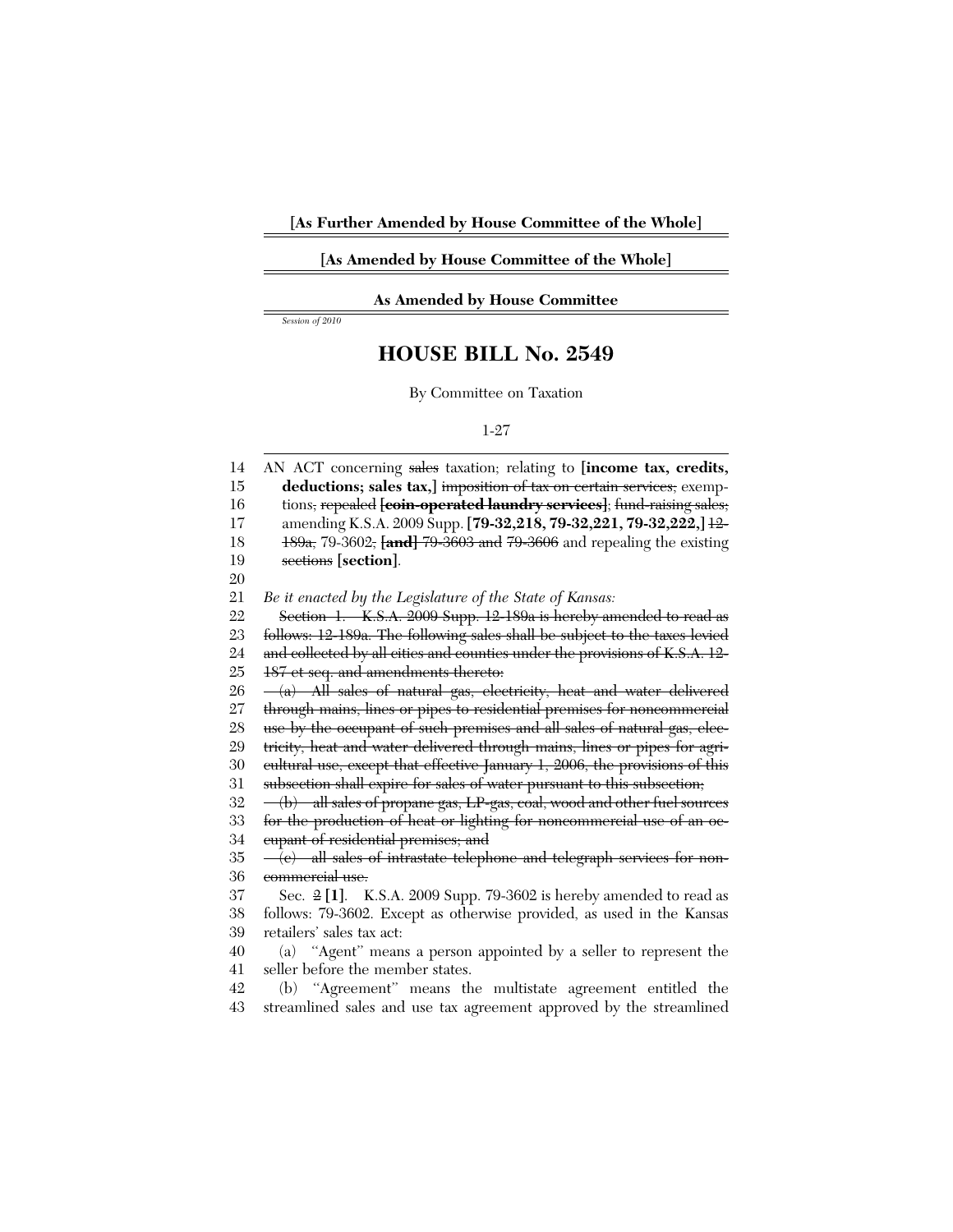1 sales tax implementing states at Chicago, Illinois on November 12, 2002.

2 3 (c) ''Alcoholic beverages'' means beverages that are suitable for human consumption and contain .05% or more of alcohol by volume.

4 5 6 7 (d) ''Certified automated system (CAS)'' means software certified under the agreement to calculate the tax imposed by each jurisdiction on a transaction, determine the amount of tax to remit to the appropriate state and maintain a record of the transaction.

8 9 10 (e) ''Certified service provider (CSP)'' means an agent certified under the agreement to perform all the seller's sales and use tax functions, other than the seller's obligation to remit tax on its own purchases.

11 12 13 (f) ''Computer'' means an electronic device that accepts information in digital or similar form and manipulates it for a result based on a sequence of instructions.

14 15 16 (g) ''Computer software'' means a set of coded instructions designed to cause a computer or automatic data processing equipment to perform a task.

17 18 (h) ''Delivered electronically'' means delivered to the purchaser by means other than tangible storage media.

19 20 21 22 23 24 25 (i) ''Delivery charges'' means charges by the seller of personal property or services for preparation and delivery to a location designated by the purchaser of personal property or services including, but not limited to, transportation, shipping, postage, handling, crating and packing. Delivery charges shall not include charges for delivery of direct mail if the charges are separately stated on an invoice or similar billing document given to the purchaser.

26 27 28 29 30 31 32 33 34 (j) ''Direct mail'' means printed material delivered or distributed by United States mail or other delivery services to a mass audience or to addressees on a mailing list provided by the purchaser or at the direction of the purchaser when the cost of the items are not billed directly to the recipients. Direct mail includes tangible personal property supplied directly or indirectly by the purchaser to the direct mail seller for inclusion in the package containing the printed material. Direct mail does not include multiple items of printed material delivered to a single address.

(k) ''Director'' means the state director of taxation.

35 36 37 38 39 40 41 42 43 (l) ''Educational institution'' means any nonprofit school, college and university that offers education at a level above the twelfth grade, and conducts regular classes and courses of study required for accreditation by, or membership in, the North Central Association of Colleges and Schools, the state board of education, or that otherwise qualify as an ''educational institution,'' as defined by K.S.A. 74-50,103, and amendments thereto. Such phrase shall include: (1) A group of educational institutions that operates exclusively for an educational purpose; (2) nonprofit endowment associations and foundations organized and operated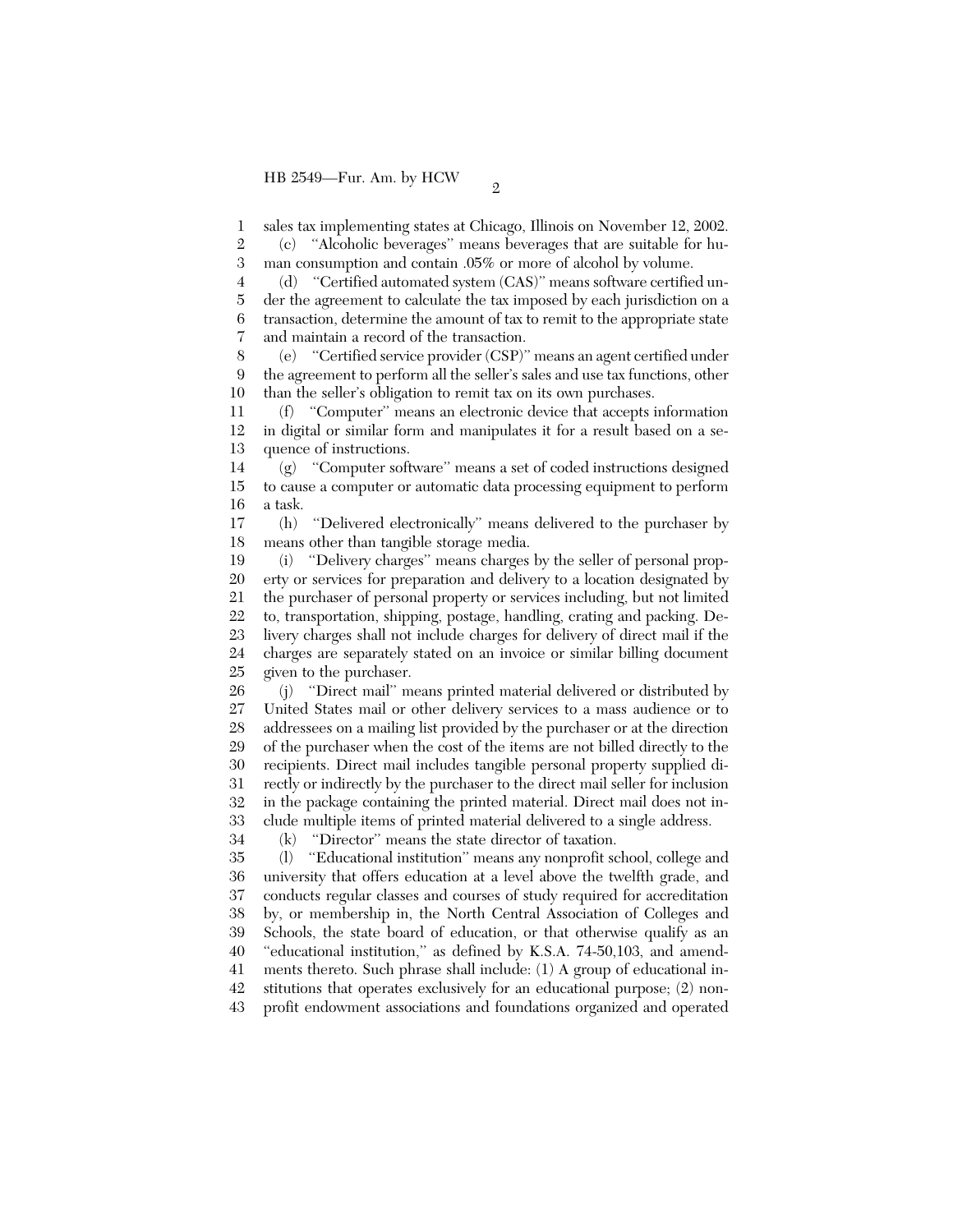1 2 3 4 5 6 7 8 9 10 11 exclusively to receive, hold, invest and administer moneys and property as a permanent fund for the support and sole benefit of an educational institution; (3) nonprofit trusts, foundations and other entities organized and operated principally to hold and own receipts from intercollegiate sporting events and to disburse such receipts, as well as grants and gifts, in the interest of collegiate and intercollegiate athletic programs for the support and sole benefit of an educational institution; and (4) nonprofit trusts, foundations and other entities organized and operated for the primary purpose of encouraging, fostering and conducting scholarly investigations and industrial and other types of research for the support and sole benefit of an educational institution.

12 13 (m) ''Electronic'' means relating to technology having electrical, digital, magnetic, wireless, optical, electromagnetic or similar capabilities.

14 15 16 17 18 (n) ''Food and food ingredients'' means substances, whether in liquid, concentrated, solid, frozen, dried or dehydrated form, that are sold for ingestion or chewing by humans and are consumed for their taste or nutritional value. ''Food and food ingredients'' does not include alcoholic beverages or tobacco.

19 20 21 22 23 24 25 26 (o) ''Gross receipts'' means the total selling price or the amount received as defined in this act, in money, credits, property or other consideration valued in money from sales at retail within this state; and embraced within the provisions of this act. The taxpayer, may take credit in the report of gross receipts for: (1) An amount equal to the selling price of property returned by the purchaser when the full sale price thereof, including the tax collected, is refunded in cash or by credit; and (2) an amount equal to the allowance given for the trade-in of property.

27 28 29 30 31 32 33 34 35 36 37 (p) ''Ingredient or component part'' means tangible personal property which is necessary or essential to, and which is actually used in and becomes an integral and material part of tangible personal property or services produced, manufactured or compounded for sale by the producer, manufacturer or compounder in its regular course of business. The following items of tangible personal property are hereby declared to be ingredients or component parts, but the listing of such property shall not be deemed to be exclusive nor shall such listing be construed to be a restriction upon, or an indication of, the type or types of property to be included within the definition of ''ingredient or component part'' as herein set forth:

38 39 40 (1) Containers, labels and shipping cases used in the distribution of property produced, manufactured or compounded for sale which are not to be returned to the producer, manufacturer or compounder for reuse.

41 42 43 (2) Containers, labels, shipping cases, paper bags, drinking straws, paper plates, paper cups, twine and wrapping paper used in the distribution and sale of property taxable under the provisions of this act by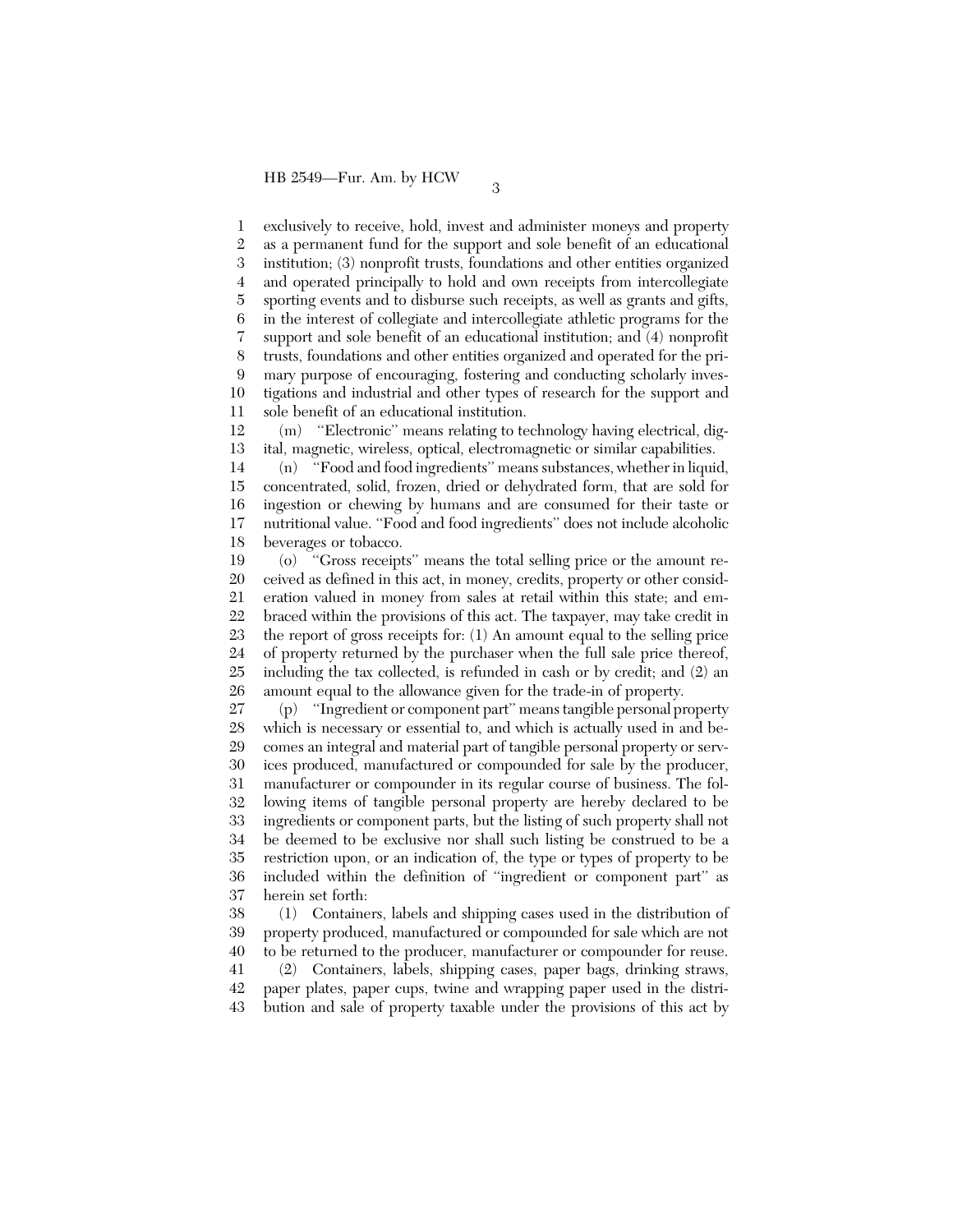5

1 2 wholesalers and retailers and which is not to be returned to such wholesaler or retailer for reuse.

3 4 (3) Seeds and seedlings for the production of plants and plant products produced for resale.

(4) Paper and ink used in the publication of newspapers.

6 7 (5) Fertilizer used in the production of plants and plant products produced for resale.

8 9 10 11 12 13 (6) Feed for animals, fowl and aquatic plants and animals, the primary purpose of which is use in agriculture or aquaculture, as defined in K.S.A. 47-1901, and amendments thereto, the production of food for human consumption, the production of animal, dairy, poultry or aquatic plant and animal products, fiber, fur, or the production of offspring for use for any such purpose or purposes.

14 15 16 17 18 19 20 21 22 23 24 25 26 27 28 29 30 31 (q) ''Isolated or occasional sale'' means the nonrecurring sale of tangible personal property, or services taxable hereunder by a person not engaged at the time of such sale in the business of selling such property or services. Any religious organization which makes a nonrecurring sale of tangible personal property acquired for the purpose of resale shall be deemed to be not engaged at the time of such sale in the business of selling such property. **[Any religious organization which makes a nonrecurring sale of tangible personal property acquired for the purpose of resale shall be deemed to be not engaged at the time of such sale in the business of selling such property.]** Such term shall include: (1) Any sale by a bank, savings and loan institution, credit union or any finance company licensed under the provisions of the Kansas uniform consumer credit code of tangible personal property which has been repossessed by any such entity; and (2) any sale of tangible personal property made by an auctioneer or agent on behalf of not more than two principals or households if such sale is nonrecurring and any such principal or household is not engaged at the time of such sale in the business of selling tangible personal property.

32 33 34 35 (r) ''Lease or rental'' means any transfer of possession or control of tangible personal property for a fixed or indeterminate term for consideration. A lease or rental may include future options to purchase or extend.

36 37 38 39 (1) Lease or rental does not include: (A) A transfer of possession or control of property under a security agreement or deferred payment plan that requires the transfer of title upon completion of the required payments;

40 41 42 43 (B) a transfer or possession or control of property under an agreement that requires the transfer of title upon completion of required payments and payment of an option price does not exceed the greater of \$100 or 1% of the total required payments; or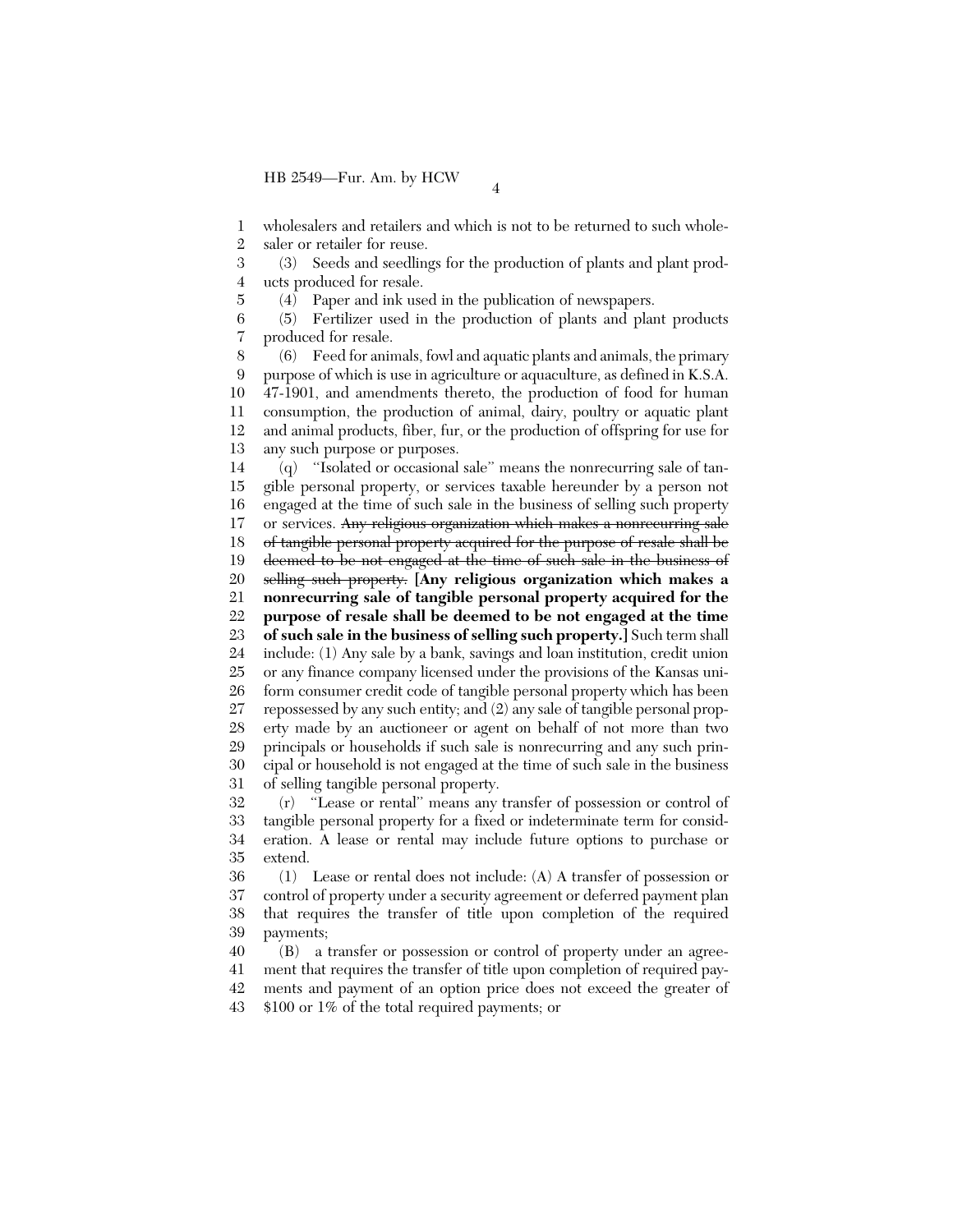1 2 3 4 5 (C) providing tangible personal property along with an operator for a fixed or indeterminate period of time. A condition of this exclusion is that the operator is necessary for the equipment to perform as designed. For the purpose of this subsection, an operator must do more than maintain, inspect or set-up the tangible personal property.

6 7 8  $\mathbf{Q}$ (2) Lease or rental does include agreements covering motor vehicles and trailers where the amount of consideration may be increased or decreased by reference to the amount realized upon sale or disposition of the property as defined in  $26$  U.S.C.  $7701(h)(1)$ .

10 11 12 13 14 (3) This definition shall be used for sales and use tax purposes regardless if a transaction is characterized as a lease or rental under generally accepted accounting principles, the internal revenue code, the uniform commercial code, K.S.A. 84-1-101 et seq. and amendments thereto, or other provisions of federal, state or local law.

15 16 17 (4) This definition will be applied only prospectively from the effective date of this act and will have no retroactive impact on existing leases or rentals.

18 19 20 (s) ''Load and leave'' means delivery to the purchaser by use of a tangible storage media where the tangible storage media is not physically transferred to the purchaser.

21 22 (t) ''Member state'' means a state that has entered in the agreement, pursuant to provisions of article VIII of the agreement.

23 24 25 (u) ''Model 1 seller'' means a seller that has selected a CSP as its agent to perform all the seller's sales and use tax functions, other than the seller's obligation to remit tax on its own purchases.

26 27 28 (v) ''Model 2 seller'' means a seller that has selected a CAS to perform part of its sales and use tax functions, but retains responsibility for remitting the tax.

29 30 31 32 33 34 35 (w) ''Model 3 seller'' means a seller that has sales in at least five member states, has total annual sales revenue of at least \$500,000,000, has a proprietary system that calculates the amount of tax due each jurisdiction and has entered into a performance agreement with the member states that establishes a tax performance standard for the seller. As used in this subsection a seller includes an affiliated group of sellers using the same proprietary system.

36 37 (x) ''Municipal corporation'' means any city incorporated under the laws of Kansas.

38 39 40 41 42 43 (y) ''Nonprofit blood bank'' means any nonprofit place, organization, institution or establishment that is operated wholly or in part for the purpose of obtaining, storing, processing, preparing for transfusing, furnishing, donating or distributing human blood or parts or fractions of single blood units or products derived from single blood units, whether or not any remuneration is paid therefor, or whether such procedures are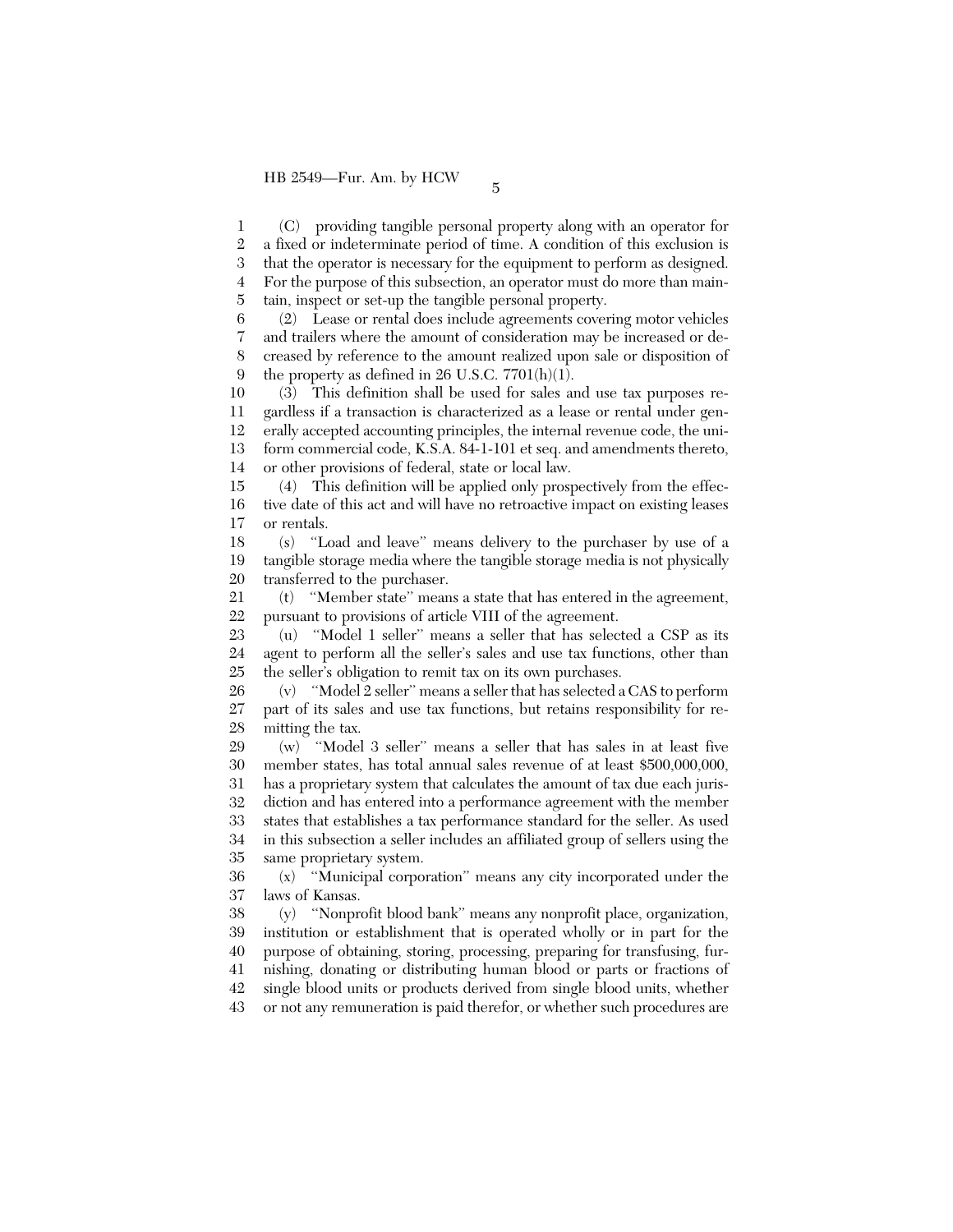1 2 done for direct therapeutic use or for storage for future use of such products.

3 4 5 6 7 8 (z) ''Persons'' means any individual, firm, copartnership, joint adventure, association, corporation, estate or trust, receiver or trustee, or any group or combination acting as a unit, and the plural as well as the singular number; and shall specifically mean any city or other political subdivision of the state of Kansas engaging in a business or providing a service specifically taxable under the provisions of this act.

 $\mathbf{Q}$ 10 11 12 13 14 15 16 17 (aa) ''Political subdivision'' means any municipality, agency or subdivision of the state which is, or shall hereafter be, authorized to levy taxes upon tangible property within the state or which certifies a levy to a municipality, agency or subdivision of the state which is, or shall hereafter be, authorized to levy taxes upon tangible property within the state. Such term also shall include any public building commission, housing, airport, port, metropolitan transit or similar authority established pursuant to law and the horsethief reservoir benefit district established pursuant to K.S.A. 82a-2201, and amendments thereto.

18 19 20 (bb) ''Prescription'' means an order, formula or recipe issued in any form of oral, written, electronic or other means of transmission by a duly licensed practitioner authorized by the laws of this state.

21 22 23 24 25 26 27 28 29 30 31 32 33 34 35 36 37 38 39 (cc) ''Prewritten computer software'' means computer software, including prewritten upgrades, which is not designed and developed by the author or other creator to the specifications of a specific purchaser. The combining of two or more prewritten computer software programs or prewritten portions thereof does not cause the combination to be other than prewritten computer software. Prewritten computer software includes software designed and developed by the author or other creator to the specifications of a specific purchaser when it is sold to a person other than the purchaser. Where a person modifies or enhances computer software of which the person is not the author or creator, the person shall be deemed to be the author or creator only of such person's modifications or enhancements. Prewritten computer software or a prewritten portion thereof that is modified or enhanced to any degree, where such modification or enhancement is designed and developed to the specifications of a specific purchaser, remains prewritten computer software, except that where there is a reasonable, separately stated charge or an invoice or other statement of the price given to the purchaser for such modification or enhancement, such modification or enhancement shall not constitute prewritten computer software.

40 41 42 43 (dd) ''Property which is consumed'' means tangible personal property which is essential or necessary to and which is used in the actual process of and consumed, depleted or dissipated within one year in (1) the production, manufacture, processing, mining, drilling, refining or compound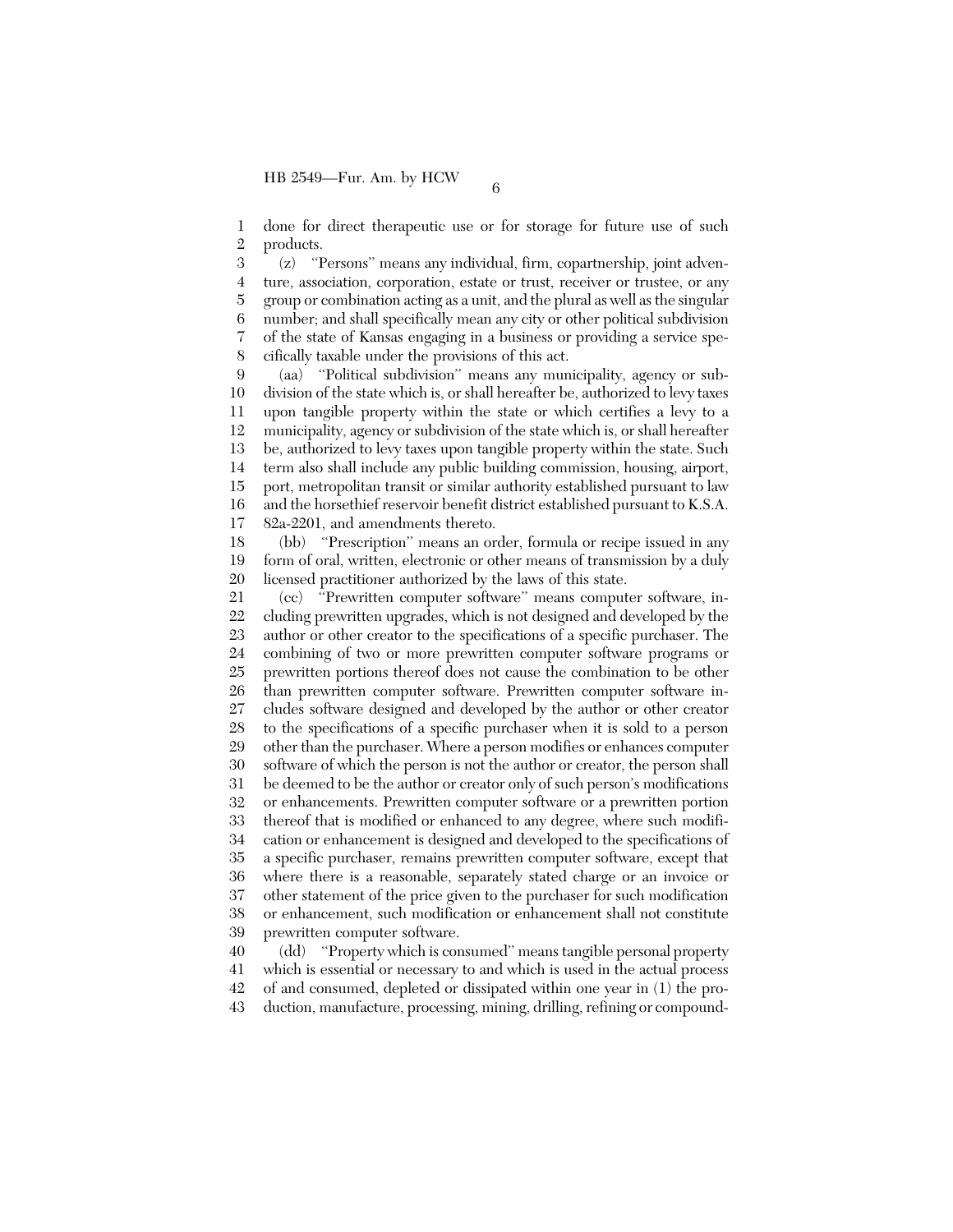1 2 3 4 5 6 ing of tangible personal property, (2) the providing of services, (3) the irrigation of crops, for sale in the regular course of business, or (4) the storage or processing of grain by a public grain warehouse or other grain storage facility, and which is not reusable for such purpose. The following is a listing of tangible personal property, included by way of illustration but not of limitation, which qualifies as property which is consumed:

7 8 9 10 11 (A) Insecticides, herbicides, germicides, pesticides, fungicides, fumigants, antibiotics, biologicals, pharmaceuticals, vitamins and chemicals for use in commercial or agricultural production, processing or storage of fruit, vegetables, feeds, seeds, grains, animals or animal products whether fed, injected, applied, combined with or otherwise used;

12 (B) electricity, gas and water; and

13 14 (C) petroleum products, lubricants, chemicals, solvents, reagents and catalysts.

15 16 (ee) ''Purchase price'' applies to the measure subject to use tax and has the same meaning as sales price.

17 18 (ff) ''Purchaser'' means a person to whom a sale of personal property is made or to whom a service is furnished.

19 20 21 (gg) ''Quasi-municipal corporation'' means any county, township, school district, drainage district or any other governmental subdivision in the state of Kansas having authority to receive or hold moneys or funds.

22 23 24 (hh) ''Registered under this agreement'' means registration by a seller with the member states under the central registration system provided in article IV of the agreement.

25 26 27 28 (ii) ''Retailer'' means a seller regularly engaged in the business of selling, leasing or renting tangible personal property at retail or furnishing electrical energy, gas, water, services or entertainment, and selling only to the user or consumer and not for resale.

29 30 (jj) ''Retail sale'' or ''sale at retail'' means any sale, lease or rental for any purpose other than for resale, sublease or subrent.

31 32 33 34 35 36 37 38 39 40 41 (kk) ''Sale'' or ''sales'' means the exchange of tangible personal property, as well as the sale thereof for money, and every transaction, conditional or otherwise, for a consideration, constituting a sale, including the sale or furnishing of electrical energy, gas, water, services or entertainment taxable under the terms of this act and including, except as provided in the following provision, the sale of the use of tangible personal property by way of a lease, license to use or the rental thereof regardless of the method by which the title, possession or right to use the tangible personal property is transferred. The term ''sale'' or ''sales'' shall not mean the sale of the use of any tangible personal property used as a dwelling by way of a lease or rental thereof for a term of more than 28 consecutive days.

42 43 (ll) (1) ''Sales or selling price'' applies to the measure subject to sales tax and means the total amount of consideration, including cash, credit,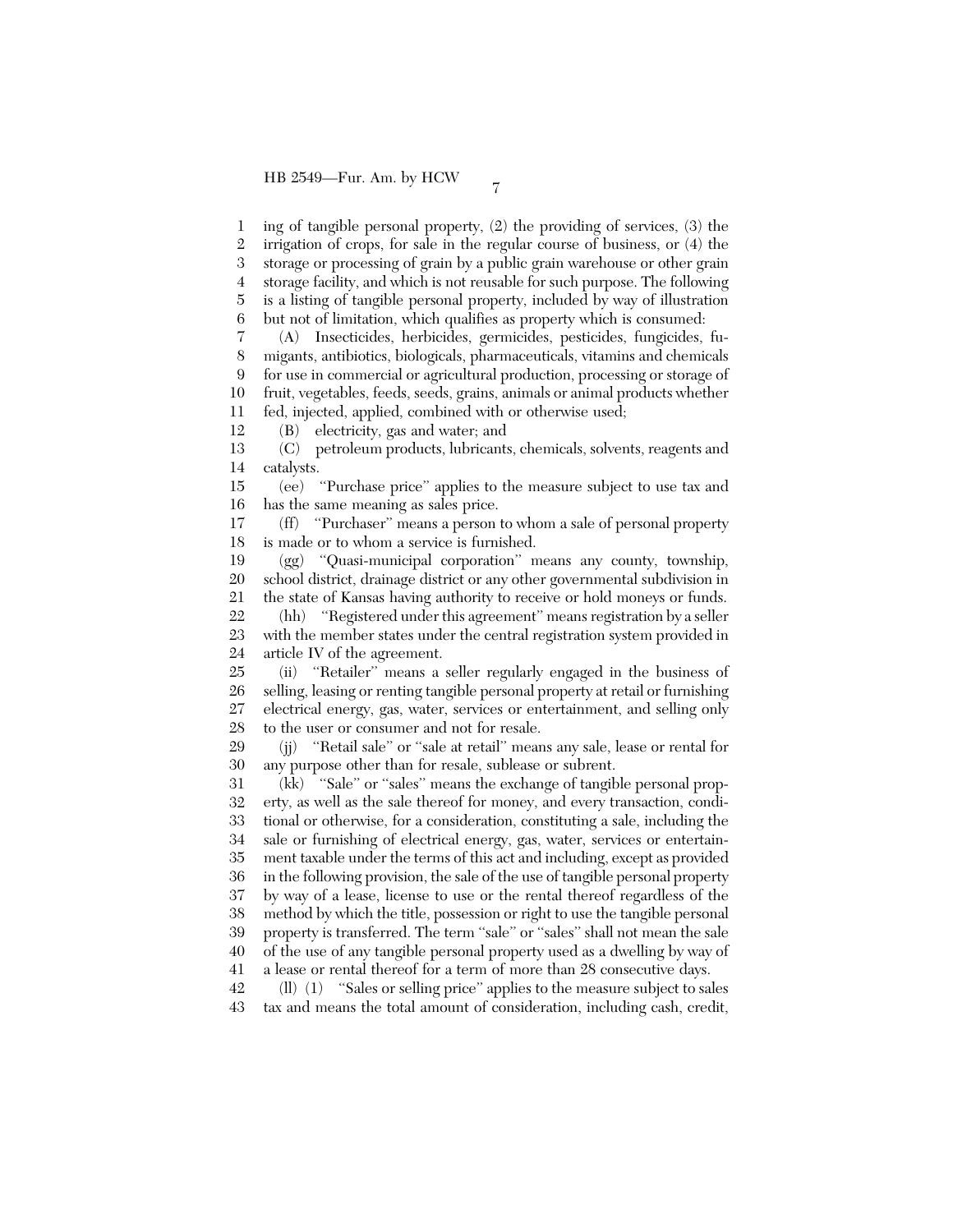1 property and services, for which personal property or services are sold,

2 leased or rented, valued in money, whether received in money or oth-

3 erwise, without any deduction for the following:

(A) The seller's cost of the property sold;

5 6 (B) the cost of materials used, labor or service cost, interest, losses, all costs of transportation to the seller, all taxes imposed on the seller and

7 any other expense of the seller;

4

10

8 9 (C) charges by the seller for any services necessary to complete the sale, other than delivery and installation charges;

(D) delivery charges; and

11 (E) installation charges.

12 13 (2) ''Sales or selling price'' includes consideration received by the seller from third parties if:

14 15 16 (A) The seller actually receives consideration from a party other than the purchaser and the consideration is directly related to a price reduction or discount on the sale;

17 18 (B) the seller has an obligation to pass the price reduction or discount through to the purchaser;

19 20 21 (C) the amount of the consideration attributable to the sale is fixed and determinable by the seller at the time of the sale of the item to the purchaser; and

22 (D) one of the following criteria is met:

23 24 25 26 27 (i) The purchaser presents a coupon, certificate or other documentation to the seller to claim a price reduction or discount where the coupon, certificate or documentation is authorized, distributed or granted by a third party with the understanding that the third party will reimburse any seller to whom the coupon, certificate or documentation is presented;

28 29 30 31 (ii) the purchaser identifies to the seller that the purchaser is a member of a group or organization entitled to a price reduction or discount. A preferred customer card that is available to any patron does not constitute membership in such a group; or

32 33 34 35 (iii) the price reduction or discount is identified as a third party price reduction or discount on the invoice received by the purchaser or on a coupon, certificate or other documentation presented by the purchaser.

(3) ''Sales or selling price'' shall not include:

36 37 38 (A) Discounts, including cash, term or coupons that are not reimbursed by a third party that are allowed by a seller and taken by a purchaser on a sale;

39 40 41 (B) interest, financing and carrying charges from credit extended on the sale of personal property or services, if the amount is separately stated on the invoice, bill of sale or similar document given to the purchaser;

42 43 (C) any taxes legally imposed directly on the consumer that are separately stated on the invoice, bill of sale or similar document given to the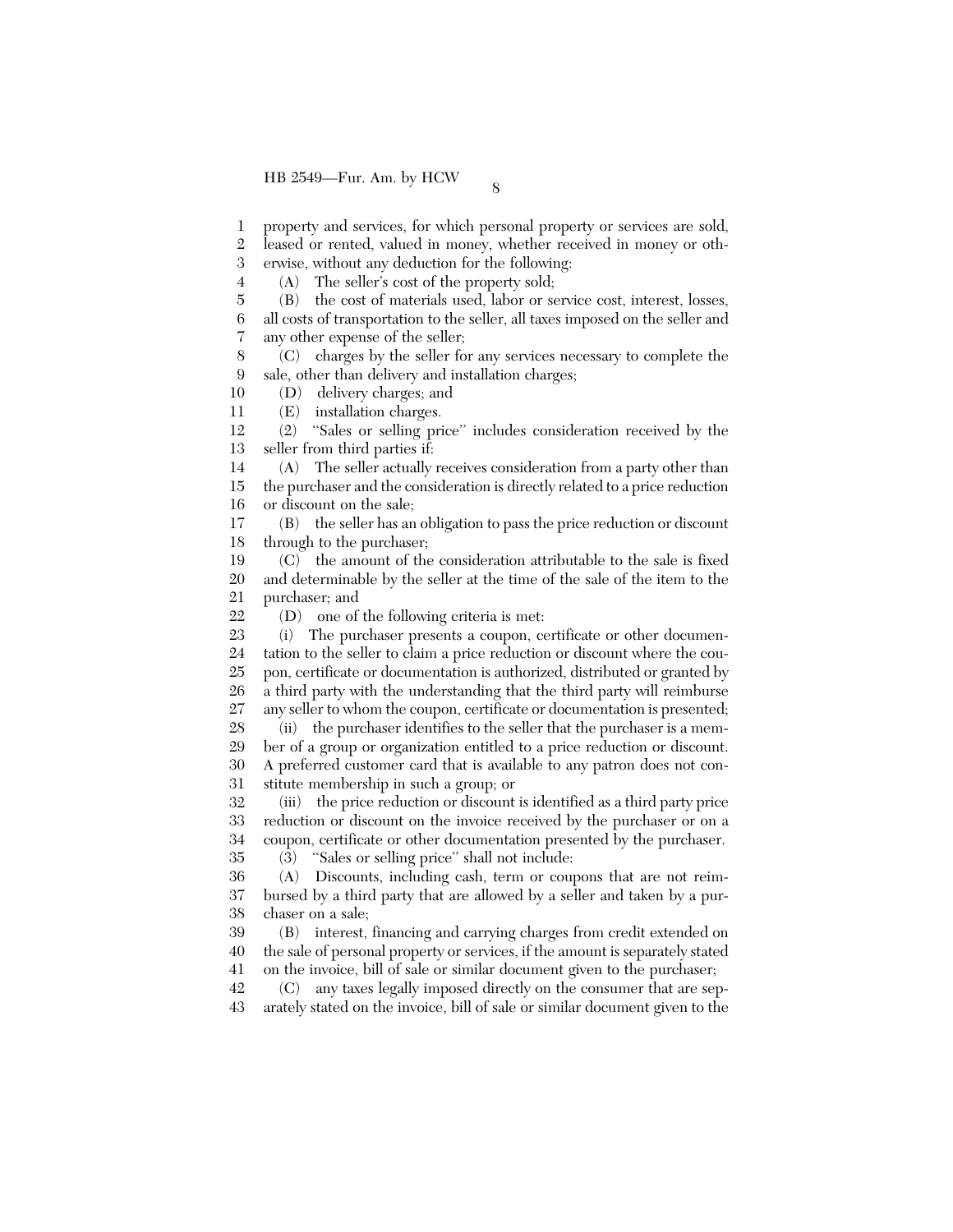1 purchaser; *and*

2 3 (D) the amount equal to the allowance given for the trade-in of property, if separately stated on the invoice, billing or similar document given

4 to the purchaser, and

5 6 7  $-$ (E) commencing on July 1, 2006, and ending on June 30, 2009, eash rebates granted by a manufacturer to a purchaser or lessee of a new motor vehiele if paid directly to the retailer as a result of the original sale.

8 9 (mm) "Seller" means a person making sales, leases or rentals of personal property or services.

10 11 (nn) ''Service'' means those services described in and taxed under the provisions of K.S.A. 79-3603 and amendments thereto.

12 13 14 15 16 (oo) ''Sourcing rules'' means the rules set forth in K.S.A. 2009 Supp. 79-3670 through 79-3673, K.S.A. 12-191 and 12-191a, and amendments thereto, which shall apply to identify and determine the state and local taxing jurisdiction sales or use taxes to pay, or collect and remit on a particular retail sale.

17 18 19 20 (pp) ''Tangible personal property'' means personal property that can be seen, weighed, measured, felt or touched, or that is in any other manner perceptible to the senses. Tangible personal property includes electricity, water, gas, steam and prewritten computer software.

21 22 (qq) ''Taxpayer'' means any person obligated to account to the director for taxes collected under the terms of this act.

23 24 (rr) ''Tobacco'' means cigarettes, cigars, chewing or pipe tobacco or any other item that contains tobacco.

25 26 27 28 (ss) ''Entity-based exemption'' means an exemption based on who purchases the product or who sells the product. An exemption that is available to all individuals shall not be considered an entity-based exemption.

29 30 31 32 33 34 35 36 (tt) ''Over-the-counter'' drug means a drug that contains a label that identifies the product as a drug as required by 21 C.F.R. § 201.66. The over-the-counter drug label includes: (1) A drug facts panel; or (2) a statement of the active ingredients with a list of those ingredients contained in the compound, substance or preparation. Over-the-counter drugs do not include grooming and hygiene products such as soaps, cleaning solutions, shampoo, toothpaste, antiperspirants and sun tan lotions and screens.

37 38 39 40 (uu) ''Ancillary services'' means services that are associated with or incidental to the provision of telecommunications services, including, but not limited to, detailed telecommunications billing, directory assistance, vertical service and voice mail services.

41 42 43 (vv) ''Conference bridging service'' means an ancillary service that links two or more participants of an audio or video conference call and may include the provision of a telephone number. Conference bridging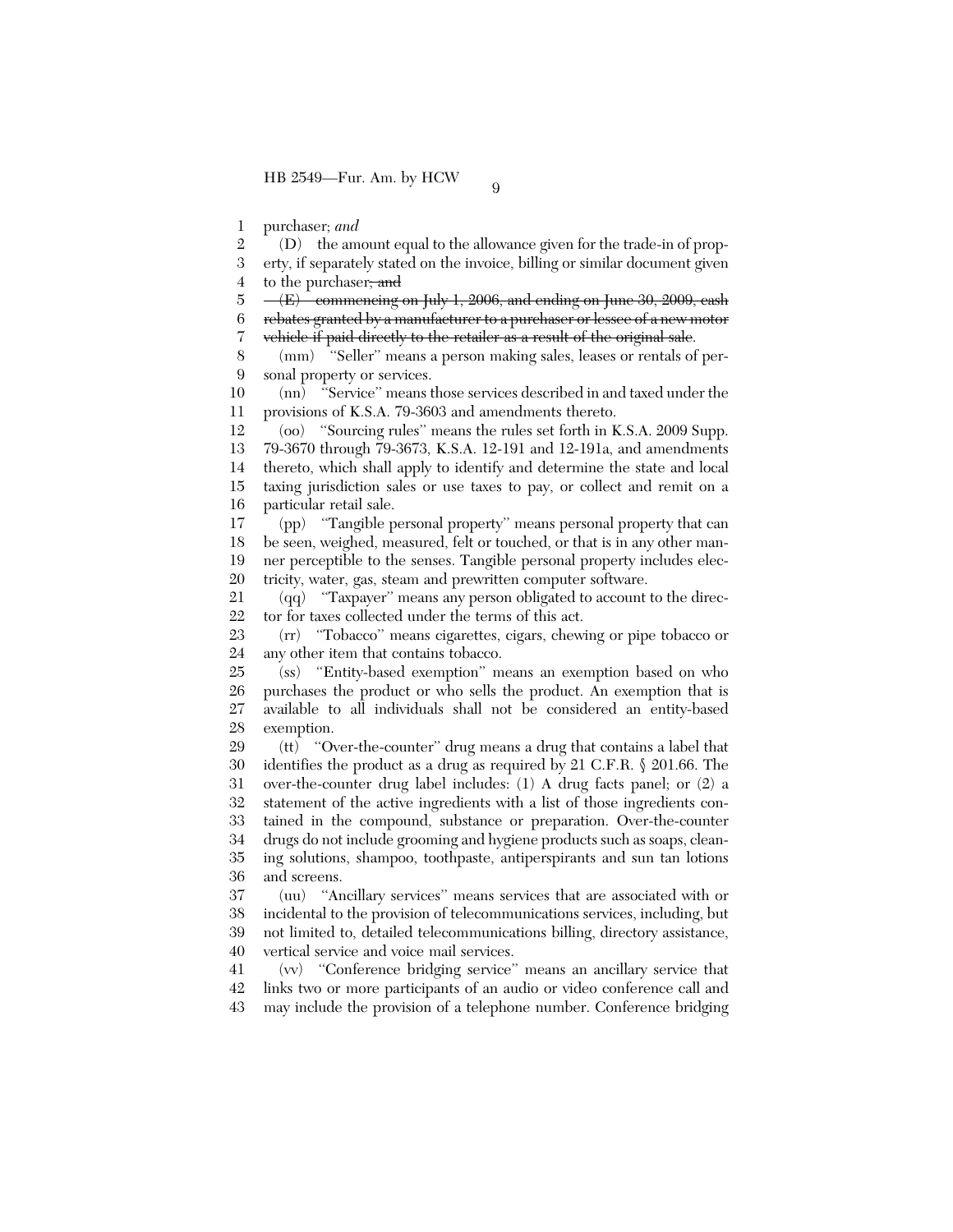1 2 service does not include the telecommunications services used to reach the conference bridge.

3 4 5 (ww) ''Detailed telecommunications billing service'' means an ancillary service of separately stating information pertaining to individual calls on a customer's billing statement.

6 7 (xx) ''Directory assistance'' means an ancillary service of providing telephone number information or address information, or both.

8 9 10 11 12 (yy) ''Vertical service'' means an ancillary service that is offered in connection with one or more telecommunications services, which offers advanced calling features that allow customers to identify callers and to manage multiple calls and call connections, including conference bridging services.

13 14 15 16 (zz) ''Voice mail service'' means an ancillary service that enables the customer to store, send or receive recorded messages. Voice mail service does not include any vertical services that the customer may be required to have in order to utilize the voice mail service.

17 18 19 20 21 22 23 24 25 26 (aaa) ''Telecommunications service'' means the electronic transmission, conveyance or routing of voice, data, audio, video or any other information or signals to a point, or between or among points. The term telecommunications service includes such transmission, conveyance or routing in which computer processing applications are used to act on the form, code or protocol of the content for purposes of transmissions, conveyance or routing without regard to whether such service is referred to as voice over Internet protocol services or is classified by the federal communications commission as enhanced or value added. Telecommunications service does not include:

27 28 29 30 31 (1) Data processing and information services that allow data to be generated, acquired, stored, processed or retrieved and delivered by an electronic transmission to a purchaser where such purchaser's primary purpose for the underlying transaction is the processed data or information;

32 33 (2) installation or maintenance of wiring or equipment on a customer's premises;

34 (3) tangible personal property;

35 (4) advertising, including, but not limited to, directory advertising;

36 (5) billing and collection services provided to third parties;

37 (6) internet access service;

38 39 40 41 42 (7) radio and television audio and video programming services, regardless of the medium, including the furnishing of transmission, conveyance and routing of such services by the programming service provider. Radio and television audio and video programming services shall include, but not be limited to, cable service as defined in 47 U.S.C. 522(6)

43 and audio and video programming services delivered by commercial mo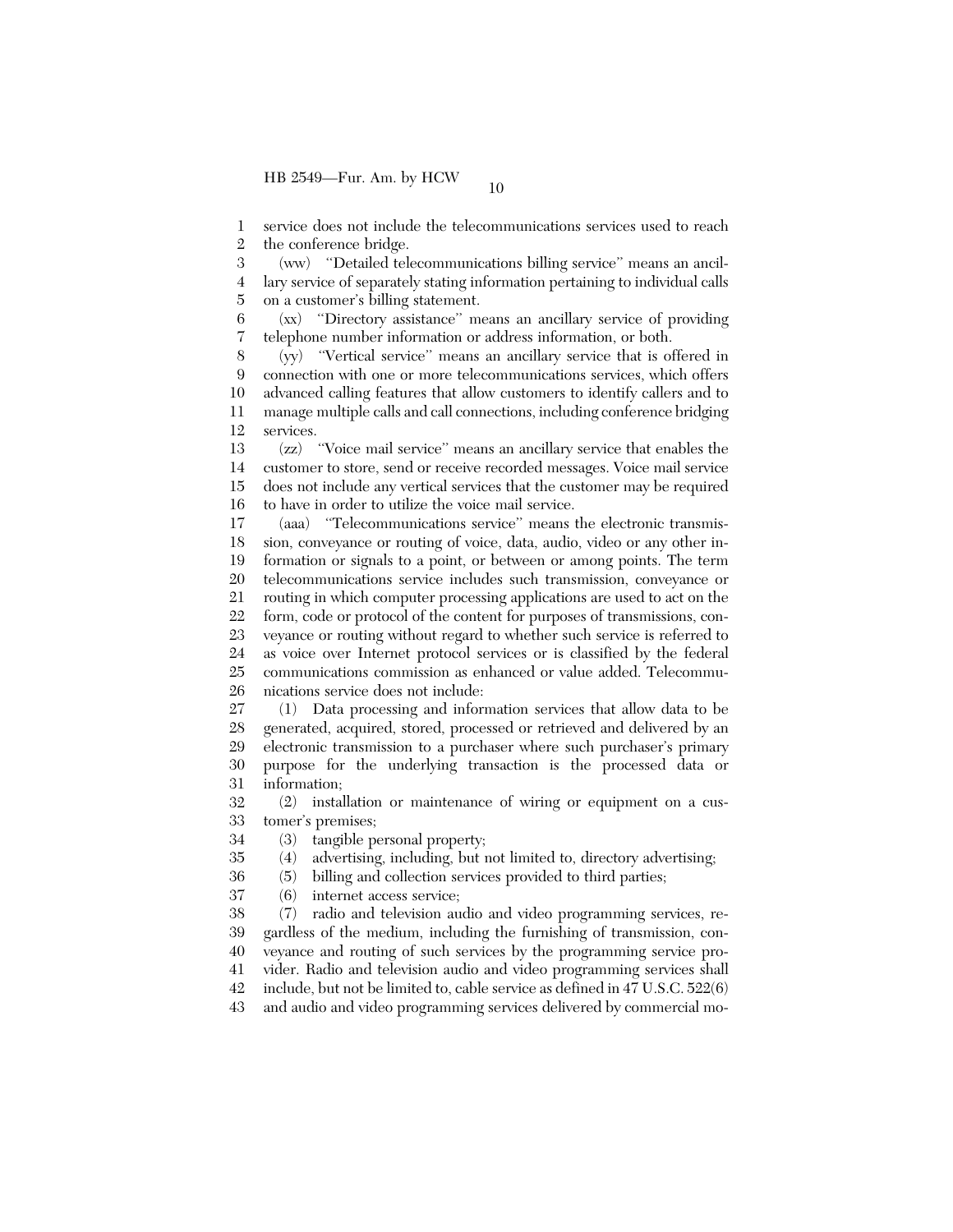1 bile radio service providers, as defined in 47 C.F.R. 20.3;

2 (8) ancillary services; or

3 4 (9) digital products delivered electronically, including, but not limited to, software, music, video, reading materials or ring tones.

5 6 7 8  $\mathbf{Q}$ (bbb) ''800 service'' means a telecommunications service that allows a caller to dial a toll-free number without incurring a charge for the call. The service is typically marketed under the name 800, 855, 866, 877 and 888 toll-free calling, and any subsequent numbers designated by the federal communications commission.

10 11 12 13 14 15 16 17 (ccc) ''900 service'' means an inbound toll telecommunications service purchased by a subscriber that allows the subscriber's customers to call in to the subscriber's prerecorded announcement or live service. 900 service does not include the charge for collection services provided by the seller of the telecommunications services to the subscriber, or service or product sold by the subscriber to the subscriber's customer. The service is typically marketed under the name 900 service, and any subsequent numbers designated by the federal communications commission.

18 19 20 21 22 (ddd) ''Value-added non-voice data service'' means a service that otherwise meets the definition of telecommunications services in which computer processing applications are used to act on the form, content, code or protocol of the information or data primarily for a purpose other than transmission, conveyance or routing.

23 24 25 26 (eee) ''International'' means a telecommunications service that originates or terminates in the United States and terminates or originates outside the United States, respectively. United States includes the District of Columbia or a U.S. territory or possession.

27 28 29 30 (fff) ''Interstate'' means a telecommunications service that originates in one United States state, or a United States territory or possession, and terminates in a different United States state or a United States territory or possession.

31 32 33 34 (ggg) ''Intrastate'' means a telecommunications service that originates in one United States state or a United States territory or possession, and terminates in the same United States state or a United States territory or possession.

35 36 37 38 39 40 41 42 Sec. 3 **[2]**. K.S.A. 2009 Supp. 79-3603 is hereby amended to read as follows: 79-3603. For the privilege of engaging in the business of selling tangible personal property at retail in this state or rendering or furnishing any of the services taxable under this act, there is hereby levied and there shall be collected and paid a tax at the rate of 5.3%. Within a redevelopment district established pursuant to K.S.A. 74-8921, and amendments thereto, there is hereby levied and there shall be collected and paid an additional tax at the rate of 2% until the earlier of the date the bonds

43 issued to finance or refinance the redevelopment project have been paid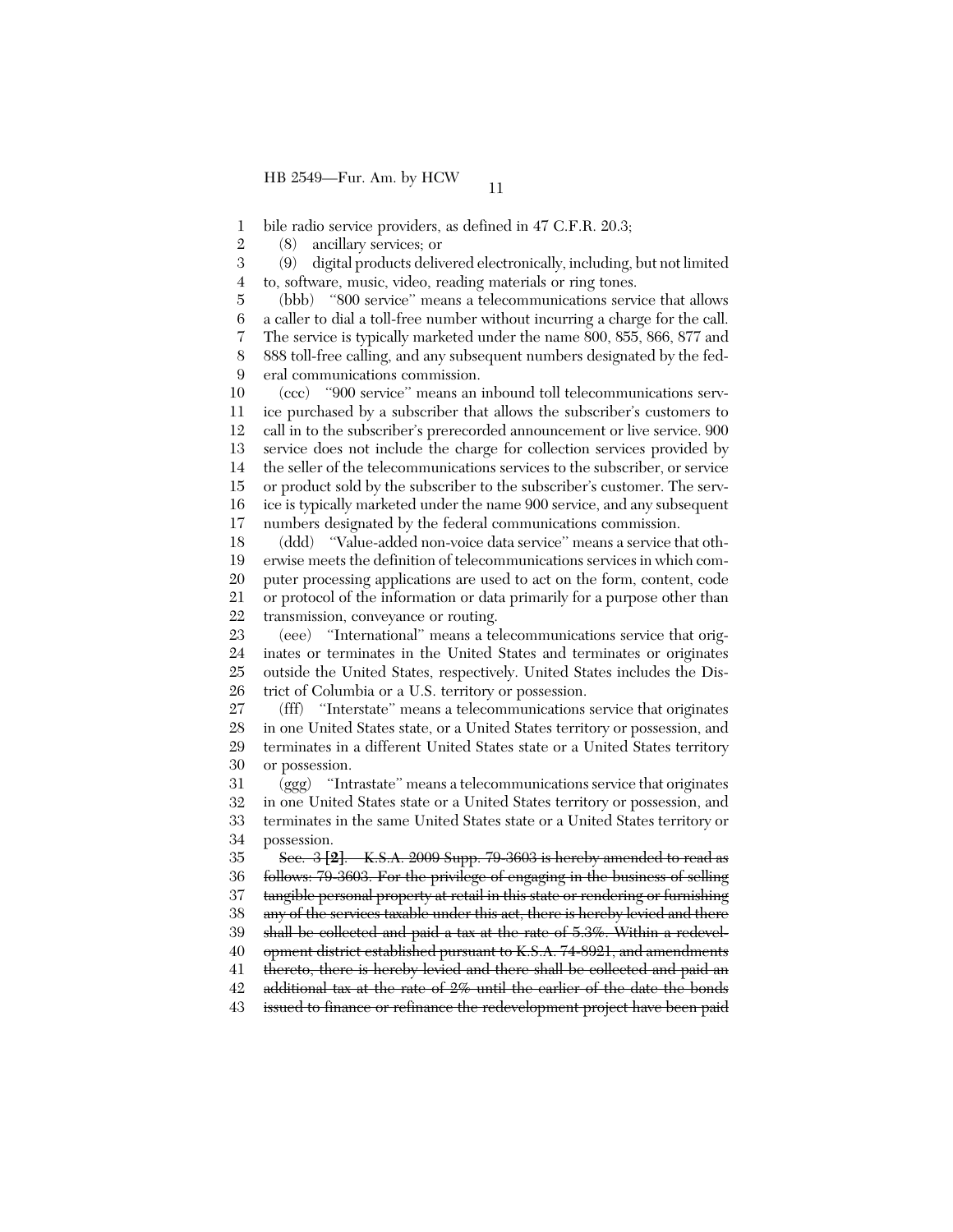1 2 3 4 5 6 7 8  $\mathbf{Q}$ 10 11 12 13 14 15 16 17 18 19 20 21 22 23 24 25 26 27 28 29 30 31 32 33 34 35 36 37 38 39 40 41 42 43 in full or the final scheduled maturity of the first series of bonds issued to finance any part of the project upon:  $-(a)$  The gross receipts received from the sale of tangible personal property at retail within this state; (b) the gross receipts from intrastate, interstate or international telecommunications services and any ancillary services sourced to this state in accordance with K.S.A. 2009 Supp. 79-3673, and amendments thereto, except that telecommunications service does not include: (1) Any interstate or international 800 or 900 service; (2) any interstate or international private communications service as defined in K.S.A. 2009 Supp. 79-3673, and amendments thereto;  $(3)$  any value-added nonvoice data service;  $(4)$ **[Any interstate or international 800 or 900 service; (2) any interstate or international private communications service as defined in K.S.A. 2009 Supp. 79-3673, and amendments thereto; (3) any value-added nonvoice data service; (4)]** any telecommunication service to a provider of telecommunication services which will be used to render telecommunications services, including carrier access services; or (5) *(2)* **[(5)]** any service or transaction defined in this section among entities classified as members of an affiliated group as provided by section 1504 of the federal internal revenue code of 1986, as in effect on January 1, 2001;  $\langle e \rangle$  the gross receipts from the sale or furnishing of gas, water, electricity and heat, which sale is not otherwise exempt from taxation under the provisions of this act, and whether furnished by municipally or privately owned utilities, except that, on and after January 1, 2006, for sales of gas, electricity and heat delivered through mains, lines or pipes to residential premises for noncommercial use by the occupant of such premises, and **[to residential premises for noncommercial use by the occupant of such premises, and]** for agricultural use and also, for such use, all sales of propane gas, the state rate shall be 0%; and for all sales of propane gas, LP gas, coal, wood and other fuel sources for the production of heat or lighting for noncommercial use of an occupant of residential premises, the state rate shall be 0%, but such tax shall not be levied and collected upon the gross receipts from: (1) The sale of a rural water district benefit unit;  $(2)$  a water system impact fee, system enhancement fee or similar fee collected by a water supplier as a condition for establishing service; or (3) connection or reconnection fees collected by a water supplier**[; and for all sales of propane gas, LP gas, coal, wood and other fuel sources for the production of heat or lighting for noncommercial use of an occupant of residential premises, the state rate shall be 0%, but such tax shall not be levied and collected upon the gross receipts from: (1) The sale of a rural water district benefit unit; (2) a water system impact fee, system enhancement**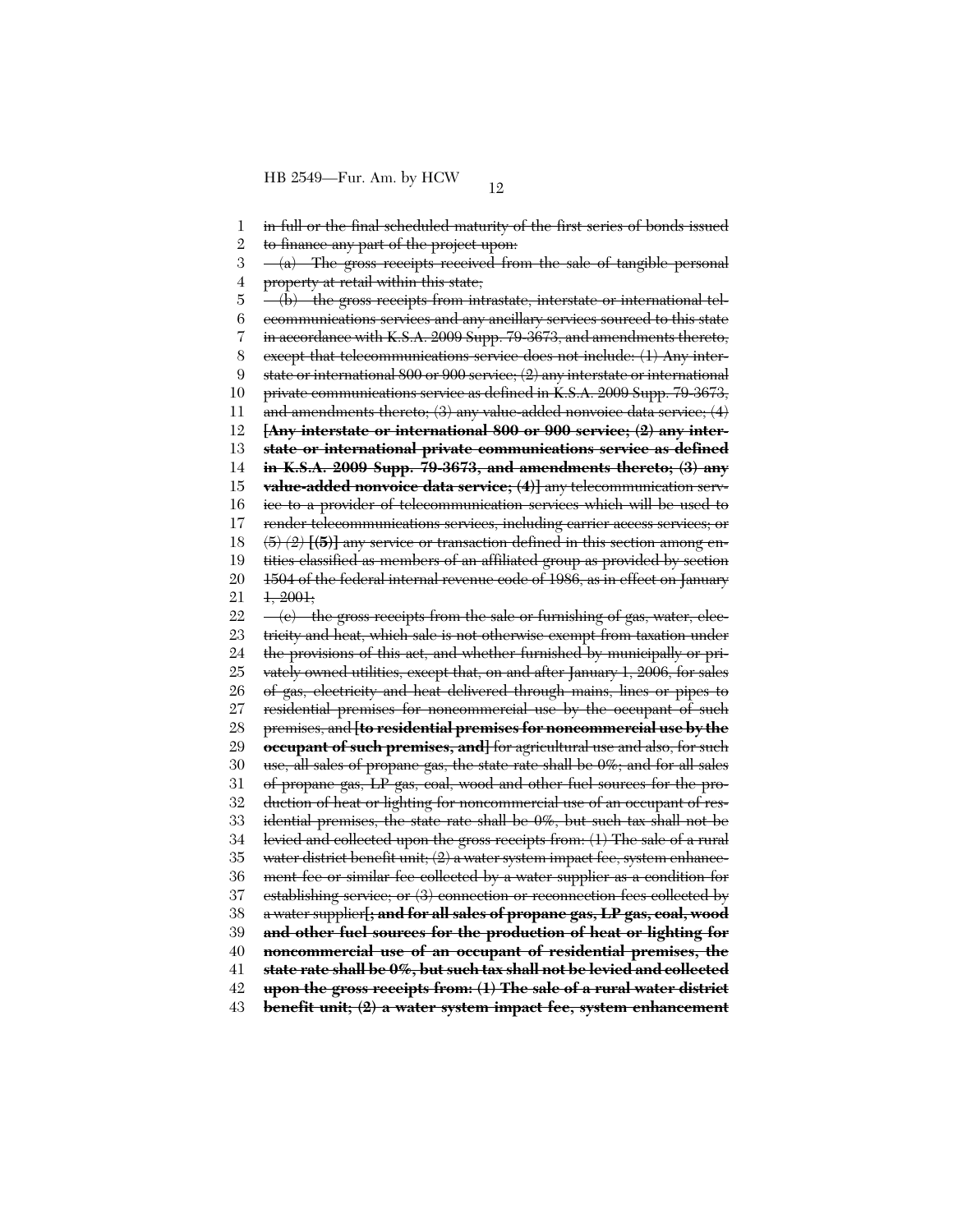1 2 3 4 5 6 7 8 9 10 11 12 13 14 15 16 17 18 19 20 21 22 23 24 25 26 27 28 29 30 31 32 33 34 35 36 37 38 39 40 41 42 **fee or similar fee collected by a water supplier as a condition for establishing service; or (3) connection or reconnection fees collected by a water supplier]**;  $-\left(\frac{d}{dt}\right)$  the gross receipts from the sale of meals or drinks furnished at any private club, drinking establishment, catered event, restaurant, eating house, dining car, hotel, drugstore or other place where meals or drinks are regularly sold to the public; (e) the gross receipts from the sale of admissions to any place providing amusement, entertainment or recreation services including admissions to state, county, district and local fairs, but such tax shall not be levied and collected upon the gross receipts received from sales of admissions to any cultural and historical event which occurs triennially; (f) the gross receipts from the operation of any coin-operated device dispensing or providing tangible personal property, amusement or other services except laundry services, whether automatic or manually operated;  $-(g)$  the gross receipts from the service of renting of rooms by hotels, as defined by K.S.A. 36-501 and amendments thereto, or by accommodation brokers, as defined by K.S.A. 12-1692, and amendments thereto but such tax shall not be levied and collected upon the gross receipts received from sales of such service to the federal government and any agency, officer or employee thereof in association with the performance of official government duties;  $\langle h \rangle$  the gross receipts from the service of renting or leasing of tangible personal property except such tax shall not apply to the renting or leasing of machinery, equipment or other personal property owned by a city and purchased from the proceeds of industrial revenue bonds issued prior to July 1, 1973, in accordance with the provisions of K.S.A. 12-1740 through 12-1749, and amendments thereto, and any city or lessee renting or leasing such machinery, equipment or other personal property purchased with the proceeds of such bonds who shall have paid a tax under the provisions of this section upon sales made prior to July 1, 1973, shall be entitled to a refund from the sales tax refund fund of all taxes paid thereon;  $(i)$  the gross receipts from the rendering of dry cleaning, pressing, dyeing and laundry services except laundry services rendered through a coin-operated device whether automatic or manually operated;  $-$ (j) the gross receipts from the rendering of the services of washing and washing and waxing of vehicles;  $(k)$  the gross receipts from cable, community antennae and other subscriber radio and television services;  $\langle$ [1)  $(1)$  except as otherwise provided by paragraph  $(2)$ , the gross receipts received from the sales of tangible personal property to all con-

43 tractors, subcontractors or repairmen for use by them in erecting struc-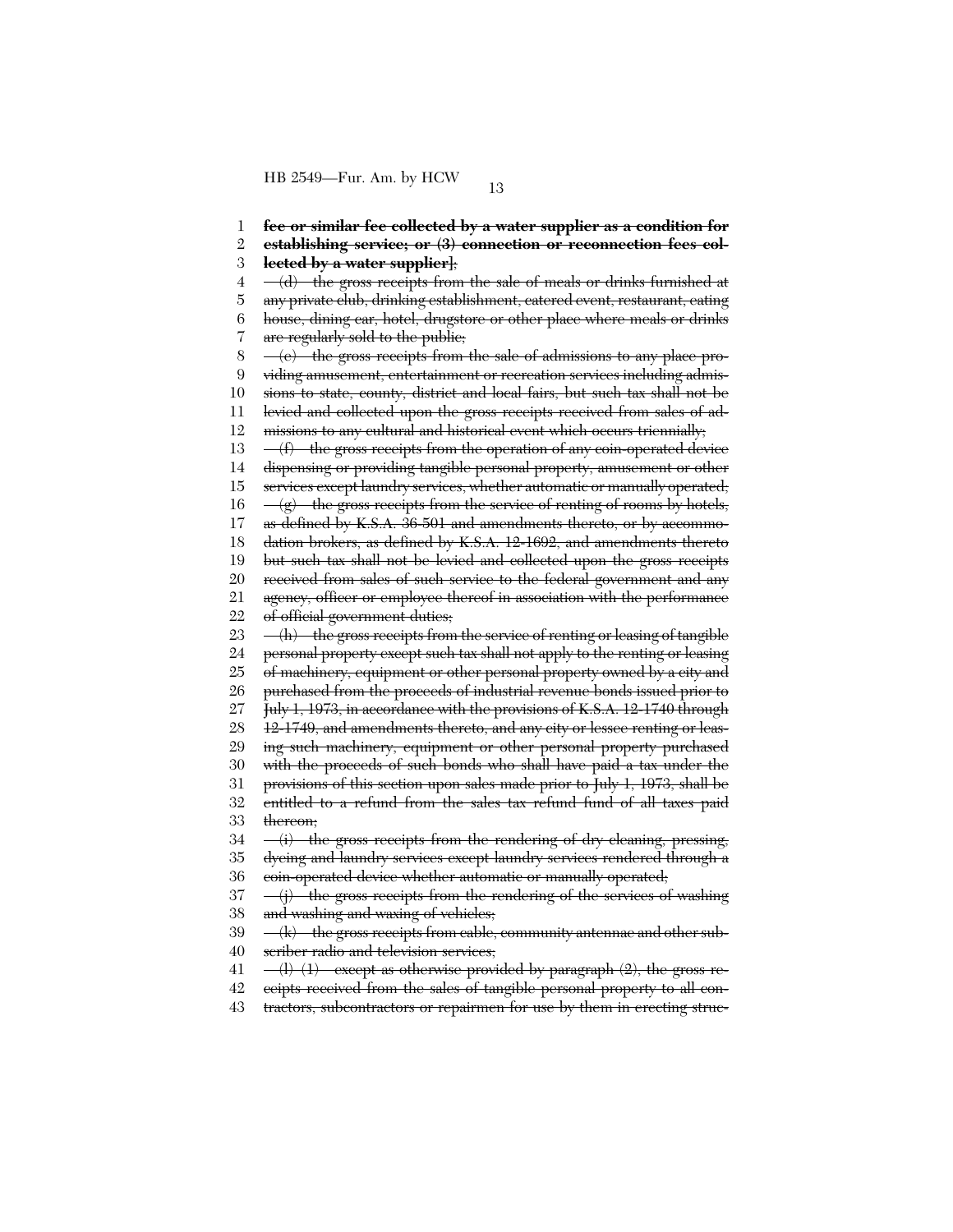1 2 3 4 5 6 7 8 9 10 11 12 13 14 15 16 17 18 19 20 21 22 23 24 25 26 27 28 29 30 31 32 33 34 35 36 37 38 39 40 41 42 43 tures, or building on, or otherwise improving, altering, or repairing real or personal property.  $-(2)$  Any such contractor, subcontractor or repairman who maintains an inventory of such property both for sale at retail and for use by them for the purposes described by paragraph (1) shall be deemed a retailer with respect to purchases for and sales from such inventory, except that the gross receipts received from any such sale, other than a sale at retail, shall be equal to the total purchase price paid for such property and the tax imposed thereon shall be paid by the deemed retailer;  $-(m)$  the gross receipts received from fees and charges by public and private clubs, drinking establishments, organizations and businesses for participation in sports, games and other recreational activities, but such tax shall not be levied and collected upon the gross receipts received from: (1) Fees and charges by any political subdivision, by any organization exempt from property taxation pursuant to paragraph *Ninth* of K.S.A. 79- 201, and amendments thereto, or by any youth recreation organization exclusively providing services to persons 18 years of age or younger which is exempt from federal income taxation pursuant to section  $501(c)(3)$  of the federal internal revenue code of 1986, for participation in sports, games and other recreational activities; and (2) entry fees and charges for participation in a special event or tournament sanctioned by a national sporting association to which spectators are charged an admission which is taxable pursuant to subsection (e)**, but such tax shall not be levied and collected upon the gross receipts received from fees[: (1) Fees] and charges [by any political subdivision,] by any organization exempt from property taxation pursuant to paragraph** *Ninth* **of K.S.A. 79-201, and amendments thereto, or by any youth recreation organization exclusively providing services to persons 18 years of age or younger which is exempt from federal income taxation pursuant to section 501(c)(3) of the federal internal revenue code of 1986, for participation in sports, games and other recreational activities**; **[and (2) entry fees and charges for participation in a special event or tournament sanctioned by a national sporting association to which spectators are charged an admission which is taxable pursuant to subsection (e)]**  $-(n)$  the gross receipts received from dues charged by public and private clubs, drinking establishments, organizations and businesses, payment of which entitles a member to the use of facilities for recreation or entertainment, but such tax shall not be levied and collected upon the gross receipts received from: (1) Dues charged by any organization exempt from property taxation pursuant to paragraphs *Eighth* and *Ninth* of K.S.A. 79-201, and amendments thereto; and (2) sales of memberships in a nonprofit organization which is exempt from federal income taxation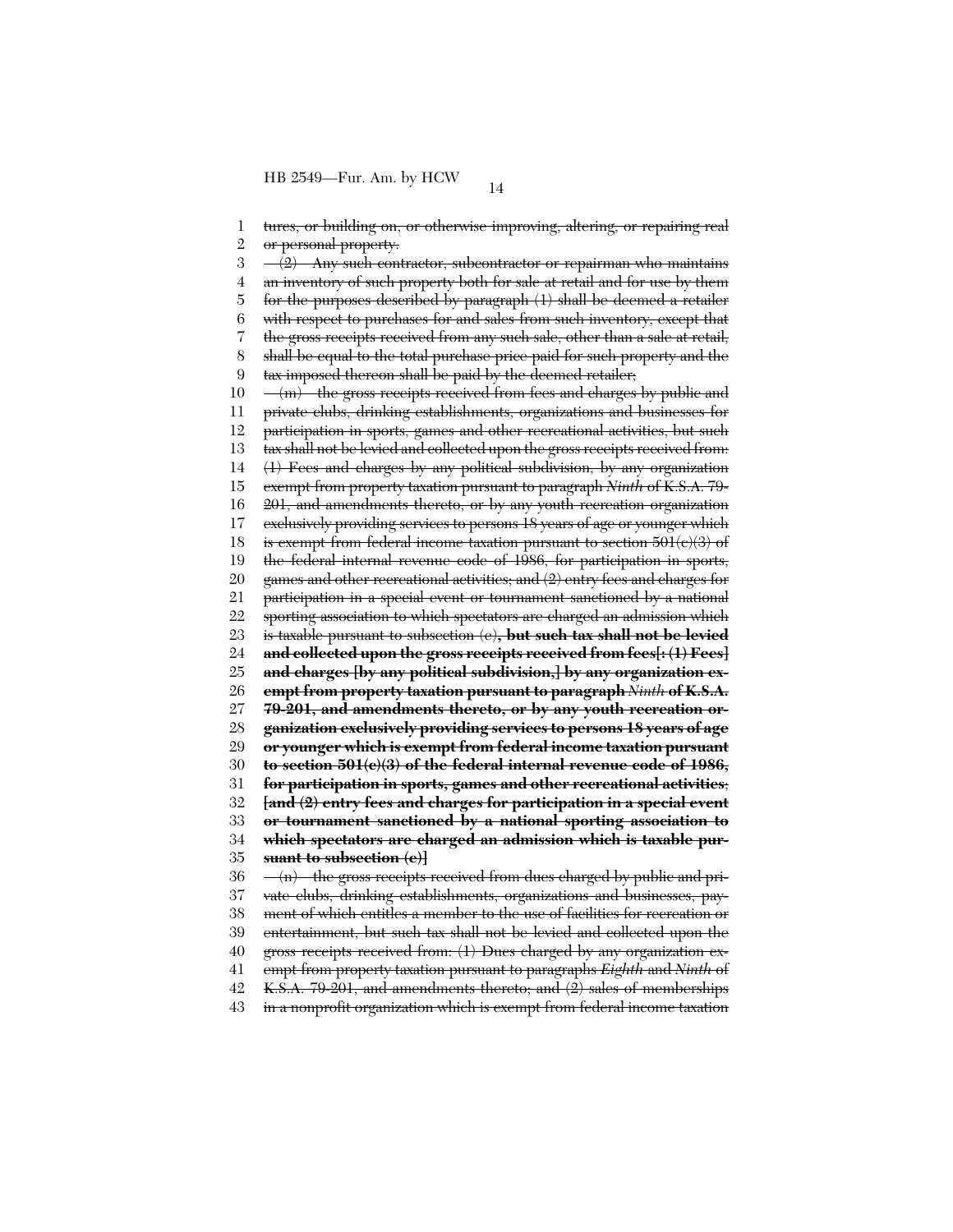1 2 3 4 5 6 7 8  $\mathbf{Q}$ 10 11 12 13 14 15 16 17 18 19 20 21 22 23 24 25 26 27 28 29 30 31 32 33 34 35 36 37 38 39 40 41 42 43 pursuant to section 501 (c)(3) of the federal internal revenue code of 1986, and whose purpose is to support the operation of a nonprofit zoo**, but such tax shall not be levied and collected upon the gross receipts received from: (1) Dues charged by any organization exempt from property taxation pursuant to paragraphs** Eighth **and** *Ninth* **of K.S.A. 79-201, and amendments thereto; and (2) sales of memberships in a nonprofit organization which is exempt from federal income taxation pursuant to section 501 (c)(3) of the federal internal revenue code of 1986, and whose purpose is to support the operation of a nonprofit zoo**; (o) the gross receipts received from the isolated or occasional sale of motor vehicles or trailers but not including: (1) The transfer of motor vehicles or trailers by a person to a corporation or limited liability company solely in exchange for stock securities or membership interest in such corporation or limited liability company; or  $(2)$  the transfer of motor vehicles or trailers by one corporation or limited liability company to another when all of the assets of such corporation or limited liability company are transferred to such other corporation or limited liability company; or (3) the sale of motor vehicles or trailers which are subject to taxation pursuant to the provisions of K.S.A. 79-5101 et seq., and amendments thereto, by an immediate family member to another immediate family member. For the purposes of clause (3), immediate family member means lineal ascendants or descendants, and their spouses **[but not including: (1) The transfer of motor vehicles or trailers by a person to a corporation or limited liability company solely in exchange for stock securities or membership interest in such corporation or limited liability company; or (2) the transfer of motor vehicles or trailers by one corporation or limited liability company to another when all of the assets of such corporation or limited liability company are transferred to such other corporation or limited liability company; or (3) the sale of motor vehicles or trailers which are subject to taxation pursuant to the provisions of K.S.A. 79-5101 et seq., and amendments thereto, by an immediate family member to another immediate family member. For the purposes of clause (3), immediate family member means lineal ascendants or descendants, and their spouses]**. Any amount of sales tax paid pursuant to the Kansas retailers sales tax act on the isolated or occasional sale of motor vehicles or trailers on and after July 1, 2004, which the base for computing the tax was the value pursuant to subsections  $(a)$ ,  $(b)(1)$  and (b)(2) of K.S.A. 79-5105, and amendments thereto, when such amount was higher than the amount of sales tax which would have been paid under the law as it existed on June 30, 2004, shall be refunded to the taxpayer pursuant to the procedure prescribed by this section. Such re-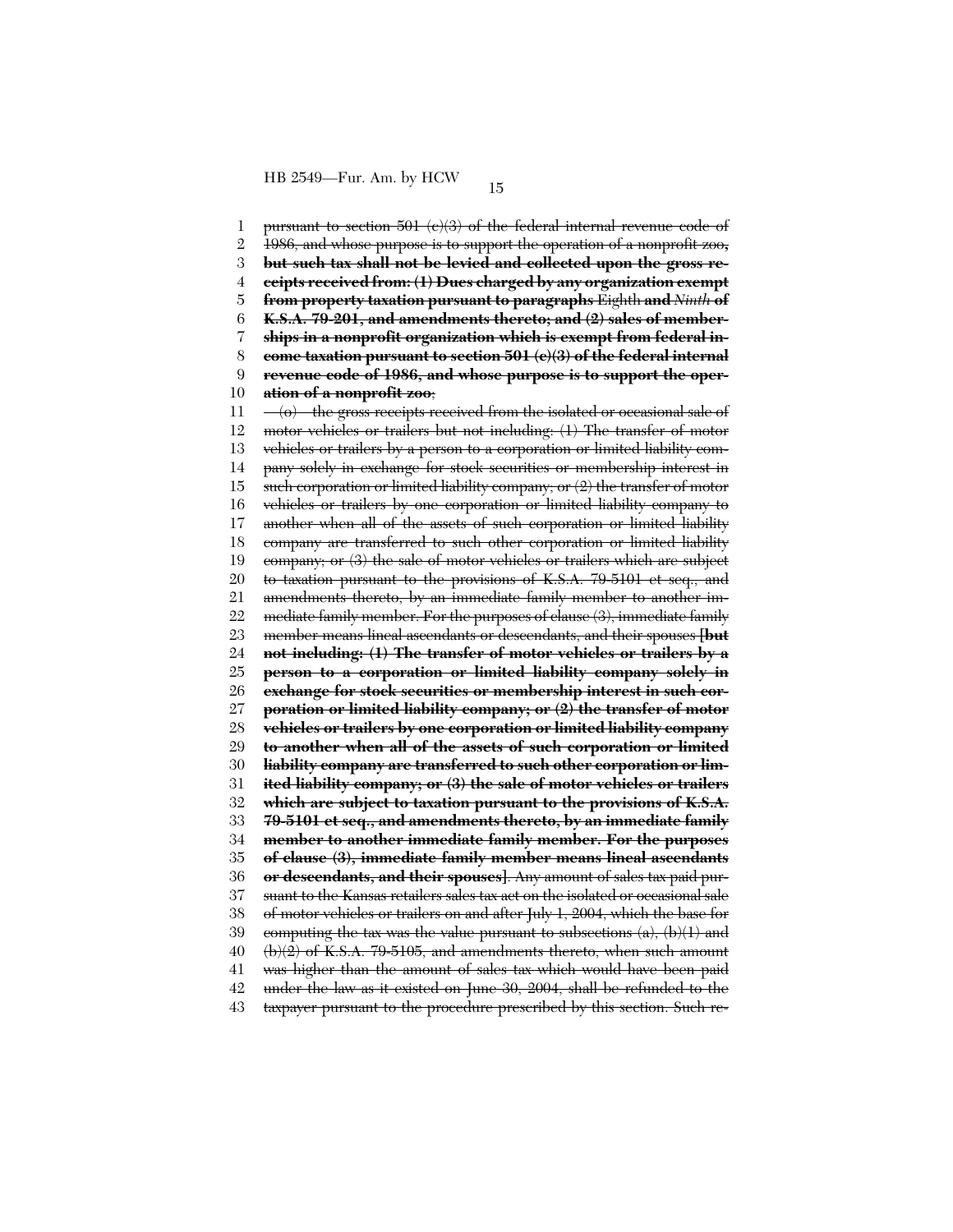1 2 3 4 5 6 7 8  $\mathbf{Q}$ 10 11 12 13 14 15 16 17 18 19 20 21 22 23 24 25 26 27 28 29 30 31 32 33 34 35 36 37 38 39 40 41 42 fund shall be in an amount equal to the difference between the amount of sales tax paid by the taxpayer and the amount of sales tax which would have been paid by the taxpayer under the law as it existed on June 30, 2004. Each claim for a sales tax refund shall be verified and submitted not later than six months from the effective date of this act to the director of taxation upon forms furnished by the director and shall be accompanied by any additional documentation required by the director. The director shall review each claim and shall refund that amount of tax paid as provided by this act. All such refunds shall be paid from the sales tax refund fund, upon warrants of the director of accounts and reports pursuant to vouchers approved by the director of taxation or the director's designee. No refund for an amount less than \$10 shall be paid pursuant to this act. In determining the base for computing the tax on such isolated or occasional sale, the fair market value of any motor vehicle or trailer traded in by the purchaser to the seller may be deducted from the selling price;  $(p)$  the gross receipts received for the service of installing or applying tangible personal property which when installed or applied is not being held for sale in the regular course of business, and whether or not such tangible personal property when installed or applied remains tangible personal property or becomes a part of real estate, except that no tax shall be imposed upon the service of installing or applying tangible personal property in connection with the original construction of a building or facility, the original construction, reconstruction, restoration, remodeling, renovation, repair**, repair** or replacement of a residence or the construction, reconstruction, restoration, replacement or repair of a bridge or highway. For the purposes of this subsection:  $-(1)$  "Original construction" shall mean the first or initial construction of a new building or facility. The term ''original construction'' shall include the addition of an entire room or floor to any existing building or facility, the completion of any unfinished portion of any existing building or facility and the restoration, reconstruction or replacement of a building, facility or utility structure damaged or destroyed by fire, flood, tornado, lightning, explosion, windstorm, ice loading and attendant winds, terrorism or earthquake, but such term, except with regard to a residence, shall not include replacement, remodeling, restoration, renovation or reconstruction under any other circumstances;  $-(2)$  "building" shall mean only those enclosures within which individuals customarily are employed, or which are customarily used to house machinery, equipment or other property, and including the land improvements immediately surrounding such building; (3) ''facility'' shall mean a mill, plant, refinery, oil or gas well, water

43 well, feedlot or any conveyance, transmission or distribution line of any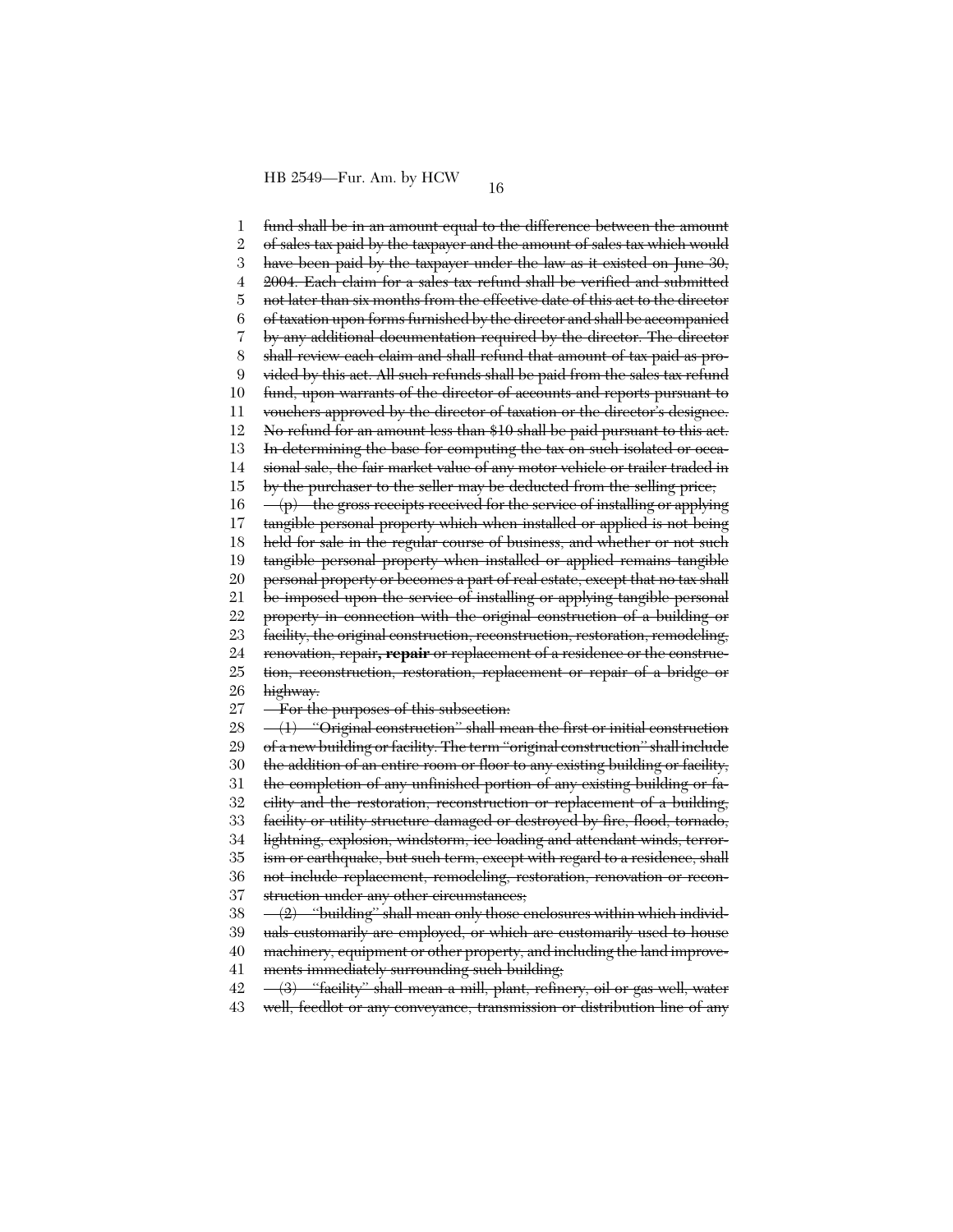1 2 3 4 5 6 7 8 9 10 11 12 13 14 15 16 17 18 19 20 21 22 23 24 25 26 27 28 29 30 31 32 33 34 35 36 37 38 39 40 41 42 43 cooperative, nonprofit, membership corporation organized under or subject to the provisions of K.S.A. 17-4601 et seq., and amendments thereto, or municipal or quasi-municipal corporation, including the land improvements immediately surrounding such facility;  $-(4)$  "residence" shall mean only those enclosures within which individuals customarily live; (5) ''utility structure'' shall mean transmission and distribution lines owned by an independent transmission company or cooperative, the Kansas electric transmission authority or natural gas or electric public utility; and (6) ''windstorm'' shall mean straight line winds of at least 80 miles per hour as determined by a recognized meteorological reporting agency or organization;  $-\langle q \rangle$  the gross receipts received for the service of repairing, servicing, altering or maintaining tangible personal property which when such services are rendered is not being held for sale in the regular course of business, and whether or not any tangible personal property is transferred in connection therewith. The tax imposed by this subsection shall be applicable to the services of repairing, servicing, altering or maintaining an item of tangible personal property which has been and is fastened to, connected with or built into real property; *and for such services performed at a residence or in a location immediately surrounding a residence shall include, but not be limited to, repairing, servicing, altering or maintaining tangible personal property or the following fixtures or appliances: Wall-to-wall carpeting, security systems, garage door opening systems, swimming pools, saunas, hot tubs, exercise equipment, antennae, lighting fixtures, central air conditioning units, furnaces, air-purifiers, water heaters, water treatment equipment, refrigerators, freezers, ranges, stovetops, ovens, microwave ovens, clothes washers, clothes dryers, dishwashers, garbage disposals, trash compactors, window air-conditioners, televisions, monitors, speakers, radios, CD or DVD players, computers, entertainment centers or components thereof, small appliances such as installed coffee makers, curtains, interior window dressings, venetian binds, other similar products that are normally used or sold for residential use. Services to these fixtures and appliances shall not be taxable when the services being performed to the fixtures, appliances, at the residence are exempt as part of the restoration, reconstruction or replacement of a residence damaged or destroyed by fire, flood, tornado, lightning, explosion, windstorm, ice loading and attendant winds, terrorism or earthquake. When a fixture or appliance is sold to replace any of these residential fixtures or appliances, the total selling price charged for the replacement fixture or appliance, its delivery and its installation shall be subject to sales tax. The department may adopt rules and regulations that*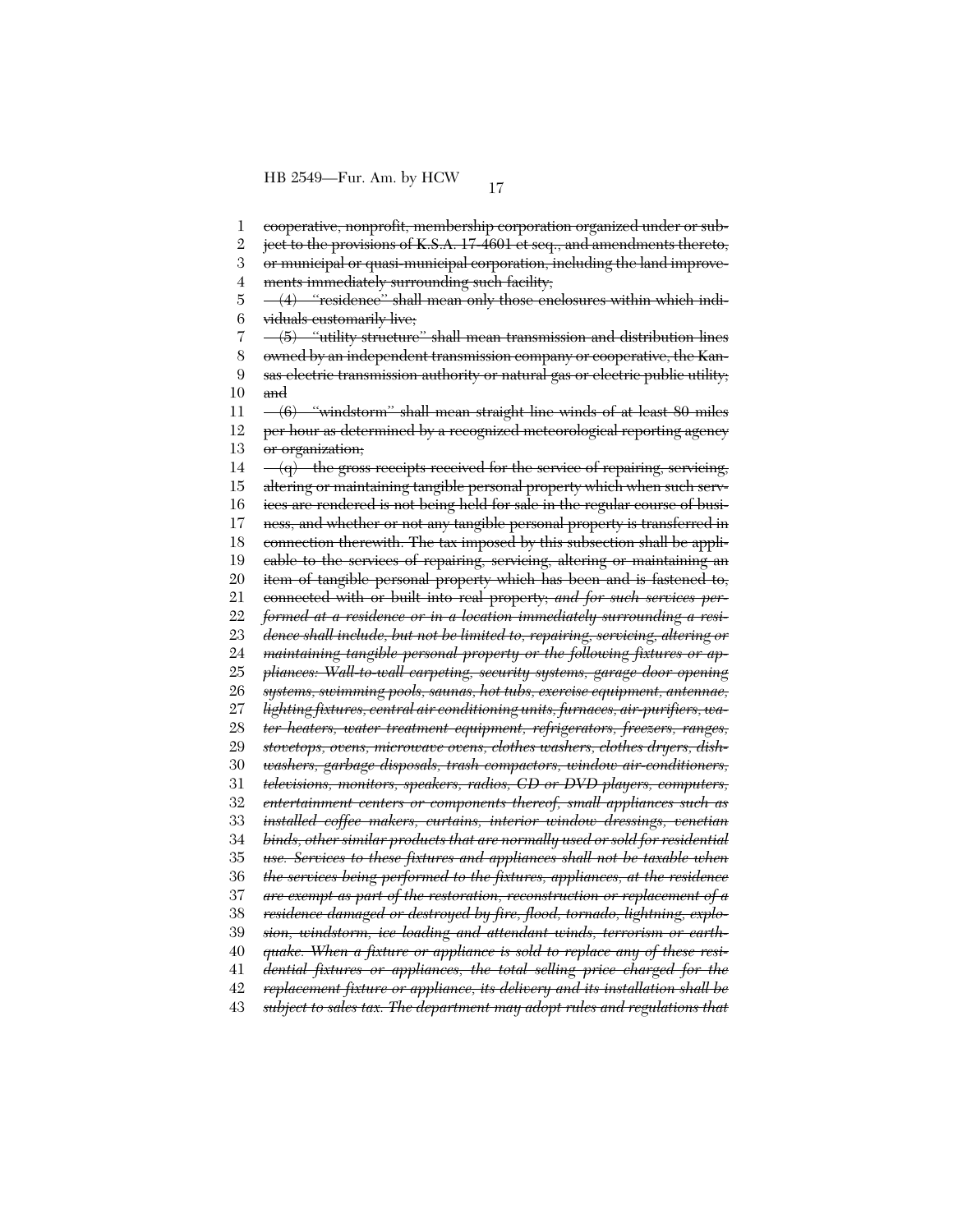1 2 3 4 5 6 7 8 9 10 11 12 13 14 15 16 17 18 19 20 21 22 23 24 25 26 27 28 29 30 31 32 33 34 35 36 37 38 39 40 41 42 43 *add to this list of fixtures and appliances or that explains the application of sales tax to the list of fixtures or appliances described in this subsection if determined that such additions or explanations are necessary for the proper administration of the Kansas retailers' sales tax act. For services done to tangible personal property that has been and is fastened to, connected with or built into real property at a facility or building, ''maintenance'' means scheduled, periodic work, including, but not limited to, cleaning services necessary to sustain or support safe, efficient, continuous operations or to prevent the decline, failure, lapse or deterioration of the tangible personal property that has been fastened to, connected with or built into real property;*  $-\left(r\right)$  the gross receipts from fees or charges made under service or maintenance agreement contracts for services, charges for the providing of which are taxable under the provisions of subsection  $(p)$  or  $(q)$ ;  $-(s)$  on and after January 1, 2005, the gross receipts received from the sale of prewritten computer software and the sale of the services of modifying, altering, updating or maintaining prewritten computer software, whether the prewritten computer software is installed or delivered electronically by tangible storage media physically transferred to the purchaser or by load and leave; (t) the gross receipts received for telephone answering services; **[and]**  $(u)$  the gross receipts received from the sale of prepaid calling service and prepaid wireless calling service as defined in K.S.A. 2009 Supp. 79- 3673, and amendments thereto; and  $(v)$  the gross receipts received from the sales of bingo cards, bingo faces and instant bingo tickets by licensees under K.S.A. 79-4701, et seq., and amendments thereto, shall be taxed at a rate of:  $(1)$  4.9% on July 1, 2000, and before July 1, 2001; and (2) 2.5% on July 1, 2001, and before July 1, 2002. From and after July 1, 2002, all sales of bingo cards, bingo faces and instant bingo tickets by licensees under K.S.A. 79-4701 et seq., and amendments thereto, shall be exempt from taxes imposed pursuant to this section. Sec. 4. K.S.A. 2009 Supp. 79-3606 is hereby amended to read as follows: 79-3606. The following shall be exempt from the tax imposed by this act:  $(a)$  All sales of motor-vehicle fuel or other articles upon which a sales or excise tax has been paid, not subject to refund, under the laws of this state except cigarettes as defined by K.S.A. 79-3301 and amendments thereto, cereal malt beverages and malt products as defined by K.S.A. 79- 3817 and amendments thereto, including wort, liquid malt, malt syrup and malt extract, which is not subject to taxation under the provisions of K.S.A. 79-41a02 and amendments thereto, motor vehicles taxed pursuant to K.S.A. 79-5117, and amendments thereto, tires taxed pursuant to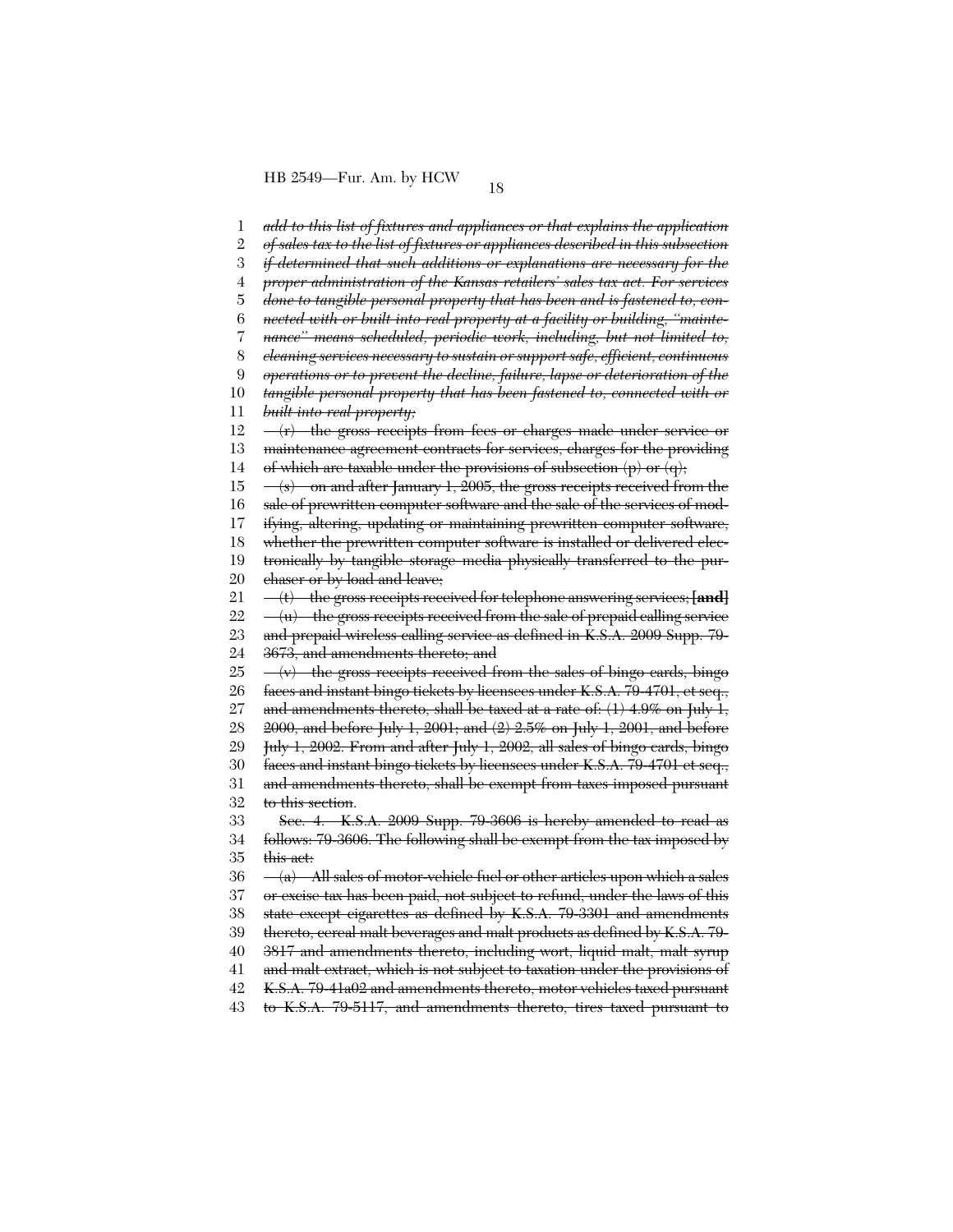1 2 3 4 5 6 7 8 9 10 11 12 13 14 15 16 17 18 19 20 21 22 23 24 25 26 27 28 29 30 31 32 33 34 35 36 37 38 39 40 41 42 43 K.S.A. 65-3424d, and amendments thereto, drycleaning and laundry services taxed pursuant to K.S.A. 65-34,150, and amendments thereto, and gross receipts from regulated sports contests taxed pursuant to the Kansas professional regulated sports act, and amendments thereto; (b) all sales of tangible personal property or service, including the renting and leasing of tangible personal property, purchased directly by the state of Kansas, a political subdivision thereof, other than a school or educational institution, or purchased by a public or private nonprofit hospital or public hospital authority or nonprofit blood, tissue or organ bank and used exclusively for state, political subdivision, hospital or public hospital authority or nonprofit blood, tissue or organ bank purposes, except when: (1) Such state, hospital or public hospital authority is engaged or proposes to engage in any business specifically taxable under the provisions of this act and such items of tangible personal property or service are used or proposed to be used in such business, or  $(2)$  such political subdivision is engaged or proposes to engage in the business of furnishing gas, electricity or heat to others and such items of personal property or service are used or proposed to be used in such business;  $-(e)$  all sales of tangible personal property or services, including the renting and leasing of tangible personal property, purchased directly by a public or private elementary or secondary school or public or private nonprofit educational institution and used primarily by such school or institution for nonsectarian programs and activities provided or sponsored by such school or institution or in the erection, repair or enlargement of buildings to be used for such purposes. The exemption herein provided shall not apply to erection, construction, repair, enlargement or equipment of buildings used primarily for human habitation;  $-\left(\frac{d}{d}\right)$  all sales of tangible personal property or services purchased by a contractor for the purpose of constructing, equipping, reconstructing, maintaining, repairing, enlarging, furnishing or remodeling facilities for any public or private nonprofit hospital or public hospital authority, public or private elementary or secondary school, a public or private nonprofit educational institution, state correctional institution including a privately constructed correctional institution contracted for state use and ownership, which would be exempt from taxation under the provisions of this act if purchased directly by such hospital or public hospital authority, school, educational institution or a state correctional institution; and all sales of tangible personal property or services purchased by a contractor for the purpose of constructing, equipping, reconstructing, maintaining, repairing, enlarging, furnishing or remodeling facilities for any political subdivision of the state or district described in subsection (s), the total cost of which is paid from funds of such political subdivision or district and which would be exempt from taxation under the provisions of this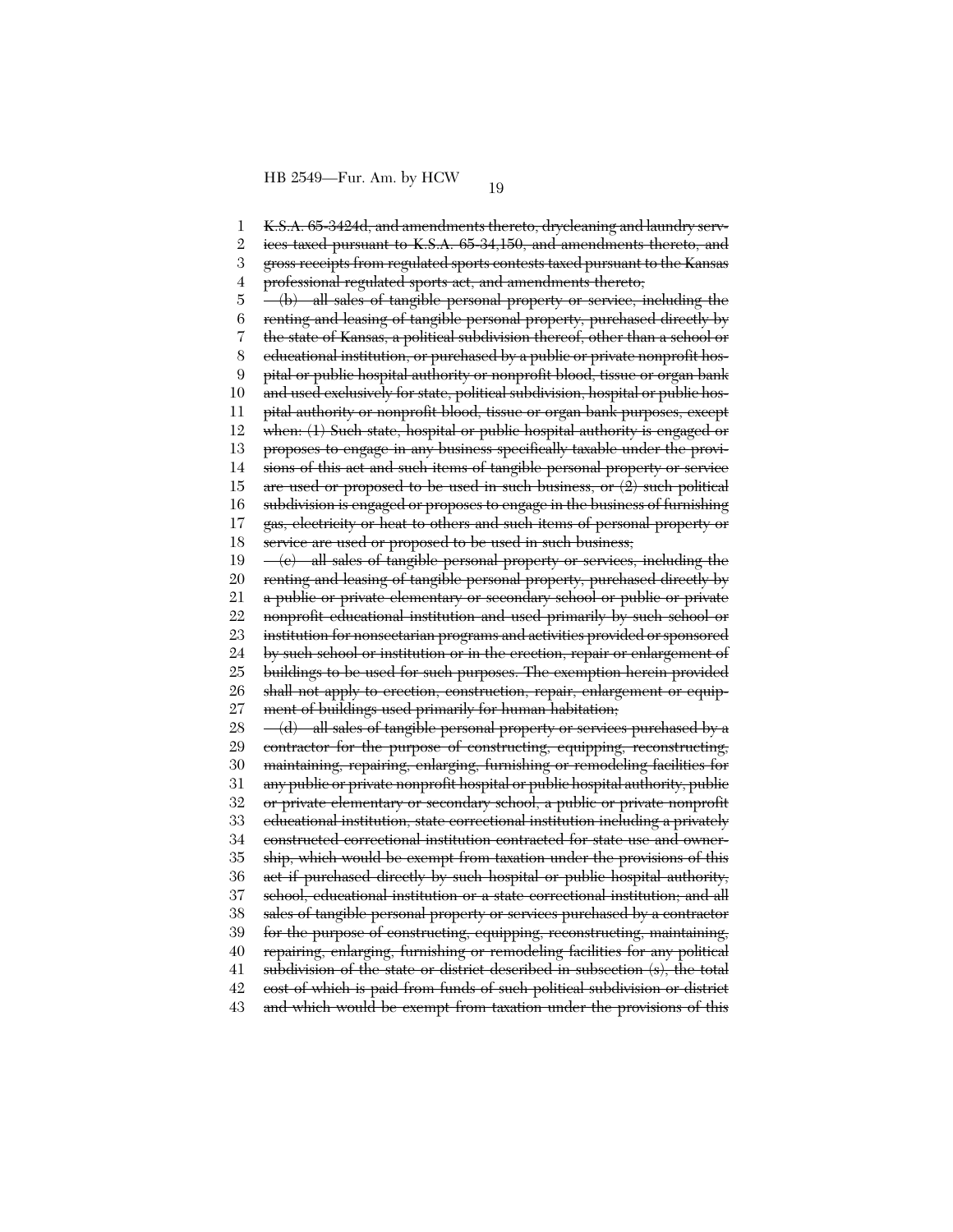1 2 3 4 5 6 7 8 9 10 11 12 13 14 15 16 17 18 19 20 21 22 23 24 25 26 27 28 29 30 31 32 33 34 35 36 37 38 39 40 41 42 43 act if purchased directly by such political subdivision or district. Nothing in this subsection or in the provisions of K.S.A. 12-3418 and amendments thereto, shall be deemed to exempt the purchase of any construction machinery, equipment or tools used in the constructing, equipping, reconstructing, maintaining, repairing, enlarging, furnishing or remodeling facilities for any political subdivision of the state or any such district. As used in this subsection, K.S.A. 12-3418 and 79-3640, and amendments thereto, ''funds of a political subdivision'' shall mean general tax revenues, the proceeds of any bonds and gifts or grants-in-aid. Gifts shall not mean funds used for the purpose of constructing, equipping, reconstructing, repairing, enlarging, furnishing or remodeling facilities which are to be leased to the donor. When any political subdivision of the state, district described in subsection (s), public or private nonprofit hospital or public hospital authority, public or private elementary or secondary school, public or private nonprofit educational institution, state correctional institution including a privately constructed correctional institution contracted for state use and ownership shall contract for the purpose of constructing, equipping, reconstructing, maintaining, repairing, enlarging, furnishing or remodeling facilities, it shall obtain from the state and furnish to the contractor an exemption certificate for the project involved, and the contractor may purchase materials for incorporation in such project. The contractor shall furnish the number of such certificate to all suppliers from whom such purchases are made, and such suppliers shall execute invoices covering the same bearing the number of such certificate. Upon completion of the project the contractor shall furnish to the political subdivision, district described in subsection (s), hospital or public hospital authority, school, educational institution or department of corrections concerned a sworn statement, on a form to be provided by the director of taxation, that all purchases so made were entitled to exemption under this subsection. As an alternative to the foregoing procedure, any such contracting entity may apply to the secretary of revenue for agent status for the sole purpose of issuing and furnishing project exemption certificates to contractors pursuant to rules and regulations adopted by the secretary establishing conditions and standards for the granting and maintaining of such status. All invoices shall be held by the contractor for a period of five years and shall be subject to audit by the director of taxation. If any materials purchased under such a certificate are found not to have been incorporated in the building or other project or not to have been returned for credit or the sales or compensating tax otherwise imposed upon such materials which will not be so incorporated in the building or other project reported and paid by such contractor to the director of taxation not later than the 20th day of the month following the close of the month in which it shall be determined that such materials will not be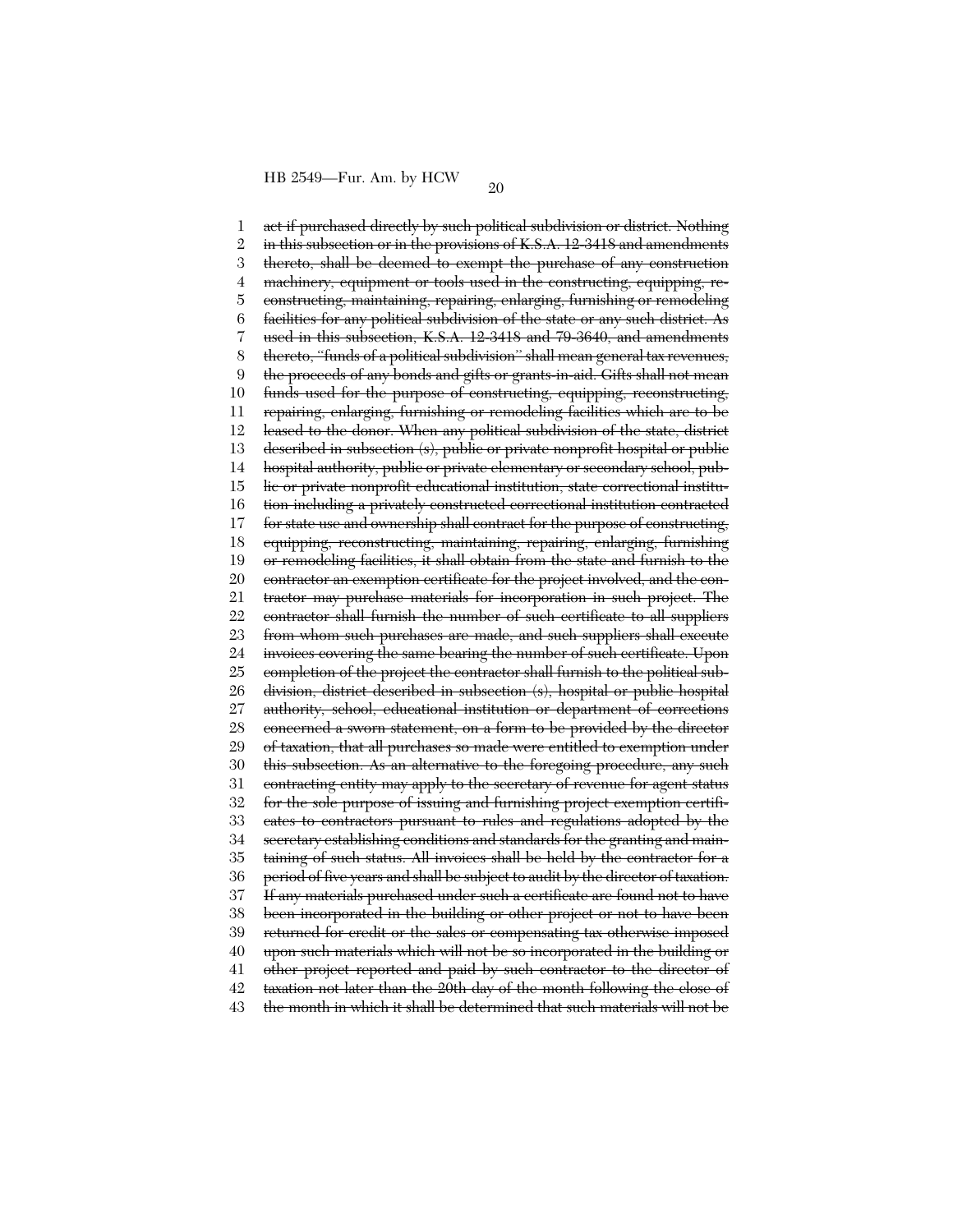1 2 3 4 5 6 7 8 9 10 11 12 13 14 15 16 17 18 19 20 21 22 23 24 25 26 27 28 29 30 31 32 33 34 35 36 37 38 39 40 41 42 43 used for the purpose for which such certificate was issued, the political subdivision, district described in subsection (s), hospital or public hospital authority, school, educational institution or the contractor contracting with the department of corrections for a correctional institution concerned shall be liable for tax on all materials purchased for the project, and upon payment thereof it may recover the same from the contractor together with reasonable attorney fees. Any contractor or any agent, employee or subcontractor thereof, who shall use or otherwise dispose of any materials purchased under such a certificate for any purpose other than that for which such a certificate is issued without the payment of the sales or compensating tax otherwise imposed upon such materials, shall be guilty of a misdemeanor and, upon conviction therefor, shall be subject to the penalties provided for in subsection  $(g)$  of K.S.A. 79-3615, and amendments thereto; (e) all sales of tangible personal property or services purchased by a contractor for the erection, repair or enlargement of buildings or other projects for the government of the United States, its agencies or instrumentalities, which would be exempt from taxation if purchased directly by the government of the United States, its agencies or instrumentalities. When the government of the United States, its agencies or instrumentalities shall contract for the erection, repair, or enlargement of any building or other project, it shall obtain from the state and furnish to the contractor an exemption certificate for the project involved, and the contractor may purchase materials for incorporation in such project. The contractor shall furnish the number of such certificates to all suppliers from whom such purchases are made, and such suppliers shall execute invoices covering the same bearing the number of such certificate. Upon completion of the project the contractor shall furnish to the government of the United States, its agencies or instrumentalities concerned a sworn statement, on a form to be provided by the director of taxation, that all purchases so made were entitled to exemption under this subsection. As an alternative to the foregoing procedure, any such contracting entity may apply to the secretary of revenue for agent status for the sole purpose of issuing and furnishing project exemption certificates to contractors pursuant to rules and regulations adopted by the secretary establishing conditions and standards for the granting and maintaining of such status. All invoices shall be held by the contractor for a period of five years and shall be subject to audit by the director of taxation. Any contractor or any agent, employee or subcontractor thereof, who shall use or otherwise dispose of any materials purchased under such a certificate for any purpose other than that for which such a certificate is issued without the payment of the sales or compensating tax otherwise imposed upon such materials, shall be guilty of a misdemeanor and, upon conviction therefor, shall be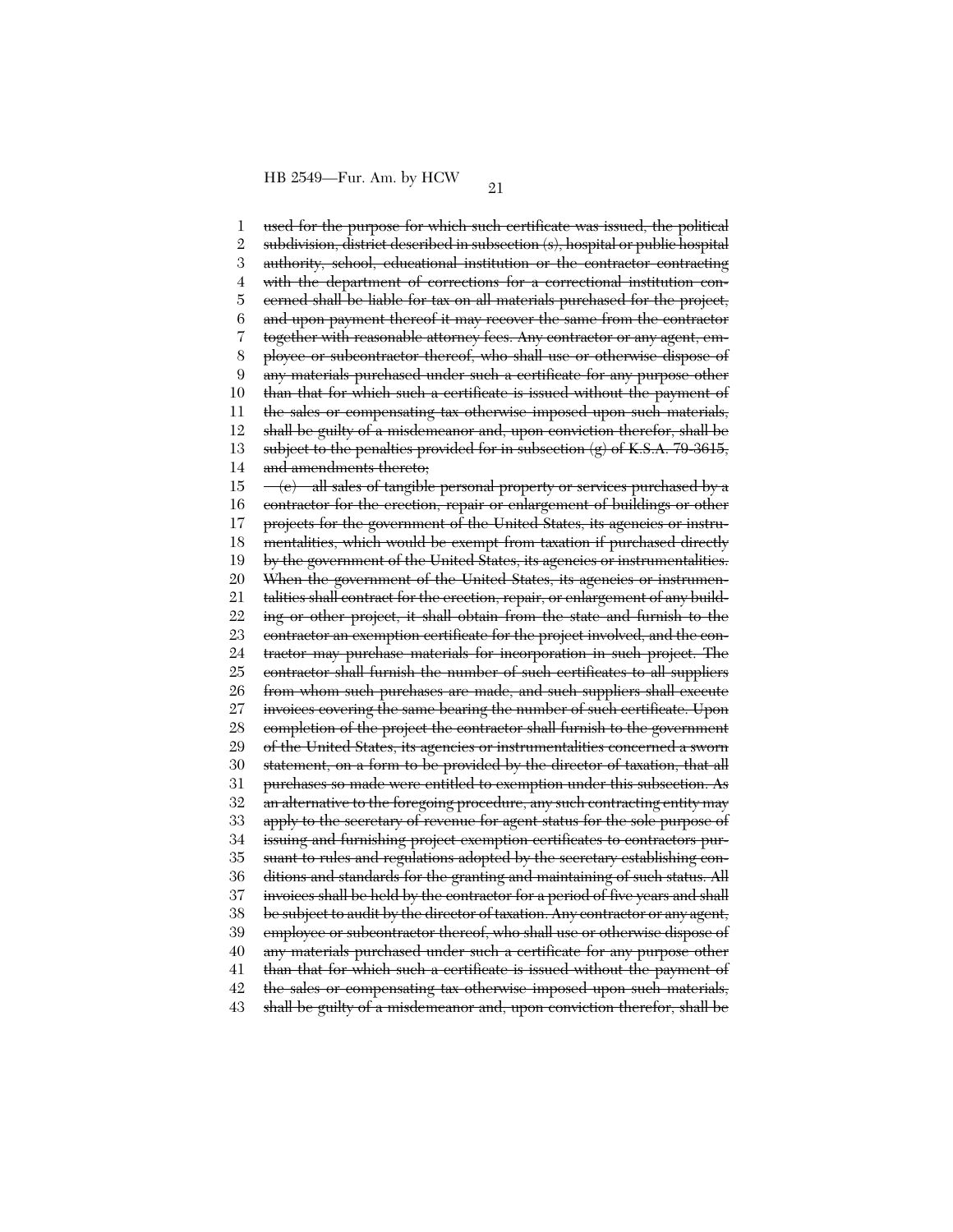1 2 3 4 5 6 7 8 9 10 11 12 13 14 15 16 17 18 19 20 21 22 23 24 25 26 27 28 29 30 31 32 33 34 35 36 37 38 39 40 41 42 43 subject to the penalties provided for in subsection  $(g)$  of K.S.A. 79-3615 and amendments thereto; (f) tangible personal property purchased by a railroad or public utility for consumption or movement directly and immediately in interstate commerce;  $-(g)$  sales of aircraft including remanufactured and modified aircraft sold to persons using directly or through an authorized agent such aircraft as certified or licensed carriers of persons or property in interstate or foreign commerce under authority of the laws of the United States or any foreign government or sold to any foreign government or agency or instrumentality of such foreign government and all sales of aircraft for use outside of the United States and sales of aircraft repair, modification and replacement parts and sales of services employed in the remanufacture, modification and repair of aircraft; (h) all rentals of nonsectarian textbooks by public or private elementary or secondary schools; (i) the lease or rental of all films, records, tapes, or any type of sound or picture transcriptions used by motion picture exhibitors; (j) meals served without charge or food used in the preparation of such meals to employees of any restaurant, eating house, dining car, hotel, drugstore or other place where meals or drinks are regularly sold to the public if such employees' duties are related to the furnishing or sale of such meals or drinks; (k) any motor vehicle, semitrailer or pole trailer, as such terms are defined by K.S.A. 8-126 and amendments thereto, or aircraft sold and delivered in this state to a bona fide resident of another state, which motor vehicle, semitrailer, pole trailer or aircraft is not to be registered or based in this state and which vehicle, semitrailer, pole trailer or aircraft will not remain in this state more than 10 days; (l) all isolated or occasional sales of tangible personal property, services, substances or things, except isolated or occasional sale of motor vehicles specifically taxed under the provisions of subsection (o) of K.S.A. 79-3603 and amendments thereto; (m) all sales of tangible personal property which become an ingredient or component part of tangible personal property or services produced, manufactured or compounded for ultimate sale at retail within or without the state of Kansas; and any such producer, manufacturer or compounder may obtain from the director of taxation and furnish to the supplier an exemption certificate number for tangible personal property for use as an ingredient or component part of the property or services produced, manufactured or compounded;  $-(n)$  all sales of tangible personal property which is consumed in the production, manufacture, processing, mining, drilling, refining or com-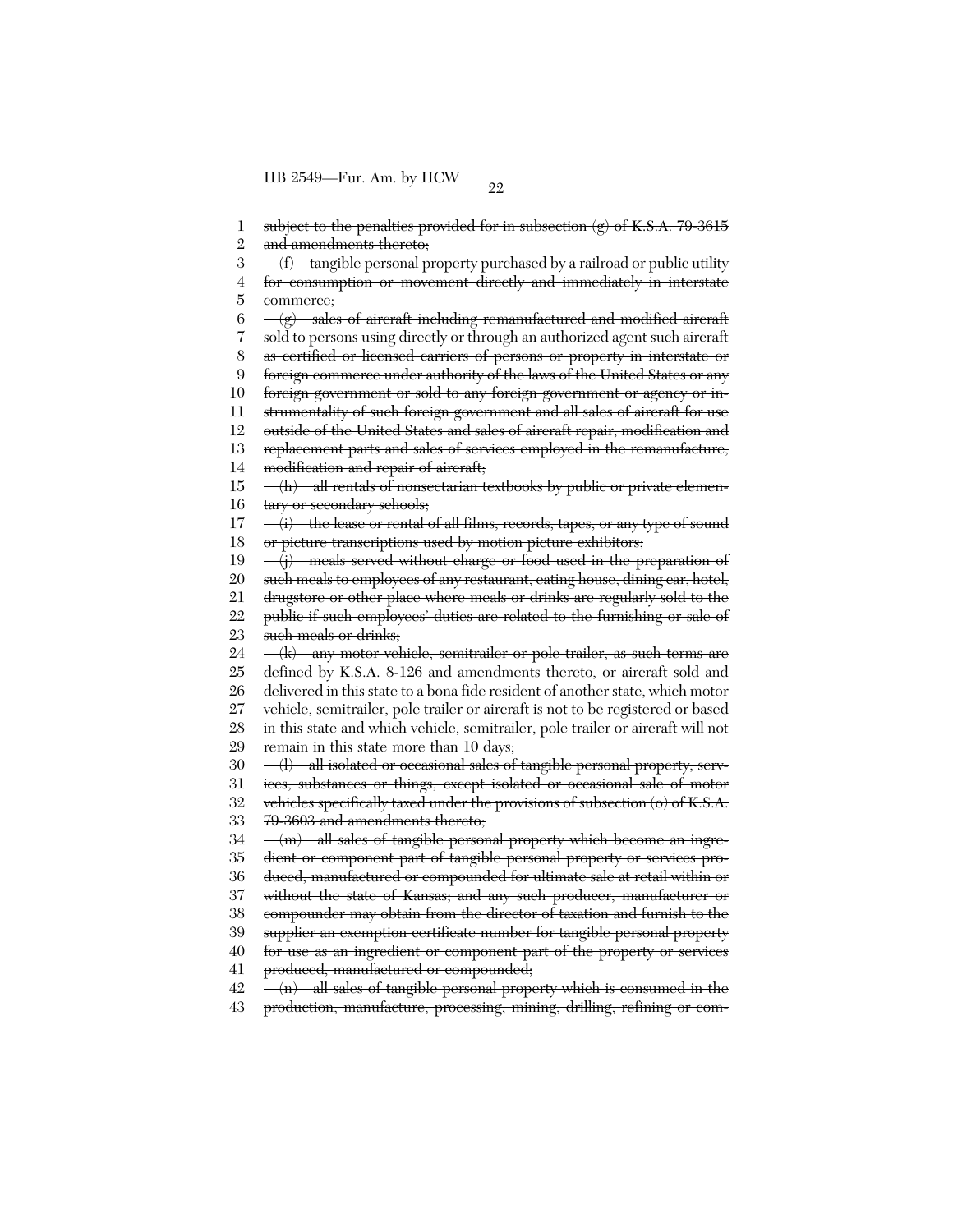1 2 3 4 5 6 7 8 9 10 11 12 13 14 15 16 17 18 19 20 21 22 23 24 25 26 27 28 29 30 31 32 33 34 35 36 37 38 39 40 41 42 43 pounding of tangible personal property, the treating of by-products or wastes derived from any such production process, the providing of services or the irrigation of crops for ultimate sale at retail within or without the state of Kansas; and any purchaser of such property may obtain from the director of taxation and furnish to the supplier an exemption certificate number for tangible personal property for consumption in such production, manufacture, processing, mining, drilling, refining, compounding, treating, irrigation and in providing such services; (o) all sales of animals, fowl and aquatic plants and animals, the primary purpose of which is use in agriculture or aquaculture, as defined in K.S.A. 47-1901, and amendments thereto, the production of food for human consumption, the production of animal, dairy, poultry or aquatic plant and animal products, fiber or fur, or the production of offspring for use for any such purpose or purposes;  $(p)$  all sales of drugs dispensed pursuant to a prescription order by a licensed practitioner or a mid-level practitioner as defined by K.S.A. 65- 1626, and amendments thereto. As used in this subsection, ''drug'' means a compound, substance or preparation and any component of a compound, substance or preparation, other than food and food ingredients, dietary supplements or alcoholic beverages, recognized in the official United States pharmacopoeia, official homeopathic pharmacopoeia of the United States or official national formulary, and supplement to any of them, intended for use in the diagnosis, cure, mitigation, treatment or prevention of disease or intended to affect the structure or any function of the body;  $-(q)$  all sales of insulin dispensed by a person licensed by the state board of pharmacy to a person for treatment of diabetes at the direction of a person licensed to practice medicine by the board of healing arts;  $-\left(r\right)$  all sales of oxygen delivery equipment, kidney dialysis equipment, enteral feeding systems, prosthetic devices and mobility enhancing equipment prescribed in writing by a person licensed to practice the healing arts, dentistry or optometry, and in addition to such sales, all sales of hearing aids, as defined by subsection (c) of K.S.A. 74-5807, and amendments thereto, and repair and replacement parts therefor, including batteries, by a person licensed in the practice of dispensing and fitting hearing aids pursuant to the provisions of K.S.A. 74-5808, and amendments thereto. For the purposes of this subsection: (1) ''Mobility enhancing equipment'' means equipment including repair and replacement parts to same, but does not include durable medical equipment, which is primarily and customarily used to provide or increase the ability to move from one place to another and which is appropriate for use either in a home or a motor vehicle; is not generally used by persons with normal mobility; and does not include any motor vehicle or equipment on a motor vehicle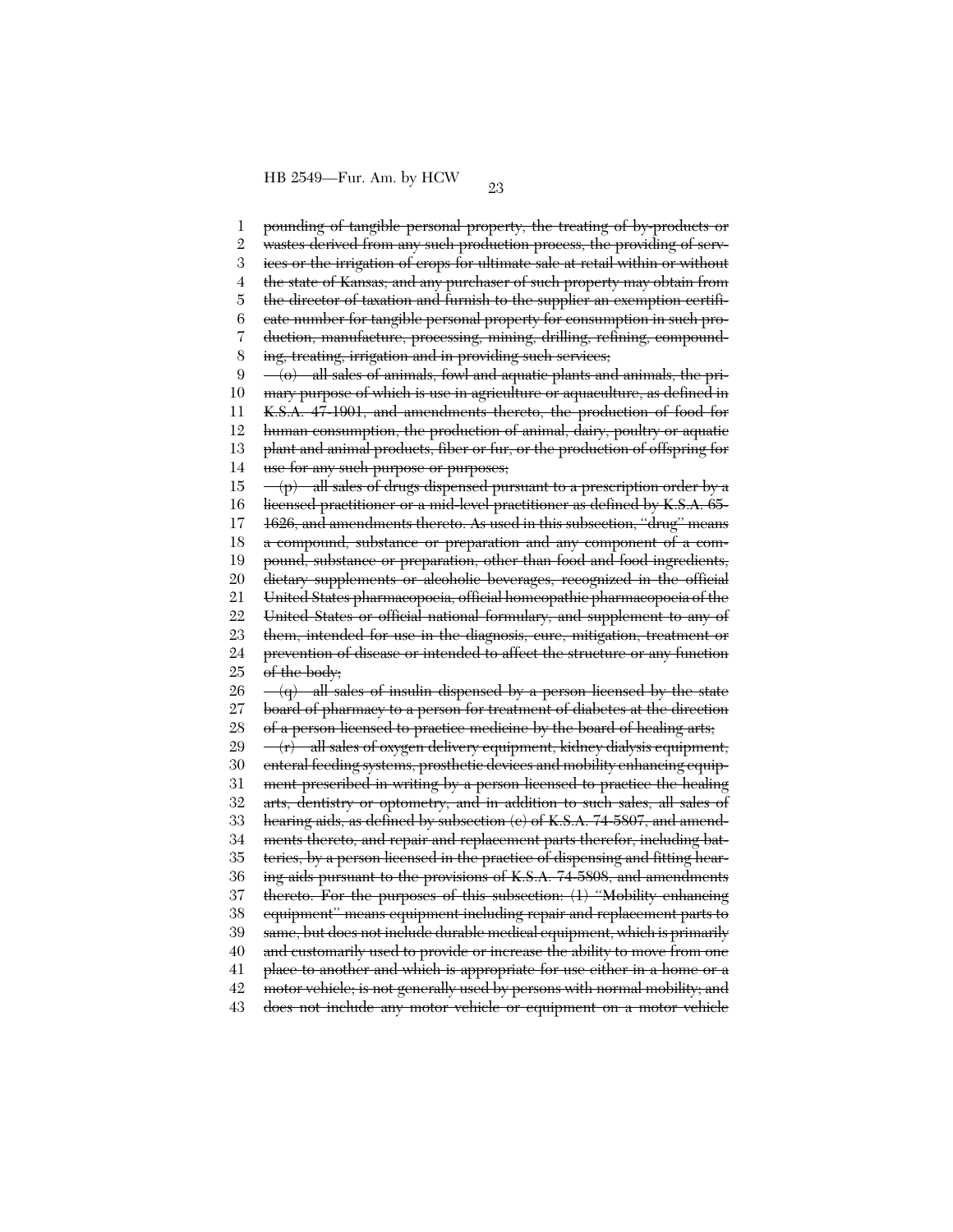1 2 3 4 5 6 7 8 9 10 11 12 13 14 15 16 17 18 19 20 21 22 23 24 25 26 27 28 29 30 31 32 33 34 35 36 37 38 39 40 41 42 normally provided by a motor vehicle manufacturer; and (2) ''prosthetic device'' means a replacement, corrective or supportive device including repair and replacement parts for same worn on or in the body to artificially replace a missing portion of the body, prevent or correct physical deformity or malfunction or support a weak or deformed portion of the body;  $-\langle s \rangle$  except as provided in K.S.A. 2009 Supp. 82a-2101, and amendments thereto, all sales of tangible personal property or services purchased directly or indirectly by a groundwater management district organized or operating under the authority of K.S.A. 82a-1020 et seq. and amendments thereto, by a rural water district organized or operating under the authority of K.S.A. 82a-612, and amendments thereto, or by a water supply district organized or operating under the authority of K.S.A. 19-3501 et seq., 19-3522 et seq. or 19-3545, and amendments thereto, which property or services are used in the construction activities, operation or maintenance of the district; (t) all sales of farm machinery and equipment or aquaculture machinery and equipment, repair and replacement parts therefor and services performed in the repair and maintenance of such machinery and equipment. For the purposes of this subsection the term ''farm machinery and equipment or aquaculture machinery and equipment'' shall include a work-site utility vehicle, as defined in K.S.A. 8-126, and amendments thereto, and is equipped with a bed or cargo box for hauling materials, and shall also include machinery and equipment used in the operation of Christmas tree farming but shall not include any passenger vehicle, truck, truck tractor, trailer, semitrailer or pole trailer, other than a farm trailer, as such terms are defined by K.S.A. 8-126 and amendments thereto. ''Farm machinery and equipment'' includes precision farming equipment that is portable or is installed or purchased to be installed on farm machinery and equipment. ''Precision farming equipment'' includes the following items used only in computer-assisted farming, ranching or aquaculture production operations: Soil testing sensors, yield monitors, computers, monitors, software, global positioning and mapping systems, guiding systems, modems, data communications equipment and any necessary mounting hardware, wiring and antennas. Each purchaser of farm machinery and equipment or aquaculture machinery and equipment exempted herein must certify in writing on the copy of the invoice or sales ticket to be retained by the seller that the farm machinery and equipment or aquaculture machinery and equipment purchased will be used only in farming, ranching or aquaculture production. Farming or ranching shall include the operation of a feedlot and farm and ranch work for hire and the operation of a nursery;  $-\overline{u}$  all leases or rentals of tangible personal property used as a dwell-

43 ing if such tangible personal property is leased or rented for a period of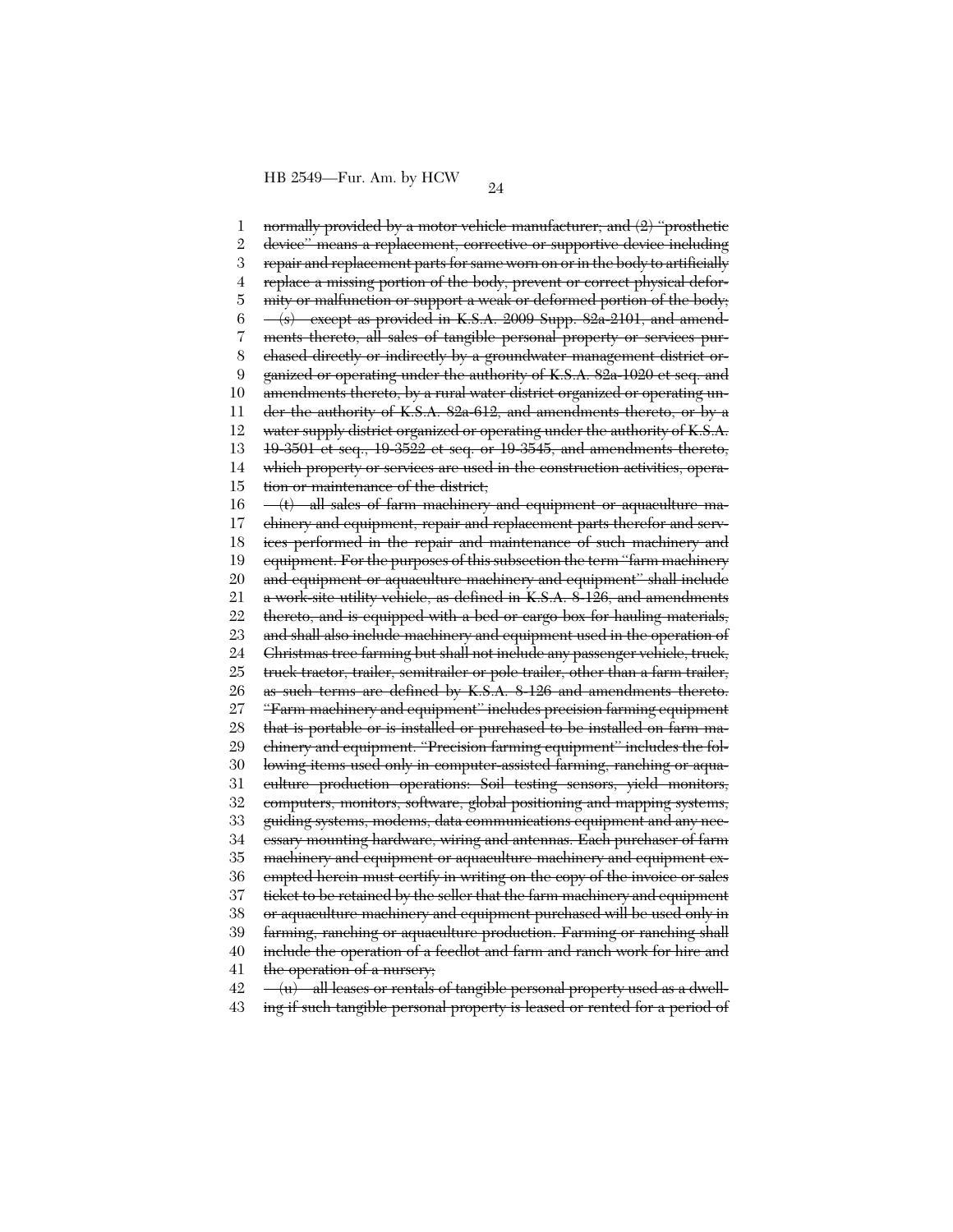1 more than 28 consecutive days:

2 3 4 5 6 7 8 9 10 11 12 13 14 15 16 17 18 19 20 21 22 23 24 25 26 27 28 29 30 31 32 33 34 35 36 37 38 39 40 41 42 43  $-(v)$  all sales of tangible personal property to any contractor for use in preparing meals for delivery to homebound elderly persons over 60 years of age and to homebound disabled persons or to be served at a groupsitting at a location outside of the home to otherwise homebound elderly persons over 60 years of age and to otherwise homebound disabled persons, as all or part of any food service project funded in whole or in part by government or as part of a private nonprofit food service project available to all such elderly or disabled persons residing within an area of service designated by the private nonprofit organization, and all sales of tangible personal property for use in preparing meals for consumption by indigent or homeless individuals whether or not such meals are consumed at a place designated for such purpose, and all sales of food products by or on behalf of any such contractor or organization for any such purpose; (w) all sales of natural gas, electricity, heat and water delivered through mains, lines or pipes: (1) To residential premises for noncommercial use by the occupant of such premises; (2) For agricultural use and also, for such use, all sales of propane gas; (3) *(2)* for use in the severing of oil; and (4) *(3)* to any property which is exempt from property taxation pursuant to K.S.A. 79-201b *Second* through *Sixth*. As used in this paragraph, ''severing'' shall have the meaning ascribed thereto by subsection (k) of K.S.A. 79-4216, and amendments thereto. For all sales of natural gas, electricity and heat delivered through mains, lines or pipes pursuant to the provisions of subsection (w)(1) and (w)(2), the provisions of this subsection shall expire on December 31, 2005; (x) all sales of propane gas, LP-gas, coal, wood and other fuel sources for the production of heat or lighting for noncommercial use of an occupant of residential premises occurring prior to January 1, 2006;  $(v)(w)$  all sales of materials and services used in the repairing, servicing, altering, maintaining, manufacturing, remanufacturing, or modification of railroad rolling stock for use in interstate or foreign commerce under authority of the laws of the United States; (z) *(x)* all sales of tangible personal property and services purchased directly by a port authority or by a contractor therefor as provided by the provisions of K.S.A. 12-3418 and amendments thereto;  $-\langle aa \rangle \langle y \rangle$  all sales of materials and services applied to equipment which is transported into the state from without the state for repair, service, alteration, maintenance, remanufacture or modification and which is subsequently transported outside the state for use in the transmission of liquids or natural gas by means of pipeline in interstate or foreign commerce under authority of the laws of the United States;  $(-16b)$   $(z)$  all sales of used mobile homes or manufactured homes. As used in this subsection: (1) ''Mobile homes'' and ''manufactured homes''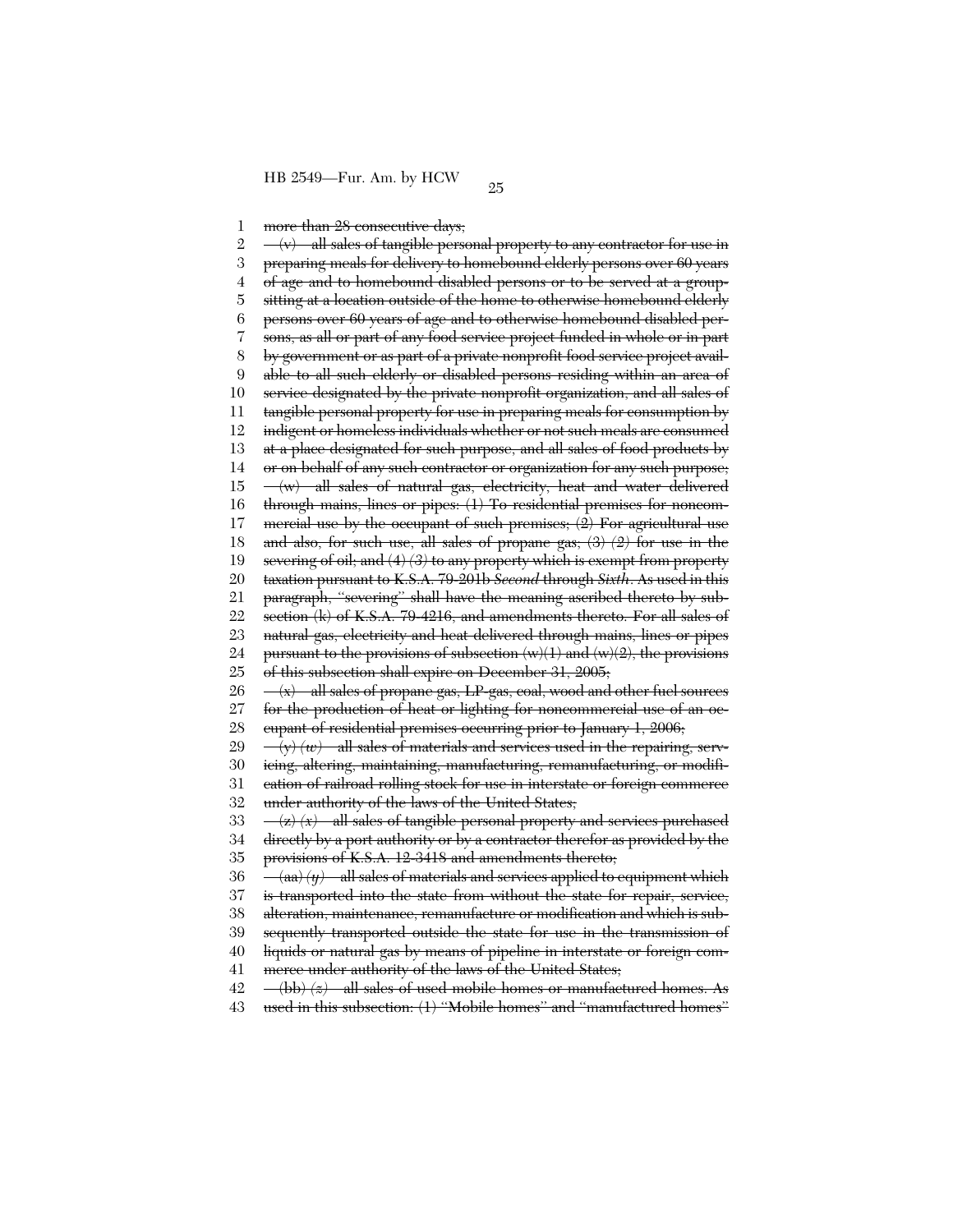1 2 3 4 5 6 7 8 9 10 11 12 13 14 15 16 17 18 19 20 21 22 23 24 25 26 27 28 29 30 31 32 33 34 35 36 37 38 39 40 41 42 43 shall have the meanings ascribed thereto by K.S.A. 58-4202 and amendments thereto; and  $(2)$  "sales of used mobile homes or manufactured homes" means sales other than the original retail sale thereof; (cc) *(aa)* all sales of tangible personal property or services purchased for the purpose of and in conjunction with constructing, reconstructing, enlarging or remodeling a business or retail business which meets the requirements established in K.S.A. 74-50,115 and amendments thereto, and the sale and installation of machinery and equipment purchased for installation at any such business or retail business. When a person shall contract for the construction, reconstruction, enlargement or remodeling of any such business or retail business, such person shall obtain from the state and furnish to the contractor an exemption certificate for the project involved, and the contractor may purchase materials, machinery and equipment for incorporation in such project. The contractor shall furnish the number of such certificates to all suppliers from whom such purchases are made, and such suppliers shall execute invoices covering the same bearing the number of such certificate. Upon completion of the project the contractor shall furnish to the owner of the business or retail business a sworn statement, on a form to be provided by the director of taxation, that all purchases so made were entitled to exemption under this subsection. All invoices shall be held by the contractor for a period of five years and shall be subject to audit by the director of taxation. Any contractor or any agent, employee or subcontractor thereof, who shall use or otherwise dispose of any materials, machinery or equipment purchased under such a certificate for any purpose other than that for which such a certificate is issued without the payment of the sales or compensating tax otherwise imposed thereon, shall be guilty of a misdemeanor and, upon conviction therefor, shall be subject to the penalties provided for in subsection  $(g)$  of K.S.A. 79-3615 and amendments thereto. As used in this subsection, "business" and "retail business" have the meanings respectively ascribed thereto by K.S.A. 74-50,114 and amendments thereto; (dd) *(bb)* all sales of tangible personal property purchased with food stamps issued by the United States department of agriculture; (ee) all sales of lottery tickets and shares made as part of a lottery operated by the state of Kansas; (ff) *(cc)* on and after July 1, 1988, all sales of new mobile homes or manufactured homes to the extent of 40% of the gross receipts, determined without regard to any trade-in allowance, received from such sale. As used in this subsection, ''mobile homes'' and ''manufactured homes'' shall have the meanings ascribed thereto by K.S.A. 58-4202 and amendments thereto; (gg) *(dd)* all sales of tangible personal property purchased in accordance with vouchers issued pursuant to the federal special supplemental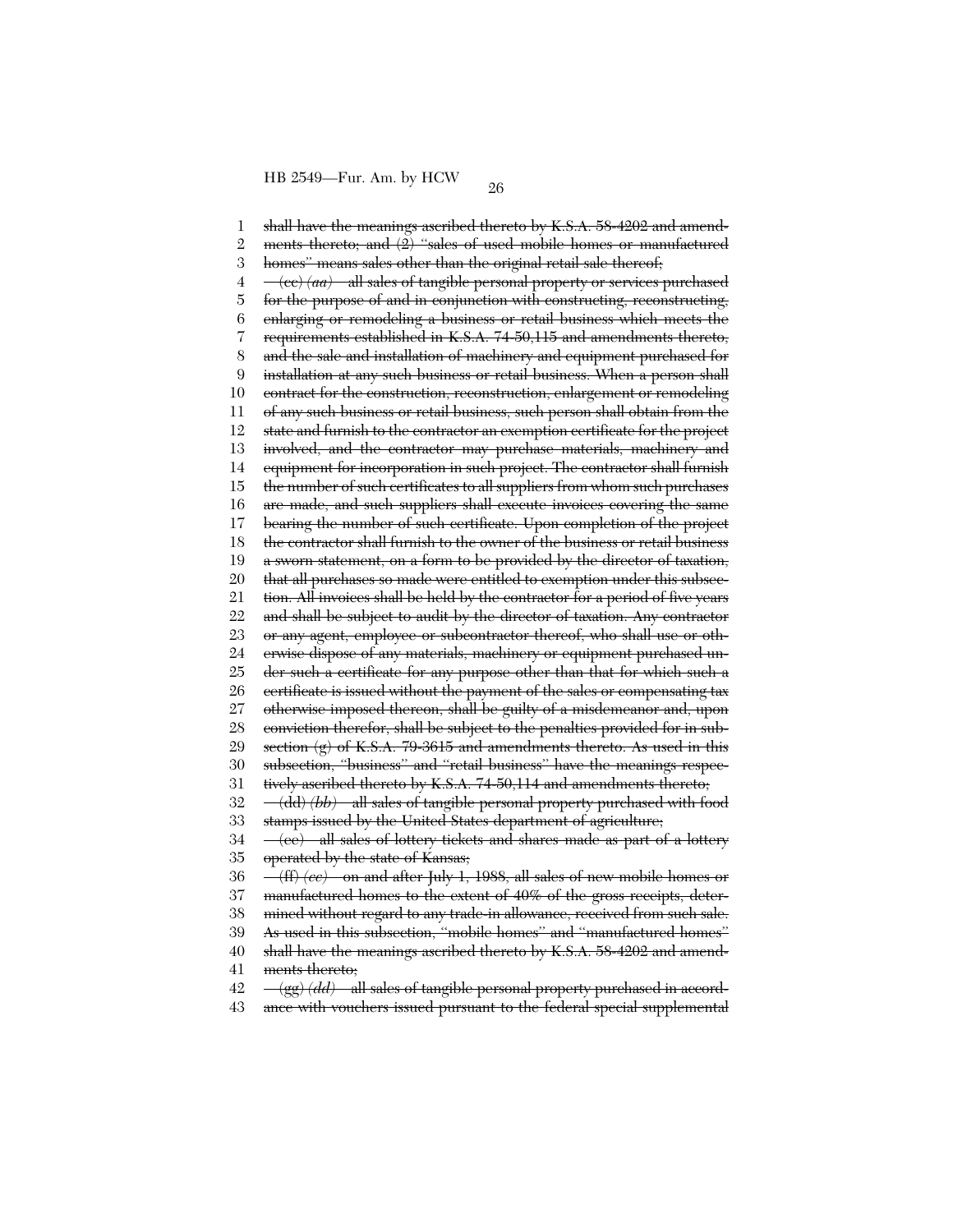1 2 3 4 5 6 7 8 9 10 11 12 13 14 15 16 17 18 19 20 21 22 23 24 25 26 27 28 29 30 31 32 33 34 35 36 37 38 39 40 41 42 food program for women, infants and children; (hh) *(ee)* all sales of medical supplies and equipment, including durable medical equipment, purchased directly by a nonprofit skilled nursing home or nonprofit intermediate nursing care home, as defined by K.S.A. 39-923, and amendments thereto, for the purpose of providing medical services to residents thereof. This exemption shall not apply to tangible personal property customarily used for human habitation purposes. As used in this subsection, ''durable medical equipment'' means equipment including repair and replacement parts for such equipment, which can withstand repeated use, is primarily and customarily used to serve a medical purpose, generally is not useful to a person in the absence of illness or injury and is not worn in or on the body, but does not include mobility enhancing equipment as defined in subsection (r), oxygen delivery equipment, kidney dialysis equipment or enteral feeding systems; (ii) all sales of tangible personal property purchased directly by a nonprofit organization for nonsectarian comprehensive multidiscipline youth development programs and activities provided or sponsored by such organization, and all sales of tangible personal property by or on behalf of any such organization. This exemption shall not apply to tangible personal property customarily used for human habitation purposes; (jj) *(ff)* all sales of tangible personal property or services, including the renting and leasing of tangible personal property, purchased directly on behalf of a community-based mental retardation facility or mental health center organized pursuant to K.S.A. 19-4001 et seq., and amendments thereto, and licensed in accordance with the provisions of K.S.A. 75-3307b and amendments thereto and all sales of tangible personal property or services purchased by contractors during the time period from July, 2003, through June, 2006, for the purpose of constructing, equipping, maintaining or furnishing a new facility for a community-based mental retardation facility or mental health center located in Riverton, Cherokee County, Kansas, which would have been eligible for sales tax exemption pursuant to this subsection if purchased directly by such facility or center. This exemption shall not apply to tangible personal property customarily used for human habitation purposes; (kk) *(gg)* (1) (A) all sales of machinery and equipment which are used in this state as an integral or essential part of an integrated production operation by a manufacturing or processing plant or facility; (B) all sales of installation, repair and maintenance services performed on such machinery and equipment; and (C) all sales of repair and replacement parts and accessories purchased for such machinery and equipment.  $-(2)$  For purposes of this subsection:

43  $-(A)$  "Integrated production operation" means an integrated series of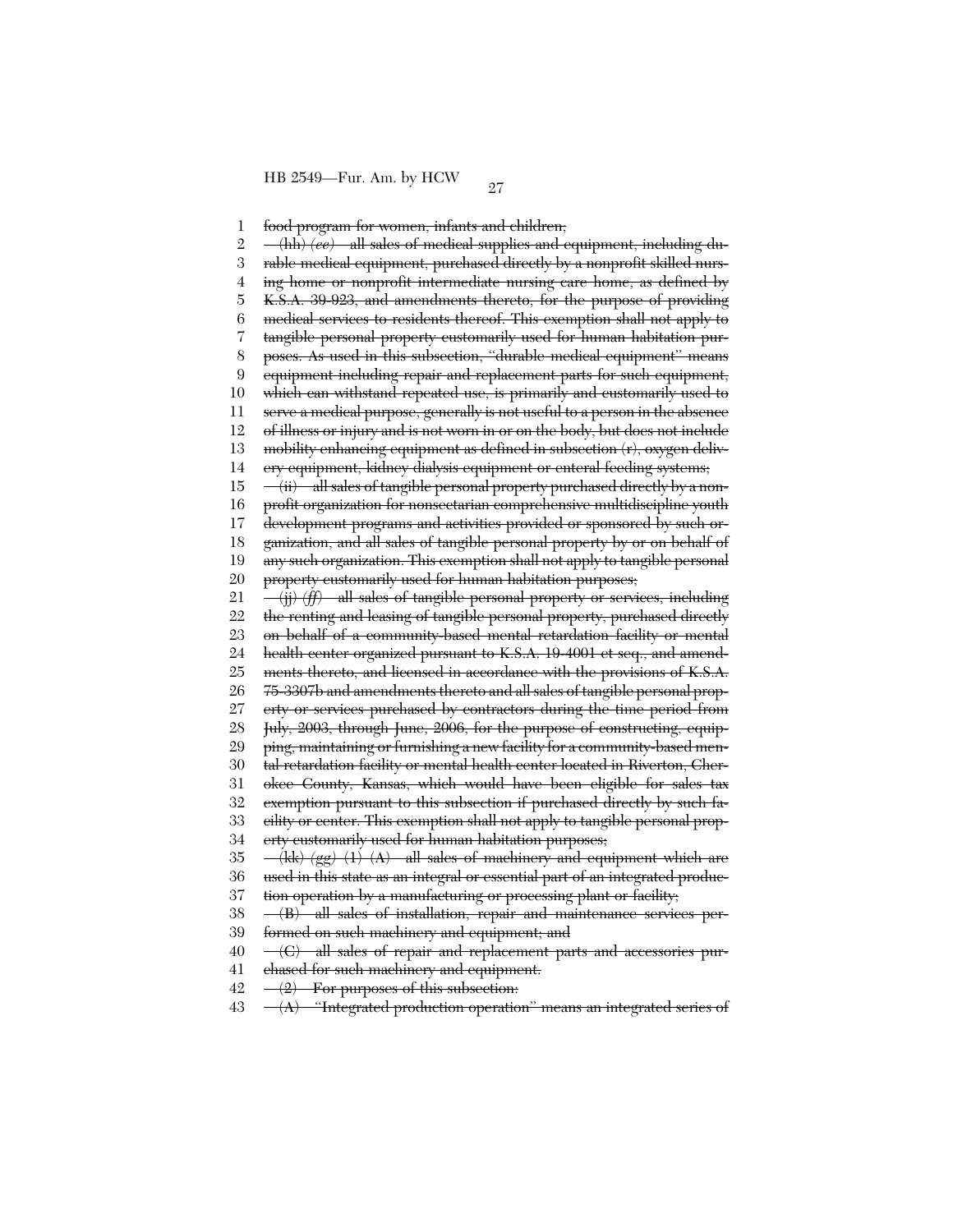1 2 3 4 5 6 7 8 9 10 11 12 13 14 15 16 17 18 19 20 21 22 23 24 25 26 27 28 29 30 31 32 33 34 35 36 37 38 39 40 41 42 43 operations engaged in at a manufacturing or processing plant or facility to process, transform or convert tangible personal property by physical, chemical or other means into a different form, composition or character from that in which it originally existed. Integrated production operations shall include: (i) Production line operations, including packaging operations; (ii) preproduction operations to handle, store and treat raw materials; (iii) post production handling, storage, warehousing and distribution operations; and (iv) waste, pollution and environmental control operations, if any;  $-(B)$  "production line" means the assemblage of machinery and equipment at a manufacturing or processing plant or facility where the actual transformation or processing of tangible personal property occurs; (C) ''manufacturing or processing plant or facility'' means a single, fixed location owned or controlled by a manufacturing or processing business that consists of one or more structures or buildings in a contiguous area where integrated production operations are conducted to manufacture or process tangible personal property to be ultimately sold at retail. Such term shall not include any facility primarily operated for the purpose of conveying or assisting in the conveyance of natural gas, electricity, oil or water. A business may operate one or more manufacturing or processing plants or facilities at different locations to manufacture or process a single product of tangible personal property to be ultimately sold at retail; (D) ''manufacturing or processing business'' means a business that utilizes an integrated production operation to manufacture, process, fabricate, finish, or assemble items for wholesale and retail distribution as part of what is commonly regarded by the general public as an industrial manufacturing or processing operation or an agricultural commodity processing operation. (i) Industrial manufacturing or processing operations include, by way of illustration but not of limitation, the fabrication of automobiles, airplanes, machinery or transportation equipment, the fabrication of metal, plastie, wood, or paper products, electricity power generation, water treatment, petroleum refining, chemical production, wholesale bottling, newspaper printing, ready mixed concrete production, and the remanufacturing of used parts for wholesale or retail sale. Such processing operations shall include operations at an oil well, gas well, mine or other excavation site where the oil, gas, minerals, coal, clay, stone, sand or gravel that has been extracted from the earth is cleaned, separated, crushed, ground, milled, screened, washed, or otherwise treated or prepared before its transmission to a refinery or before any other wholesale or retail distribution. (ii) Agricultural commodity processing operations include, by way of illustration but not of limitation, meat packing, poultry slaughtering and dressing, processing and packaging farm and dairy prod-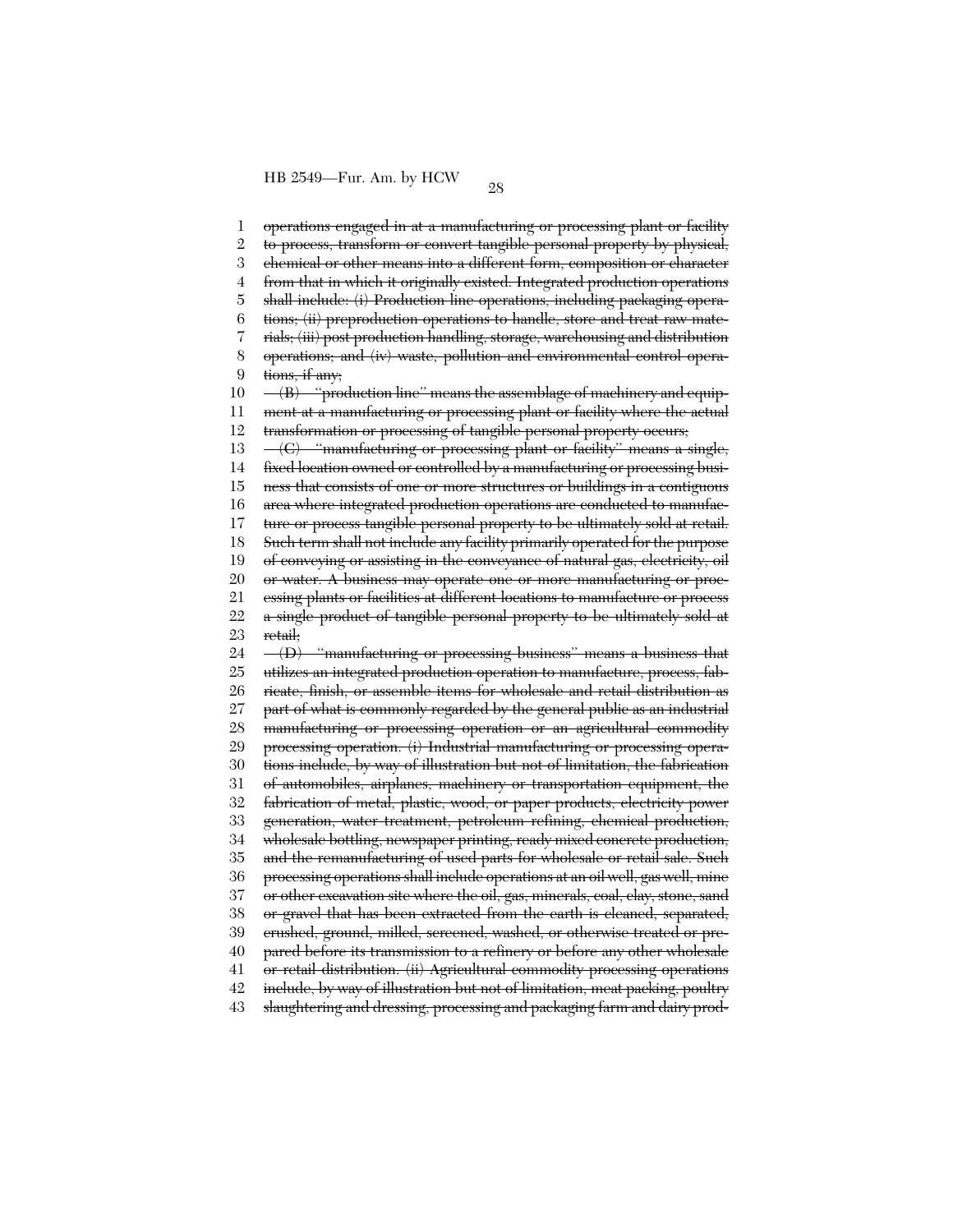1 2 3 4 5 6 7 8 9 10 11 12 13 14 15 16 17 18 19 20 21 22 23 24 25 26 27 28 29 30 31 32 33 34 35 36 37 38 39 40 41 42 ucts in sealed containers for wholesale and retail distribution, feed grinding, grain milling, frozen food processing, and grain handling, cleaning, blending, fumigation, drying and aeration operations engaged in by grain elevators or other grain storage facilities. (iii) Manufacturing or processing businesses do not include, by way of illustration but not of limitation, nonindustrial businesses whose operations are primarily retail and that produce or process tangible personal property as an incidental part of conducting the retail business, such as retailers who bake, cook or prepare food products in the regular course of their retail trade, grocery stores, meat lockers and meat markets that butcher or dress livestock or poultry in the regular course of their retail trade, contractors who alter, service, repair or improve real property, and retail businesses that clean, service or refurbish and repair tangible personal property for its owner; (E) ''repair and replacement parts and accessories'' means all parts and accessories for exempt machinery and equipment, including, but not limited to, dies, jigs, molds, patterns and safety devices that are attached to exempt machinery or that are otherwise used in production, and parts and accessories that require periodic replacement such as belts, drill bits, grinding wheels, grinding balls, cutting bars, saws, refractory brick and other refractory items for exempt kiln equipment used in production operations; (F) ''primary'' or ''primarily'' mean more than 50% of the time.  $-(3)$  For purposes of this subsection, machinery and equipment shall be deemed to be used as an integral or essential part of an integrated production operation when used: (A) To receive, transport, convey, handle, treat or store raw materials in preparation of its placement on the production line;  $-(B)$  to transport, convey, handle or store the property undergoing manufacturing or processing at any point from the beginning of the production line through any warehousing or distribution operation of the final product that occurs at the plant or facility; (C) to act upon, effect, promote or otherwise facilitate a physical change to the property undergoing manufacturing or processing; (D) to guide, control or direct the movement of property undergoing manufacturing or processing; (E) to test or measure raw materials, the property undergoing manufacturing or processing or the finished product, as a necessary part of the manufacturer's integrated production operations;  $(F)$  to plan, manage, control or record the receipt and flow of inventories of raw materials, consumables and component parts, the flow of the property undergoing manufacturing or processing and the management of inventories of the finished product;

43  $-(G)$  to produce energy for, lubricate, control the operating of or oth-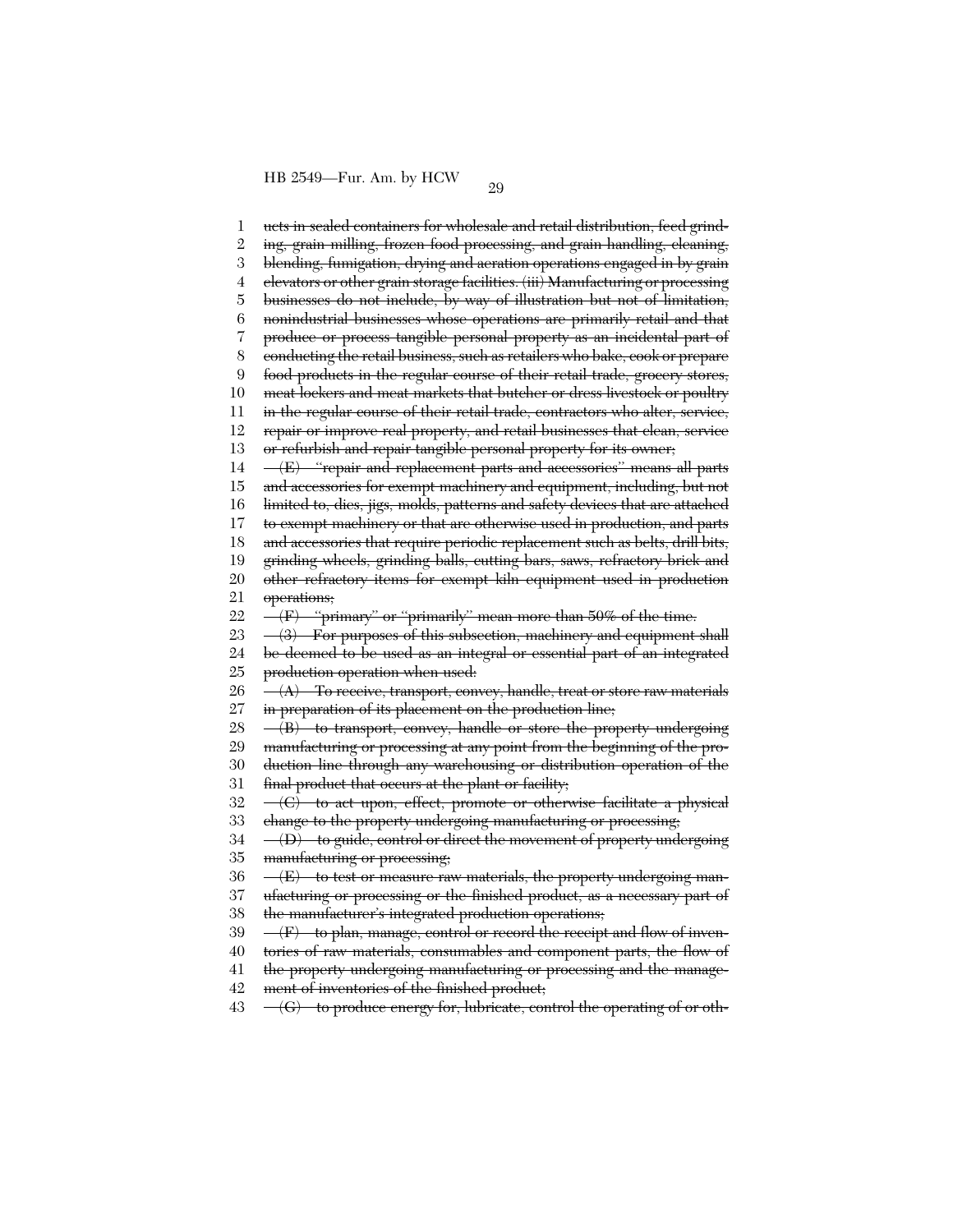1 2 3 4 5 6 7 8 9 10 11 12 13 14 15 16 17 18 19 20 21 22 23 24 25 26 27 28 29 30 31 32 33 34 35 36 37 38 39 40 41 42 43 erwise enable the functioning of other production machinery and equipment and the continuation of production operations; (H) to package the property being manufactured or processed in a container or wrapping in which such property is normally sold or transported;  $-\left\langle \mathrm{I}\right\rangle$  to transmit or transport electricity, coke, gas, water, steam or similar substances used in production operations from the point of generation, if produced by the manufacturer or processor at the plant site, to that manufacturer's production operation; or, if purchased or delivered from offsite, from the point where the substance enters the site of the plant or facility to that manufacturer's production operations; (J) to cool, heat, filter, refine or otherwise treat water, steam, acid, oil, solvents or other substances that are used in production operations;  $-(K)$  to provide and control an environment required to maintain certain levels of air quality, humidity or temperature in special and limited areas of the plant or facility, where such regulation of temperature or humidity is part of and essential to the production process;  $-\left\langle L\right\rangle$  to treat, transport or store waste or other byproducts of production operations at the plant or facility; or  $-(M)$  to control pollution at the plant or facility where the pollution is produced by the manufacturing or processing operation. (4) The following machinery, equipment and materials shall be deemed to be exempt even though it may not otherwise qualify as machinery and equipment used as an integral or essential part of an integrated production operation: (A) Computers and related peripheral equipment that are utilized by a manufacturing or processing business for engineering of the finished product or for research and development or product design; (B) machinery and equipment that is utilized by a manufacturing or processing business to manufacture or rebuild tangible personal property that is used in manufacturing or processing operations, including tools, dies, molds, forms and other parts of qualifying machinery and equipment; (C) portable plants for aggregate concrete, bulk cement and asphalt including cement mixing drums to be attached to a motor vehicle; (D) industrial fixtures, devices, support facilities and special foundations necessary for manufacturing and production operations, and materials and other tangible personal property sold for the purpose of fabricating such fixtures, devices, facilities and foundations. An exemption certificate for such purchases shall be signed by the manufacturer or processor. If the fabricator purchases such material, the fabricator shall also sign the exemption certificate; and  $(E)$  a manufacturing or processing business' laboratory equipment that is not located at the plant or facility, but that would otherwise qualify for exemption under subsection (3)(E). (5) ''Machinery and equipment used as an integral or essential part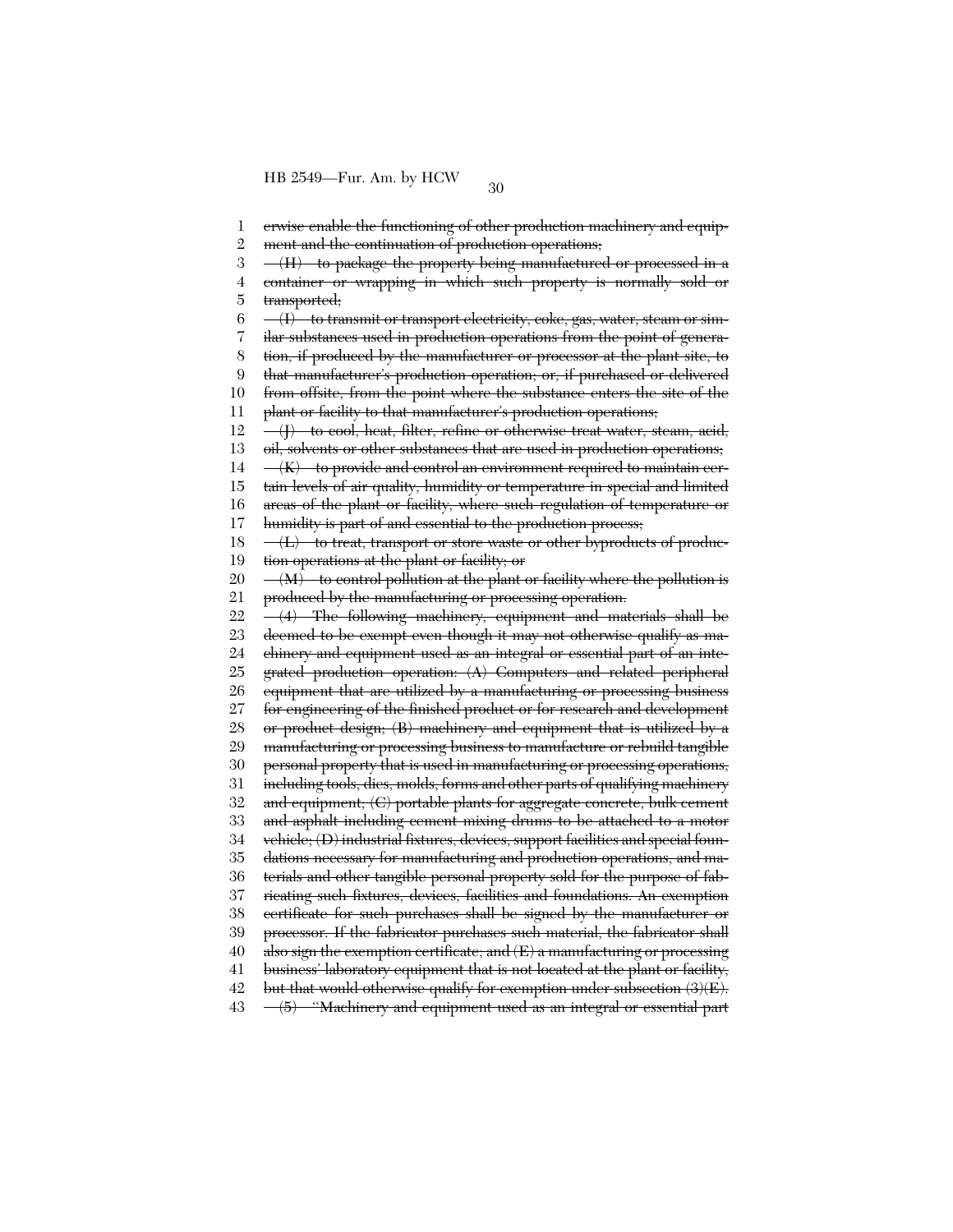1 of an integrated production operation'' shall not include:

2  $-(A)$  Machinery and equipment used for nonproduction purposes, in-

3 cluding, but not limited to, machinery and equipment used for plant se-

4 curity, fire prevention, first aid, accounting, administration, record keep-

5 ing, advertising, marketing, sales or other related activities, plant cleaning,

6 plant communications, and employee work scheduling;

7 8 (B) machinery, equipment and tools used primarily in maintaining and repairing any type of machinery and equipment or the building and

9 plant;

10 (C) transportation, transmission and distribution equipment not pri-

11 marily used in a production, warehousing or material handling operation

12 at the plant or facility, including the means of conveyance of natural gas,

13 14 electricity, oil or water, and equipment related thereto, located outside the plant or facility;

15 16 (D) office machines and equipment including computers and related peripheral equipment not used directly and primarily to control or mea-

17 sure the manufacturing process;

18  $-\left(E\right)$  furniture and other furnishings;

19  $-\langle F \rangle$  buildings, other than exempt machinery and equipment that is

20 21 permanently affixed to or becomes a physical part of the building, and any other part of real estate that is not otherwise exempt;

22 (G) building fixtures that are not integral to the manufacturing op-

23 24 eration, such as utility systems for heating, ventilation, air conditioning, communications, plumbing or electrical;

25 26 (H) machinery and equipment used for general plant heating, cooling and lighting;

27 28  $-(I)$  motor vehicles that are registered for operation on public highways; or

29 (J) employee apparel, except safety and protective apparel that is pur-

30 31 chased by an employer and furnished gratuitously to employees who are involved in production or research activities.

32  $(6)$  Subsections  $(3)$  and  $(5)$  shall not be construed as exclusive listings

33 of the machinery and equipment that qualify or do not qualify as an

34 integral or essential part of an integrated production operation. When

35 machinery or equipment is used as an integral or essential part of pro-

36 duction operations part of the time and for nonproduction purpose at

37 38 other times, the primary use of the machinery or equipment shall determine whether or not such machinery or equipment qualifies for

39 exemption.

40 41  $-(7)$  The secretary of revenue shall adopt rules and regulations necessary to administer the provisions of this subsection;

42 (ll) all sales of educational materials purchased for distribution to the

43 public at no charge by a nonprofit corporation organized for the purpose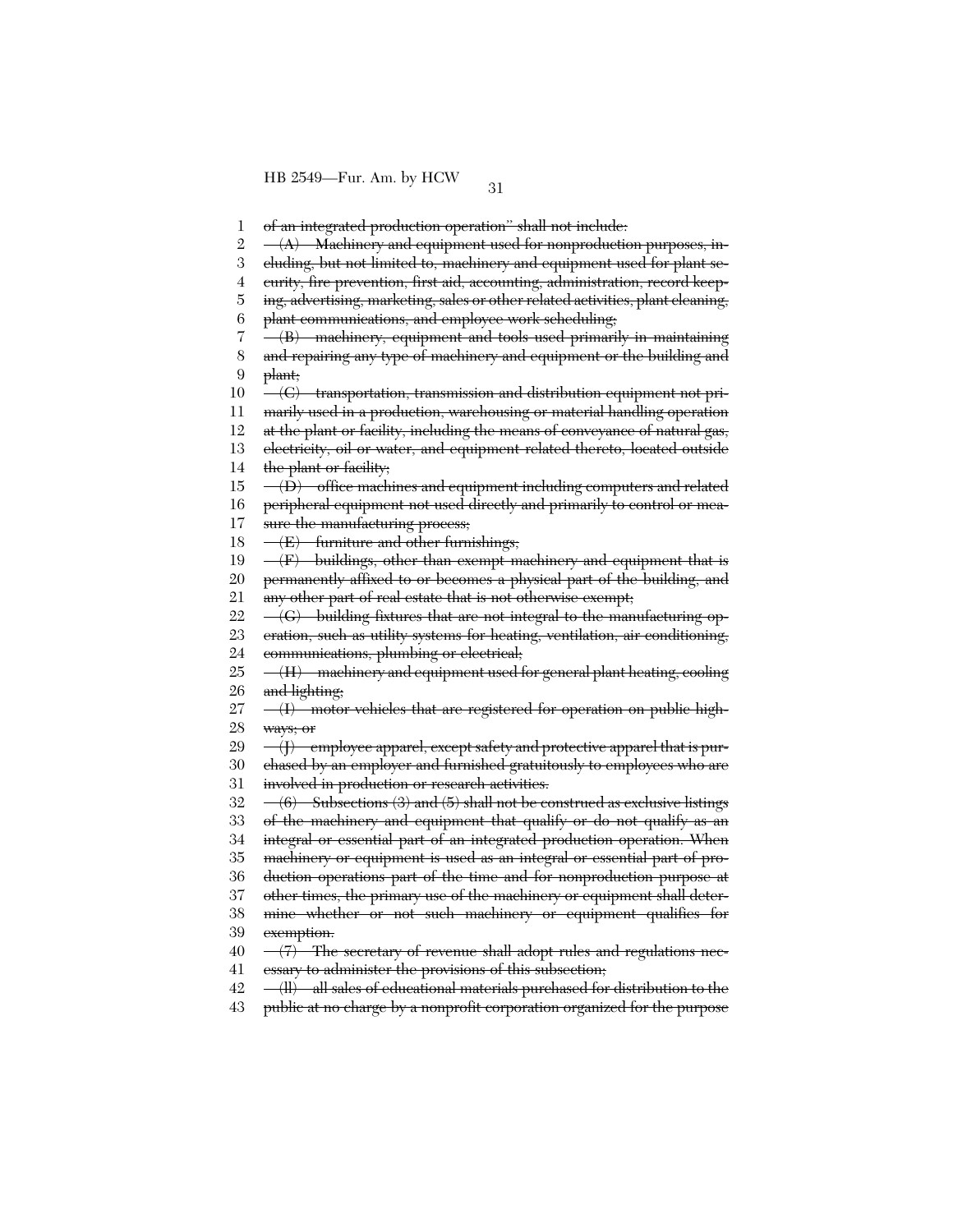1 2 of encouraging, fostering and conducting programs for the improvement of public health;

3 (mm) *(hh)* all sales of seeds and tree seedlings; fertilizers, insecti-

4 cides, herbicides, germicides, pesticides and fungicides; and services, pur-

5 chased and used for the purpose of producing plants in order to prevent

6 soil erosion on land devoted to agricultural use;

7  $\frac{(\text{nn}) (ii)}{\text{except as otherwise provided in this act, all sales of services}}$ 

8 9 rendered by an advertising agency or licensed broadcast station or any member, agent or employee thereof;

10 11 12 (oo) all sales of tangible personal property purchased by a community action group or agency for the exclusive purpose of repairing or weatherizing housing occupied by low income individuals;

13 14 (pp) *(jj)* all sales of drill bits and explosives actually utilized in the exploration and production of oil or gas;

15 16 (qq) all sales of tangible personal property and services purchased by a nonprofit museum or historical society or any combination thereof, in-

17 cluding a nonprofit organization which is organized for the purpose of

18 stimulating public interest in the exploration of space by providing edu-

19 cational information, exhibits and experiences, which is exempt from fed-

20 21 eral income taxation pursuant to section  $501(c)(3)$  of the federal internal revenue code of 1986;

22 (rr) all sales of tangible personal property which will admit the pur-

23 chaser thereof to any annual event sponsored by a nonprofit organization

24 25 which is exempt from federal income taxation pursuant to section 501(c)(3) of the federal internal revenue code of 1986;

26 (ss) *(kk)* all sales of tangible personal property and services purchased

27 by a public broadcasting station licensed by the federal communications

28 commission as a noncommercial educational television or radio station;

29 (tt) all sales of tangible personal property and services purchased by

30 or on behalf of a not-for-profit corporation which is exempt from federal

31 income taxation pursuant to section  $501(e)(3)$  of the federal internal rev-

32 33 enue code of 1986, for the sole purpose of constructing a Kansas Korean War memorial;

34 (uu) *(ll)* all sales of tangible personal property and services purchased

35 by or on behalf of any rural volunteer fire-fighting organization for use

36 exclusively in the performance of its duties and functions;

37  $-(w)$  all sales of tangible personal property purchased by any of the

38 following organizations which are exempt from federal income taxation

39 pursuant to section 501(e)(3) of the federal internal revenue code of 1986,

40 41 for the following purposes, and all sales of any such property by or on

behalf of any such organization for any such purpose:

42 (1) The American Heart Association, Kansas Affiliate, Inc. for the

43 purposes of providing education, training, certification in emergency car-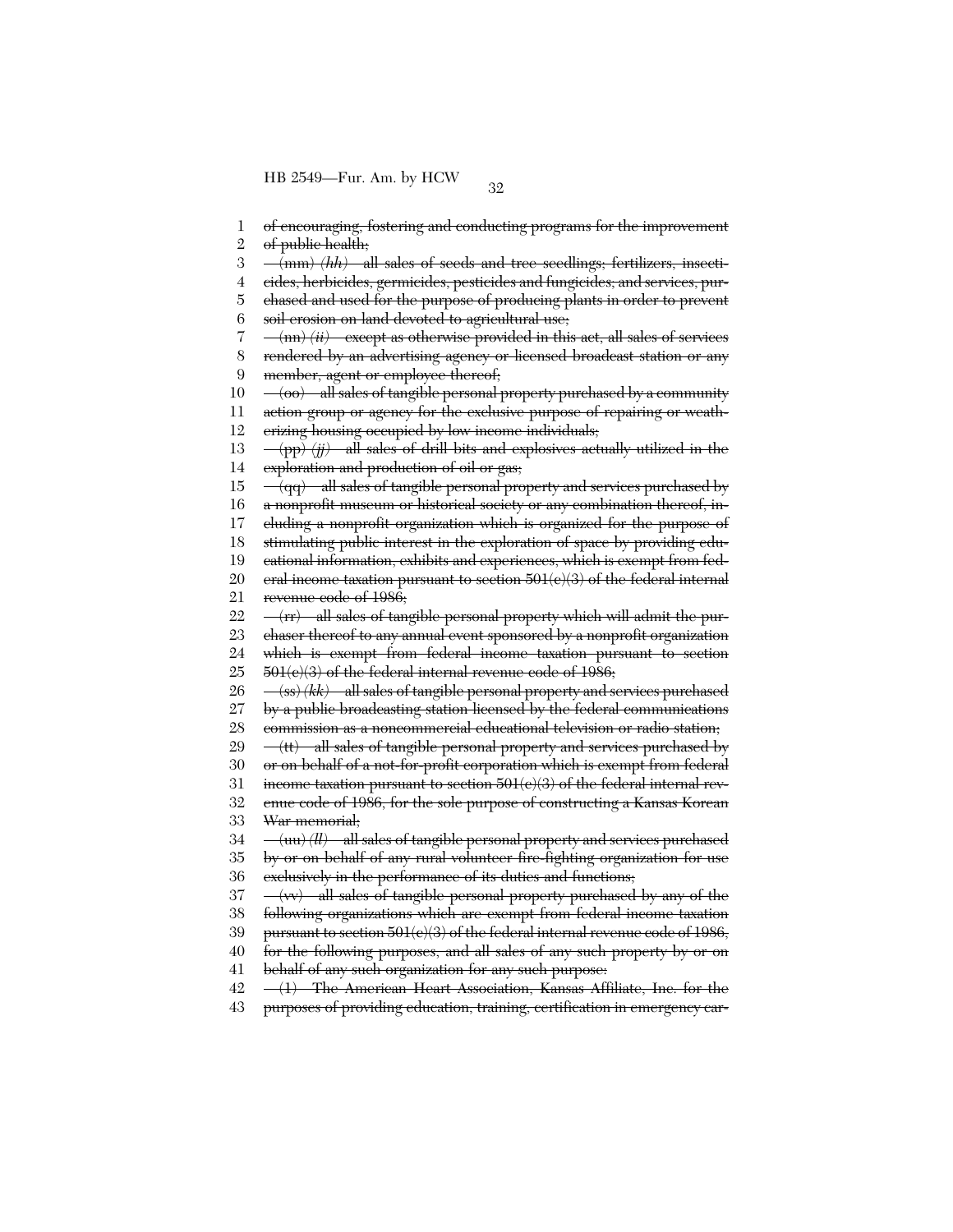1 2 3 4 5 6 7 8  $\overline{Q}$ 10 11 12 13 14 15 16 17 18 19 20 21 22 23 24 25 26 27 28 29 30 31 32 33 34 35 36 37 38 39 40 41 42 43 diac care, research and other related services to reduce disability and death from cardiovascular diseases and stroke;  $-(2)$  the Kansas Alliance for the Mentally Ill, Inc. for the purpose of advocacy for persons with mental illness and to education, research and support for their families; (3) the Kansas Mental Illness Awareness Council for the purposes of advocacy for persons who are mentally ill and to education, research and support for them and their families; (4) the American Diabetes Association Kansas Affiliate, Inc. for the purpose of eliminating diabetes through medical research, public education focusing on disease prevention and education, patient education including information on coping with diabetes, and professional education and training; (5) the American Lung Association of Kansas, Inc. for the purpose of eliminating all lung diseases through medical research, public education including information on coping with lung diseases, professional education and training related to lung disease and other related services to reduce the incidence of disability and death due to lung disease; (6) the Kansas chapters of the Alzheimer's Disease and Related Disorders Association, Inc. for the purpose of providing assistance and support to persons in Kansas with Alzheimer's disease, and their families and caregivers;  $-(7)$  the Kansas chapters of the Parkinson's disease association for the purpose of eliminating Parkinson's disease through medical research and public and professional education related to such disease; (8) the National Kidney Foundation of Kansas and Western Missouri for the purpose of eliminating kidney disease through medical research and public and private education related to such disease;  $\frac{1}{(9)}$  the heartstrings community foundation for the purpose of providing training, employment and activities for adults with developmental disabilities; (10) the Cystic Fibrosis Foundation, Heart of America Chapter, for the purposes of assuring the development of the means to cure and control cystic fibrosis and improving the quality of life for those with the disease;  $-(11)$  the spina bifida association of Kansas for the purpose of providing financial, educational and practical aid to families and individuals with spina bifida. Such aid includes, but is not limited to, funding for medical devices, counseling and medical educational opportunities; (12) the CHWC, Inc., for the purpose of rebuilding urban core neighborhoods through the construction of new homes, acquiring and renovating existing homes and other related activities, and promoting economic development in such neighborhoods;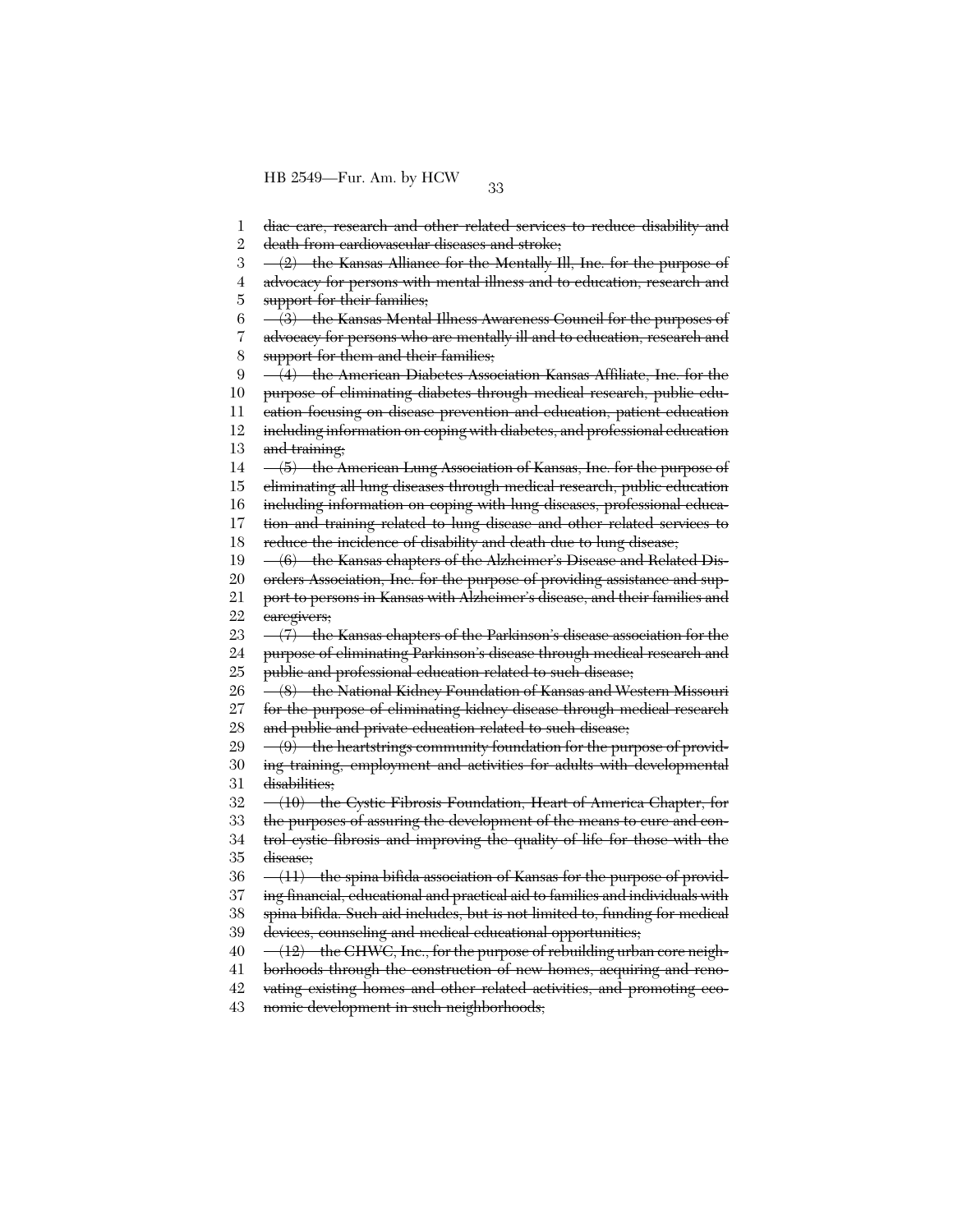1 2 3 4 5 6 7 8 9 10 11 12 13 14 15 16 17 18 19 20 21 22 23 24 25 26 27 28 29 30 31 32 33 34 35 36 37 38 39 40 41 42  $-(13)$  the cross-lines cooperative council for the purpose of providing social services to low income individuals and families; (14) the Dreams Work, Inc., for the purpose of providing young adult day services to individuals with developmental disabilities and assisting families in avoiding institutional or nursing home care for a developmentally disabled member of their family; (15) the KSDS, Inc., for the purpose of promoting the independence and inclusion of people with disabilities as fully participating and contributing members of their communities and society through the training and providing of guide and service dogs to people with disabilities, and providing disability education and awareness to the general public; (16) the lyme association of greater Kansas City, Inc., for the purpose of providing support to persons with lyme disease and public education relating to the prevention, treatment and cure of lyme disease; (17) the Dream Factory, Inc., for the purpose of granting the dreams of children with critical and chronic illnesses; (18) the Ottawa Suzuki Strings, Inc., for the purpose of providing students and families with education and resources necessary to enable each child to develop fine character and musical ability to the fullest potential; (19) the International Association of Lions Clubs for the purpose of creating and fostering a spirit of understanding among all people for humanitarian needs by providing voluntary services through community involvement and international cooperation; (20) the Johnson county young matrons, inc., for the purpose of promoting a positive future for members of the community through volunteerism, financial support and education through the efforts of an all volunteer organization;  $-(21)$  the American Cancer Society, Inc., for the purpose of eliminating cancer as a major health problem by preventing cancer, saving lives and diminishing suffering from cancer, through research, education, advocacy and service; (22) the community services of Shawnee, inc., for the purpose of providing food and clothing to those in need;  $-(23)$  the angel babies association, for the purpose of providing assistance, support and items of necessity to teenage mothers and their babies; and (24) the Kansas fairgrounds foundation for the purpose of the preservation, renovation and beautification of the Kansas state fairgrounds; (ww) all sales of tangible personal property purchased by the Habitat for Humanity for the exclusive use of being incorporated within a housing project constructed by such organization;

43 (xx) all sales of tangible personal property and services purchased by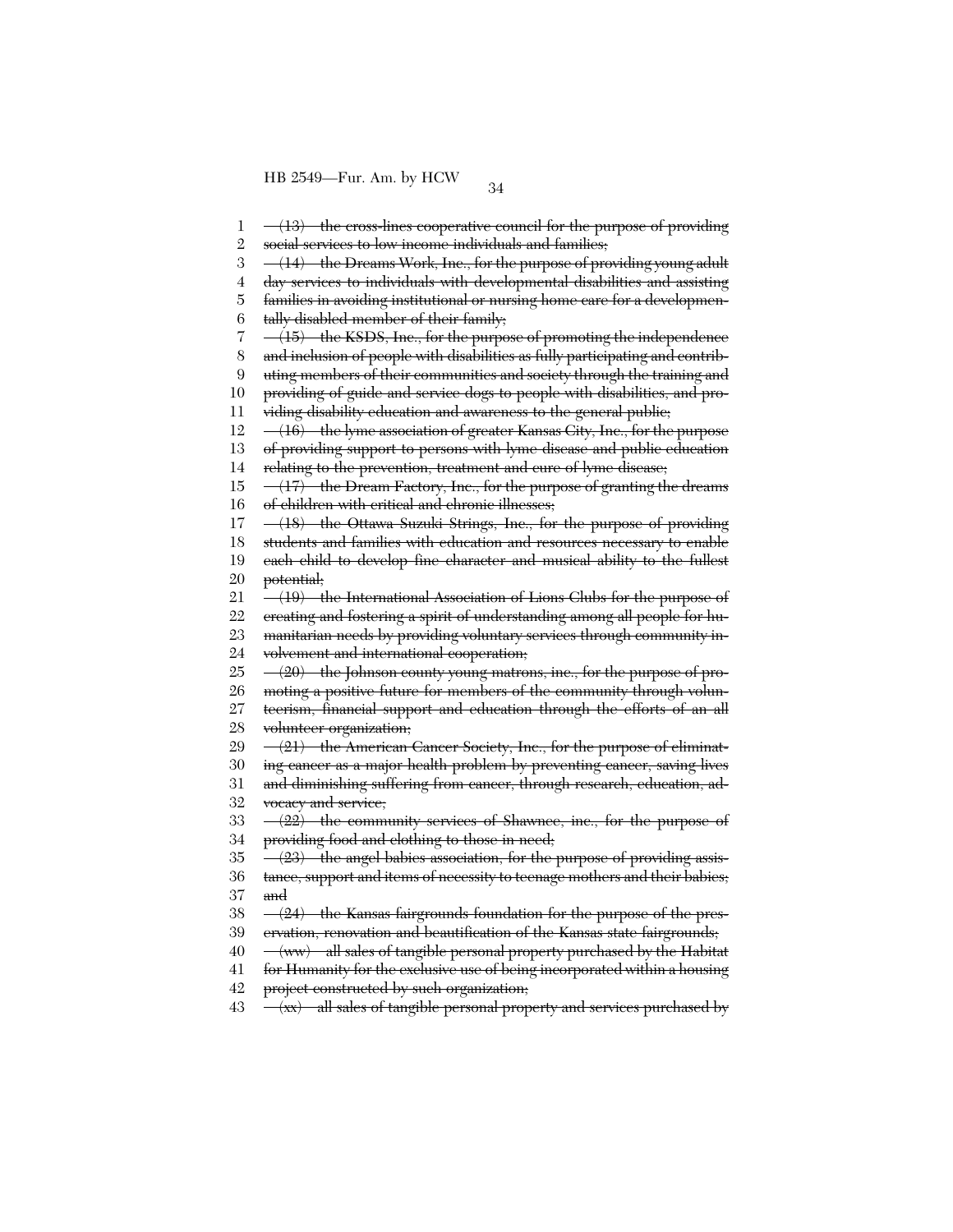1 2 3 4 5 6 7 8 9 10 11 12 13 14 15 16 17 18 19 20 21 22 23 24 25 26 27 28 29 30 31 32 33 34 35 36 37 38 39 40 41 42 43 a nonprofit zoo which is exempt from federal income taxation pursuant to section  $501(c)(3)$  of the federal internal revenue code of 1986, or on behalf of such zoo by an entity itself exempt from federal income taxation pursuant to section 501(c)(3) of the federal internal revenue code of 1986 contracted with to operate such zoo and all sales of tangible personal property or services purchased by a contractor for the purpose of constructing, equipping, reconstructing, maintaining, repairing, enlarging, furnishing or remodeling facilities for any nonprofit zoo which would be exempt from taxation under the provisions of this section if purchased directly by such nonprofit zoo or the entity operating such zoo. Nothing in this subsection shall be deemed to exempt the purchase of any construction machinery, equipment or tools used in the constructing, equipping, reconstructing, maintaining, repairing, enlarging, furnishing or remodeling facilities for any nonprofit zoo. When any nonprofit zoo shall contract for the purpose of constructing, equipping, reconstructing, maintaining, repairing, enlarging, furnishing or remodeling facilities, it shall obtain from the state and furnish to the contractor an exemption certificate for the project involved, and the contractor may purchase materials for incorporation in such project. The contractor shall furnish the number of such certificate to all suppliers from whom such purchases are made, and such suppliers shall execute invoices covering the same bearing the number of such certificate. Upon completion of the project the contractor shall furnish to the nonprofit zoo concerned a sworn statement, on a form to be provided by the director of taxation, that all purchases so made were entitled to exemption under this subsection. All invoices shall be held by the contractor for a period of five years and shall be subject to audit by the director of taxation. If any materials purchased under such a certificate are found not to have been incorporated in the building or other project or not to have been returned for credit or the sales or compensating tax otherwise imposed upon such materials which will not be so incorporated in the building or other project reported and paid by such contractor to the director of taxation not later than the 20th day of the month following the close of the month in which it shall be determined that such materials will not be used for the purpose for which such certificate was issued, the nonprofit zoo concerned shall be liable for tax on all materials purchased for the project, and upon payment thereof it may recover the same from the contractor together with reasonable attorney fees. Any contractor or any agent, employee or subcontractor thereof, who shall use or otherwise dispose of any materials purchased under such a certificate for any purpose other than that for which such a certificate is issued without the payment of the sales or compensating tax otherwise imposed upon such materials, shall be guilty of a misdemeanor and, upon conviction therefor, shall be subject to the penalties provided for in sub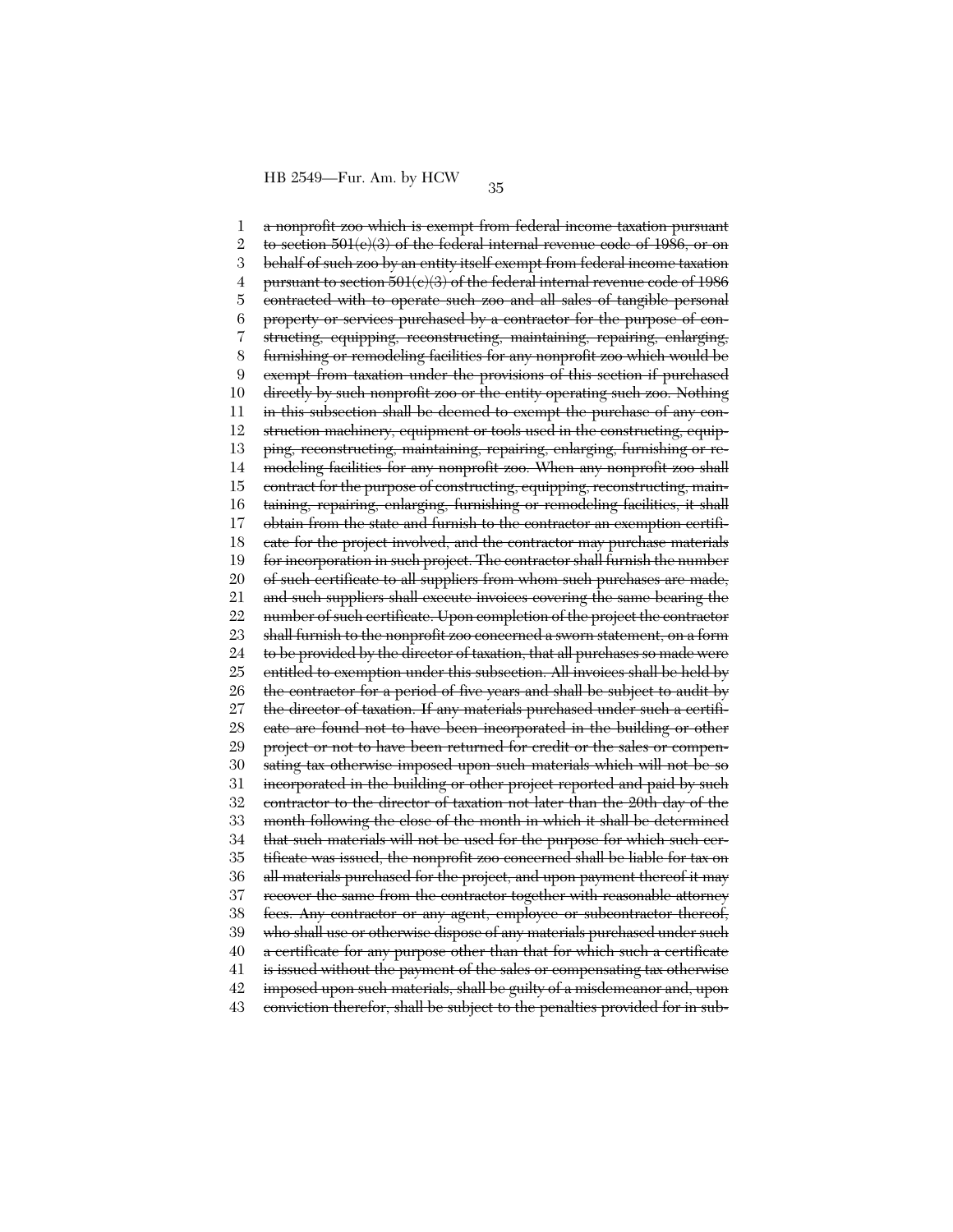1 section  $(g)$  of K.S.A. 79-3615, and amendments thereto;

2  $-(yy)$  all sales of tangible personal property and services purchased by

3 a parent-teacher association or organization, and all sales of tangible per-

4 sonal property by or on behalf of such association or organization;

5 (zz) *(mm)* all sales of machinery and equipment purchased by over-

6 the-air, free access radio or television station which is used directly and

7 primarily for the purpose of producing a broadcast signal or is such that

8 the failure of the machinery or equipment to operate would cause broad-

9 casting to cease. For purposes of this subsection, machinery and equip-

10 11 ment shall include, but not be limited to, that required by rules and

regulations of the federal communications commission, and all sales of

12 13 electricity which are essential or necessary for the purpose of producing a broadcast signal or is such that the failure of the electricity would cause

14 broadcasting to cease;

15 16 17 18 19 20 21 22 23 24 25 26 27 28 29 30 31 32 33 34 35 36 37 38 39 40 41 42 43 (aaa) all sales of tangible personal property and services purchased by a religious organization which is exempt from federal income taxation pursuant to section 501(c)(3) of the federal internal revenue code, and used exclusively for religious purposes, and all sales of tangible personal property or services purchased by a contractor for the purpose of constructing, equipping, reconstructing, maintaining, repairing, enlarging, furnishing or remodeling facilities for any such organization which would be exempt from taxation under the provisions of this section if purchased directly by such organization. Nothing in this subsection shall be deemed to exempt the purchase of any construction machinery, equipment or tools used in the constructing, equipping, reconstructing, maintaining, repairing, enlarging, furnishing or remodeling facilities for any such organization. When any such organization shall contract for the purpose of constructing, equipping, reconstructing, maintaining, repairing, enlarging, furnishing or remodeling facilities, it shall obtain from the state and furnish to the contractor an exemption certificate for the project involved, and the contractor may purchase materials for incorporation in such project. The contractor shall furnish the number of such certificate to all suppliers from whom such purchases are made, and such suppliers shall execute invoices covering the same bearing the number of such certificate. Upon completion of the project the contractor shall furnish to such organization concerned a sworn statement, on a form to be provided by the director of taxation, that all purchases so made were entitled to exemption under this subsection. All invoices shall be held by the contractor for a period of five years and shall be subject to audit by the director of taxation. If any materials purchased under such a certificate are found not to have been incorporated in the building or other project or not to have been returned for credit or the sales or compensating tax otherwise imposed upon such materials which will not be so incorporated in the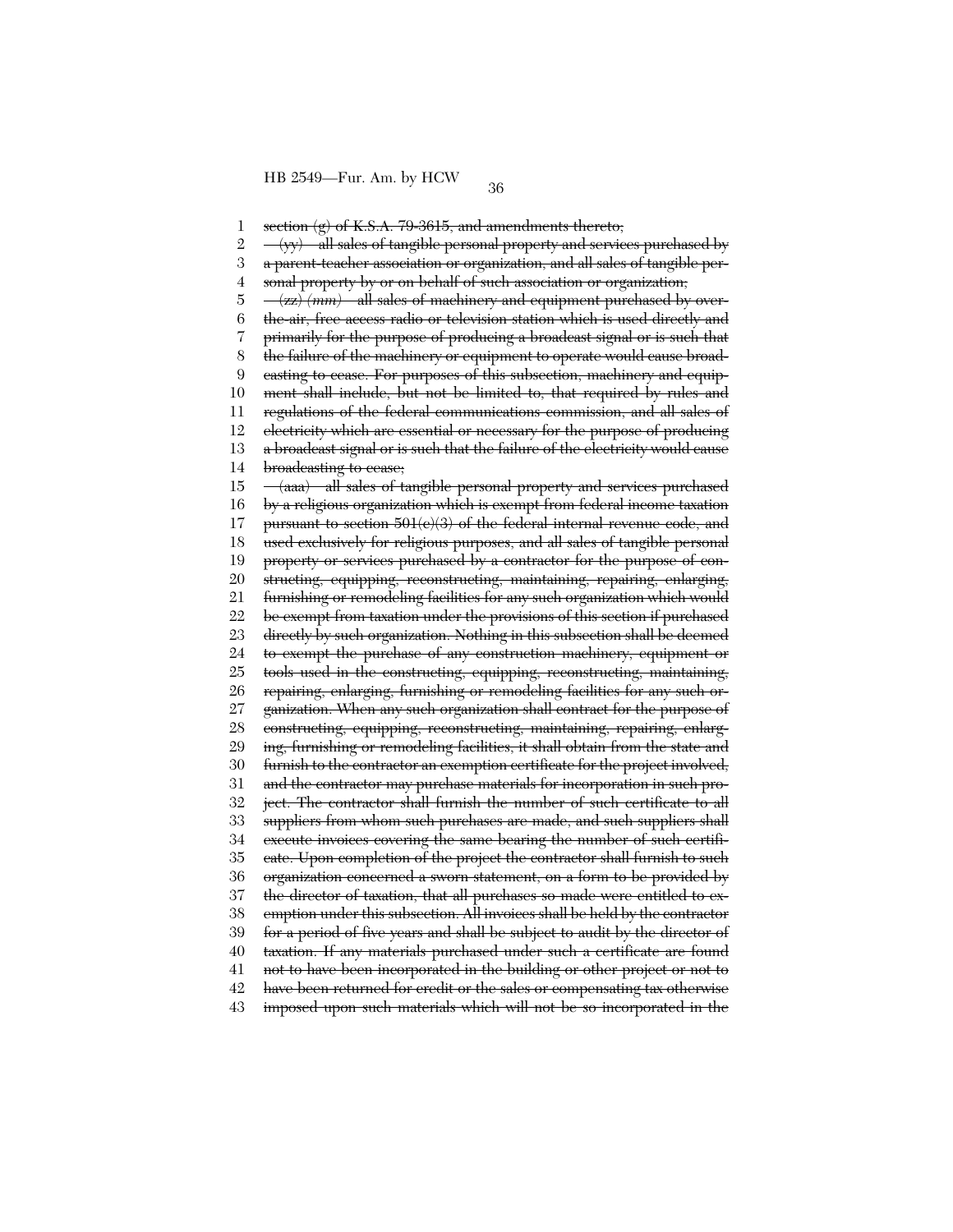1 2 3 4 5 6 7 8 9 10 11 12 13 14 15 16 17 18 19 20 21 22 23 24 25 26 27 28 29 30 31 32 33 34 35 36 37 38 39 40 41 42 43 building or other project reported and paid by such contractor to the director of taxation not later than the 20th day of the month following the close of the month in which it shall be determined that such materials will not be used for the purpose for which such certificate was issued, such organization concerned shall be liable for tax on all materials purchased for the project, and upon payment thereof it may recover the same from the contractor together with reasonable attorney fees. Any contractor or any agent, employee or subcontractor thereof, who shall use or otherwise dispose of any materials purchased under such a certificate for any purpose other than that for which such a certificate is issued without the payment of the sales or compensating tax otherwise imposed upon such materials, shall be guilty of a misdemeanor and, upon conviction therefor, shall be subject to the penalties provided for in subsection (g) of K.S.A. 79-3615, and amendments thereto. Sales tax paid on and after July 1, 1998, but prior to the effective date of this act upon the gross receipts received from any sale exempted by the amendatory provisions of this subsection shall be refunded. Each claim for a sales tax refund shall be verified and submitted to the director of taxation upon forms furnished by the director and shall be accompanied by any additional documentation required by the director. The director shall review each claim and shall refund that amount of sales tax paid as determined under the provisions of this subsection. All refunds shall be paid from the sales tax refund fund upon warrants of the director of accounts and reports pursuant to vouchers approved by the director or the director's designee; (bbb) all sales of food for human consumption by an organization which is exempt from federal income taxation pursuant to section 501(c)(3) of the federal internal revenue code of 1986, pursuant to a food distribution program which offers such food at a price below cost in exchange for the performance of community service by the purchaser thereof; (ccc) *(nn)* on and after July 1, 1999, all sales of tangible personal property and services purchased by a primary care clinic or health center the primary purpose of which is to provide services to medically underserved individuals and families, and which is exempt from federal income taxation pursuant to section 501(c)(3) of the federal internal revenue code, and all sales of tangible personal property or services purchased by a contractor for the purpose of constructing, equipping, reconstructing, maintaining, repairing, enlarging, furnishing or remodeling facilities for any such clinic or center which would be exempt from taxation under the provisions of this section if purchased directly by such clinic or center. Nothing in this subsection shall be deemed to exempt the purchase of any construction machinery, equipment or tools used in the constructing, equipping, reconstructing, maintaining, repairing, enlarging, furnishing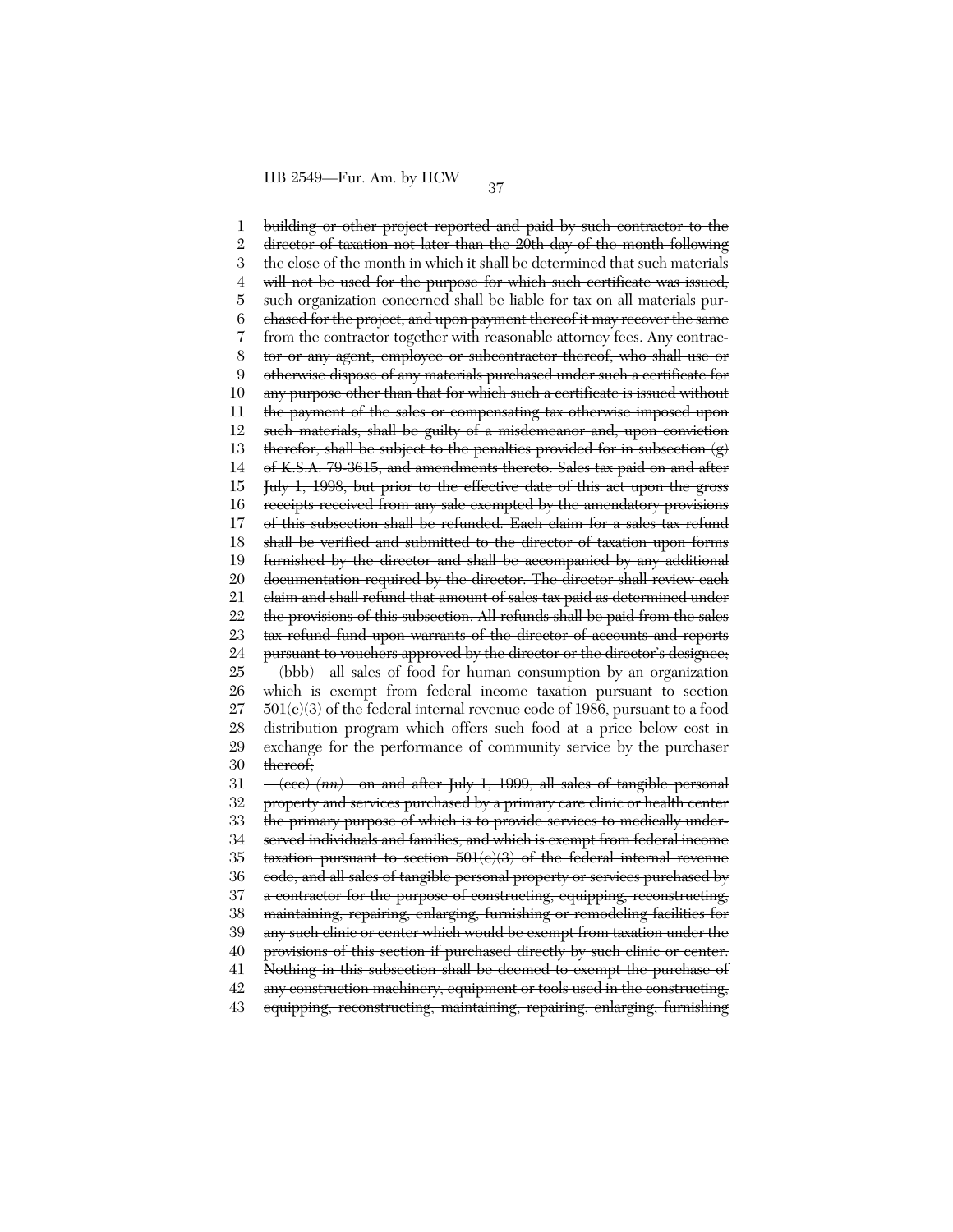1 2 3 4 5 6 7 8 9 10 11 12 13 14 15 16 17 18 19 20 21 22 23 24 25 26 27 28 29 30 31 32 33 34 35 36 37 38 39 40 41 42 43 or remodeling facilities for any such clinic or center. When any such clinic or center shall contract for the purpose of constructing, equipping, reconstructing, maintaining, repairing, enlarging, furnishing or remodeling facilities, it shall obtain from the state and furnish to the contractor an exemption certificate for the project involved, and the contractor may purchase materials for incorporation in such project. The contractor shall furnish the number of such certificate to all suppliers from whom such purchases are made, and such suppliers shall execute invoices covering the same bearing the number of such certificate. Upon completion of the project the contractor shall furnish to such clinic or center concerned a sworn statement, on a form to be provided by the director of taxation, that all purchases so made were entitled to exemption under this subsection. All invoices shall be held by the contractor for a period of five years and shall be subject to audit by the director of taxation. If any materials purchased under such a certificate are found not to have been incorporated in the building or other project or not to have been returned for credit or the sales or compensating tax otherwise imposed upon such materials which will not be so incorporated in the building or other project reported and paid by such contractor to the director of taxation not later than the 20th day of the month following the close of the month in which it shall be determined that such materials will not be used for the purpose for which such certificate was issued, such clinic or center concerned shall be liable for tax on all materials purchased for the project, and upon payment thereof it may recover the same from the contractor together with reasonable attorney fees. Any contractor or any agent, employee or subcontractor thereof, who shall use or otherwise dispose of any materials purchased under such a certificate for any purpose other than that for which such a certificate is issued without the payment of the sales or compensating tax otherwise imposed upon such materials, shall be guilty of a misdemeanor and, upon conviction therefor, shall be subject to the penalties provided for in subsection  $(g)$  of K.S.A. 79-3615, and amendments thereto; (ddd) *(oo)* on and after January 1, 1999, and before January 1, 2000, all sales of materials and services purchased by any class II or III railroad as classified by the federal surface transportation board for the construction, renovation, repair or replacement of class II or III railroad track and facilities used directly in interstate commerce. In the event any such track or facility for which materials and services were purchased sales tax exempt is not operational for five years succeeding the allowance of such exemption, the total amount of sales tax which would have been payable except for the operation of this subsection shall be recouped in accordance with rules and regulations adopted for such purpose by the secretary of revenue;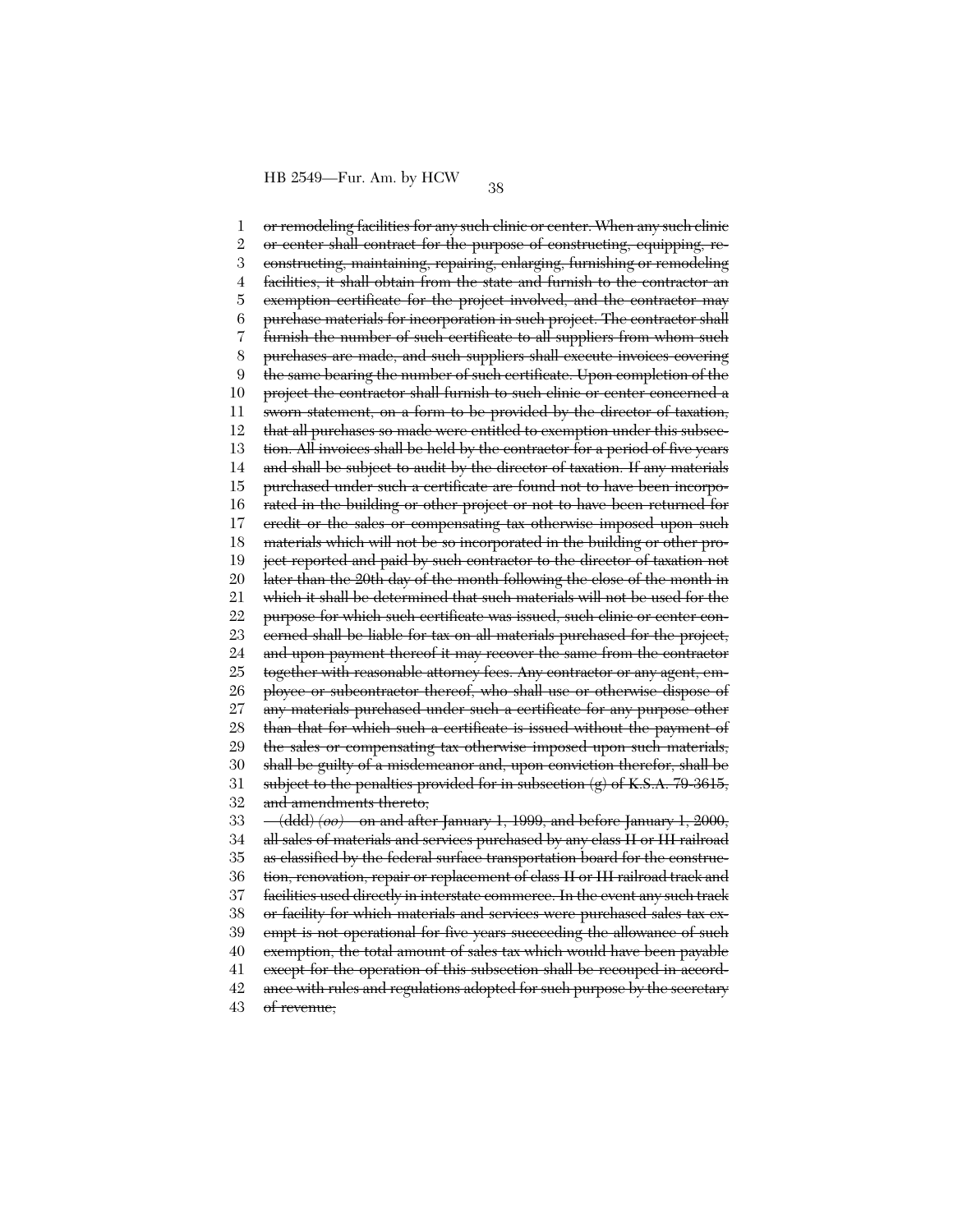1 2 3 4 5 6 7 8 9 10 11 12 13 14 15 16 17 18 19 20 21 22 23 24 25 26 27 28 29 30 31 32 33 34 35 36 37 38 39 40 41 42 43  $-(\text{ece}) (pp)$  on and after January 1, 1999, and before January 1, 2001, all sales of materials and services purchased for the original construction, reconstruction, repair or replacement of grain storage facilities, including railroad sidings providing access thereto; (fff) *(qq)* all sales of material handling equipment, racking systems and other related machinery and equipment that is used for the handling, movement or storage of tangible personal property in a warehouse or distribution facility in this state; all sales of installation, repair and maintenance services performed on such machinery and equipment; and all sales of repair and replacement parts for such machinery and equipment. For purposes of this subsection, a warehouse or distribution facility means a single, fixed location that consists of buildings or structures in a contiguous area where storage or distribution operations are conducted that are separate and apart from the business' retail operations, if any, and which do not otherwise qualify for exemption as occurring at a manufacturing or processing plant or facility. Material handling and storage equipment shall include aeration, dust control, cleaning, handling and other such equipment that is used in a public grain warehouse or other commercial grain storage facility, whether used for grain handling, grain storage, grain refining or processing, or other grain treatment operation; (ggg) all sales of tangible personal property and services purchased by or on behalf of the Kansas Academy of Science which is exempt from federal income taxation pursuant to section 501(c)(3) of the federal internal revenue code of 1986, and used solely by such academy for the preparation, publication and dissemination of education materials; (hhh) all sales of tangible personal property and services purchased by or on behalf of all domestic violence shelters that are member agencies of the Kansas coalition against sexual and domestic violence; (iii) all sales of personal property and services purchased by an organization which is exempt from federal income taxation pursuant to section 501(c)(3) of the federal internal revenue code of 1986, and which such personal property and services are used by any such organization in the collection, storage and distribution of food products to nonprofit organizations which distribute such food products to persons pursuant to a food distribution program on a charitable basis without fee or charge, and all sales of tangible personal property or services purchased by a contractor for the purpose of constructing, equipping, reconstructing, maintaining, repairing, enlarging, furnishing or remodeling facilities used for the collection and storage of such food products for any such organization which is exempt from federal income taxation pursuant to section 501(c)(3) of the federal internal revenue code of 1986, which would be exempt from taxation under the provisions of this section if purchased directly by such organization. Nothing in this subsection shall be deemed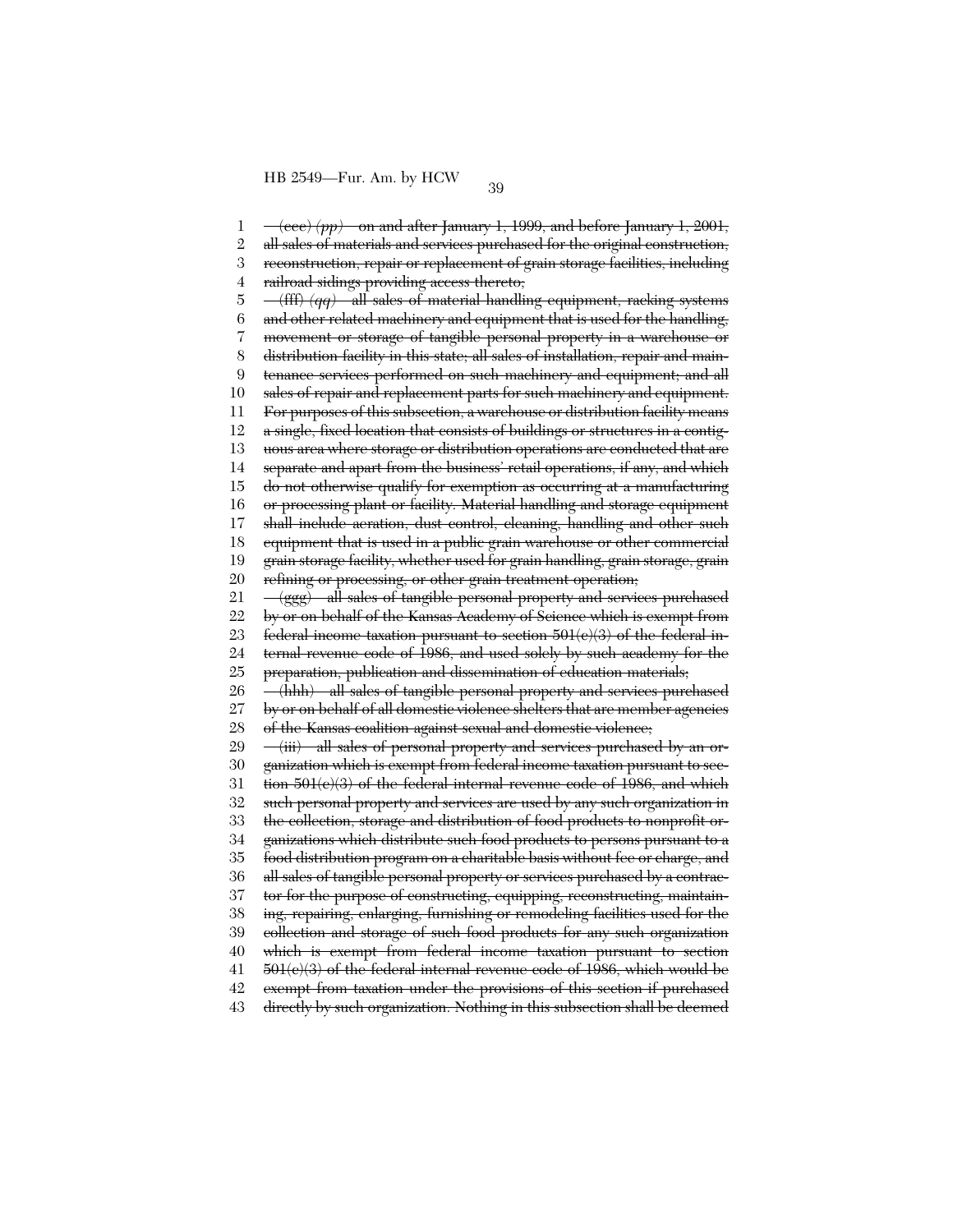1 2 3 4 5 6 7 8  $\mathbf{Q}$ 10 11 12 13 14 15 16 17 18 19 20 21 22 23 24 25 26 27 28 29 30 31 32 33 34 35 36 37 38 39 40 41 42 43 to exempt the purchase of any construction machinery, equipment or tools used in the constructing, equipping, reconstructing, maintaining, repairing, enlarging, furnishing or remodeling facilities for any such organization. When any such organization shall contract for the purpose of constructing, equipping, reconstructing, maintaining, repairing, enlarging, furnishing or remodeling facilities, it shall obtain from the state and furnish to the contractor an exemption certificate for the project involved, and the contractor may purchase materials for incorporation in such project. The contractor shall furnish the number of such certificate to all suppliers from whom such purchases are made, and such suppliers shall execute invoices covering the same bearing the number of such certificate. Upon completion of the project the contractor shall furnish to such organization concerned a sworn statement, on a form to be provided by the director of taxation, that all purchases so made were entitled to exemption under this subsection. All invoices shall be held by the contractor for a period of five years and shall be subject to audit by the director of taxation. If any materials purchased under such a certificate are found not to have been incorporated in such facilities or not to have been returned for credit or the sales or compensating tax otherwise imposed upon such materials which will not be so incorporated in such facilities reported and paid by such contractor to the director of taxation not later than the 20th day of the month following the close of the month in which it shall be determined that such materials will not be used for the purpose for which such certificate was issued, such organization concerned shall be liable for tax on all materials purchased for the project, and upon payment thereof it may recover the same from the contractor together with reasonable attorney fees. Any contractor or any agent, employee or subcontractor thereof, who shall use or otherwise dispose of any materials purchased under such a certificate for any purpose other than that for which such a certificate is issued without the payment of the sales or compensating tax otherwise imposed upon such materials, shall be guilty of a misdemeanor and, upon conviction therefor, shall be subject to the penalties provided for in subsection  $(g)$  of K.S.A. 79-3615, and amendments thereto. Sales tax paid on and after July 1, 2005, but prior to the effective date of this act upon the gross receipts received from any sale exempted by the amendatory provisions of this subsection shall be refunded. Each claim for a sales tax refund shall be verified and submitted to the director of taxation upon forms furnished by the director and shall be accompanied by any additional documentation required by the director. The director shall review each claim and shall refund that amount of sales tax paid as determined under the provisions of this subsection. All refunds shall be paid from the sales tax refund fund upon warrants of the director of accounts and reports pursuant to vouchers approved by the director or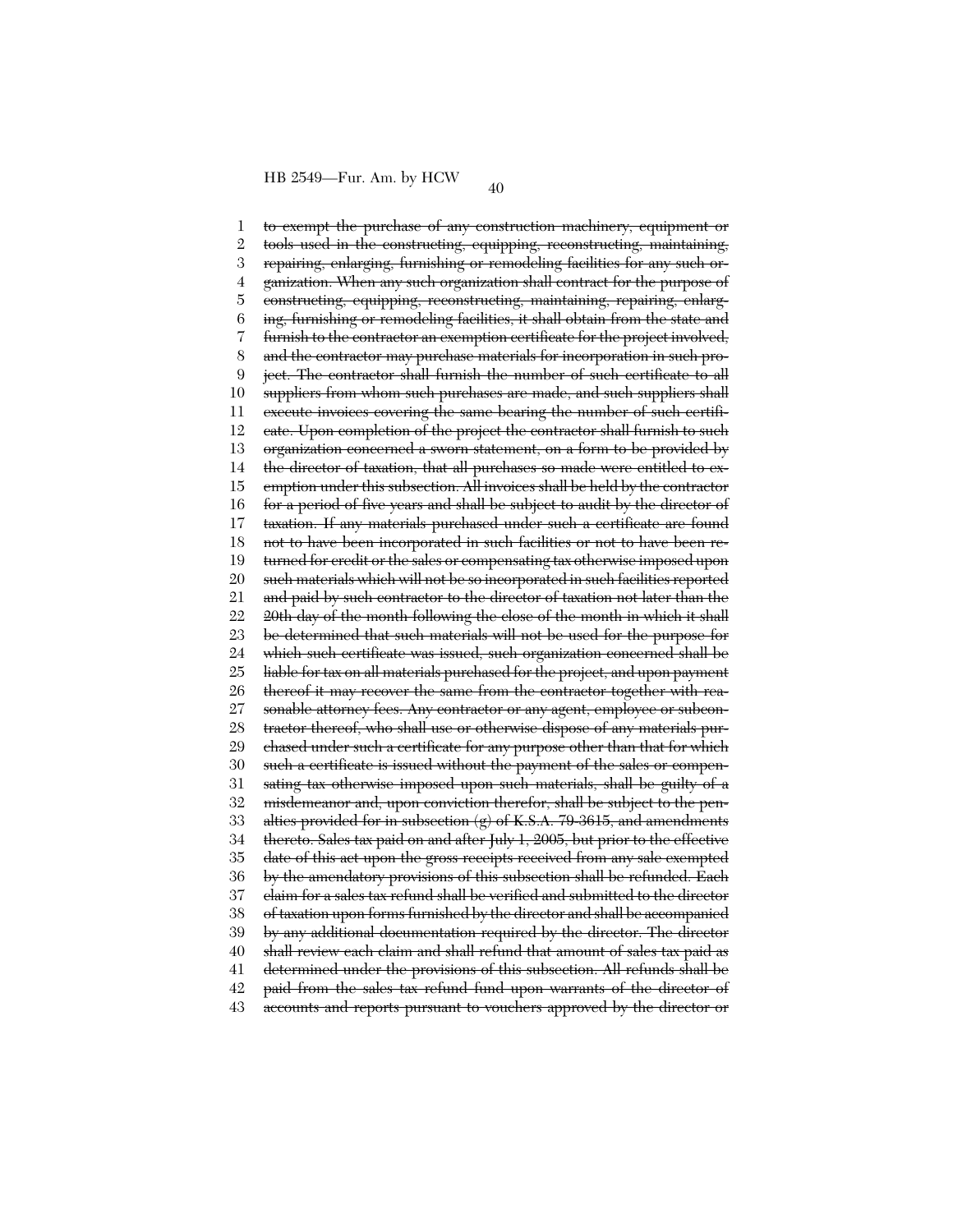1 the director's designee;

2 3 4 5 6 7 8 9 10 11 12 13 14 15 16 17 18 19 20 21 22 23 24 25 26 27 28 29 30 31 32 33 34 35 36 37 38 39 40 41 42 43 (jjj) *(rr)* all sales of dietary supplements dispensed pursuant to a prescription order by a licensed practitioner or a mid-level practitioner as defined by K.S.A. 65-1626, and amendments thereto. As used in this subsection, "dictary supplement" means any product, other than tobacco, intended to supplement the diet that: (1) Contains one or more of the following dietary ingredients: A vitamin, a mineral, an herb or other botanical, an amino acid, a dietary substance for use by humans to supplement the diet by increasing the total dietary intake or a concentrate, metabolite, constituent, extract or combination of any such ingredient;  $(2)$  is intended for ingestion in tablet, capsule, powder, softgel, gelcap or liquid form, or if not intended for ingestion, in such a form, is not represented as conventional food and is not represented for use as a sole item of a meal or of the diet; and (3) is required to be labeled as a dietary supplement, identifiable by the supplemental facts box found on the label and as required pursuant to 21 C.F.R.§ 101.36; *and* (lll) all sales of tangible personal property and services purchased by special olympics Kansas, inc. for the purpose of providing year-round sports training and athletic competition in a variety of olympic-type sports for individuals with intellectual disabilities by giving them continuing opportunities to develop physical fitness, demonstrate courage, experience joy and participate in a sharing of gifts, skills and friendship with their families, other special olympics athletes and the community, and activities provided or sponsored by such organization, and all sales of tangible personal property by or on behalf of any such organization; (mmm) all sales of tangible personal property purchased by or on behalf of the Marillac Center, Inc., which is exempt from federal income taxation pursuant to section  $501(c)(3)$  of the federal internal revenue code, for the purpose of providing psycho-social-biological and special education services to children, and all sales of any such property by or on behalf of such organization for such purpose; (nnn) all sales of tangible personal property and services purchased by the West Sedgwick County-Sunrise Rotary Club and Sunrise Charitable Fund for the purpose of constructing a boundless playground which is an integrated, barrier free and developmentally advantageous play environment for children of all abilities and disabilities; (ooo) all sales of tangible personal property by or on behalf of a public library serving the general public and supported in whole or in part with tax money or a not-for-profit organization whose purpose is to raise funds for or provide services or other benefits to any such public library; (ppp) all sales of tangible personal property and services purchased by or on behalf of a homeless shelter which is exempt from federal income taxation pursuant to section  $501(c)(3)$  of the federal income tax code of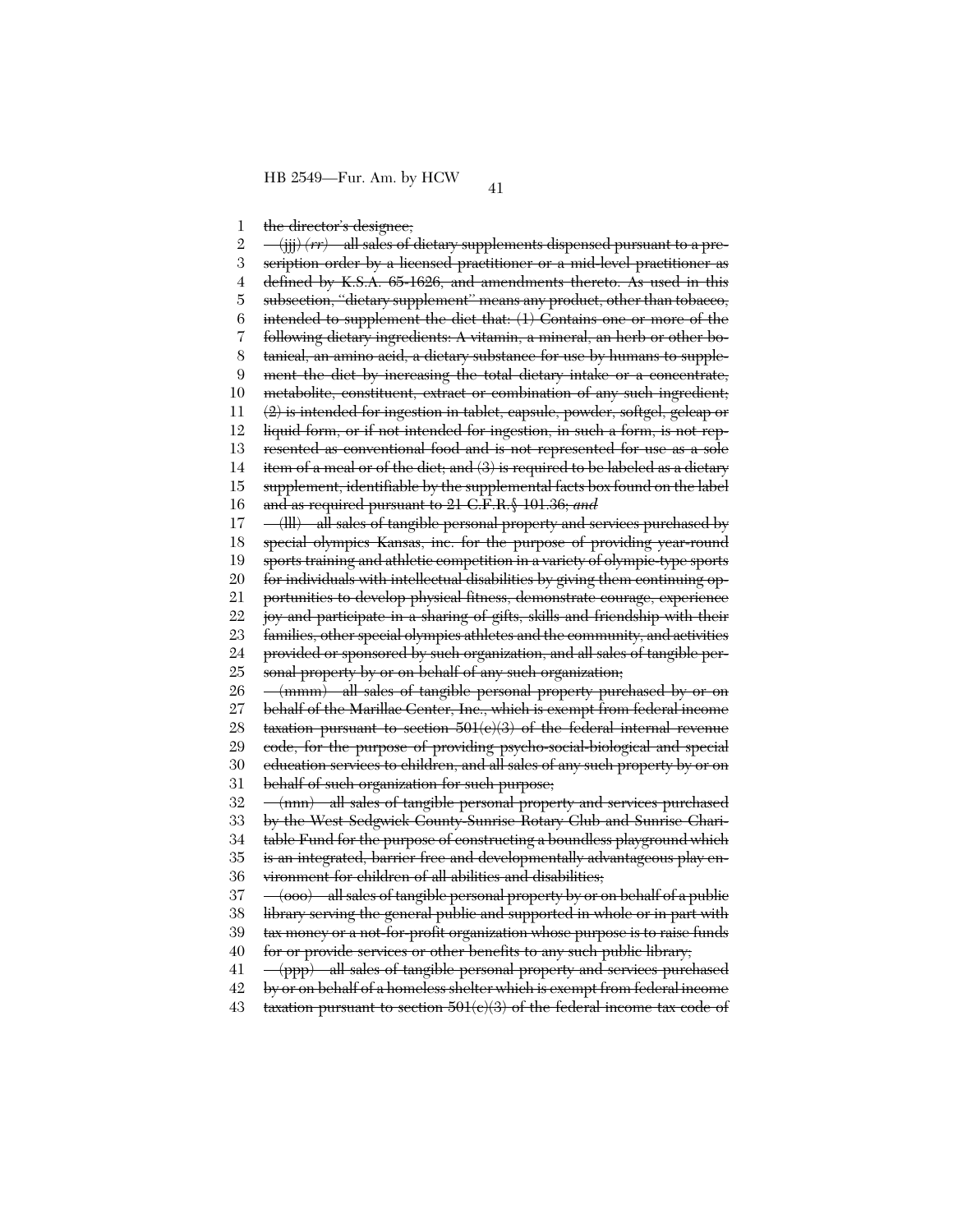1 2 3 4 5 6 7 8 9 10 11 12 13 14 15 16 17 18 19 20 21 22 23 24 25 26 27 28 29 30 31 32 33 34 35 36 37 38 39 40 41 42 43 1986, and used by any such homeless shelter to provide emergency and transitional housing for individuals and families experiencing homelessness, and all sales of any such property by or on behalf of any such homeless shelter for any such purpose; (qqq) all sales of tangible personal property and services purchased by TLC for children and families, inc., hereinafter referred to as TLC, which is exempt from federal income taxation pursuant to section 501(c)(3) of the federal internal revenue code of 1986, and which such property and services are used for the purpose of providing emergency shelter and treatment for abused and neglected children as well as meeting additional critical needs for children, juveniles and family, and all sales of any such property by or on behalf of TLC for any such purpose; and all sales of tangible personal property or services purchased by a contractor for the purpose of constructing, maintaining, repairing, enlarging, furnishing or remodeling facilities for the operation of services for TLC for any such purpose which would be exempt from taxation under the provisions of this section if purchased directly by TLC. Nothing in this subsection shall be deemed to exempt the purchase of any construction machinery, equipment or tools used in the constructing, maintaining, repairing, enlarging, furnishing or remodeling such facilities for TLC. When TLC contracts for the purpose of constructing, maintaining, repairing, enlarging, furnishing or remodeling such facilities, it shall obtain from the state and furnish to the contractor an exemption certificate for the project involved, and the contractor may purchase materials for incorporation in such project. The contractor shall furnish the number of such certificate to all suppliers from whom such purchases are made, and such suppliers shall execute invoices covering the same bearing the number of such certificate. Upon completion of the project the contractor shall furnish to TLC a sworn statement, on a form to be provided by the director of taxation, that all purchases so made were entitled to exemption under this subsection. All invoices shall be held by the contractor for a period of five years and shall be subject to audit by the director of taxation. If any materials purchased under such a certificate are found not to have been incorporated in the building or other project or not to have been returned for credit or the sales or compensating tax otherwise imposed upon such materials which will not be so incorporated in the building or other project reported and paid by such contractor to the director of taxation not later than the 20th day of the month following the close of the month in which it shall be determined that such materials will not be used for the purpose for which such certificate was issued, TLC shall be liable for tax on all materials purchased for the project, and upon payment thereof it may recover the same from the contractor together with reasonable attorney fees. Any contractor or any agent, employee or subcon-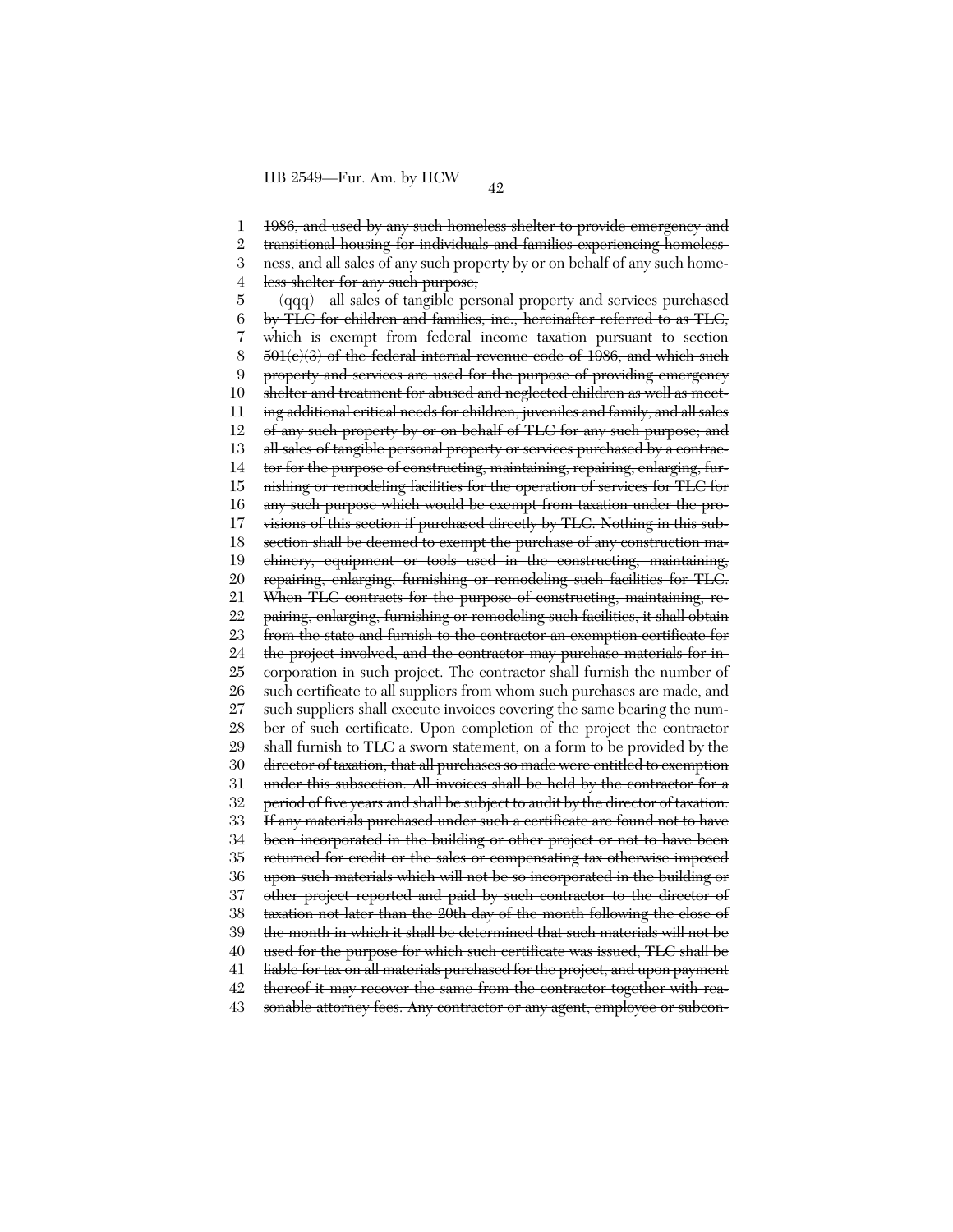1 2 3 4 5 6 7 8 9 10 11 12 13 14 15 16 17 18 19 20 21 22 23 24 25 26 27 28 29 30 31 32 33 34 35 36 37 38 39 40 41 42 43 tractor thereof, who shall use or otherwise dispose of any materials purchased under such a certificate for any purpose other than that for which such a certificate is issued without the payment of the sales or compensating tax otherwise imposed upon such materials, shall be guilty of a misdemeanor and, upon conviction therefor, shall be subject to the penalties provided for in subsection (g) of K.S.A. 79-3615, and amendments thereto; (rrr) *(ss)* all sales of tangible personal property and services purchased by any county law library maintained pursuant to law and sales of tangible personal property and services purchased by an organization which would have been exempt from taxation under the provisions of this subsection if purchased directly by the county law library for the purpose of providing legal resources to attorneys, judges, students and the general public, and all sales of any such property by or on behalf of any such county law library; (sss) all sales of tangible personal property and services purchased by catholic charities or youthville, hereinafter referred to as charitable family providers, which is exempt from federal income taxation pursuant to section 501(c)(3) of the federal internal revenue code of 1986, and which such property and services are used for the purpose of providing emergency shelter and treatment for abused and neglected children as well as meeting additional critical needs for children, juveniles and family, and all sales of any such property by or on behalf of charitable family providers for any such purpose; and all sales of tangible personal property or services purchased by a contractor for the purpose of constructing, maintaining, repairing, enlarging, furnishing or remodeling facilities for the operation of services for charitable family providers for any such purpose which would be exempt from taxation under the provisions of this section if purchased directly by charitable family providers. Nothing in this subsection shall be deemed to exempt the purchase of any construction machinery, equipment or tools used in the constructing, maintaining, repairing, enlarging, furnishing or remodeling such facilities for charitable family providers. When charitable family providers contracts for the purpose of constructing, maintaining, repairing, enlarging, furnishing or remodeling such facilities, it shall obtain from the state and furnish to the contractor an exemption certificate for the project involved, and the contractor may purchase materials for incorporation in such project. The contractor shall furnish the number of such certificate to all suppliers from whom such purchases are made, and such suppliers shall execute invoices covering the same bearing the number of such certificate. Upon completion of the project the contractor shall furnish to charitable family providers a sworn statement, on a form to be provided by the director of taxation, that all purchases so made were entitled to exemption under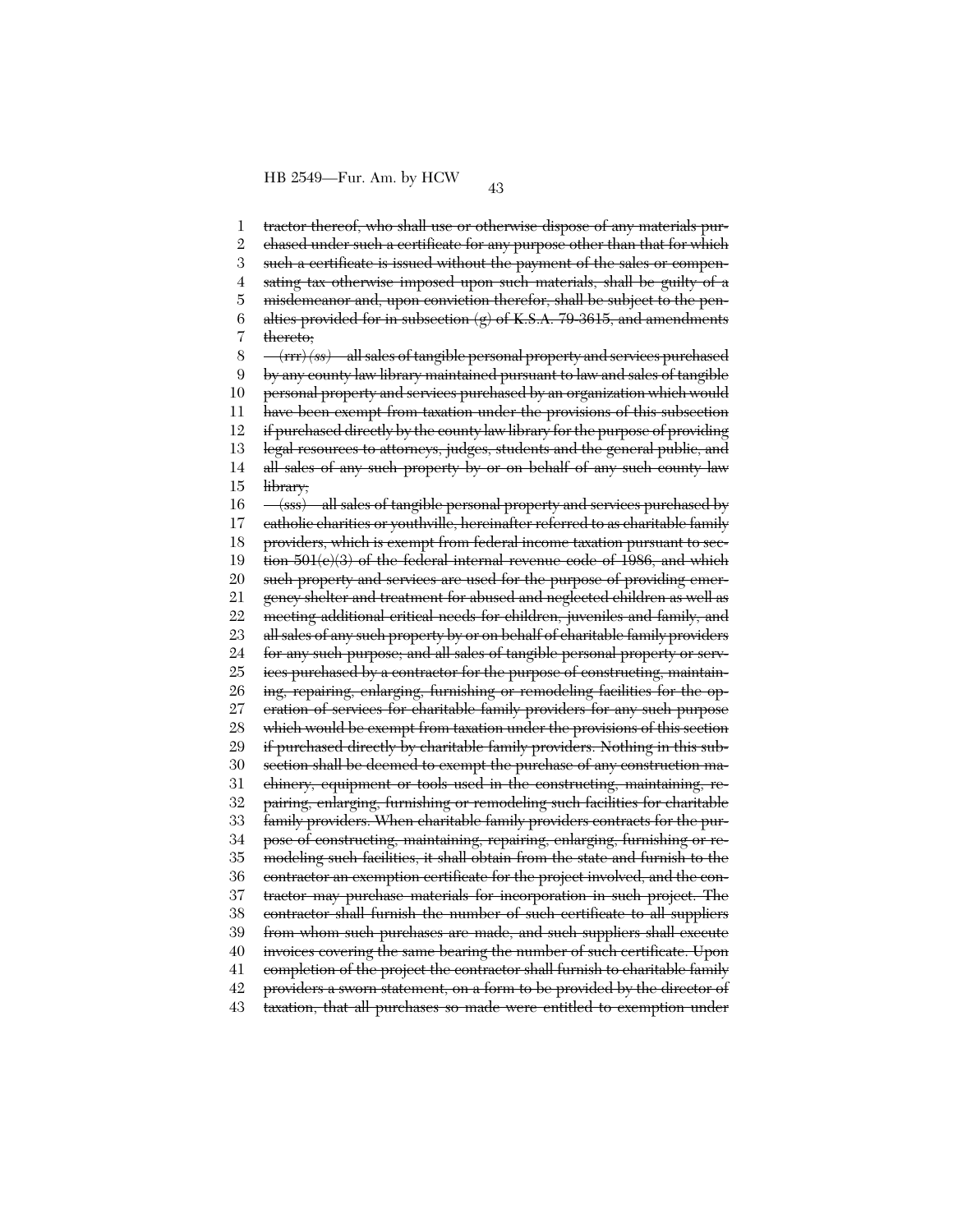1 2 3 4 5 6 7 8  $\mathbf{Q}$ 10 11 12 13 14 15 16 17 18 19 20 21 22 23 24 25 26 27 28 29 30 31 32 33 34 35 36 37 38 39 40 41 42 43 this subsection. All invoices shall be held by the contractor for a period of five years and shall be subject to audit by the director of taxation. If any materials purchased under such a certificate are found not to have been incorporated in the building or other project or not to have been returned for credit or the sales or compensating tax otherwise imposed upon such materials which will not be so incorporated in the building or other project reported and paid by such contractor to the director of taxation not later than the 20th day of the month following the close of the month in which it shall be determined that such materials will not be used for the purpose for which such certificate was issued, charitable family providers shall be liable for tax on all materials purchased for the project, and upon payment thereof it may recover the same from the contractor together with reasonable attorney fees. Any contractor or any agent, employee or subcontractor thereof, who shall use or otherwise dispose of any materials purchased under such a certificate for any purpose other than that for which such a certificate is issued without the payment of the sales or compensating tax otherwise imposed upon such materials, shall be guilty of a misdemeanor and, upon conviction therefor, shall be subject to the penalties provided for in subsection  $(g)$  of K.S.A. 79-3615, and amendments thereto; (ttt) all sales of tangible personal property or services purchased by a contractor for a project for the purpose of restoring, constructing, equipping, reconstructing, maintaining, repairing, enlarging, furnishing or remodeling a home or facility owned by a nonprofit museum which has been granted an exemption pursuant to subsection (qq), which such home or facility is located in a city which has been designated as a qualified hometown pursuant to the provisions of K.S.A. 75-5071 et seq., and amendments thereto, and which such project is related to the purposes of K.S.A. 75-5071 et seq., and amendments thereto, and which would be exempt from taxation under the provisions of this section if purchased directly by such nonprofit museum. Nothing in this subsection shall be deemed to exempt the purchase of any construction machinery, equipment or tools used in the restoring, constructing, equipping, reconstructing, maintaining, repairing, enlarging, furnishing or remodeling a home or facility for any such nonprofit museum. When any such nonprofit museum shall contract for the purpose of restoring, constructing, equipping, reconstructing, maintaining, repairing, enlarging, furnishing or remodeling a home or facility, it shall obtain from the state and furnish to the contractor an exemption certificate for the project involved, and the contractor may purchase materials for incorporation in such project. The contractor shall furnish the number of such certificates to all suppliers from whom such purchases are made, and such suppliers shall execute invoices covering the same bearing the number of such certificate. Upon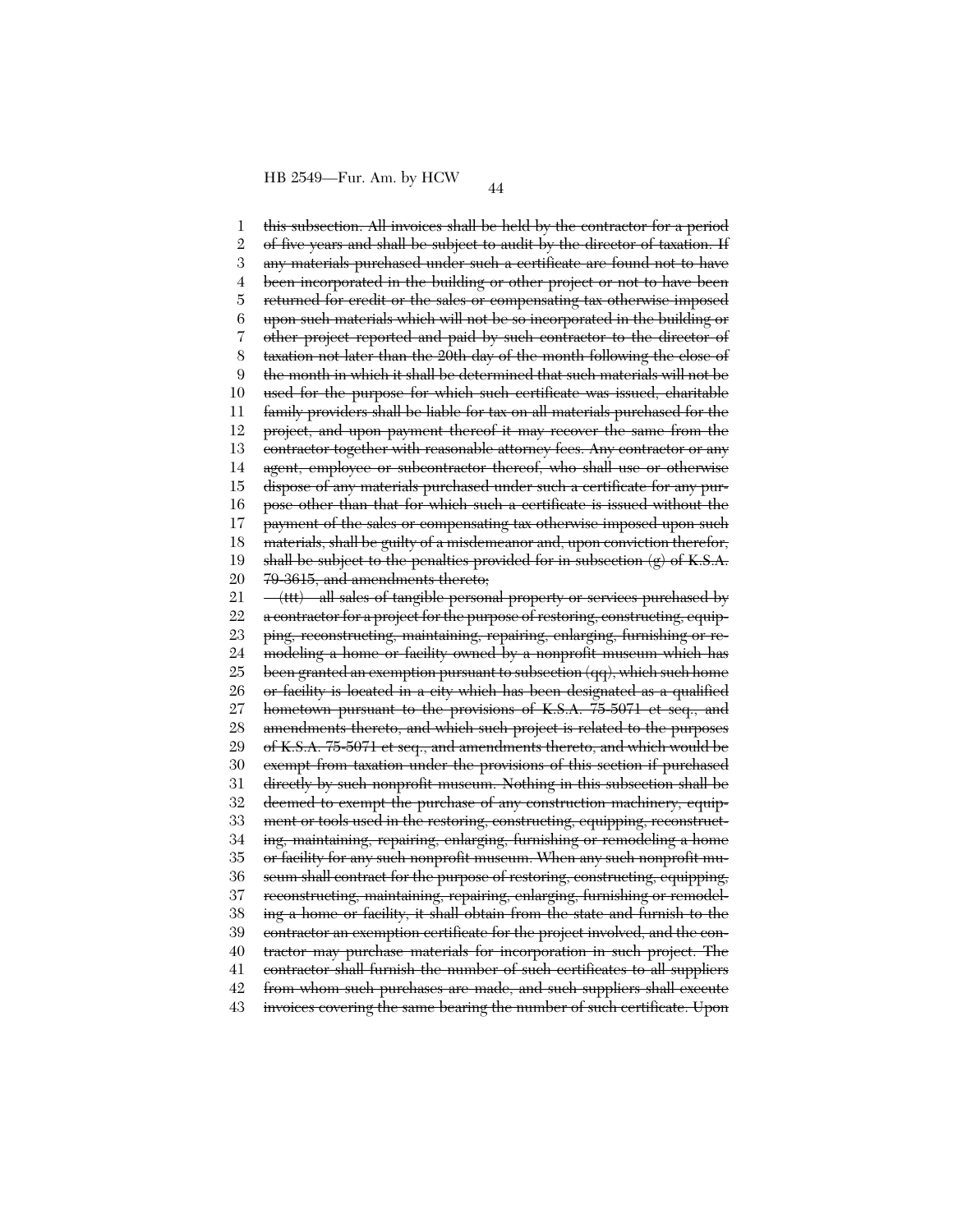1 2 3 4 5 6 7 8 9 10 11 12 13 14 15 16 17 18 19 20 21 22 23 24 25 26 27 28 29 30 31 32 33 34 35 36 37 38 39 40 41 42 43 completion of the project, the contractor shall furnish to such nonprofit museum a sworn statement on a form to be provided by the director of taxation that all purchases so made were entitled to exemption under this subsection. All invoices shall be held by the contractor for a period of five years and shall be subject to audit by the director of taxation. If any materials purchased under such a certificate are found not to have been incorporated in the building or other project or not to have been returned for credit or the sales or compensating tax otherwise imposed upon such materials which will not be so incorporated in a home or facility or other project reported and paid by such contractor to the director of taxation not later than the 20th day of the month following the close of the month in which it shall be determined that such materials will not be used for the purpose for which such certificate was issued, such nonprofit museum shall be liable for tax on all materials purchased for the project, and upon payment thereof it may recover the same from the contractor together with reasonable attorney fees. Any contractor or any agent, employee or subcontractor thereof, who shall use or otherwise dispose of any materials purchased under such a certificate for any purpose other than that for which such a certificate is issued without the payment of the sales or compensating tax otherwise imposed upon such materials, shall be guilty of a misdemeanor and, upon conviction therefor, shall be subject to the penalties provided for in subsection (g) of K.S.A. 79-3615, and amendments thereto; (uuu) all sales of tangible personal property and services purchased by Kansas children's service league, hereinafter referred to as KCSL, which is exempt from federal income taxation pursuant to section 501(c)(3) of the federal internal revenue code of 1986, and which such property and services are used for the purpose of providing for the prevention and treatment of child abuse and maltreatment as well as meeting additional critical needs for children, juveniles and family, and all sales of any such property by or on behalf of KCSL for any such purpose; and all sales of tangible personal property or services purchased by a contractor for the purpose of constructing, maintaining, repairing, enlarging, furnishing or remodeling facilities for the operation of services for KCSL for any such purpose which would be exempt from taxation under the provisions of this section if purchased directly by KCSL. Nothing in this subsection shall be deemed to exempt the purchase of any construction machinery, equipment or tools used in the constructing, maintaining, repairing, enlarging, furnishing or remodeling such facilities for KCSL. When KCSL contracts for the purpose of constructing, maintaining, repairing, enlarging, furnishing or remodeling such facilities, it shall obtain from the state and furnish to the contractor an exemption certificate for the project involved, and the contractor may purchase materials for in-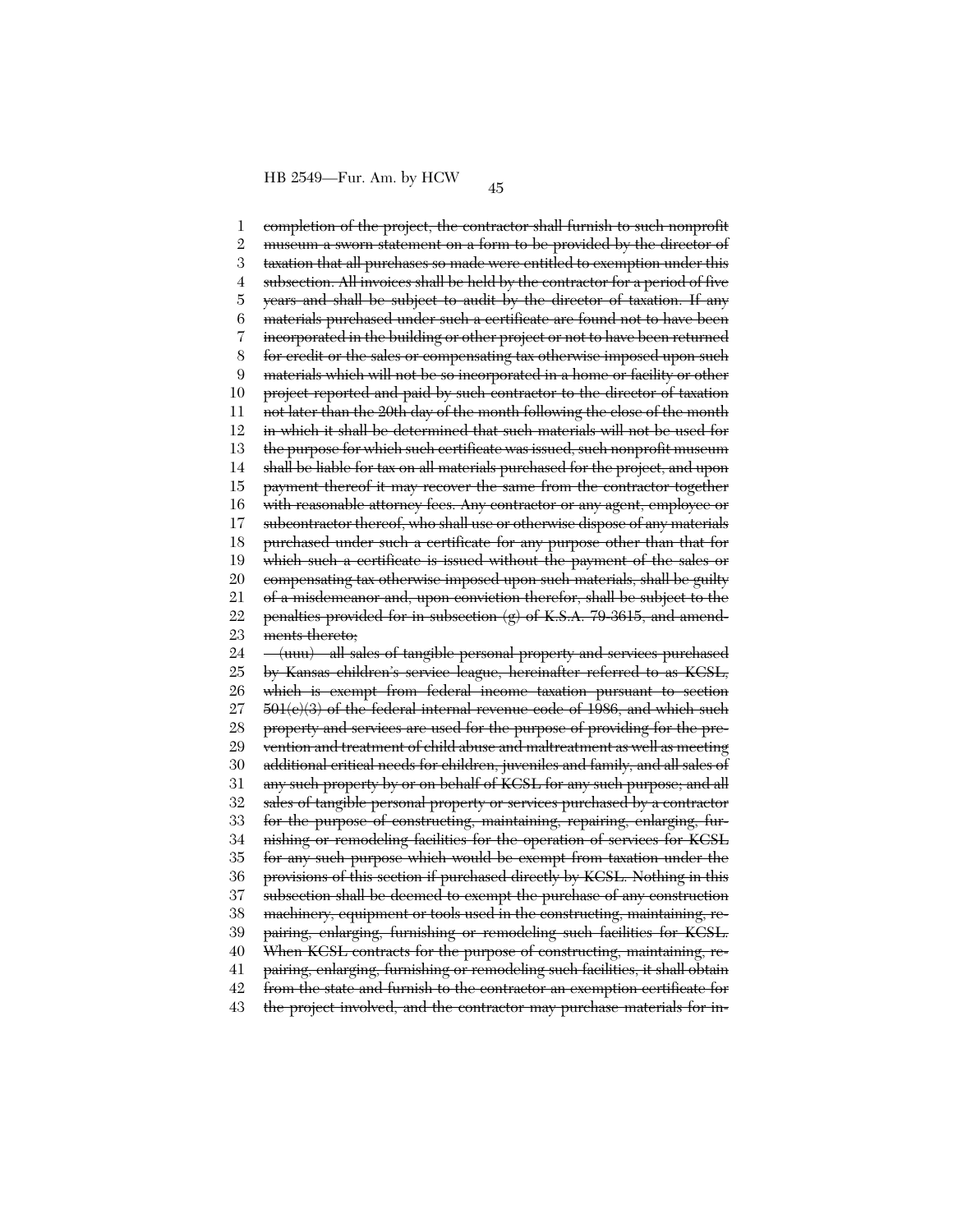1 2 3 4 5 6 7 8 9 10 11 12 13 14 15 16 17 18 19 20 21 22 23 24 25 26 27 28 29 30 31 32 33 34 35 36 37 38 39 40 41 42 corporation in such project. The contractor shall furnish the number of such certificate to all suppliers from whom such purchases are made, and such suppliers shall execute invoices covering the same bearing the number of such certificate. Upon completion of the project the contractor shall furnish to KCSL a sworn statement, on a form to be provided by the director of taxation, that all purchases so made were entitled to exemption under this subsection. All invoices shall be held by the contractor for a period of five years and shall be subject to audit by the director of taxation. If any materials purchased under such a certificate are found not to have been incorporated in the building or other project or not to have been returned for credit or the sales or compensating tax otherwise imposed upon such materials which will not be so incorporated in the building or other project reported and paid by such contractor to the director of taxation not later than the 20th day of the month following the close of the month in which it shall be determined that such materials will not be used for the purpose for which such certificate was issued, KCSL shall be liable for tax on all materials purchased for the project, and upon payment thereof it may recover the same from the contractor together with reasonable attorney fees. Any contractor or any agent, employee or subcontractor thereof, who shall use or otherwise dispose of any materials purchased under such a certificate for any purpose other than that for which such a certificate is issued without the payment of the sales or compensating tax otherwise imposed upon such materials, shall be guilty of a misdemeanor and, upon conviction therefor, shall be subject to the penalties provided for in subsection  $(g)$  of K.S.A. 79-3615, and amendments thereto; (vvv) all sales of tangible personal property or services, including the renting and leasing of tangible personal property or services, purchased by Jazz in the Woods, Inc., a Kansas corporation which is exempt from federal income taxation pursuant to section 501(c)(3) of the federal internal revenue code, for the purpose of providing Jazz in the Woods, an event benefiting children-in-need and other nonprofit charities assisting such children, and all sales of any such property by or on behalf of such organization for such purpose; (www) all sales of tangible personal property purchased by or on behalf of the Frontenac Education Foundation, which is exempt from federal income taxation pursuant to section 501(c)(3) of the federal internal revenue code, for the purpose of providing education support for students, and all sales of any such property by or on behalf of such organization for such purpose; (xxx) all sales of personal property and services purchased by the booth theatre foundation, inc., an organization which is exempt from fed-

43 eral income taxation pursuant to section  $501(c)(3)$  of the federal internal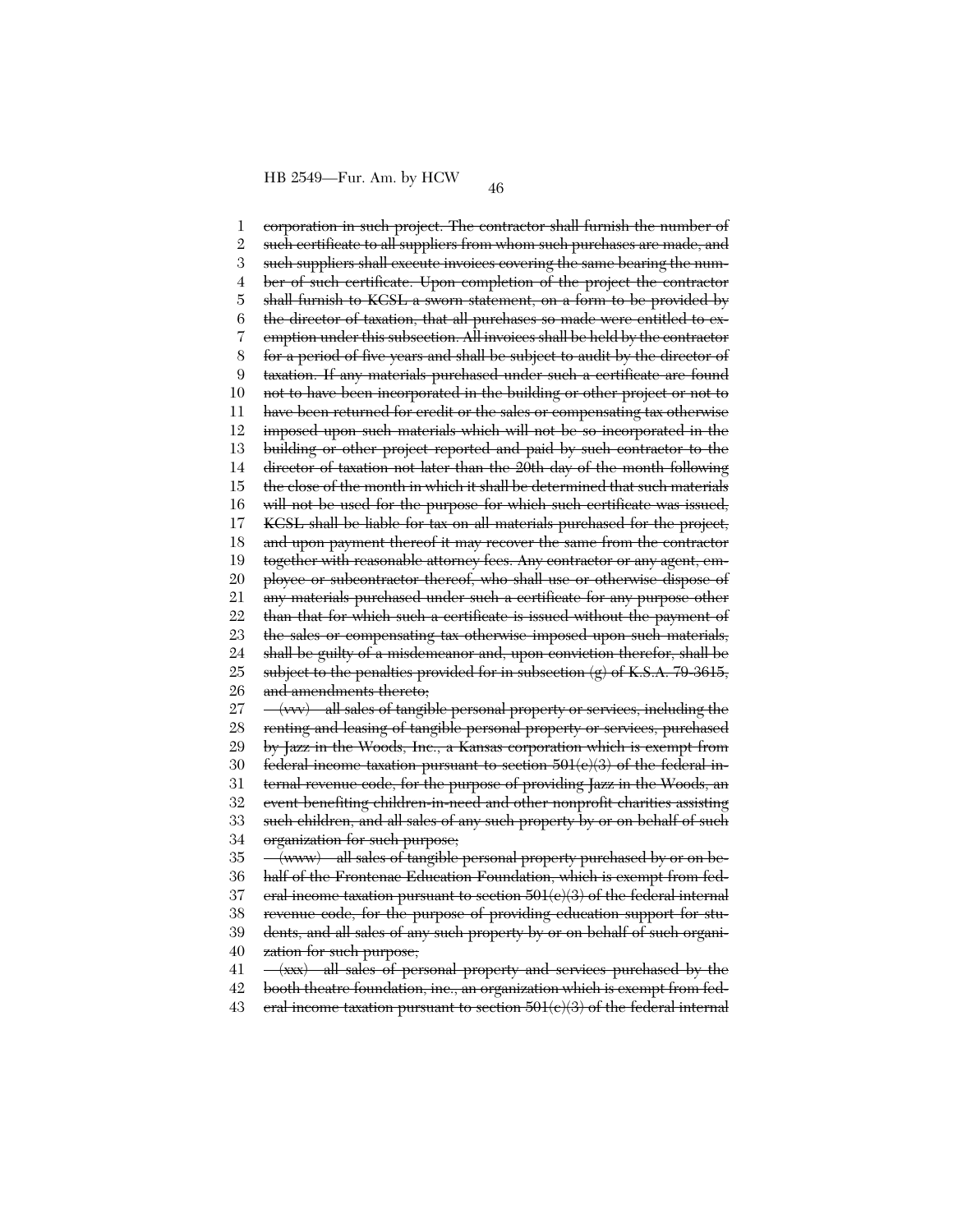1 2 3 4 5 6 7 8 9 10 11 12 13 14 15 16 17 18 19 20 21 22 23 24 25 26 27 28 29 30 31 32 33 34 35 36 37 38 39 40 41 42 43 revenue code of 1986, and which such personal property and services are used by any such organization in the constructing, equipping, reconstructing, maintaining, repairing, enlarging, furnishing or remodeling of the booth theatre, and all sales of tangible personal property or services purchased by a contractor for the purpose of constructing, equipping, reconstructing, maintaining, repairing, enlarging, furnishing or remodeling the booth theatre for such organization, which would be exempt from taxation under the provisions of this section if purchased directly by such organization. Nothing in this subsection shall be deemed to exempt the purchase of any construction machinery, equipment or tools used in the constructing, equipping, reconstructing, maintaining, repairing, enlarging, furnishing or remodeling facilities for any such organization. When any such organization shall contract for the purpose of constructing, equipping, reconstructing, maintaining, repairing, enlarging, furnishing or remodeling facilities, it shall obtain from the state and furnish to the contractor an exemption certificate for the project involved, and the contractor may purchase materials for incorporation in such project. The contractor shall furnish the number of such certificate to all suppliers from whom such purchases are made, and such suppliers shall execute invoices covering the same bearing the number of such certificate. Upon completion of the project the contractor shall furnish to such organization concerned a sworn statement, on a form to be provided by the director of taxation, that all purchases so made were entitled to exemption under this subsection. All invoices shall be held by the contractor for a period of five years and shall be subject to audit by the director of taxation. If any materials purchased under such a certificate are found not to have been incorporated in such facilities or not to have been returned for credit or the sales or compensating tax otherwise imposed upon such materials which will not be so incorporated in such facilities reported and paid by such contractor to the director of taxation not later than the 20th day of the month following the close of the month in which it shall be determined that such materials will not be used for the purpose for which such certificate was issued, such organization concerned shall be liable for tax on all materials purchased for the project, and upon payment thereof it may recover the same from the contractor together with reasonable attorney fees. Any contractor or any agent, employee or subcontractor thereof, who shall use or otherwise dispose of any materials purchased under such a certificate for any purpose other than that for which such a certificate is issued without the payment of the sales or compensating tax otherwise imposed upon such materials, shall be guilty of a misdemeanor and, upon conviction therefor, shall be subject to the penalties provided for in subsection (g) of K.S.A. 79-3615, and amendments thereto. Sales tax paid on and after January 1, 2007, but prior to the effective date of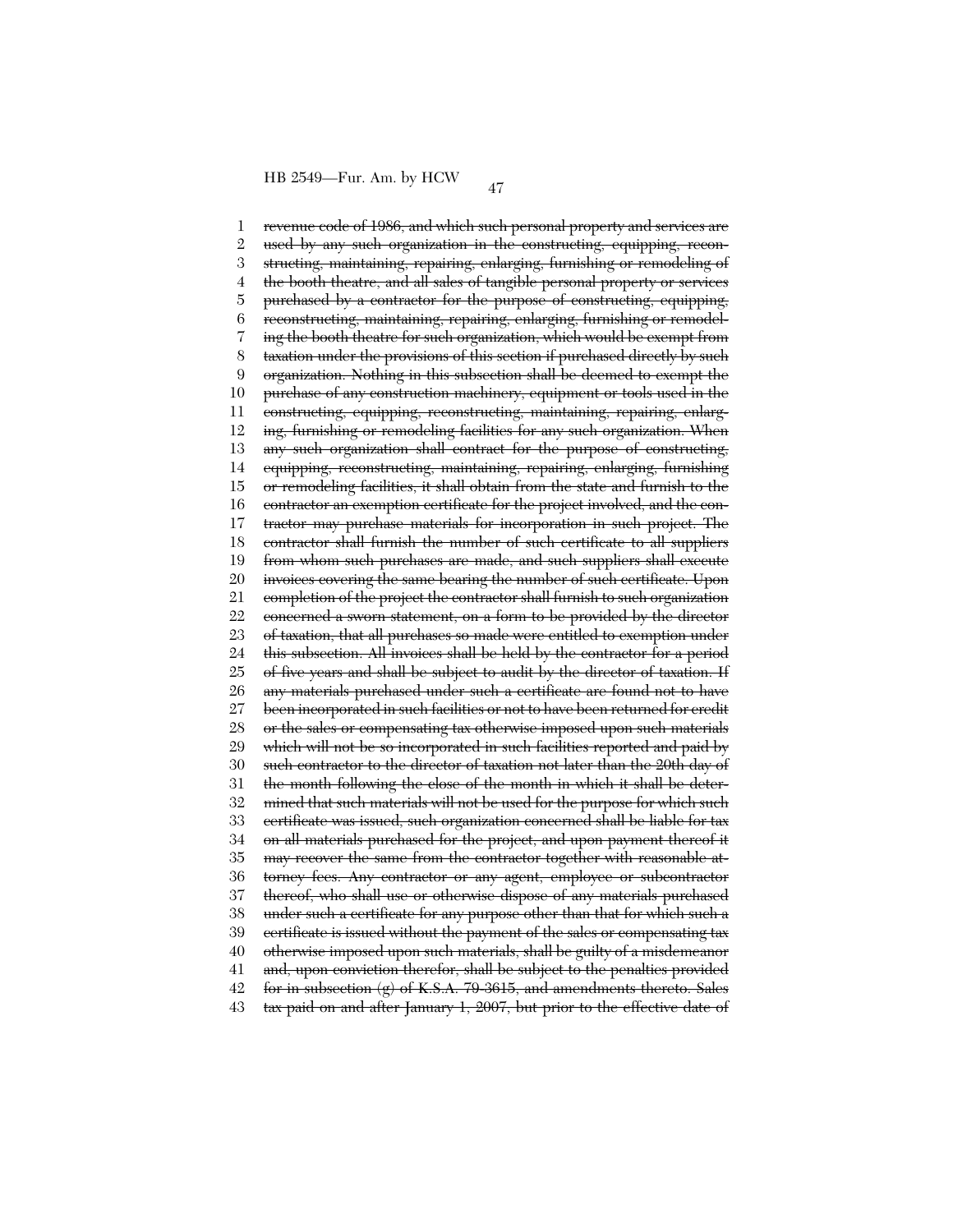1 2 3 4 5 6 7 8 9 10 11 12 13 14 15 16 17 18 19 20 21 22 23 24 25 26 27 28 29 30 31 32 33 34 35 36 37 38 39 40 41 42 43 this act upon the gross receipts received from any sale which would have been exempted by the provisions of this subsection had such sale occurred after the effective date of this act shall be refunded. Each claim for a sales tax refund shall be verified and submitted to the director of taxation upon forms furnished by the director and shall be accompanied by any additional documentation required by the director. The director shall review each claim and shall refund that amount of sales tax paid as determined under the provisions of this subsection. All refunds shall be paid from the sales tax refund fund upon warrants of the director of accounts and reports pursuant to vouchers approved by the director or the director's designee; (yyy) all sales of tangible personal property and services purchased by TLC charities foundation, inc., hereinafter referred to as TLC charities, which is exempt from federal income taxation pursuant to section 501(c)(3) of the federal internal revenue code of 1986, and which such property and services are used for the purpose of encouraging private philanthropy to further the vision, values, and goals of TLC for children and families, inc.; and all sales of such property and services by or on behalf of TLC charities for any such purpose and all sales of tangible personal property or services purchased by a contractor for the purpose of constructing, maintaining, repairing, enlarging, furnishing or remodeling facilities for the operation of services for TLC charities for any such purpose which would be exempt from taxation under the provisions of this section if purchased directly by TLC charities. Nothing in this subsection shall be deemed to exempt the purchase of any construction machinery, equipment or tools used in the constructing, maintaining, repairing, enlarging, furnishing or remodeling such facilities for TLC charities. When TLC charities contracts for the purpose of constructing, maintaining, repairing, enlarging, furnishing or remodeling such facilities, it shall obtain from the state and furnish to the contractor an exemption certificate for the project involved, and the contractor may purchase materials for incorporation in such project. The contractor shall furnish the number of such certificate to all suppliers from whom such purchases are made, and such suppliers shall execute invoices covering the same bearing the number of such certificate. Upon completion of the project the contractor shall furnish to TLC charities a sworn statement, on a form to be provided by the director of taxation, that all purchases so made were entitled to exemption under this subsection. All invoices shall be held by the contractor for a period of five years and shall be subject to audit by the director of taxation. If any materials purchased under such a certificate are found not to have been incorporated in the building or other project or not to have been returned for credit or the sales or compensating tax otherwise imposed upon such materials which will not be in-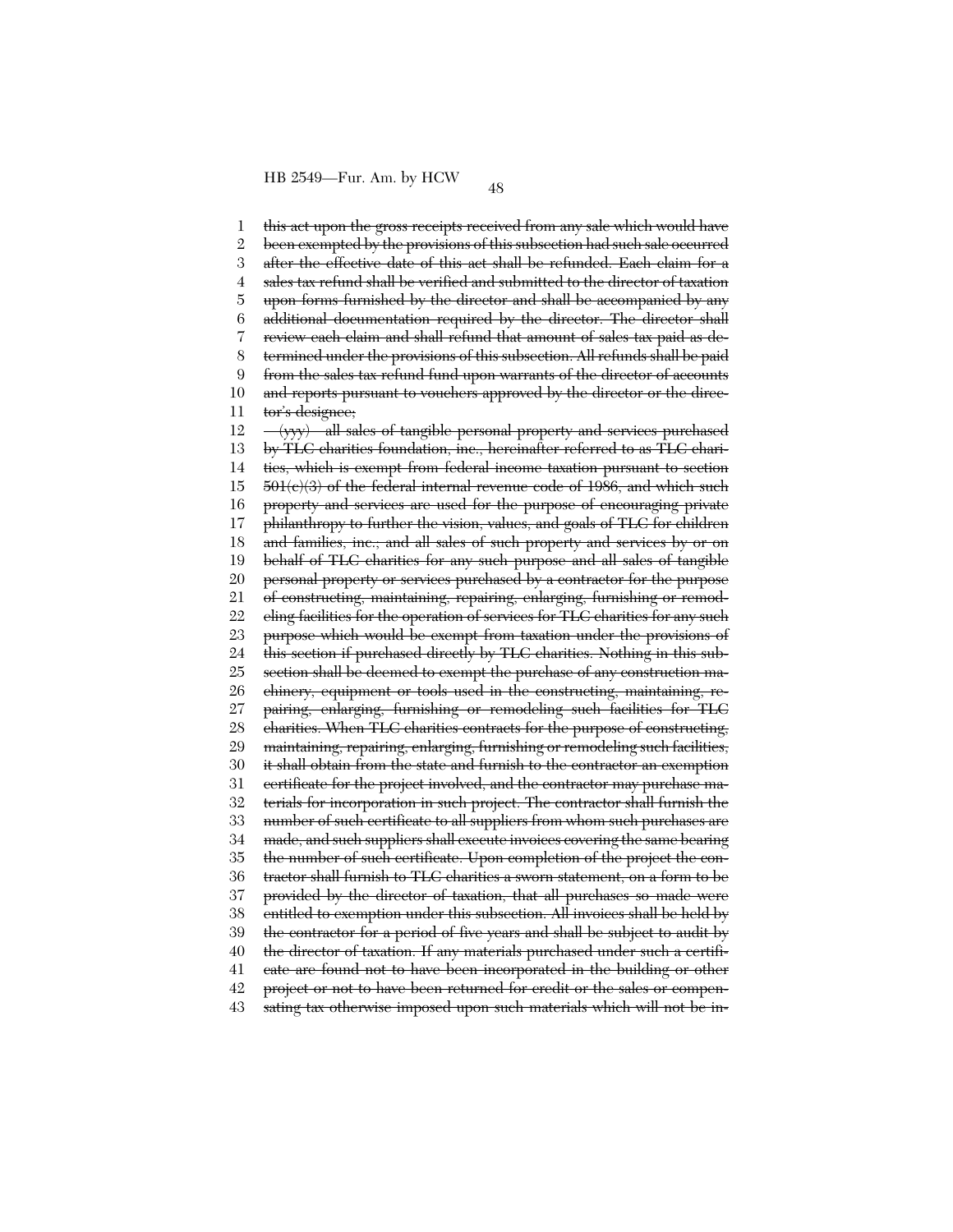1 2 3 4 5 6 7 8 9 10 11 12 13 14 15 16 17 18 19 20 21 22 23 24 25 26 27 28 29 30 31 32 33 34 35 36 37 38 39 40 41 42 corporated into the building or other project reported and paid by such contractor to the director of taxation not later than the 20th day of the month following the close of the month in which it shall be determined that such materials will not be used for the purpose for which such certificate was issued, TLC charities shall be liable for tax on all materials purchased for the project, and upon payment thereof it may recover the same from the contractor together with reasonable attorney fees. Any contractor or any agent, employee or subcontractor thereof, who shall use or otherwise dispose of any materials purchased under such a certificate for any purpose other than that for which such a certificate is issued without the payment of the sales or compensating tax otherwise imposed upon such materials, shall be guilty of a misdemeanor and, upon conviction therefor, shall be subject to the penalties provided for in subsection  $\langle g \rangle$  of K.S.A. 79-3615, and amendments thereto; (zzz) all sales of tangible personal property purchased by the rotary club of shawnee foundation which is exempt from federal income taxation pursuant to section  $501(e)(3)$  of the federal internal revenue code of 1986, as amended, used for the purpose of providing contributions to community service organizations and scholarships; (aaaa) all sales of personal property and services purchased by or on behalf of victory in the valley, inc., which is exempt from federal income taxation pursuant to section  $501(e)(3)$  of the federal internal revenue code, for the purpose of providing a cancer support group and services for persons with cancer, and all sales of any such property by or on behalf of any such organization for any such purpose; (bbbb) all sales of entry or participation fees, charges or tickets by Guadalupe health foundation, which is exempt from federal income taxation pursuant to section  $501(c)(3)$  of the federal internal revenue code, for such organization's annual fundraising event which purpose is to provide health care services for uninsured workers; (cccc) all sales of tangible personal property or services purchased by or on behalf of wayside waifs, inc., which is exempt from federal income taxation pursuant to section  $501(e)(3)$  of the federal internal revenue code, for the purpose of providing such organization's annual fundraiser, an event whose purpose is to support the care of homeless and abandoned animals, animal adoption efforts, education programs for children and efforts to reduce animal over-population and animal welfare services, and all sales of any such property, including entry or participation fees or charges, by or on behalf of such organization for such purpose; (dddd) all sales of tangible personal property or services purchased by or on behalf of Goodwill Industries or Easter Seals of Kansas, Inc., both of which are exempt from federal income taxation pursuant to sec-

43 tion 501(c)(3) of the federal internal revenue code, for the purpose of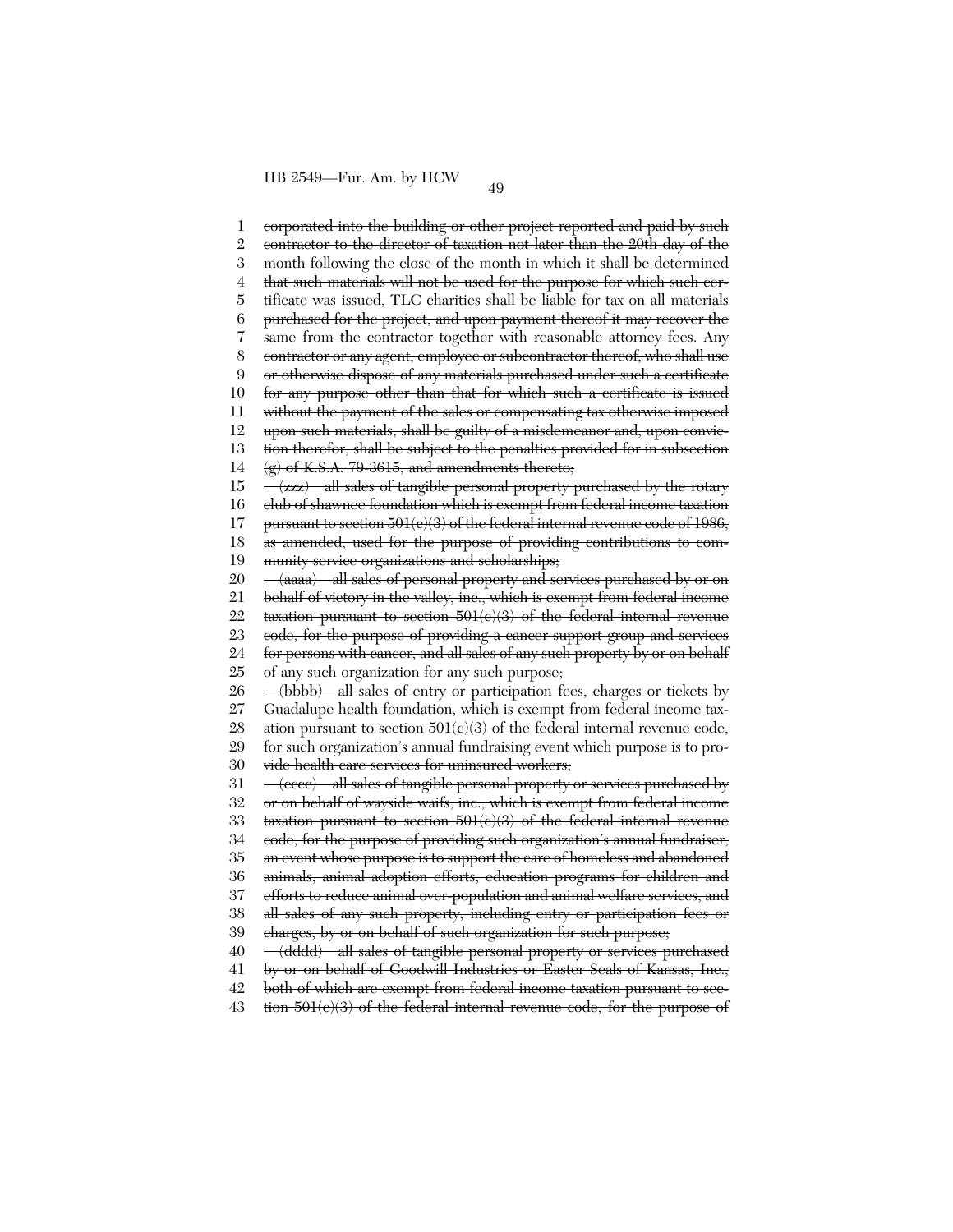1 2 3 4 5 6 7 8  $\mathbf{Q}$ 10 11 12 13 14 15 16 17 18 19 20 21 22 23 24 25 26 27 28 29 30 31 32 33 34 35 36 37 38 39 40 41 42 43 providing education, training and employment opportunities for people with disabilities and other barriers to employment; (eeee) all sales of tangible personal property or services purchased by or on behalf of All American Beef Battalion, Inc., which is exempt from federal income taxation pursuant to section  $501(e)(3)$  of the federal internal revenue code, for the purpose of educating, promoting and participating as a contact group through the beef cattle industry in order to carry out such projects that provide support and morale to members of the United States armed forces and military services; and (ffff) all sales of tangible personal property and services purchased by sheltered living, inc., which is exempt from federal income taxation pursuant to section  $501(e)(3)$  of the federal internal revenue code of 1986, and which such property and services are used for the purpose of providing residential and day services for people with developmental disabilities or mental retardation, or both, and all sales of any such property by or on behalf of sheltered living, inc. for any such purpose; and all sales of tangible personal property or services purchased by a contractor for the purpose of rehabilitating, constructing, maintaining, repairing, enlarging, furnishing or remodeling homes and facilities for sheltered living, inc. for any such purpose which would be exempt from taxation under the provisions of this section if purchased directly by sheltered living, inc. Nothing in this subsection shall be deemed to exempt the purchase of any construction machinery, equipment or tools used in the constructing, maintaining, repairing, enlarging, furnishing or remodeling such homes and facilities for sheltered living, inc. When sheltered living, inc. contracts for the purpose of rehabilitating, constructing, maintaining, repairing, enlarging, furnishing or remodeling such homes and facilities, it shall obtain from the state and furnish to the contractor an exemption certificate for the project involved, and the contractor may purchase materials for incorporation in such project. The contractor shall furnish the number of such certificate to all suppliers from whom such purchases are made, and such suppliers shall execute invoices covering the same bearing the number of such certificate. Upon completion of the project the contractor shall furnish to sheltered living, inc. a sworn statement, on a form to be provided by the director of taxation, that all purchases so made were entitled to exemption under this subsection. All invoices shall be held by the contractor for a period of five years and shall be subject to audit by the director of taxation. If any materials purchased under such a certificate are found not to have been incorporated in the building or other project or not to have been returned for credit or the sales or compensating tax otherwise imposed upon such materials which will not be so incorporated in the building or other project reported and paid by such contractor to the director of taxation not later than the 20th day of the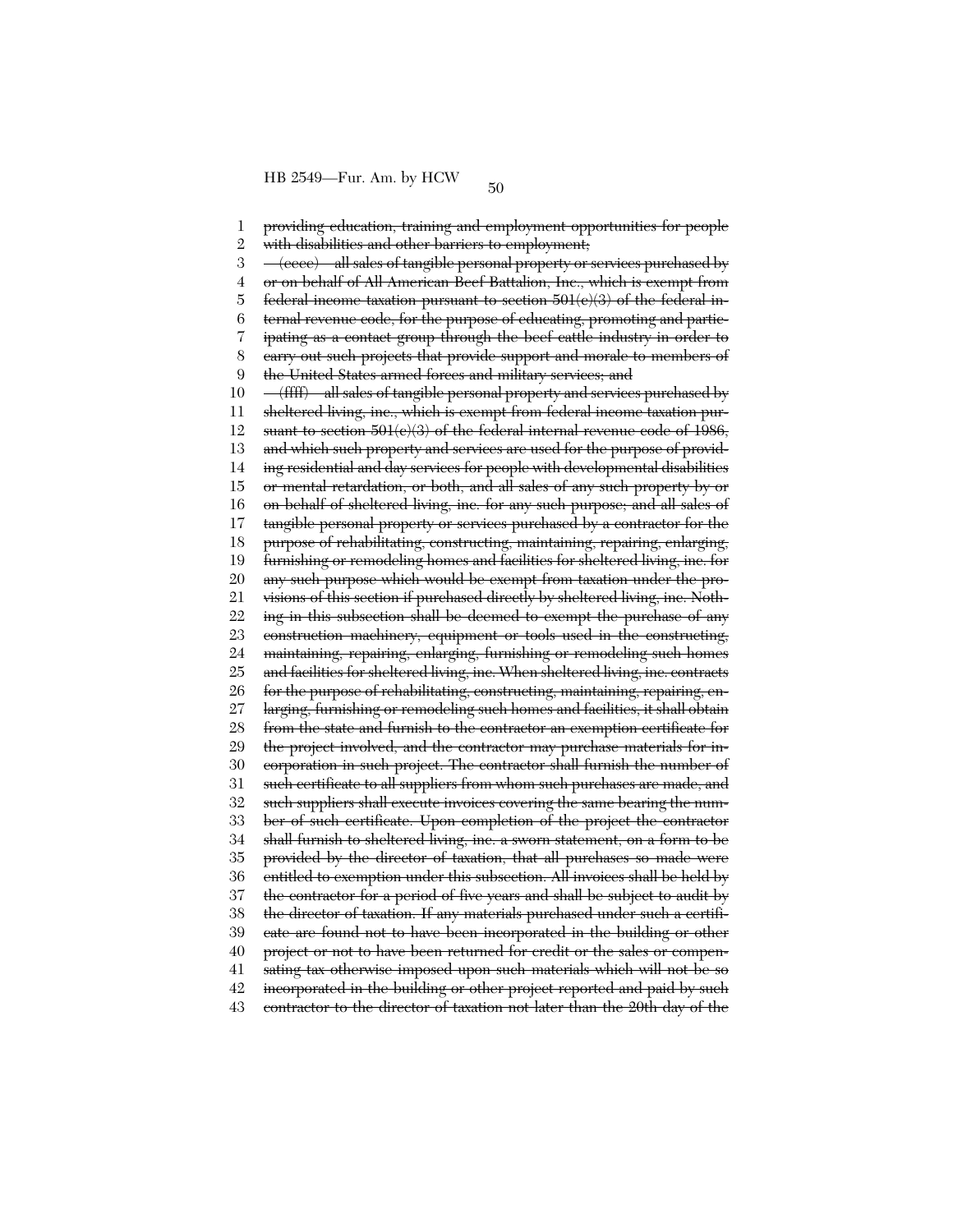1 2 3 4 5 6 7 8 9 10 11 12 13 14 15 16 17 18 19 20 21 22 23 24 25 26 27 28 29 30 31 32 33 34 35 36 37 38 39 40 41 42 month following the close of the month in which it shall be determined that such materials will not be used for the purpose for which such certificate was issued, sheltered living, inc. shall be liable for tax on all materials purchased for the project, and upon payment thereof it may recover the same from the contractor together with reasonable attorney fees. Any contractor or any agent, employee or subcontractor thereof, who shall use or otherwise dispose of any materials purchased under such a certificate for any purpose other than that for which such a certificate is issued without the payment of the sales or compensating tax otherwise imposed upon such materials, shall be guilty of a misdemeanor and, upon conviction therefor, shall be subject to the penalties provided for in subsection  $(g)$  of K.S.A. 79-3615, and amendments thereto. New Sec. 5. (a) Sales of tangible personal property and services made by a non-profit organization conducted as a fund-raising event in the support of such organization shall be exempt when:  $-(1)$  The organization is not in the business of retail sales;  $-(2)$  the sales are conducted by members of the organization and not by a retailer, or other for-profit business;  $\frac{-}{3}$  the sales do not occur at a retail place of business;  $\frac{4}{10}$  the sales are not in direct competition with a for-profit business at the same event; (5) except as provided in subsection (b), the organization shall be limited to not more than three fund-raising events of not more than a day's duration during any 12-month period, and including not more than two fund-raising events occurring over a period of time in which members of the organization take orders for items;  $-(6)$  all proceeds derived from the sales are used by the organization to further its exempt purpose;  $-(7)$  the organization maintains an accounting of all sales and provide that information upon request by the department of revenue; and (8) tangible personal property, including meals, and services purchased for the the fund-raising event shall be subject to sales tax when purchased. (b) The following are not considered exempt as fund-raising sales:  $-(1)$  Sales resulting from agreements or contracts entered into with companies and organizations to participate in fund-raising campaigns for a percentage of the gross receipts where members of the organization act as agents or salesmen by selling or taking orders for the sale of tangible personal property; (2) admissions; or (3) concession sales. **Sec. 4 [3]. K.S.A. 2009 Supp. 79-3606 is hereby amended to**

43 **read as follows: 79-3606. The following shall be exempt from the**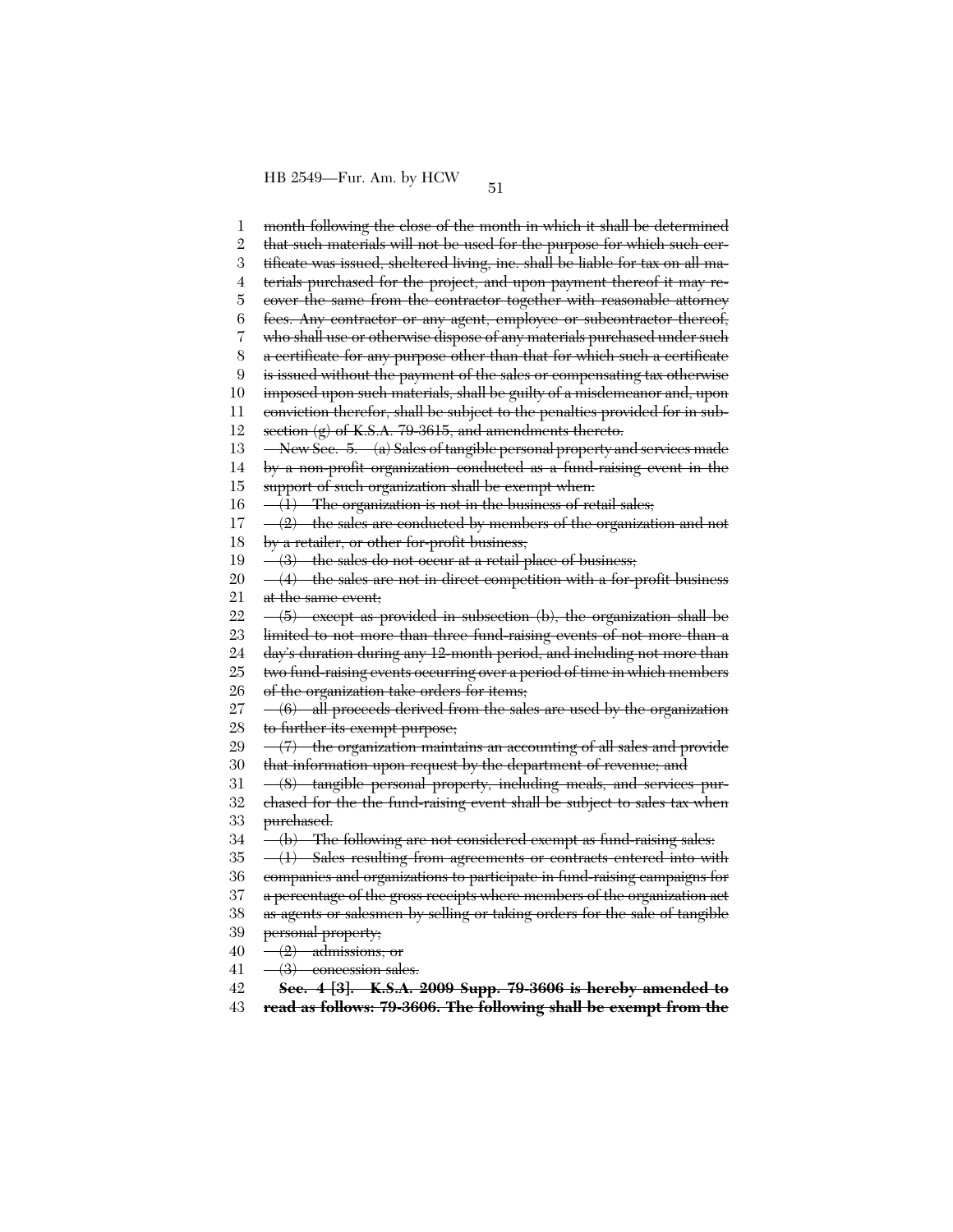1 **tax imposed by this act:**

2 3 4 5 6 7 8 9 10 11 12 13 14 15 16 17 18 19 20 21 22 23 24 25 26 27 28 29 30 31 32 33 34 35 36 37 38 39 40 41 42 **(a) All sales of motor-vehicle fuel or other articles upon which a sales or excise tax has been paid, not subject to refund, under the laws of this state except cigarettes as defined by K.S.A. 79-3301 and amendments thereto, cereal malt beverages and malt products as defined by K.S.A. 79-3817 and amendments thereto, including wort, liquid malt, malt syrup and malt extract, which is not subject to taxation under the provisions of K.S.A. 79-41a02 and amendments thereto, motor vehicles taxed pursuant to K.S.A. 79-5117, and amendments thereto, tires taxed pursuant to K.S.A. 65-3424d, and amendments thereto, drycleaning and laundry services taxed pursuant to K.S.A. 65-34,150, and amendments thereto, and gross receipts from regulated sports contests taxed pursuant to the Kansas professional regulated sports act, and amendments thereto; (b) all sales of tangible personal property or service, including the renting and leasing of tangible personal property, purchased directly by the state of Kansas, a political subdivision thereof, other than a school or educational institution, or purchased by a public or private nonprofit hospital or public hospital authority or nonprofit blood, tissue or organ bank and used exclusively for state, political subdivision, hospital or public hospital authority or nonprofit blood, tissue or organ bank purposes, except when: (1) Such state, hospital or public hospital authority is engaged or proposes to engage in any business specifically taxable under the provisions of this act and such items of tangible personal property or service are used or proposed to be used in such business, or (2) such political subdivision is engaged or proposes to engage in the business of furnishing gas, electricity or heat to others and such items of personal property or service are used or proposed to be used in such business; (c) all sales of tangible personal property or services, including the renting and leasing of tangible personal property, purchased directly by a public or private elementary or secondary school or public or private nonprofit educational institution and used primarily by such school or institution for nonsectarian programs and activities provided or sponsored by such school or institution or in the erection, repair or enlargement of buildings to be used for such purposes. The exemption herein provided shall not apply to erection, construction, repair, enlargement or equipment of buildings used primarily for human habitation; (d) all sales of tangible personal property or services purchased by a contractor for the purpose of constructing, equipping, recon-**

43 **structing, maintaining, repairing, enlarging, furnishing or remod-**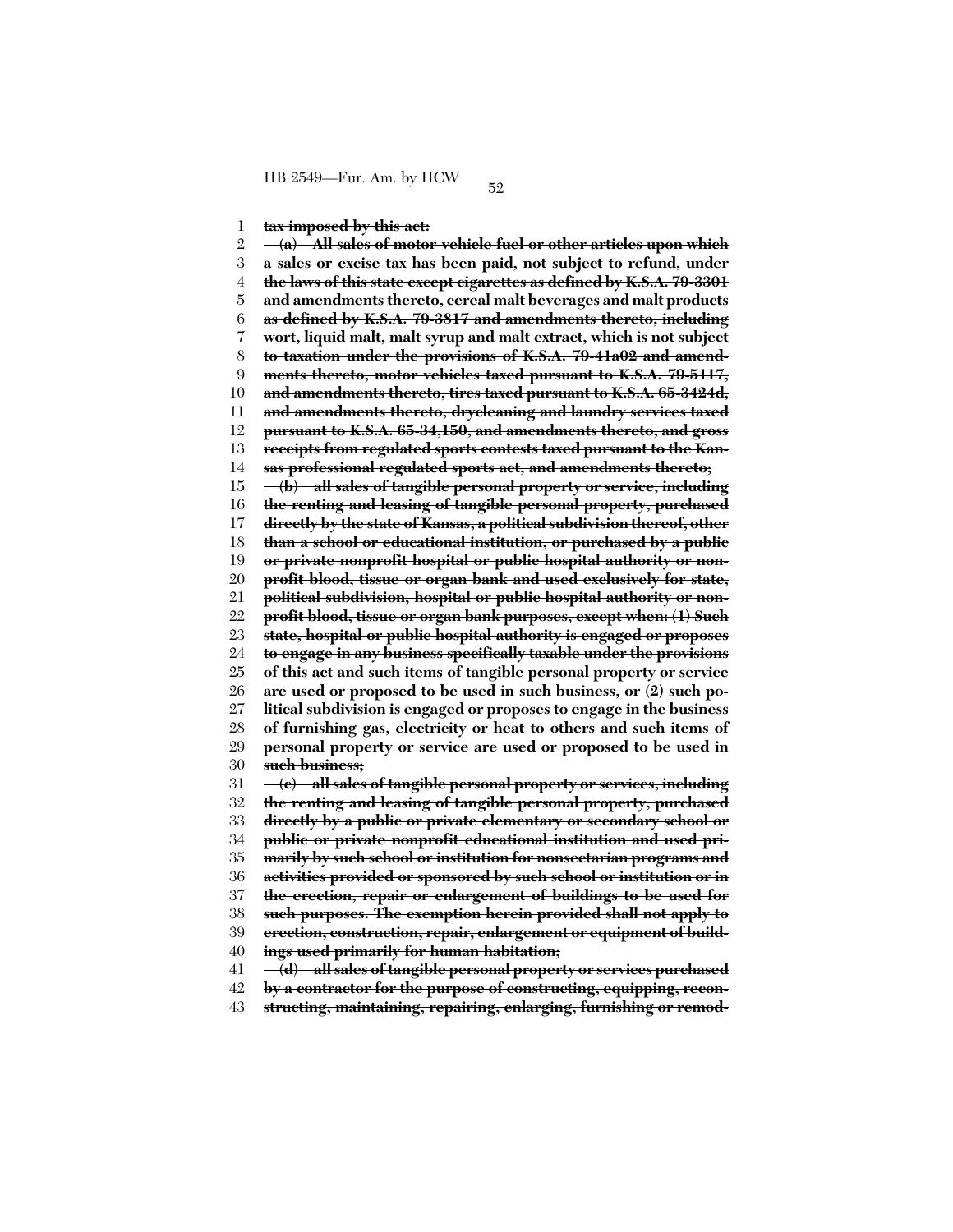1 2 3 4 5 6 7 8 9 10 11 12 13 14 15 16 17 18 19 20 21 22 23 24 25 26 27 28 29 30 31 32 33 34 35 36 37 38 39 40 41 42 43 **eling facilities for any public or private nonprofit hospital or public hospital authority, public or private elementary or secondary school, a public or private nonprofit educational institution, state correctional institution including a privately constructed correctional institution contracted for state use and ownership, which would be exempt from taxation under the provisions of this act if purchased directly by such hospital or public hospital authority, school, educational institution or a state correctional institution; and all sales of tangible personal property or services purchased by a contractor for the purpose of constructing, equipping, reconstructing, maintaining, repairing, enlarging, furnishing or remodeling facilities for any political subdivision of the state or district described in subsection (s), the total cost of which is paid from funds of such political subdivision or district and which would be exempt from taxation under the provisions of this act if purchased directly by such political subdivision or district. Nothing in this subsection or in the provisions of K.S.A. 12-3418 and amendments thereto, shall be deemed to exempt the purchase of any construction machinery, equipment or tools used in the constructing, equipping, reconstructing, maintaining, repairing, enlarging, furnishing or remodeling facilities for any political subdivision of the state or any such district. As used in this subsection, K.S.A. 12-3418 and 79-3640, and amendments thereto, ''funds of a political subdivision'' shall mean general tax revenues, the proceeds of any bonds and gifts or grants-in-aid. Gifts shall not mean funds used for the purpose of constructing, equipping, reconstructing, repairing, enlarging, furnishing or remodeling facilities which are to be leased to the donor. When any political subdivision of the state, district described in subsection (s), public or private nonprofit hospital or public hospital authority, public or private elementary or secondary school, public or private nonprofit educational institution, state correctional institution including a privately constructed correctional institution contracted for state use and ownership shall contract for the purpose of constructing, equipping, reconstructing, maintaining, repairing, enlarging, furnishing or remodeling facilities, it shall obtain from the state and furnish to the contractor an exemption certificate for the project involved, and the contractor may purchase materials for incorporation in such project. The contractor shall furnish the number of such certificate to all suppliers from whom such purchases are made, and such suppliers shall execute invoices covering the same bearing the number of such certificate. Upon completion of the project the contractor shall furnish to the political subdivision, district de-**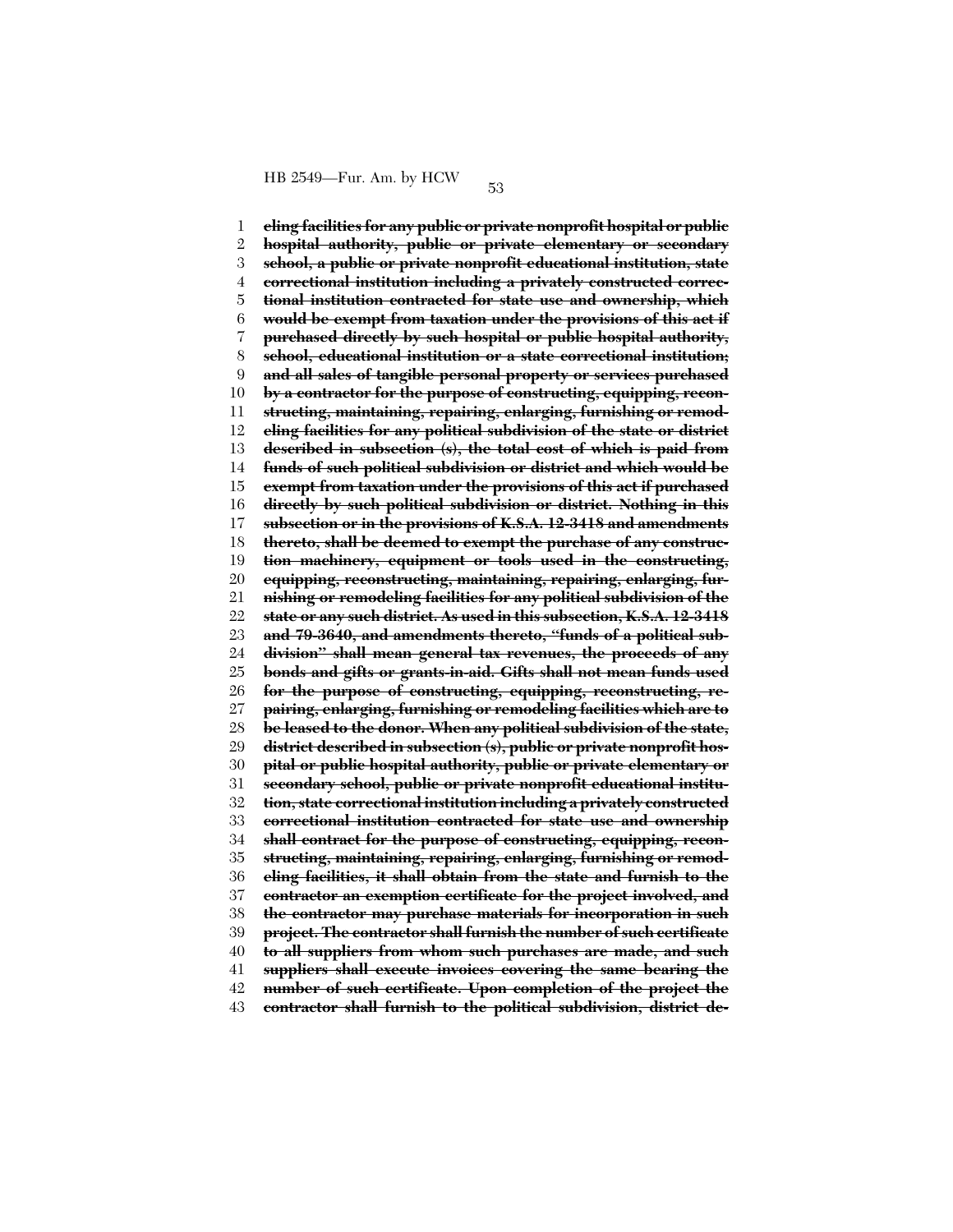1 2 3 4 5 6 7 8 9 10 11 12 13 14 15 16 17 18 19 20 21 22 23 24 25 26 27 28 29 30 31 32 33 34 35 36 37 38 39 40 41 42 **scribed in subsection (s), hospital or public hospital authority, school, educational institution or department of corrections concerned a sworn statement, on a form to be provided by the director of taxation, that all purchases so made were entitled to exemption under this subsection. As an alternative to the foregoing procedure, any such contracting entity may apply to the secretary of revenue for agent status for the sole purpose of issuing and furnishing project exemption certificates to contractors pursuant to rules and regulations adopted by the secretary establishing conditions and standards for the granting and maintaining of such status. All invoices shall be held by the contractor for a period of five years and shall be subject to audit by the director of taxation. If any materials purchased under such a certificate are found not to have been incorporated in the building or other project or not to have been returned for credit or the sales or compensating tax otherwise imposed upon such materials which will not be so incorporated in the building or other project reported and paid by such contractor to the director of taxation not later than the 20th day of the month following the close of the month in which it shall be determined that such materials will not be used for the purpose for which such certificate was issued, the political subdivision, district described in subsection (s), hospital or public hospital authority, school, educational institution or the contractor contracting with the department of corrections for a correctional institution concerned shall be liable for tax on all materials purchased for the project, and upon payment thereof it may recover the same from the contractor together with reasonable attorney fees. Any contractor or any agent, employee or subcontractor thereof, who shall use or otherwise dispose of any materials purchased under such a certificate for any purpose other than that for which such a certificate is issued without the payment of the sales or compensating tax otherwise imposed upon such materials, shall be guilty of a misdemeanor and, upon conviction therefor, shall be subject to the penalties provided for in subsection (g) of K.S.A. 79- 3615, and amendments thereto; (e) all sales of tangible personal property or services purchased by a contractor for the erection, repair or enlargement of buildings or other projects for the government of the United States, its agencies or instrumentalities, which would be exempt from taxation if purchased directly by the government of the United States, its agencies or instrumentalities. When the government of the United States, its agencies or instrumentalities shall contract for the erec-**

43 **tion, repair, or enlargement of any building or other project, it**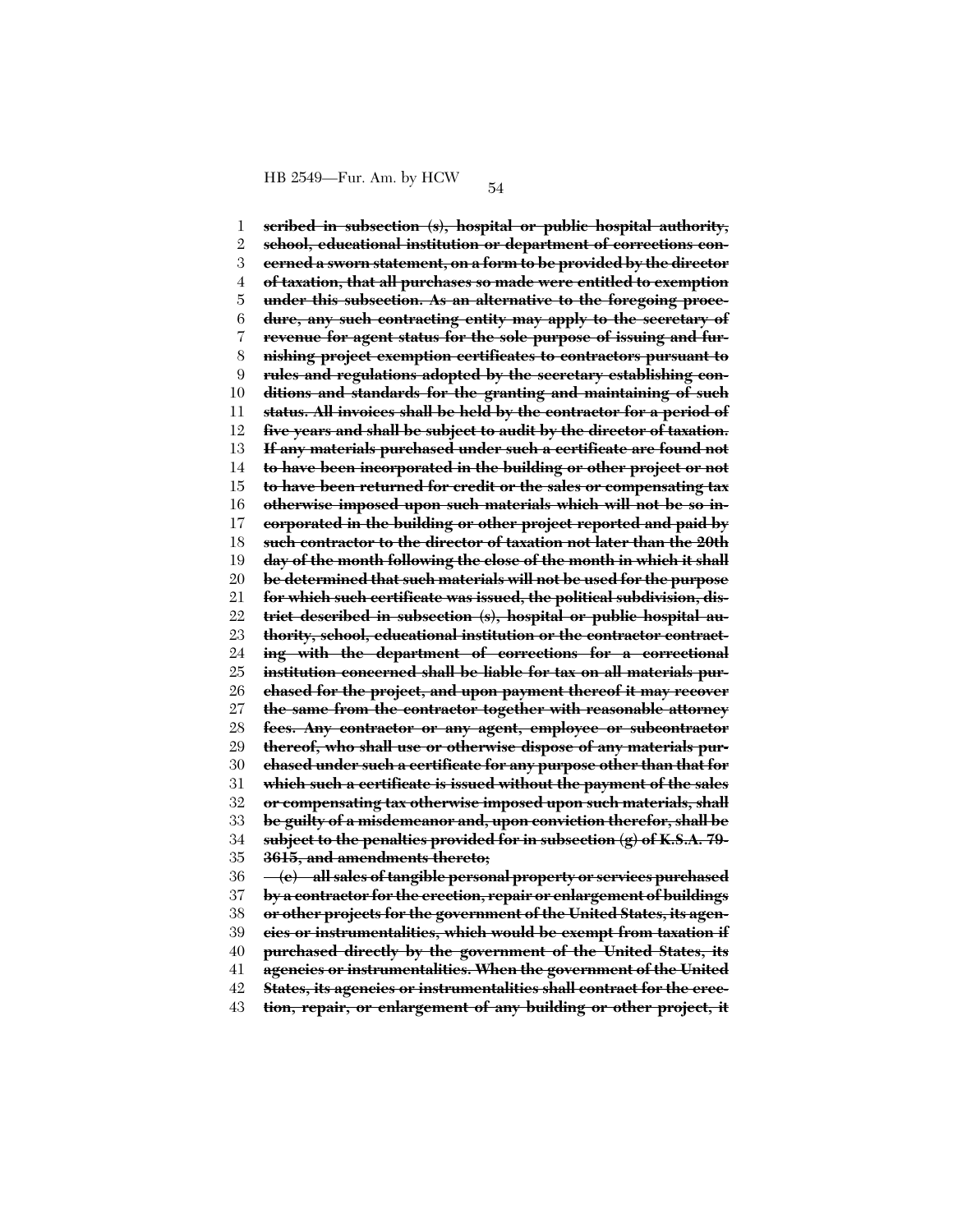1 2 3 4 5 6 7 8 9 10 11 12 13 14 15 16 17 18 19 20 21 22 23 24 25 26 27 28 29 30 31 32 33 34 35 36 37 38 39 40 41 42 43 **shall obtain from the state and furnish to the contractor an exemption certificate for the project involved, and the contractor may purchase materials for incorporation in such project. The contractor shall furnish the number of such certificates to all suppliers from whom such purchases are made, and such suppliers shall execute invoices covering the same bearing the number of such certificate. Upon completion of the project the contractor shall furnish to the government of the United States, its agencies or instrumentalities concerned a sworn statement, on a form to be provided by the director of taxation, that all purchases so made were entitled to exemption under this subsection. As an alternative to the foregoing procedure, any such contracting entity may apply to the secretary of revenue for agent status for the sole purpose of issuing and furnishing project exemption certificates to contractors pursuant to rules and regulations adopted by the secretary establishing conditions and standards for the granting and maintaining of such status. All invoices shall be held by the contractor for a period of five years and shall be subject to audit by the director of taxation. Any contractor or any agent, employee or subcontractor thereof, who shall use or otherwise dispose of any materials purchased under such a certificate for any purpose other than that for which such a certificate is issued without the payment of the sales or compensating tax otherwise imposed upon such materials, shall be guilty of a misdemeanor and, upon conviction therefor, shall be subject to the penalties provided for in subsection (g) of K.S.A. 79-3615 and amendments thereto; (f) tangible personal property purchased by a railroad or public utility for consumption or movement directly and immediately in interstate commerce; (g) sales of aircraft including remanufactured and modified aircraft sold to persons using directly or through an authorized agent such aircraft as certified or licensed carriers of persons or property in interstate or foreign commerce under authority of the laws of the United States or any foreign government or sold to any foreign government or agency or instrumentality of such foreign government and all sales of aircraft for use outside of the United States and sales of aircraft repair, modification and replacement parts and sales of services employed in the remanufacture, modification and repair of aircraft; (h) all rentals of nonsectarian textbooks by public or private elementary or secondary schools; (i) the lease or rental of all films, records, tapes, or any type of sound or picture transcriptions used by motion picture exhibitors;**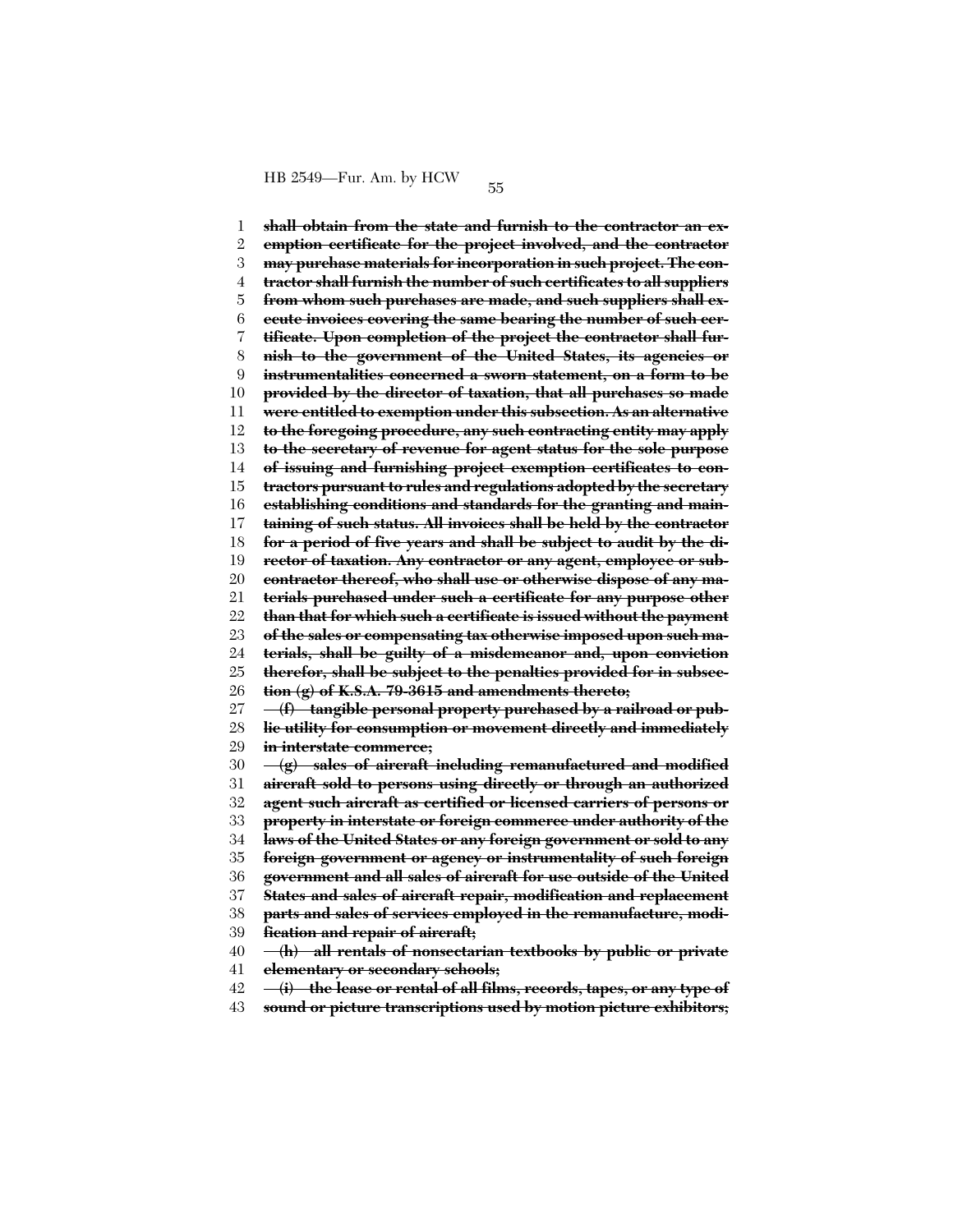1 2 3 4 5 6 7 8 9 10 11 12 13 14 15 16 17 18 19 20 21 22 23 24 25 26 27 28 29 30 31 32 33 34 35 36 37 38 39 40 41 42 **(j) meals served without charge or food used in the preparation of such meals to employees of any restaurant, eating house, dining car, hotel, drugstore or other place where meals or drinks are regularly sold to the public if such employees' duties are related to the furnishing or sale of such meals or drinks; (k) any motor vehicle, semitrailer or pole trailer, as such terms are defined by K.S.A. 8-126 and amendments thereto, or aircraft sold and delivered in this state to a bona fide resident of another state, which motor vehicle, semitrailer, pole trailer or aircraft is not to be registered or based in this state and which vehicle, semitrailer, pole trailer or aircraft will not remain in this state more than 10 days; (l) all isolated or occasional sales of tangible personal property, services, substances or things, except isolated or occasional sale of motor vehicles specifically taxed under the provisions of subsection (o) of K.S.A. 79-3603 and amendments thereto; (m) all sales of tangible personal property which become an ingredient or component part of tangible personal property or services produced, manufactured or compounded for ultimate sale at retail within or without the state of Kansas; and any such producer, manufacturer or compounder may obtain from the director of taxation and furnish to the supplier an exemption certificate number for tangible personal property for use as an ingredient or component part of the property or services produced, manufactured or compounded; (n) all sales of tangible personal property which is consumed in the production, manufacture, processing, mining, drilling, refining or compounding of tangible personal property, the treating of by-products or wastes derived from any such production process, the providing of services or the irrigation of crops for ultimate sale at retail within or without the state of Kansas; and any purchaser of such property may obtain from the director of taxation and furnish to the supplier an exemption certificate number for tangible personal property for consumption in such production, manufacture, processing, mining, drilling, refining, compounding, treating, irrigation and in providing such services; (o) all sales of animals, fowl and aquatic plants and animals, the primary purpose of which is use in agriculture or aquaculture, as defined in K.S.A. 47-1901, and amendments thereto, the production of food for human consumption, the production of animal, dairy, poultry or aquatic plant and animal products, fiber or fur, or the production of offspring for use for any such purpose or**

43 **purposes;**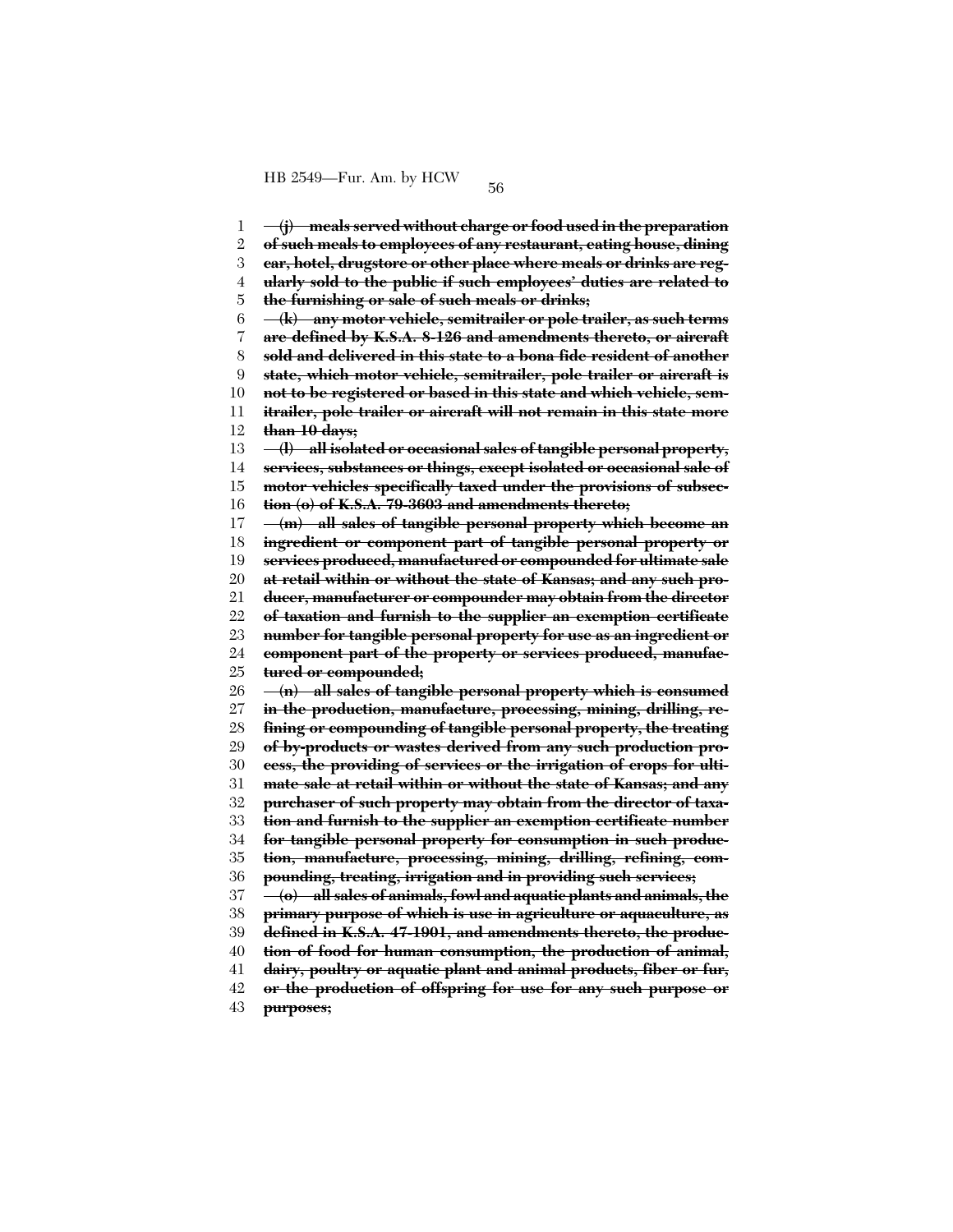1 2 3 4 5 6 7 8 9 10 11 12 13 14 15 16 17 18 19 20 21 22 23 24 25 26 27 28 29 30 31 32 33 34 35 36 37 38 39 40 41 42 **(p) all sales of drugs dispensed pursuant to a prescription order by a licensed practitioner or a mid-level practitioner as defined by K.S.A. 65-1626, and amendments thereto. As used in this subsection, ''drug'' means a compound, substance or preparation and any component of a compound, substance or preparation, other than food and food ingredients, dietary supplements or alcoholic beverages, recognized in the official United States pharmacopoeia, official homeopathic pharmacopoeia of the United States or official national formulary, and supplement to any of them, intended for use in the diagnosis, cure, mitigation, treatment or prevention of disease or intended to affect the structure or any function of the body; (q) all sales of insulin dispensed by a person licensed by the state board of pharmacy to a person for treatment of diabetes at the direction of a person licensed to practice medicine by the board of healing arts; (r) all sales of oxygen delivery equipment, kidney dialysis equipment, enteral feeding systems, prosthetic devices and mobility enhancing equipment prescribed in writing by a person licensed to practice the healing arts, dentistry or optometry, and in addition to such sales, all sales of hearing aids, as defined by subsection (c) of K.S.A. 74-5807, and amendments thereto, and repair and replacement parts therefor, including batteries, by a person licensed in the practice of dispensing and fitting hearing aids pursuant to the provisions of K.S.A. 74-5808, and amendments thereto. For the purposes of this subsection: (1) ''Mobility enhancing equipment'' means equipment including repair and replacement parts to same, but does not include durable medical equipment, which is primarily and customarily used to provide or increase the ability to move from one place to another and which is appropriate for use either in a home or a motor vehicle; is not generally used by persons with normal mobility; and does not include any motor vehicle or equipment on a motor vehicle normally provided by a motor vehicle manufacturer; and (2) ''prosthetic device'' means a replacement, corrective or supportive device including repair and replacement parts for same worn on or in the body to artificially replace a missing portion of the body, prevent or correct physical deformity or malfunction or support a weak or deformed portion of the body; (s) except as provided in K.S.A. 2009 Supp. 82a-2101, and amendments thereto, all sales of tangible personal property or services purchased directly or indirectly by a groundwater man-**

43 **agement district organized or operating under the authority of**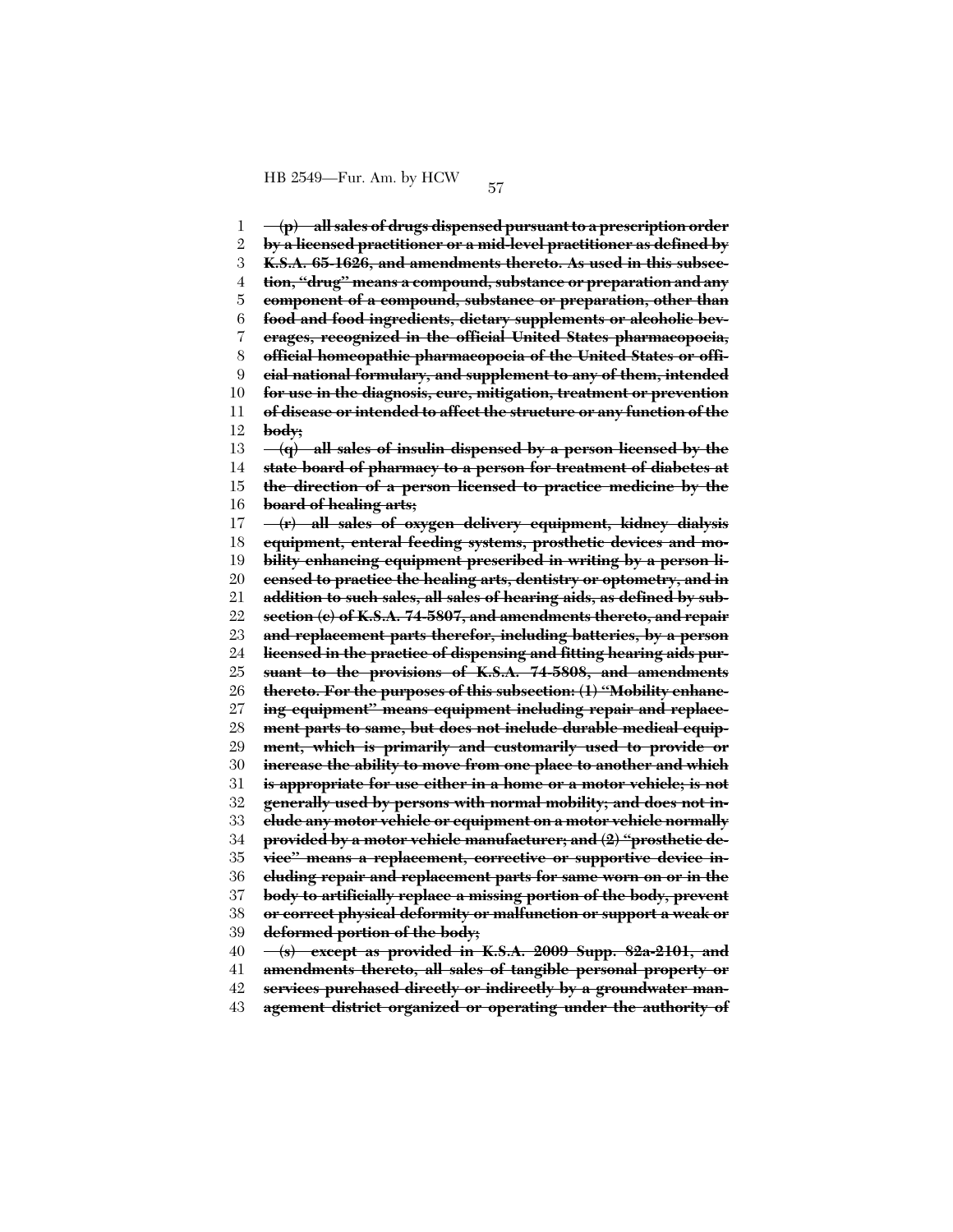1 2 3 4 5 6 7 8 9 10 11 12 13 14 15 16 17 18 19 20 21 22 23 24 25 26 27 28 29 30 31 32 33 34 35 36 37 38 39 40 41 **K.S.A. 82a-1020 et seq. and amendments thereto, by a rural water district organized or operating under the authority of K.S.A. 82a-612, and amendments thereto, or by a water supply district organized or operating under the authority of K.S.A. 19-3501 et seq., 19-3522 et seq. or 19-3545, and amendments thereto, which property or services are used in the construction activities, operation or maintenance of the district; (t) all sales of farm machinery and equipment or aquaculture machinery and equipment, repair and replacement parts therefor and services performed in the repair and maintenance of such machinery and equipment. For the purposes of this subsection the term ''farm machinery and equipment or aquaculture machinery and equipment'' shall include a work-site utility vehicle, as defined in K.S.A. 8-126, and amendments thereto, and is equipped with a bed or cargo box for hauling materials, and shall also include machinery and equipment used in the operation of Christmas tree farming but shall not include any passenger vehicle, truck, truck tractor, trailer, semitrailer or pole trailer, other than a farm trailer, as such terms are defined by K.S.A. 8-126 and amendments thereto. ''Farm machinery and equipment'' includes precision farming equipment that is portable or is installed or purchased to be installed on farm machinery and equipment. ''Precision farming equipment'' includes the following items used only in computerassisted farming, ranching or aquaculture production operations: Soil testing sensors, yield monitors, computers, monitors, software, global positioning and mapping systems, guiding systems, modems, data communications equipment and any necessary mounting hardware, wiring and antennas. Each purchaser of farm machinery and equipment or aquaculture machinery and equipment exempted herein must certify in writing on the copy of the invoice or sales ticket to be retained by the seller that the farm machinery and equipment or aquaculture machinery and equipment purchased will be used only in farming, ranching or aquaculture production. Farming or ranching shall include the operation of a feedlot and farm and ranch work for hire and the operation of a nursery; (u) all leases or rentals of tangible personal property used as a dwelling if such tangible personal property is leased or rented for a period of more than 28 consecutive days; (v) all sales of tangible personal property to any contractor for use in preparing meals for delivery to homebound elderly persons**

42 **over 60 years of age and to homebound disabled persons or to be**

43 **served at a group-sitting at a location outside of the home to oth-**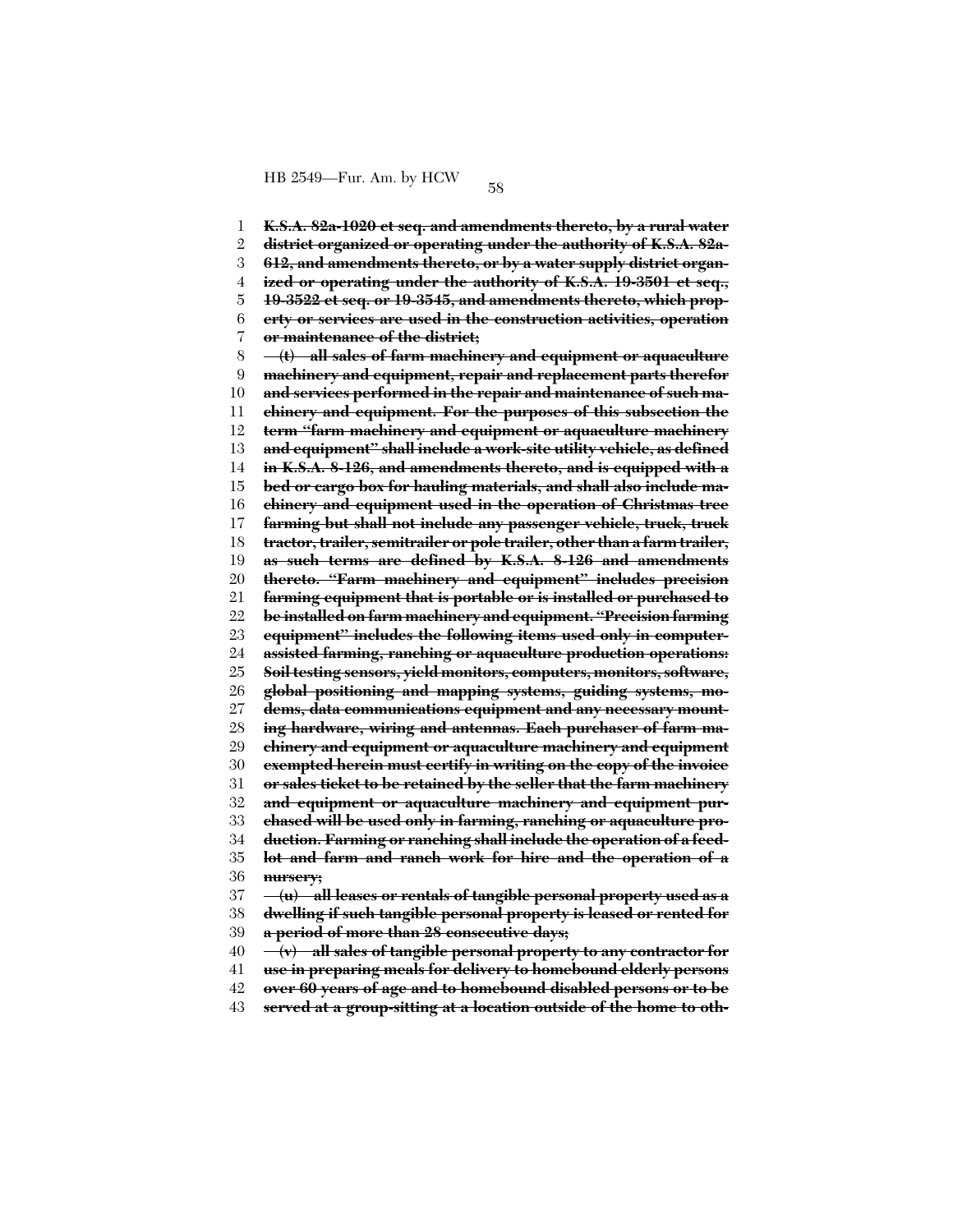1 2 3 4 5 6 7 8 9 10 11 12 13 14 15 16 17 18 19 20 21 22 23 24 25 26 27 28 29 30 31 32 33 34 35 36 37 38 39 40 41 42 43 **erwise homebound elderly persons over 60 years of age and to otherwise homebound disabled persons, as all or part of any food service project funded in whole or in part by government or as part of a private nonprofit food service project available to all such elderly or disabled persons residing within an area of service designated by the private nonprofit organization, and all sales of tangible personal property for use in preparing meals for consumption by indigent or homeless individuals whether or not such meals are consumed at a place designated for such purpose, and all sales of food products by or on behalf of any such contractor or organization for any such purpose; (w) all sales of natural gas, electricity, heat and water delivered through mains, lines or pipes: (1)** To residential premises for noncommercial use by the occupant of such premises; (2) **For agricultural use and also, for such use, all sales of propane gas;** (3) *(2)* **for use in the severing of oil; and** (4) *(3)* **to any property which is exempt from property taxation pursuant to K.S.A. 79-201b** *Second* **through** *Sixth***. As used in this paragraph, ''severing'' shall have the meaning ascribed thereto by subsection (k) of K.S.A. 79-4216, and amendments thereto. For all sales of natural gas, electricity and heat delivered through mains, lines or pipes pursuant to the provisions of subsection (w)(1)** and (w)(2)**, the provisions of this subsection shall expire on December 31, 2005; (x)** all sales of propane gas, LP-gas, coal, wood and other fuel sources for the production of heat or lighting for noncommercial use of an occupant of residential premises occurring prior to January 1, 2006; (y) **all sales of materials and services used in the repairing, servicing, altering, maintaining, manufacturing, remanufacturing, or modification of railroad rolling stock for use in interstate or foreign commerce under authority of the laws of the United States;** (z) *(y)* **all sales of tangible personal property and services purchased directly by a port authority or by a contractor therefor as provided by the provisions of K.S.A. 12-3418 and amendments thereto;** (aa) *(z)* **all sales of materials and services applied to equipment which is transported into the state from without the state for repair, service, alteration, maintenance, remanufacture or modification and which is subsequently transported outside the state for use in the transmission of liquids or natural gas by means of pipeline in interstate or foreign commerce under authority of the laws of the United States;** (bb) *(aa)* **all sales of used mobile homes or manufactured homes. As used in this subsection: (1) ''Mobile homes'' and ''man-**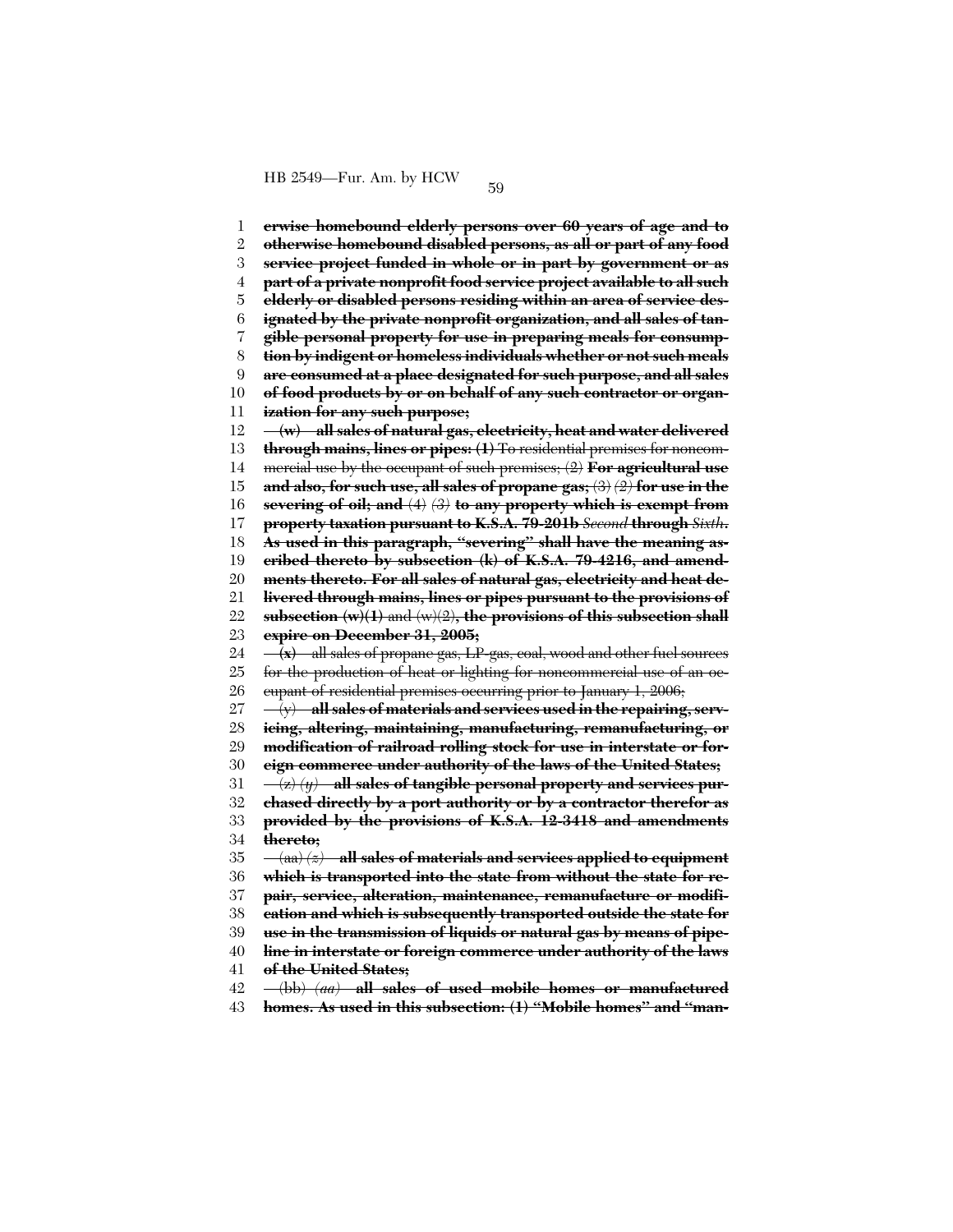1 2 3 4 5 6 7 8  $\mathbf{Q}$ 10 11 12 13 14 15 16 17 18 19 20 21 22 23 24 25 26 27 28 29 30 31 32 33 34 35 36 37 38 39 40 41 42 **ufactured homes'' shall have the meanings ascribed thereto by K.S.A. 58-4202 and amendments thereto; and (2) ''sales of used mobile homes or manufactured homes'' means sales other than the original retail sale thereof;** (cc) *(bb)* **all sales of tangible personal property or services purchased for the purpose of and in conjunction with constructing, reconstructing, enlarging or remodeling a business or retail business which meets the requirements established in K.S.A. 74-50,115 and amendments thereto, and the sale and installation of machinery and equipment purchased for installation at any such business or retail business. When a person shall contract for the construction, reconstruction, enlargement or remodeling of any such business or retail business, such person shall obtain from the state and furnish to the contractor an exemption certificate for the project involved, and the contractor may purchase materials, machinery and equipment for incorporation in such project. The contractor shall furnish the number of such certificates to all suppliers from whom such purchases are made, and such suppliers shall execute invoices covering the same bearing the number of such certificate. Upon completion of the project the contractor shall furnish to the owner of the business or retail business a sworn statement, on a form to be provided by the director of taxation, that all purchases so made were entitled to exemption under this subsection. All invoices shall be held by the contractor for a period of five years and shall be subject to audit by the director of taxation. Any contractor or any agent, employee or subcontractor thereof, who shall use or otherwise dispose of any materials, machinery or equipment purchased under such a certificate for any purpose other than that for which such a certificate is issued without the payment of the sales or compensating tax otherwise imposed thereon, shall be guilty of a misdemeanor and, upon conviction therefor, shall be subject to the penalties provided for in subsection (g) of K.S.A. 79-3615 and amendments thereto. As used in this subsection, ''business'' and ''retail business'' have the meanings respectively ascribed thereto by K.S.A. 74-50,114 and amendments thereto;** (dd) *(cc)* **all sales of tangible personal property purchased with food stamps issued by the United States department of agriculture;** (ee) all sales of lottery tickets and shares made as part of a lottery operated by the state of Kansas; **[(dd) all sales of lottery tickets and shares made as part of a lottery operated by the state of Kansas;]** (ff) *(dd)* **[(ee)] on and after July 1, 1988, all sales of new mobile**

43 **homes or manufactured homes to the extent of 40% of the gross**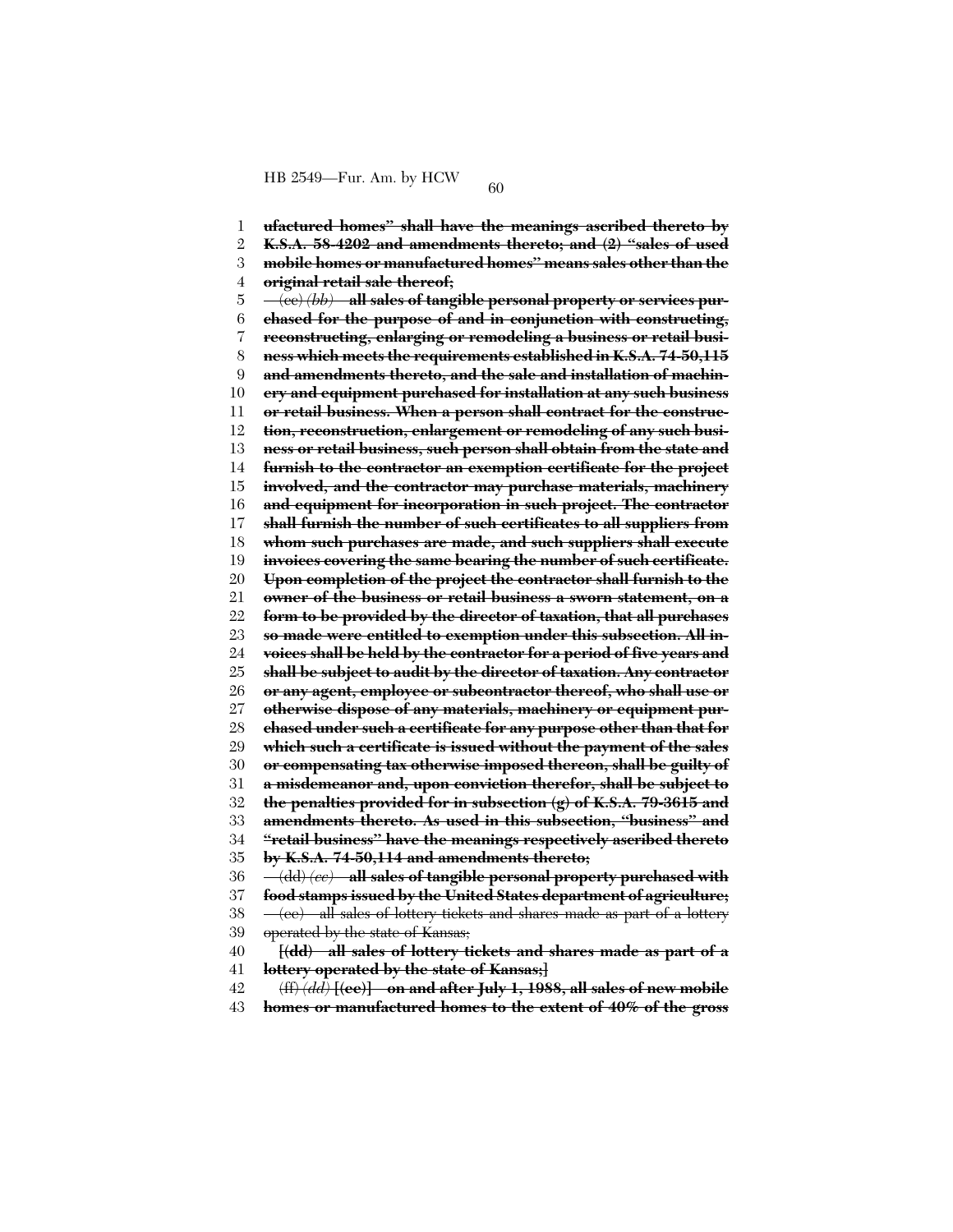1 2 3 4 5 6 7 8 9 10 11 12 13 14 15 16 17 18 19 20 21 22 23 24 25 26 27 28 29 30 31 32 33 34 35 36 37 38 39 40 41 42 **receipts, determined without regard to any trade-in allowance, received from such sale. As used in this subsection, ''mobile homes'' and ''manufactured homes'' shall have the meanings ascribed thereto by K.S.A. 58-4202 and amendments thereto;** (gg) *(ee)* **[(ff)] all sales of tangible personal property purchased in accordance with vouchers issued pursuant to the federal special supplemental food program for women, infants and children;** (hh) *(ff)* **[(gg)] all sales of medical supplies and equipment, including durable medical equipment, purchased directly by a nonprofit skilled nursing home or nonprofit intermediate nursing care home, as defined by K.S.A. 39-923, and amendments thereto, for the purpose of providing medical services to residents thereof. This exemption shall not apply to tangible personal property customarily used for human habitation purposes. As used in this subsection, ''durable medical equipment'' means equipment including repair and replacement parts for such equipment, which can withstand repeated use, is primarily and customarily used to serve a medical purpose, generally is not useful to a person in the absence of illness or injury and is not worn in or on the body, but does not include mobility enhancing equipment as defined in subsection (r), oxygen delivery equipment, kidney dialysis equipment or enteral feeding systems;** (ii) *(gg)* **[(hh)] all sales of tangible personal property purchased directly by a nonprofit organization for nonsectarian comprehensive multidiscipline youth development programs and activities provided or sponsored by such organization, and all sales of tangible personal property by or on behalf of any such organization. This exemption shall not apply to tangible personal property customarily used for human habitation purposes;** (jj) *(hh)* **[(ii)] all sales of tangible personal property or services, including the renting and leasing of tangible personal property, purchased directly on behalf of a community-based mental retardation facility or mental health center organized pursuant to K.S.A. 19-4001 et seq., and amendments thereto, and licensed in accordance with the provisions of K.S.A. 75-3307b and amendments thereto and all sales of tangible personal property or services purchased by contractors during the time period from July, 2003, through June, 2006, for the purpose of constructing, equipping, maintaining or furnishing a new facility for a communitybased mental retardation facility or mental health center located in Riverton, Cherokee County, Kansas, which would have been eligible for sales tax exemption pursuant to this subsection if pur-**

43 **chased directly by such facility or center. This exemption shall not**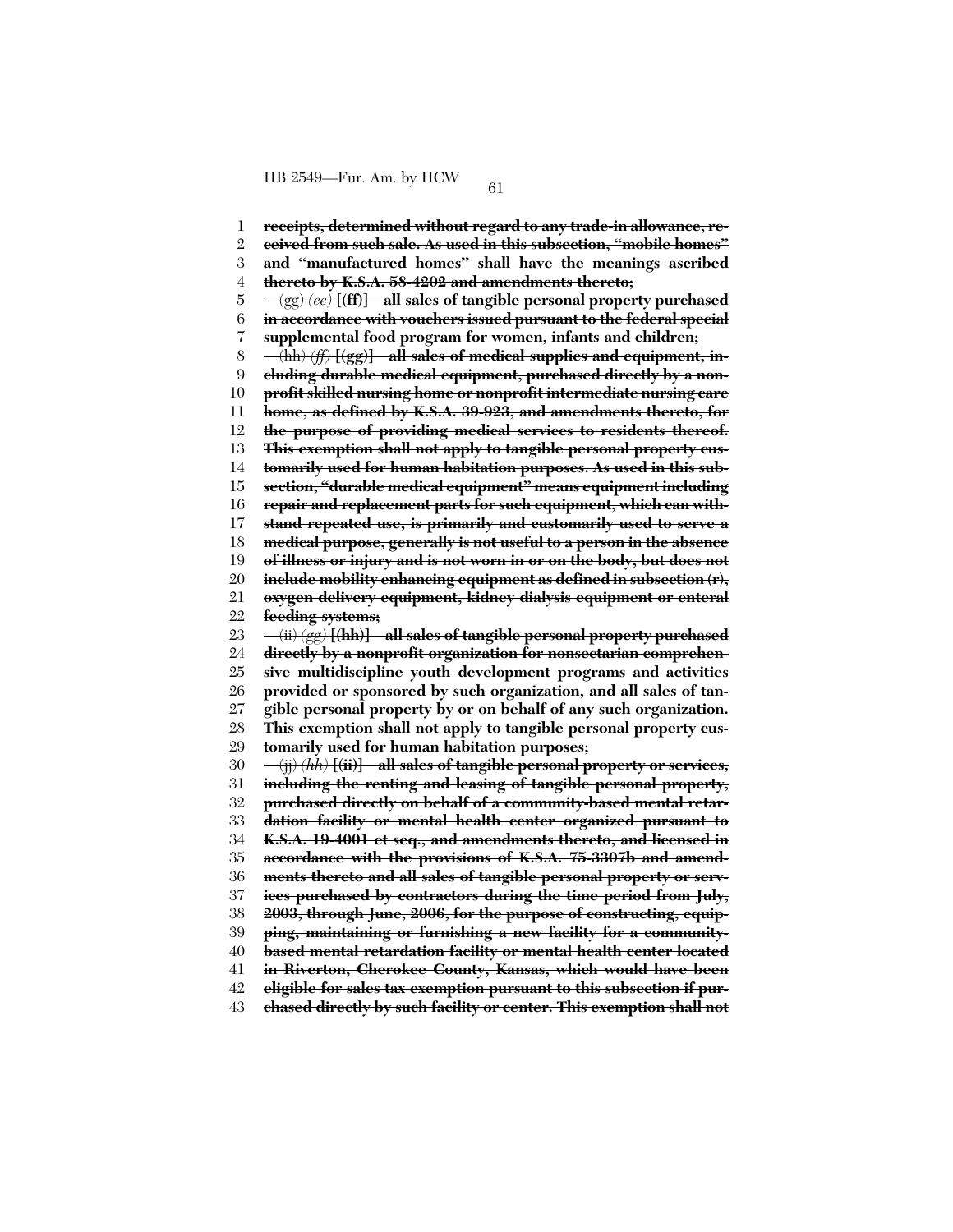1 **apply to tangible personal property customarily used for human**

2 **habitation purposes;**

3 (kk) *(ii)* **[(jj)] (1) (A) all sales of machinery and equipment**

- 4 **which are used in this state as an integral or essential part of an**
- 5 6 **integrated production operation by a manufacturing or processing plant or facility;**
- 7 8 **(B) all sales of installation, repair and maintenance services performed on such machinery and equipment; and**
- $\mathbf{Q}$ **(C) all sales of repair and replacement parts and accessories**
- 10 **purchased for such machinery and equipment.**
- 11 **(2) For purposes of this subsection:**

12 **(A) ''Integrated production operation'' means an integrated se-**

13 **ries of operations engaged in at a manufacturing or processing**

14 **plant or facility to process, transform or convert tangible personal**

15 **property by physical, chemical or other means into a different**

16 **form, composition or character from that in which it originally ex-**

17 **isted. Integrated production operations shall include: (i) Produc-**

18 **tion line operations, including packaging operations; (ii) prepro-**

19 **duction operations to handle, store and treat raw materials; (iii)**

- 20 21 **post production handling, storage, warehousing and distribution**
- 22 **operations; and (iv) waste, pollution and environmental control operations, if any;**

23 **(B) ''production line'' means the assemblage of machinery and**

24 **equipment at a manufacturing or processing plant or facility where**

25 **the actual transformation or processing of tangible personal prop-**

26 **erty occurs;**

27 **(C) ''manufacturing or processing plant or facility'' means a**

28 **single, fixed location owned or controlled by a manufacturing or**

29 **processing business that consists of one or more structures or**

30 **buildings in a contiguous area where integrated production op-**

31 **erations are conducted to manufacture or process tangible per-**

32 33 **sonal property to be ultimately sold at retail. Such term shall not include any facility primarily operated for the purpose of convey-**

34 **ing or assisting in the conveyance of natural gas, electricity, oil or**

35 **water. A business may operate one or more manufacturing or proc-**

36 **essing plants or facilities at different locations to manufacture or**

37 **process a single product of tangible personal property to be ulti-**

38 **mately sold at retail;**

39 **(D) ''manufacturing or processing business'' means a business**

40 **that utilizes an integrated production operation to manufacture,**

41 **process, fabricate, finish, or assemble items for wholesale and re-**

42 **tail distribution as part of what is commonly regarded by the gen-**

43 **eral public as an industrial manufacturing or processing operation**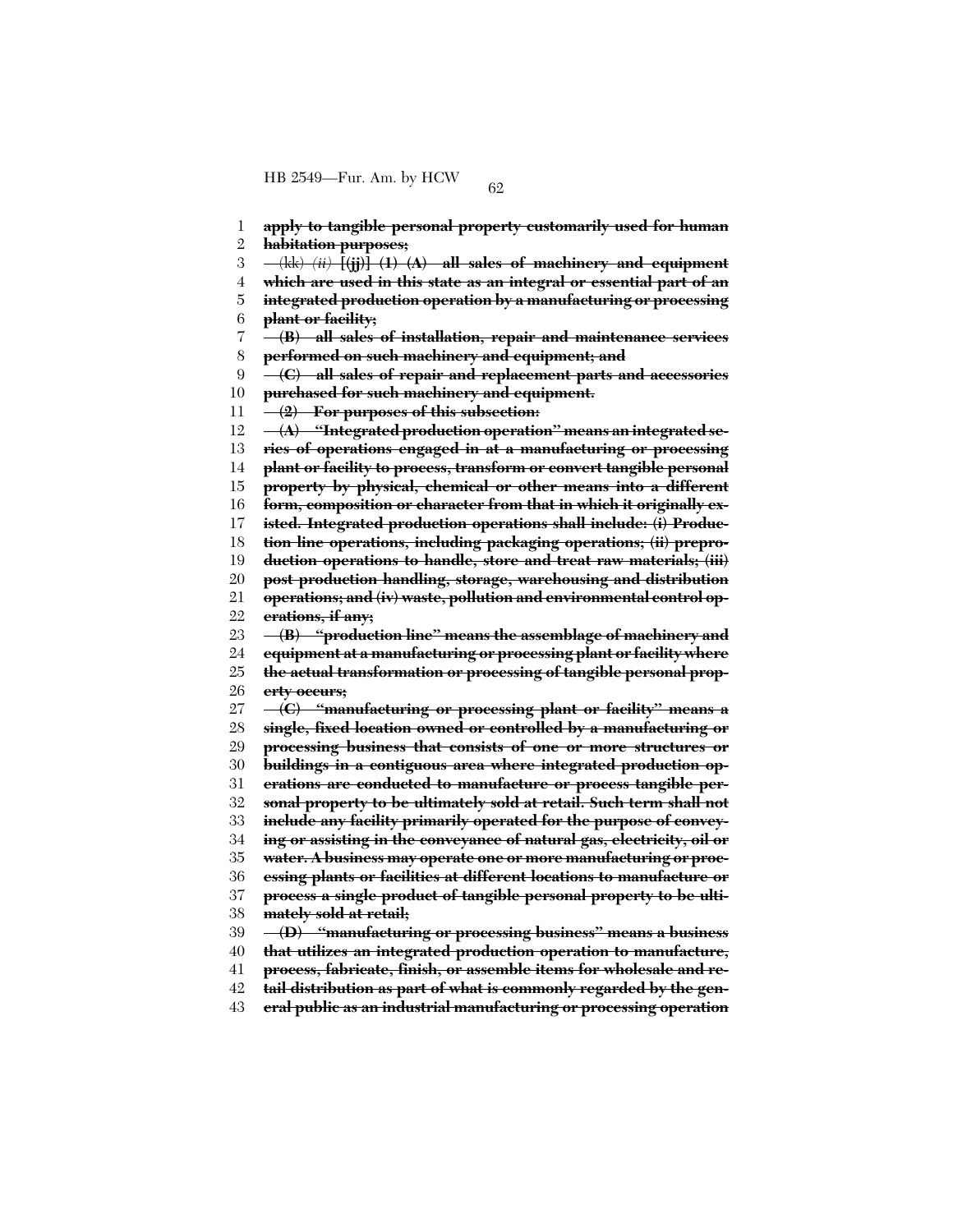1 2 3 4 5 6 7 8 9 10 11 12 13 14 15 16 17 18 19 20 21 22 23 24 25 26 27 28 29 30 31 32 33 34 35 36 37 38 39 40 41 42 **or an agricultural commodity processing operation. (i) Industrial manufacturing or processing operations include, by way of illustration but not of limitation, the fabrication of automobiles, airplanes, machinery or transportation equipment, the fabrication of metal, plastic, wood, or paper products, electricity power generation, water treatment, petroleum refining, chemical production, wholesale bottling, newspaper printing, ready mixed concrete production, and the remanufacturing of used parts for wholesale or retail sale. Such processing operations shall include operations at an oil well, gas well, mine or other excavation site where the oil, gas, minerals, coal, clay, stone, sand or gravel that has been extracted from the earth is cleaned, separated, crushed, ground, milled, screened, washed, or otherwise treated or prepared before its transmission to a refinery or before any other wholesale or retail distribution. (ii) Agricultural commodity processing operations include, by way of illustration but not of limitation, meat packing, poultry slaughtering and dressing, processing and packaging farm and dairy products in sealed containers for wholesale and retail distribution, feed grinding, grain milling, frozen food processing, and grain handling, cleaning, blending, fumigation, drying and aeration operations engaged in by grain elevators or other grain storage facilities. (iii) Manufacturing or processing businesses do not include, by way of illustration but not of limitation, nonindustrial businesses whose operations are primarily retail and that produce or process tangible personal property as an incidental part of conducting the retail business, such as retailers who bake, cook or prepare food products in the regular course of their retail trade, grocery stores, meat lockers and meat markets that butcher or dress livestock or poultry in the regular course of their retail trade, contractors who alter, service, repair or improve real property, and retail businesses that clean, service or refurbish and repair tangible personal property for its owner; (E) ''repair and replacement parts and accessories'' means all parts and accessories for exempt machinery and equipment, including, but not limited to, dies, jigs, molds, patterns and safety devices that are attached to exempt machinery or that are otherwise used in production, and parts and accessories that require periodic replacement such as belts, drill bits, grinding wheels, grinding balls, cutting bars, saws, refractory brick and other refractory items for exempt kiln equipment used in production operations; (F) ''primary'' or ''primarily'' mean more than 50% of the time.**

43 **(3) For purposes of this subsection, machinery and equipment**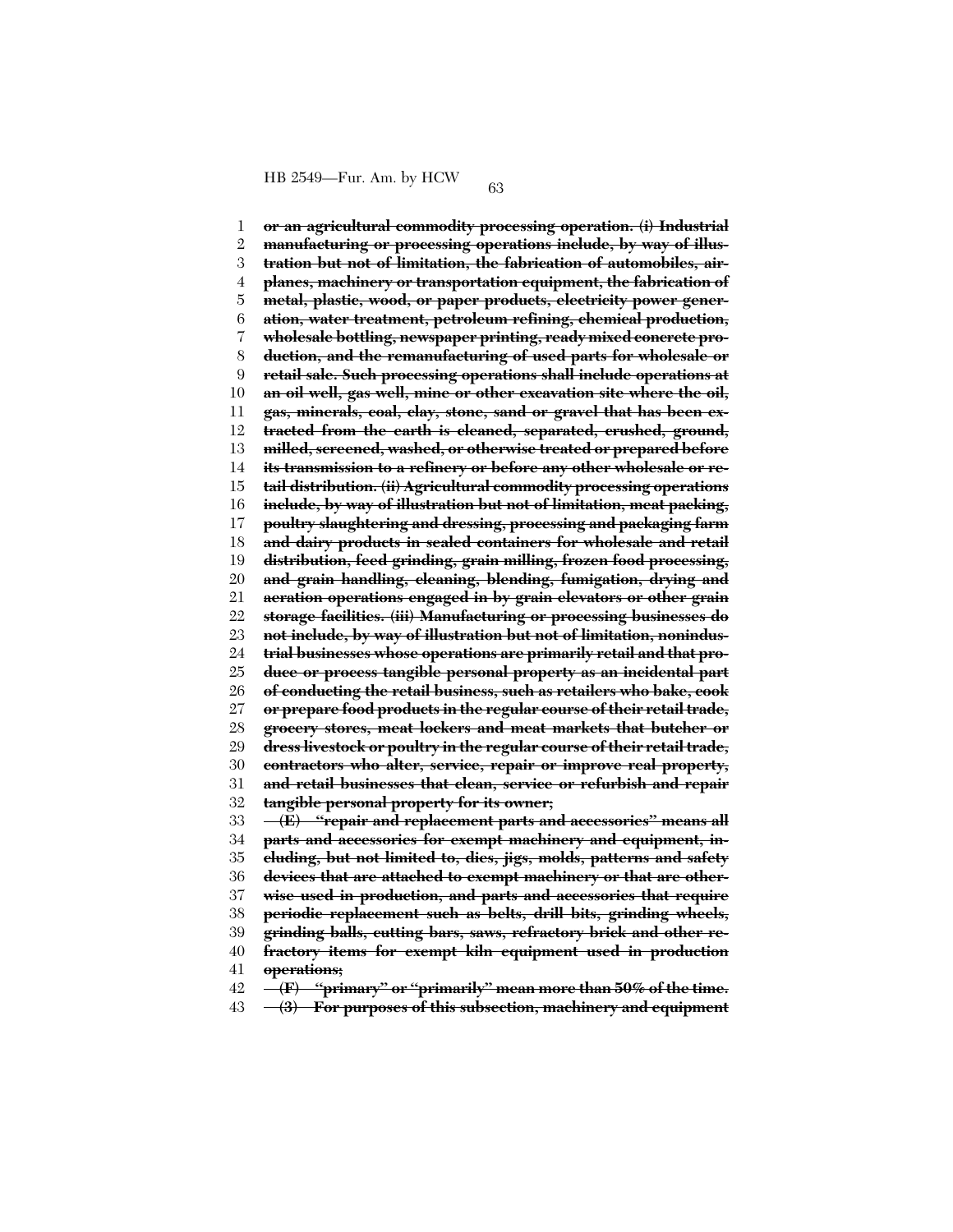1 2 3 4 5 6 7 8 9 10 11 12 13 14 15 16 17 18 19 20 21 22 23 24 25 26 27 28 29 30 31 32 33 34 35 36 37 38 39 40 41 42 43 **shall be deemed to be used as an integral or essential part of an integrated production operation when used: (A) To receive, transport, convey, handle, treat or store raw materials in preparation of its placement on the production line; (B) to transport, convey, handle or store the property undergoing manufacturing or processing at any point from the beginning of the production line through any warehousing or distribution operation of the final product that occurs at the plant or facility; (C) to act upon, effect, promote or otherwise facilitate a physical change to the property undergoing manufacturing or processing; (D) to guide, control or direct the movement of property undergoing manufacturing or processing; (E) to test or measure raw materials, the property undergoing manufacturing or processing or the finished product, as a necessary part of the manufacturer's integrated production operations; (F) to plan, manage, control or record the receipt and flow of inventories of raw materials, consumables and component parts, the flow of the property undergoing manufacturing or processing and the management of inventories of the finished product; (G) to produce energy for, lubricate, control the operating of or otherwise enable the functioning of other production machinery and equipment and the continuation of production operations; (H) to package the property being manufactured or processed in a container or wrapping in which such property is normally sold or transported; (I) to transmit or transport electricity, coke, gas, water, steam or similar substances used in production operations from the point of generation, if produced by the manufacturer or processor at the plant site, to that manufacturer's production operation; or, if purchased or delivered from offsite, from the point where the substance enters the site of the plant or facility to that manufacturer's production operations; (J) to cool, heat, filter, refine or otherwise treat water, steam, acid, oil, solvents or other substances that are used in production operations; (K) to provide and control an environment required to maintain certain levels of air quality, humidity or temperature in special and limited areas of the plant or facility, where such regulation of temperature or humidity is part of and essential to the production process; (L) to treat, transport or store waste or other byproducts of**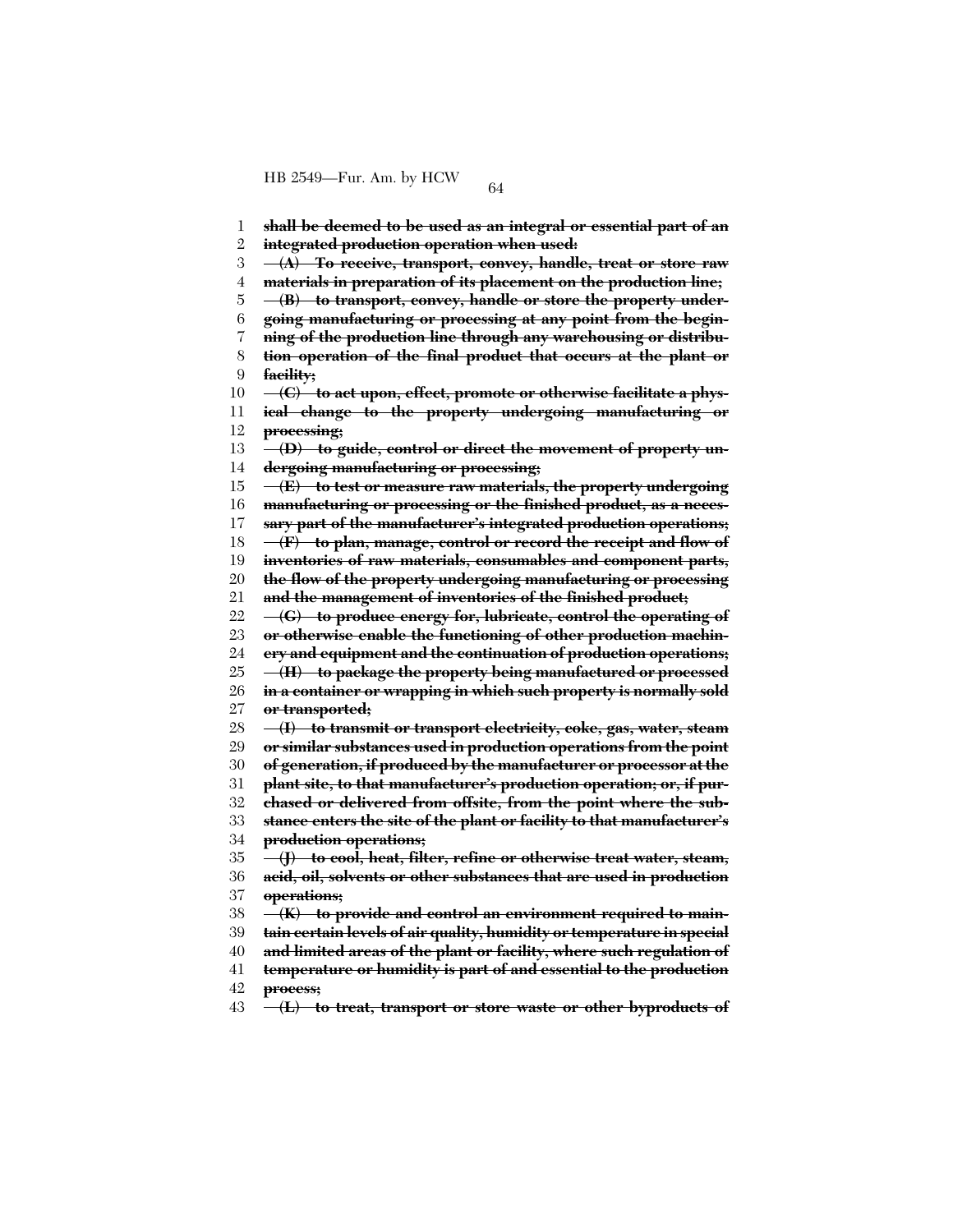1 2 3 4 5 6 7 8 9 10 11 12 13 14 15 16 17 18 19 20 21 22 23 24 25 26 27 28 29 30 31 32 33 34 35 36 37 38 39 40 41 42 **production operations at the plant or facility; or (M) to control pollution at the plant or facility where the pollution is produced by the manufacturing or processing operation. (4) The following machinery, equipment and materials shall be deemed to be exempt even though it may not otherwise qualify as machinery and equipment used as an integral or essential part of an integrated production operation: (A) Computers and related peripheral equipment that are utilized by a manufacturing or processing business for engineering of the finished product or for research and development or product design; (B) machinery and equipment that is utilized by a manufacturing or processing business to manufacture or rebuild tangible personal property that is used in manufacturing or processing operations, including tools, dies, molds, forms and other parts of qualifying machinery and equipment; (C) portable plants for aggregate concrete, bulk cement and asphalt including cement mixing drums to be attached to a motor vehicle; (D) industrial fixtures, devices, support facilities and special foundations necessary for manufacturing and production operations, and materials and other tangible personal property sold for the purpose of fabricating such fixtures, devices, facilities and foundations. An exemption certificate for such purchases shall be signed by the manufacturer or processor. If the fabricator purchases such material, the fabricator shall also sign the exemption certificate; and (E) a manufacturing or processing business' laboratory equipment that is not located at the plant or facility, but that would otherwise qualify for exemption under subsection (3)(E). (5) ''Machinery and equipment used as an integral or essential part of an integrated production operation'' shall not include: (A) Machinery and equipment used for nonproduction purposes, including, but not limited to, machinery and equipment used for plant security, fire prevention, first aid, accounting, administration, record keeping, advertising, marketing, sales or other related activities, plant cleaning, plant communications, and employee work scheduling; (B) machinery, equipment and tools used primarily in maintaining and repairing any type of machinery and equipment or the building and plant; (C) transportation, transmission and distribution equipment not primarily used in a production, warehousing or material handling operation at the plant or facility, including the means of conveyance of natural gas, electricity, oil or water, and equipment**

43 **related thereto, located outside the plant or facility;**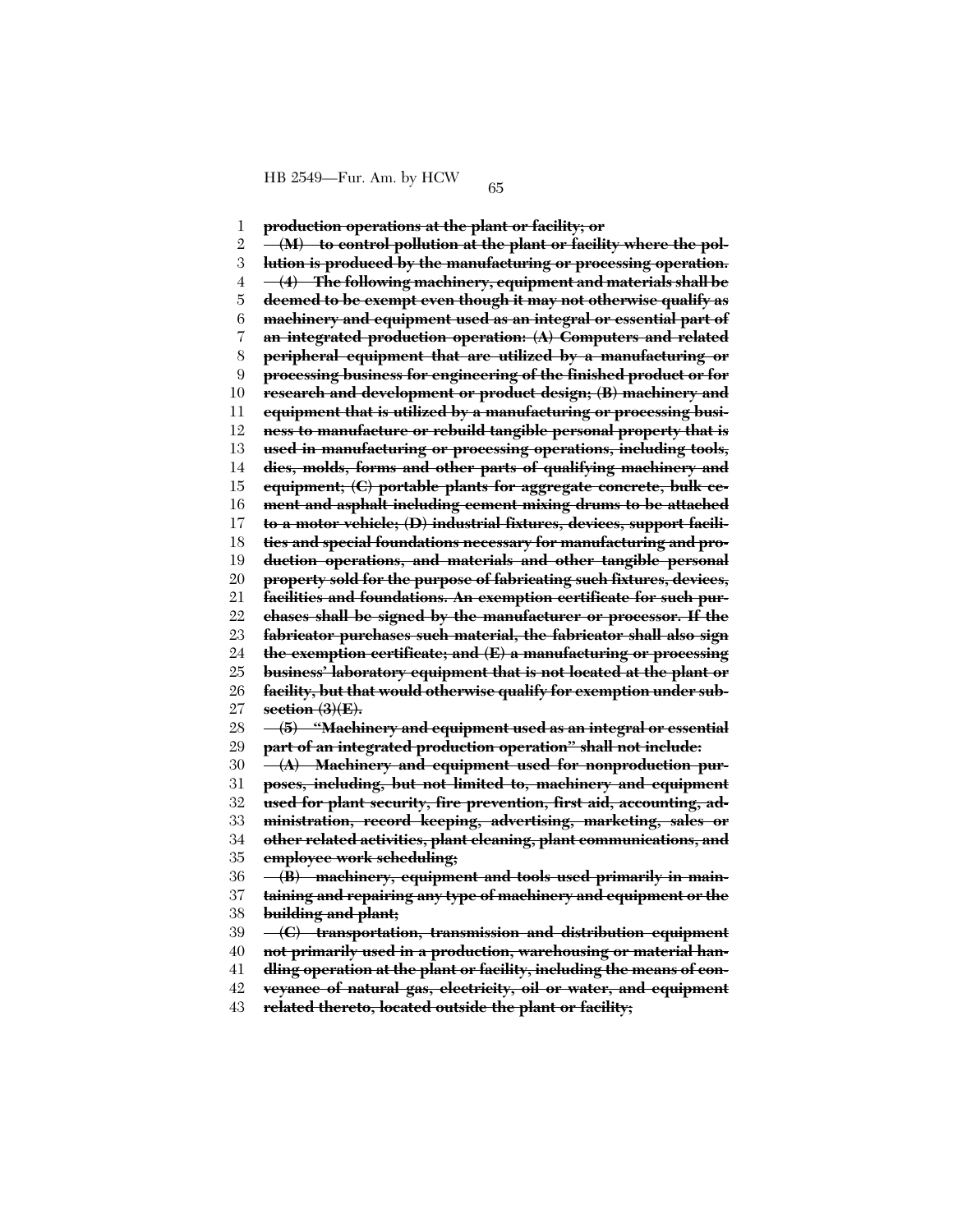1 **(D) office machines and equipment including computers and**

2 **related peripheral equipment not used directly and primarily to**

3 **control or measure the manufacturing process;**

4 **(E) furniture and other furnishings;**

5 **(F) buildings, other than exempt machinery and equipment**

6 **that is permanently affixed to or becomes a physical part of the**

7 8 **building, and any other part of real estate that is not otherwise exempt;**

9 **(G) building fixtures that are not integral to the manufacturing**

10 **operation, such as utility systems for heating, ventilation, air con-**

11 **ditioning, communications, plumbing or electrical;**

12 13 **(H) machinery and equipment used for general plant heating, cooling and lighting;**

14 15 **(I) motor vehicles that are registered for operation on public highways; or**

16 **(J) employee apparel, except safety and protective apparel that**

17 **is purchased by an employer and furnished gratuitously to em-**

18 **ployees who are involved in production or research activities.**

19 **(6) Subsections (3) and (5) shall not be construed as exclusive**

20 **listings of the machinery and equipment that qualify or do not**

21 **qualify as an integral or essential part of an integrated production**

22 **operation. When machinery or equipment is used as an integral or**

23 **essential part of production operations part of the time and for**

24 **nonproduction purpose at other times, the primary use of the ma-**

25 **chinery or equipment shall determine whether or not such ma-**

26 **chinery or equipment qualifies for exemption.**

27 28 **(7) The secretary of revenue shall adopt rules and regulations necessary to administer the provisions of this subsection;**

29 (ll) *(jj)* **[(kk)] all sales of educational materials purchased for**

30 **distribution to the public at no charge by a nonprofit corporation**

31 32 **organized for the purpose of encouraging, fostering and conducting programs for the improvement of public health;**

33 (mm) *(kk)* **[(ll)] all sales of seeds and tree seedlings; fertilizers,**

34 **insecticides, herbicides, germicides, pesticides and fungicides; and**

35 **services, purchased and used for the purpose of producing plants**

36 37 **in order to prevent soil erosion on land devoted to agricultural use;**

38 (nn) *(ll)* **[(mm)] except as otherwise provided in this act, all sales**

39 **of services rendered by an advertising agency or licensed broad-**

40 **cast station or any member, agent or employee thereof;**

41 (oo) *(mm)* **[(nn)] all sales of tangible personal property pur-**

42 **chased by a community action group or agency for the exclusive**

43 **purpose of repairing or weatherizing housing occupied by low in-**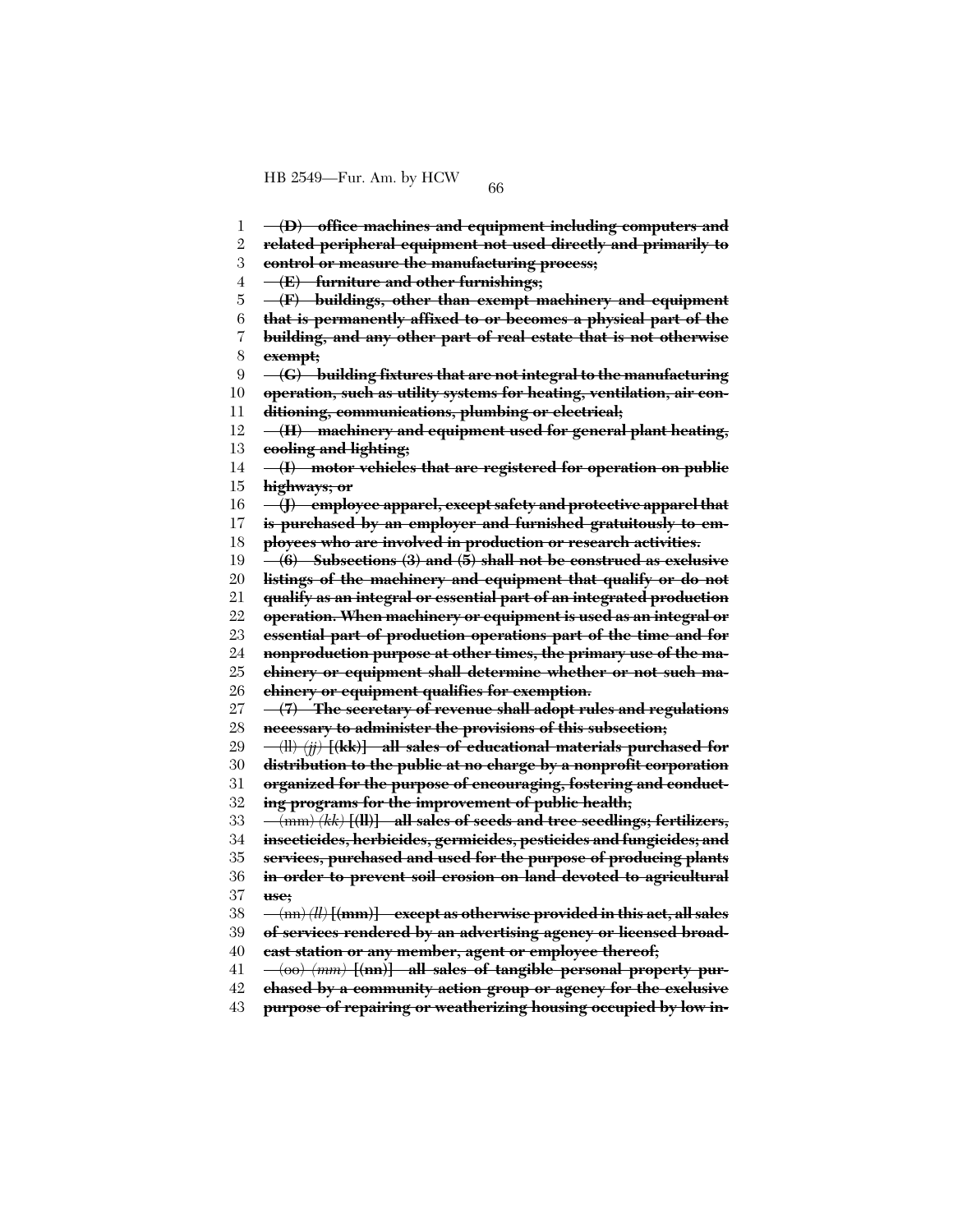1 **come individuals;**

2 (pp) *(nn)* **[(oo)] all sales of drill bits and explosives actually util-**

3 **ized in the exploration and production of oil or gas;**

4 (qq) *(oo)* **[(pp)] all sales of tangible personal property and serv-**

5 **ices purchased by a nonprofit museum or historical society or any**

6 **combination thereof, including a nonprofit organization which is**

7 **organized for the purpose of stimulating public interest in the ex-**

8 **ploration of space by providing educational information, exhibits**

 $\overline{Q}$ **and experiences, which is exempt from federal income taxation**

10 **pursuant to section 501(c)(3) of the federal internal revenue code**

11 **of 1986;**

12 (rr) *(pp)* **[(qq)] all sales of tangible personal property which will**

13 **admit the purchaser thereof to any annual event sponsored by a**

14 **nonprofit organization which is exempt from federal income tax-**

15 16 **ation pursuant to section 501(c)(3) of the federal internal revenue code of 1986;**

17 (ss) *(qq)* **[(rr)] all sales of tangible personal property and serv-**

18 **ices purchased by a public broadcasting station licensed by the**

19 **federal communications commission as a noncommercial educa-**

20 **tional television or radio station;**

21 (tt) *(rr)* **[(ss)] all sales of tangible personal property and services**

22 **purchased by or on behalf of a not-for-profit corporation which is**

23 **exempt from federal income taxation pursuant to section 501(c)(3)**

24 **of the federal internal revenue code of 1986, for the sole purpose**

25 **of constructing a Kansas Korean War memorial;**

26 (uu) *(ss)* **[(tt)] all sales of tangible personal property and serv-**

27 28 29 **ices purchased by or on behalf of any rural volunteer fire-fighting organization for use exclusively in the performance of its duties**

**and functions;**

30 (vv) *(tt)* **[(uu)] all sales of tangible personal property purchased**

31 **by any of the following organizations which are exempt from fed-**

32 **eral income taxation pursuant to section 501(c)(3) of the federal**

33 **internal revenue code of 1986, for the following purposes, and all**

34 35 **sales of any such property by or on behalf of any such organization for any such purpose:**

36 **(1) The American Heart Association, Kansas Affiliate, Inc. for**

37 **the purposes of providing education, training, certification in**

38 **emergency cardiac care, research and other related services to**

39 40 **reduce disability and death from cardiovascular diseases and stroke;**

41 **(2) the Kansas Alliance for the Mentally Ill, Inc. for the purpose**

42 **of advocacy for persons with mental illness and to education, re-**

43 **search and support for their families;**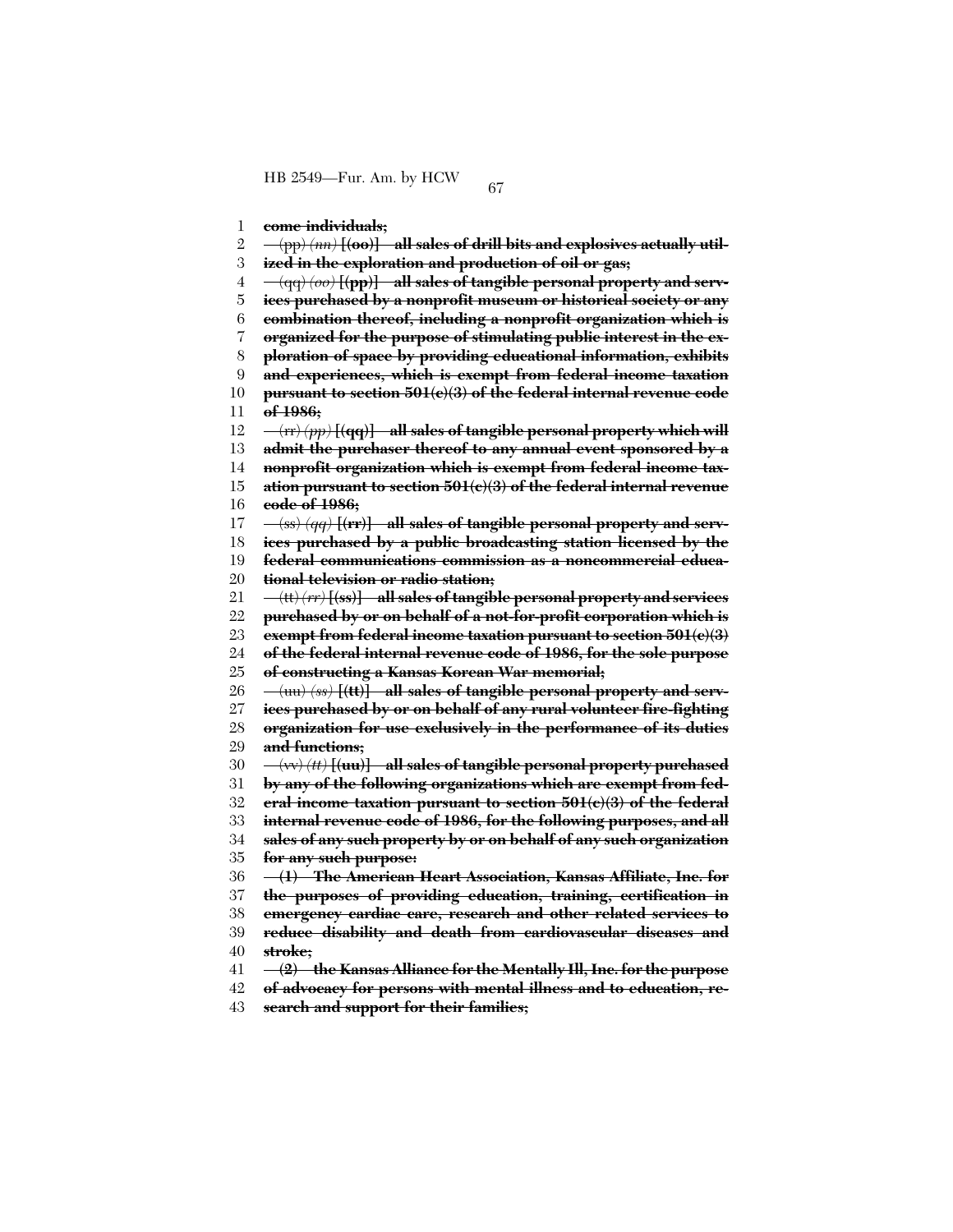1 2 3 4 5 6 7 8  $\mathbf{Q}$ 10 11 12 13 14 15 16 17 18 19 20 21 22 23 24 25 26 27 28 29 30 31 32 33 34 35 36 37 38 39 40 41 42 43 **(3) the Kansas Mental Illness Awareness Council for the purposes of advocacy for persons who are mentally ill and to education, research and support for them and their families; (4) the American Diabetes Association Kansas Affiliate, Inc. for the purpose of eliminating diabetes through medical research, public education focusing on disease prevention and education, patient education including information on coping with diabetes, and professional education and training; (5) the American Lung Association of Kansas, Inc. for the purpose of eliminating all lung diseases through medical research, public education including information on coping with lung diseases, professional education and training related to lung disease and other related services to reduce the incidence of disability and death due to lung disease; (6) the Kansas chapters of the Alzheimer's Disease and Related Disorders Association, Inc. for the purpose of providing assistance and support to persons in Kansas with Alzheimer's disease, and their families and caregivers; (7) the Kansas chapters of the Parkinson's disease association for the purpose of eliminating Parkinson's disease through medical research and public and professional education related to such disease; (8) the National Kidney Foundation of Kansas and Western Missouri for the purpose of eliminating kidney disease through medical research and public and private education related to such disease; (9) the heartstrings community foundation for the purpose of providing training, employment and activities for adults with developmental disabilities; (10) the Cystic Fibrosis Foundation, Heart of America Chapter, for the purposes of assuring the development of the means to cure and control cystic fibrosis and improving the quality of life for those with the disease; (11) the spina bifida association of Kansas for the purpose of providing financial, educational and practical aid to families and individuals with spina bifida. Such aid includes, but is not limited to, funding for medical devices, counseling and medical educational opportunities; (12) the CHWC, Inc., for the purpose of rebuilding urban core neighborhoods through the construction of new homes, acquiring and renovating existing homes and other related activities, and promoting economic development in such neighborhoods; (13) the cross-lines cooperative council for the purpose of pro-**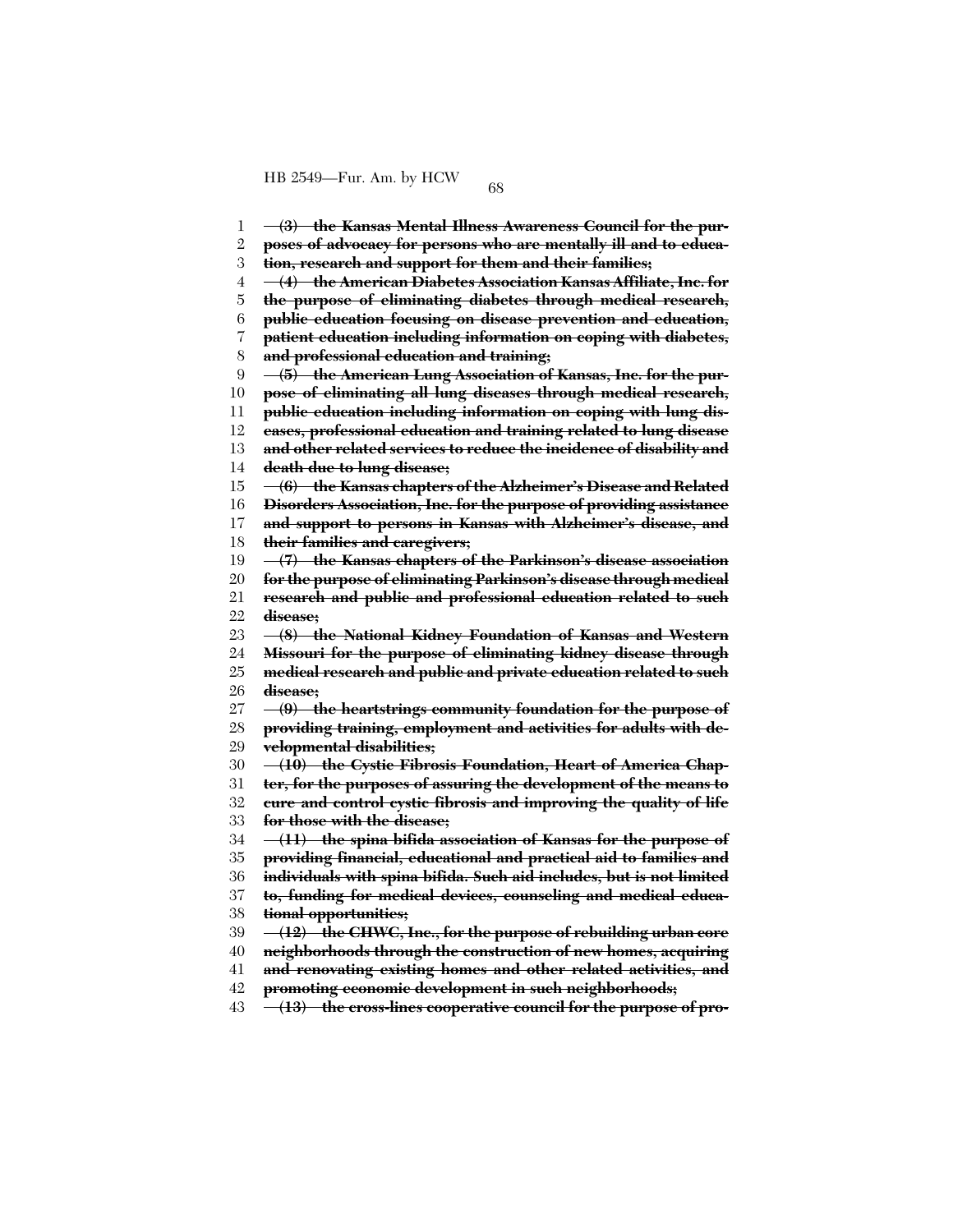1 2 3 4 5 6 7 8 9 10 11 12 13 14 15 16 17 18 19 20 21 22 23 24 25 26 27 28 29 30 31 32 33 34 35 36 37 38 39 40 41 42 43 **viding social services to low income individuals and families; (14) the Dreams Work, Inc., for the purpose of providing young adult day services to individuals with developmental disabilities and assisting families in avoiding institutional or nursing home care for a developmentally disabled member of their family; (15) the KSDS, Inc., for the purpose of promoting the independence and inclusion of people with disabilities as fully participating and contributing members of their communities and society through the training and providing of guide and service dogs to people with disabilities, and providing disability education and awareness to the general public; (16) the lyme association of greater Kansas City, Inc., for the purpose of providing support to persons with lyme disease and public education relating to the prevention, treatment and cure of lyme disease; (17) the Dream Factory, Inc., for the purpose of granting the dreams of children with critical and chronic illnesses; (18) the Ottawa Suzuki Strings, Inc., for the purpose of providing students and families with education and resources necessary to enable each child to develop fine character and musical ability to the fullest potential; (19) the International Association of Lions Clubs for the purpose of creating and fostering a spirit of understanding among all people for humanitarian needs by providing voluntary services through community involvement and international cooperation; (20) the Johnson county young matrons, inc., for the purpose of promoting a positive future for members of the community through volunteerism, financial support and education through the efforts of an all volunteer organization; (21) the American Cancer Society, Inc., for the purpose of eliminating cancer as a major health problem by preventing cancer, saving lives and diminishing suffering from cancer, through research, education, advocacy and service; (22) the community services of Shawnee, inc., for the purpose of providing food and clothing to those in need; (23) the angel babies association, for the purpose of providing assistance, support and items of necessity to teenage mothers and their babies; and (24) the Kansas fairgrounds foundation for the purpose of the preservation, renovation and beautification of the Kansas state fairgrounds;** (ww) *(uu)* **[(vv)] all sales of tangible personal property purchased by the Habitat for Humanity for the exclusive use of being**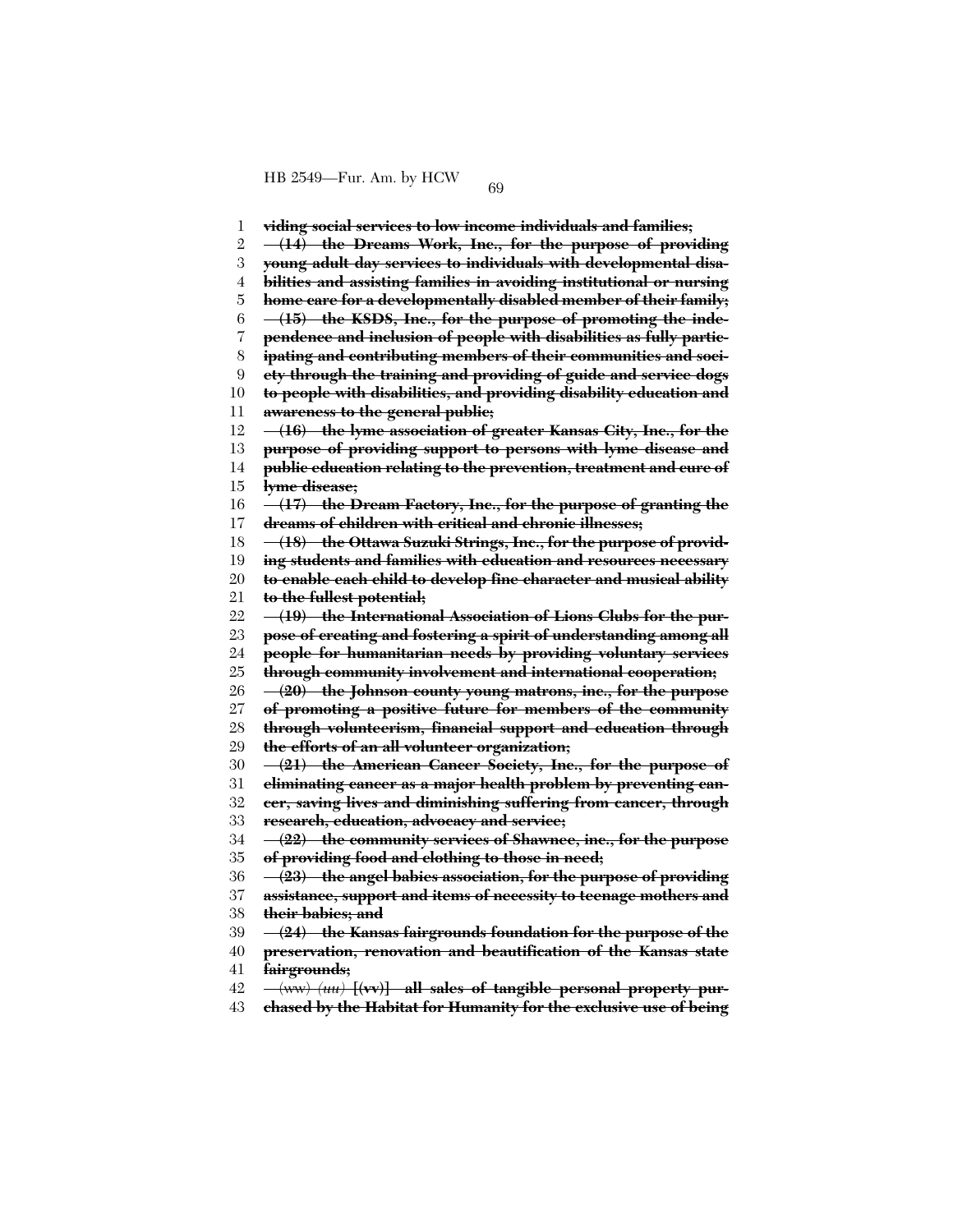1 2 3 4 5 6 7 8 9 10 11 12 13 14 15 16 17 18 19 20 21 22 23 24 25 26 27 28 29 30 31 32 33 34 35 36 37 38 39 40 41 42 43 **incorporated within a housing project constructed by such organization;** (xx) *(vv)* **[(ww)] all sales of tangible personal property and services purchased by a nonprofit zoo which is exempt from federal income taxation pursuant to section 501(c)(3) of the federal internal revenue code of 1986, or on behalf of such zoo by an entity itself exempt from federal income taxation pursuant to section 501(c)(3) of the federal internal revenue code of 1986 contracted with to operate such zoo and all sales of tangible personal property or services purchased by a contractor for the purpose of constructing, equipping, reconstructing, maintaining, repairing, enlarging, furnishing or remodeling facilities for any nonprofit zoo which would be exempt from taxation under the provisions of this section if purchased directly by such nonprofit zoo or the entity operating such zoo. Nothing in this subsection shall be deemed to exempt the purchase of any construction machinery, equipment or tools used in the constructing, equipping, reconstructing, maintaining, repairing, enlarging, furnishing or remodeling facilities for any nonprofit zoo. When any nonprofit zoo shall contract for the purpose of constructing, equipping, reconstructing, maintaining, repairing, enlarging, furnishing or remodeling facilities, it shall obtain from the state and furnish to the contractor an exemption certificate for the project involved, and the contractor may purchase materials for incorporation in such project. The contractor shall furnish the number of such certificate to all suppliers from whom such purchases are made, and such suppliers shall execute invoices covering the same bearing the number of such certificate. Upon completion of the project the contractor shall furnish to the nonprofit zoo concerned a sworn statement, on a form to be provided by the director of taxation, that all purchases so made were entitled to exemption under this subsection. All invoices shall be held by the contractor for a period of five years and shall be subject to audit by the director of taxation. If any materials purchased under such a certificate are found not to have been incorporated in the building or other project or not to have been returned for credit or the sales or compensating tax otherwise imposed upon such materials which will not be so incorporated in the building or other project reported and paid by such contractor to the director of taxation not later than the 20th day of the month following the close of the month in which it shall be determined that such materials will not be used for the purpose for which such certificate was issued, the nonprofit zoo concerned shall be liable for tax on all materials purchased for the project, and upon pay-**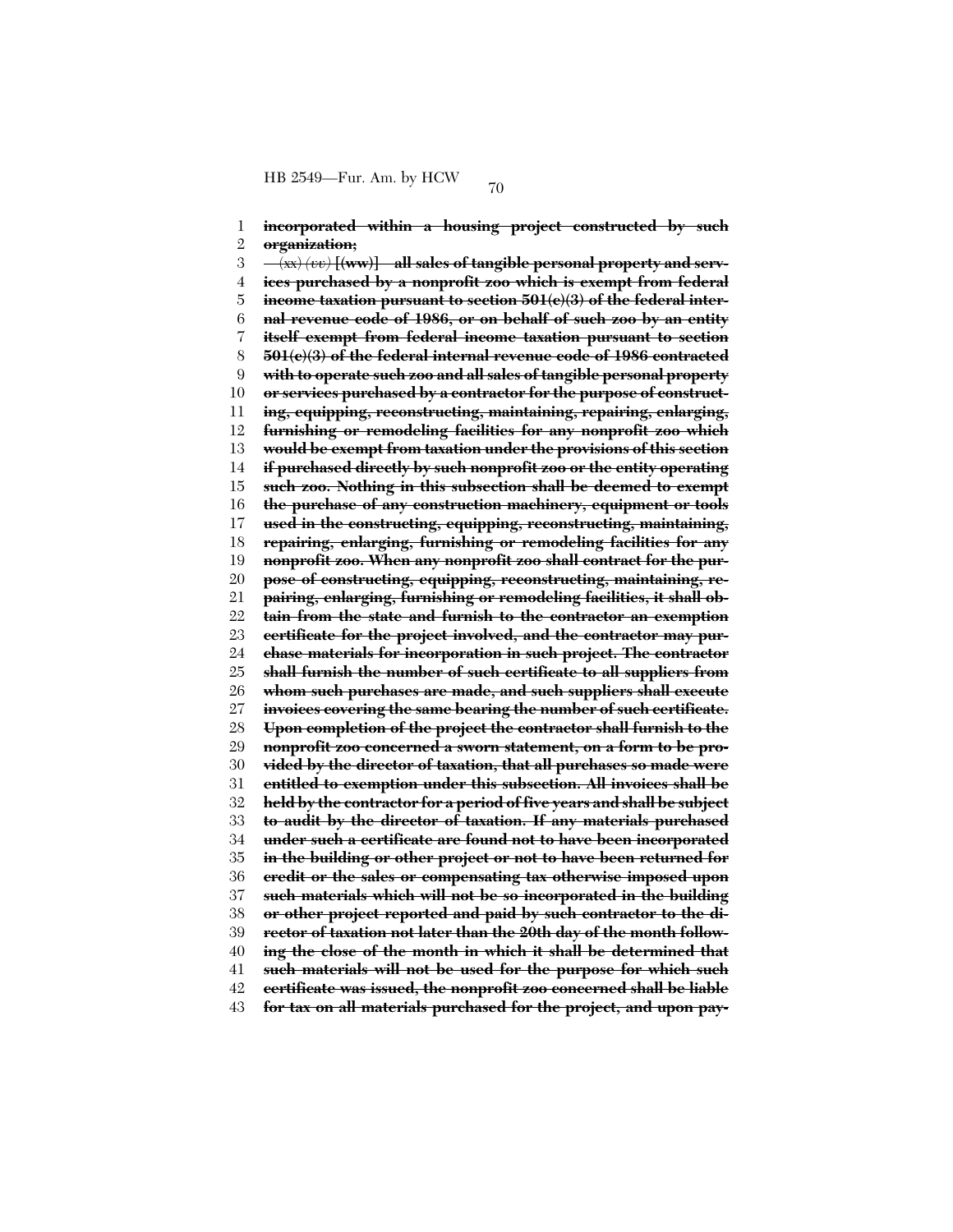1 2 3 4 5 6 7 8  $\mathbf{Q}$ 10 11 12 13 14 15 16 17 18 19 20 21 22 23 24 25 26 27 28 29 30 31 32 33 34 35 36 37 38 39 40 41 42 43 **ment thereof it may recover the same from the contractor together with reasonable attorney fees. Any contractor or any agent, employee or subcontractor thereof, who shall use or otherwise dispose of any materials purchased under such a certificate for any purpose other than that for which such a certificate is issued without the payment of the sales or compensating tax otherwise imposed upon such materials, shall be guilty of a misdemeanor and, upon conviction therefor, shall be subject to the penalties provided for in subsection (g) of K.S.A. 79-3615, and amendments thereto;** (yy) *(ww)* **[(xx)] all sales of tangible personal property and services purchased by a parent-teacher association or organization, and all sales of tangible personal property by or on behalf of such association or organization;** (zz) *(xx)* **[(yy)] all sales of machinery and equipment purchased by over-the-air, free access radio or television station which is used directly and primarily for the purpose of producing a broadcast signal or is such that the failure of the machinery or equipment to operate would cause broadcasting to cease. For purposes of this subsection, machinery and equipment shall include, but not be limited to, that required by rules and regulations of the federal communications commission, and all sales of electricity which are essential or necessary for the purpose of producing a broadcast signal or is such that the failure of the electricity would cause broadcasting to cease;** (aaa) all sales of tangible personal property and services purchased by a religious organization which is exempt from federal income taxation pursuant to section  $501(c)(3)$  of the federal internal revenue code, and used exclusively for religious purposes, and all sales of tangible personal property or services purchased by a contractor for the purpose of constructing, equipping, reconstructing, maintaining, repairing, enlarging, furnishing or remodeling facilities for any such organization which would be exempt from taxation under the provisions of this section if purchased directly by such organization. Nothing in this subsection shall be deemed to exempt the purchase of any construction machinery, equipment or tools used in the constructing, equipping, reconstructing, maintaining, repairing, enlarging, furnishing or remodeling facilities for any such organization. When any such organization shall contract for the purpose of constructing, equipping, reconstructing, maintaining, repairing, enlarging, furnishing or remodeling facilities, it shall obtain from the state and furnish to the contractor an exemption certificate for the project involved, and the contractor may purchase materials for incorporation in such project. The contractor shall furnish the number of such certificate to all suppliers from whom such purchases are made, and such suppliers shall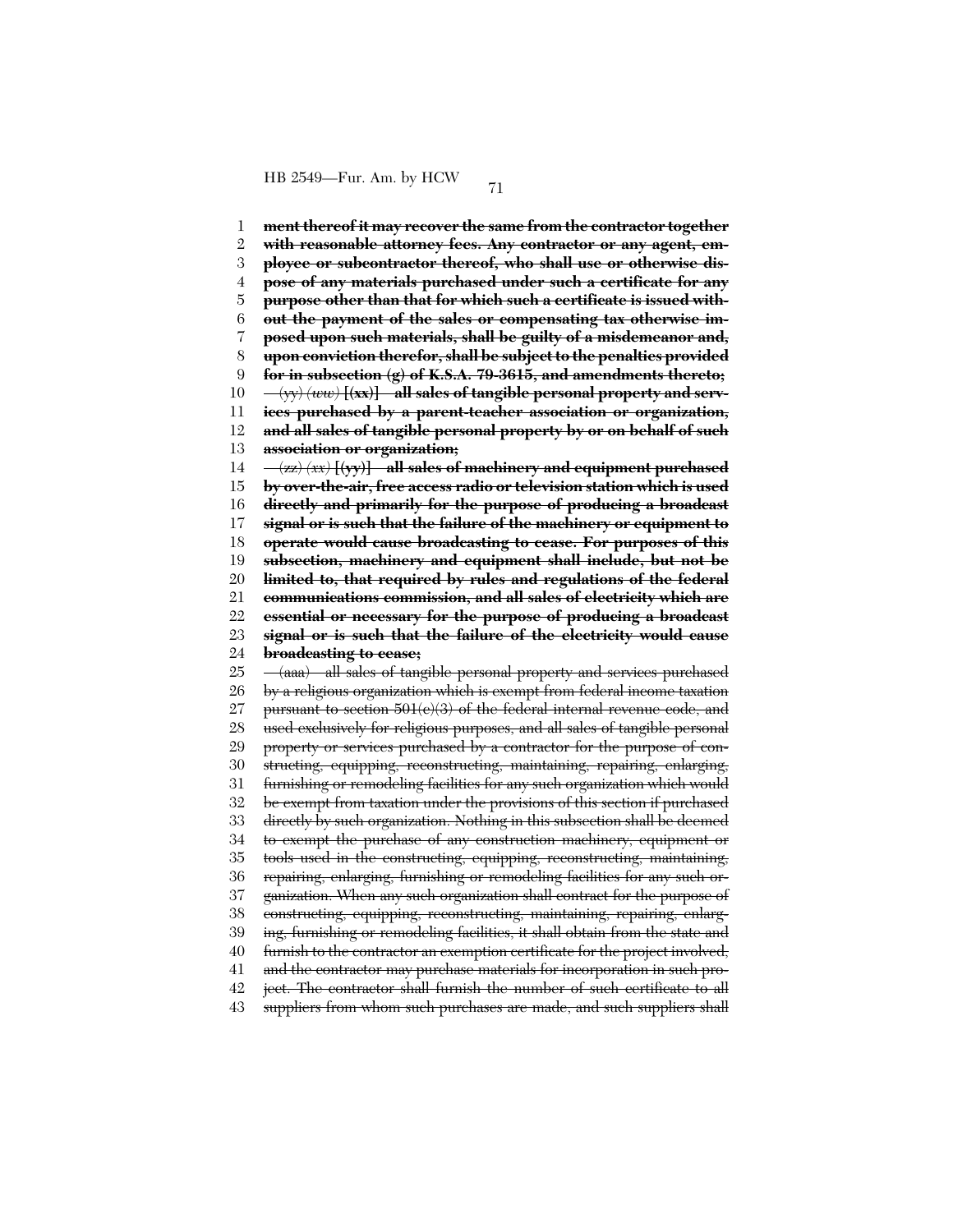1 2 3 4 5 6 7 8 9 10 11 12 13 14 15 16 17 18 19 20 21 22 23 24 25 26 27 28 29 30 31 32 33 34 35 36 37 38 39 40 41 42 43 execute invoices covering the same bearing the number of such certificate. Upon completion of the project the contractor shall furnish to such organization concerned a sworn statement, on a form to be provided by the director of taxation, that all purchases so made were entitled to exemption under this subsection. All invoices shall be held by the contractor for a period of five years and shall be subject to audit by the director of taxation. If any materials purchased under such a certificate are found not to have been incorporated in the building or other project or not to have been returned for credit or the sales or compensating tax otherwise imposed upon such materials which will not be so incorporated in the building or other project reported and paid by such contractor to the director of taxation not later than the 20th day of the month following the close of the month in which it shall be determined that such materials will not be used for the purpose for which such certificate was issued, such organization concerned shall be liable for tax on all materials purchased for the project, and upon payment thereof it may recover the same from the contractor together with reasonable attorney fees. Any contractor or any agent, employee or subcontractor thereof, who shall use or otherwise dispose of any materials purchased under such a certificate for any purpose other than that for which such a certificate is issued without the payment of the sales or compensating tax otherwise imposed upon such materials, shall be guilty of a misdemeanor and, upon conviction therefor, shall be subject to the penalties provided for in subsection (g) of K.S.A. 79-3615, and amendments thereto. Sales tax paid on and after July 1, 1998, but prior to the effective date of this act upon the gross receipts received from any sale exempted by the amendatory provisions of this subsection shall be refunded. Each claim for a sales tax refund shall be verified and submitted to the director of taxation upon forms furnished by the director and shall be accompanied by any additional documentation required by the director. The director shall review each claim and shall refund that amount of sales tax paid as determined under the provisions of this subsection. All refunds shall be paid from the sales tax refund fund upon warrants of the director of accounts and reports pursuant to vouchers approved by the director or the director's designee; **[(yy) [(zz)] all sales of tangible personal property and services purchased by a religious organization which is exempt from federal income taxation pursuant to section 501(c)(3) of the federal internal revenue code, and used exclusively for religious purposes, and all sales of tangible personal property or services purchased by a contractor for the purpose of constructing, equipping, reconstructing, maintaining, repairing, enlarging, furnishing or remodeling facilities for any such organization which would be exempt from taxation under the provisions of this section if purchased di-**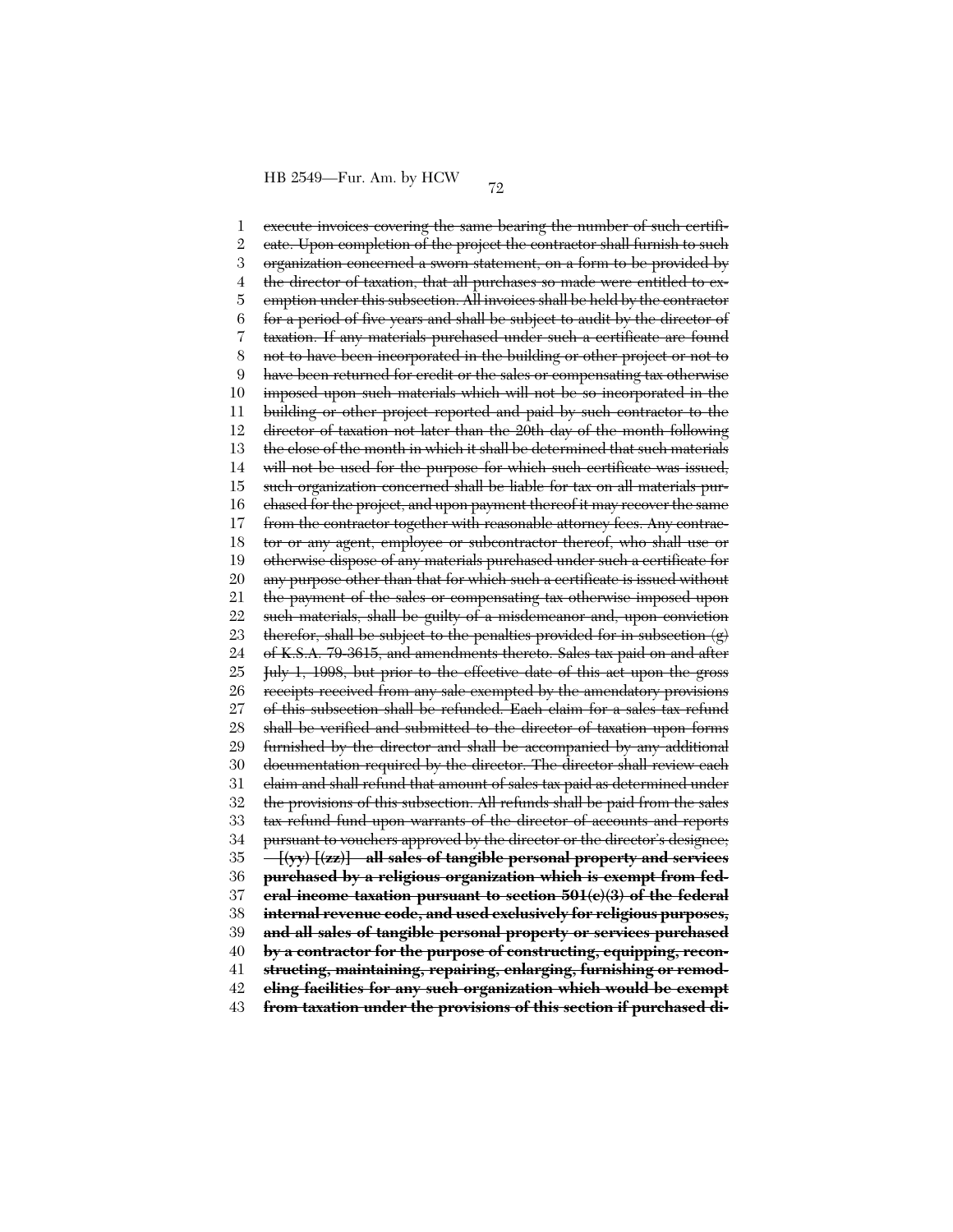1 2 3 4 5 6 7 8 9 10 11 12 13 14 15 16 17 18 19 20 21 22 23 24 25 26 27 28 29 30 31 32 33 34 35 36 37 38 39 40 41 42 43 **rectly by such organization. Nothing in this subsection shall be deemed to exempt the purchase of any construction machinery, equipment or tools used in the constructing, equipping, reconstructing, maintaining, repairing, enlarging, furnishing or remodeling facilities for any such organization. When any such organization shall contract for the purpose of constructing, equipping, reconstructing, maintaining, repairing, enlarging, furnishing or remodeling facilities, it shall obtain from the state and furnish to the contractor an exemption certificate for the project involved, and the contractor may purchase materials for incorporation in such project. The contractor shall furnish the number of such certificate to all suppliers from whom such purchases are made, and such suppliers shall execute invoices covering the same bearing the number of such certificate. Upon completion of the project the contractor shall furnish to such organization concerned a sworn statement, on a form to be provided by the director of taxation, that all purchases so made were entitled to exemption under this subsection. All invoices shall be held by the contractor for a period of five years and shall be subject to audit by the director of taxation. If any materials purchased under such a certificate are found not to have been incorporated in the building or other project or not to have been returned for credit or the sales or compensating tax otherwise imposed upon such materials which will not be so incorporated in the building or other project reported and paid by such contractor to the director of taxation not later than the 20th day of the month following the close of the month in which it shall be determined that such materials will not be used for the purpose for which such certificate was issued, such organization concerned shall be liable for tax on all materials purchased for the project, and upon payment thereof it may recover the same from the contractor together with reasonable attorney fees. Any contractor or any agent, employee or subcontractor thereof, who shall use or otherwise dispose of any materials purchased under such a certificate for any purpose other than that for which such a certificate is issued without the payment of the sales or compensating tax otherwise imposed upon such materials, shall be guilty of a misdemeanor and, upon conviction therefor, shall be subject to the penalties provided for in subsection (g) of K.S.A. 79-3615, and amendments thereto. Sales tax paid on and after July 1, 1998, but prior to the effective date of this act upon the gross receipts received from any sale exempted by the amendatory provisions of this subsection shall be refunded. Each claim for a sales tax refund shall be verified and submitted to the director of taxation upon**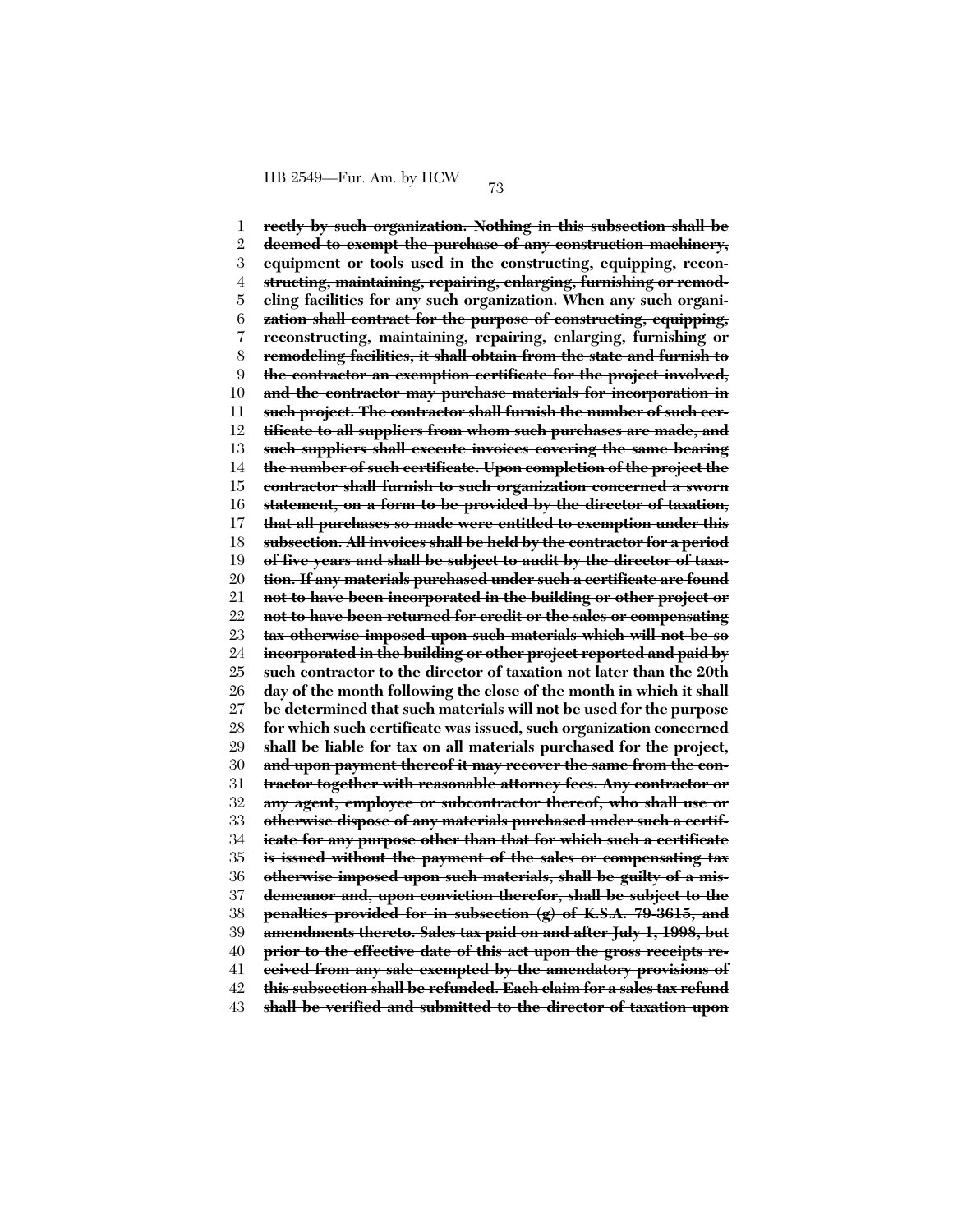1 2 3 4 5 6 7 8 9 10 11 12 13 14 15 16 17 18 19 20 21 22 23 24 25 26 27 28 29 30 31 32 33 34 35 36 37 38 39 40 41 42 **forms furnished by the director and shall be accompanied by any additional documentation required by the director. The director shall review each claim and shall refund that amount of sales tax paid as determined under the provisions of this subsection. All refunds shall be paid from the sales tax refund fund upon warrants of the director of accounts and reports pursuant to vouchers approved by the director or the director's designee;] (bbb)** *(yy)* **[(aaa)] all sales of food for human consumption by an organization which is exempt from federal income taxation pursuant to section 501(c)(3) of the federal internal revenue code of 1986, pursuant to a food distribution program which offers such food at a price below cost in exchange for the performance of community service by the purchaser thereof;** (ccc) *(zz)* **[(bbb)] on and after July 1, 1999, all sales of tangible personal property and services purchased by a primary care clinic or health center the primary purpose of which is to provide services to medically underserved individuals and families, and which is exempt from federal income taxation pursuant to section 501(c)(3) of the federal internal revenue code, and all sales of tangible personal property or services purchased by a contractor for the purpose of constructing, equipping, reconstructing, maintaining, repairing, enlarging, furnishing or remodeling facilities for any such clinic or center which would be exempt from taxation under the provisions of this section if purchased directly by such clinic or center. Nothing in this subsection shall be deemed to exempt the purchase of any construction machinery, equipment or tools used in the constructing, equipping, reconstructing, maintaining, repairing, enlarging, furnishing or remodeling facilities for any such clinic or center. When any such clinic or center shall contract for the purpose of constructing, equipping, reconstructing, maintaining, repairing, enlarging, furnishing or remodeling facilities, it shall obtain from the state and furnish to the contractor an exemption certificate for the project involved, and the contractor may purchase materials for incorporation in such project. The contractor shall furnish the number of such certificate to all suppliers from whom such purchases are made, and such suppliers shall execute invoices covering the same bearing the number of such certificate. Upon completion of the project the contractor shall furnish to such clinic or center concerned a sworn statement, on a form to be provided by the director of taxation, that all purchases so made were entitled to exemption under this subsection. All invoices shall be held by the contractor for a period of five years**

43 **and shall be subject to audit by the director of taxation. If any**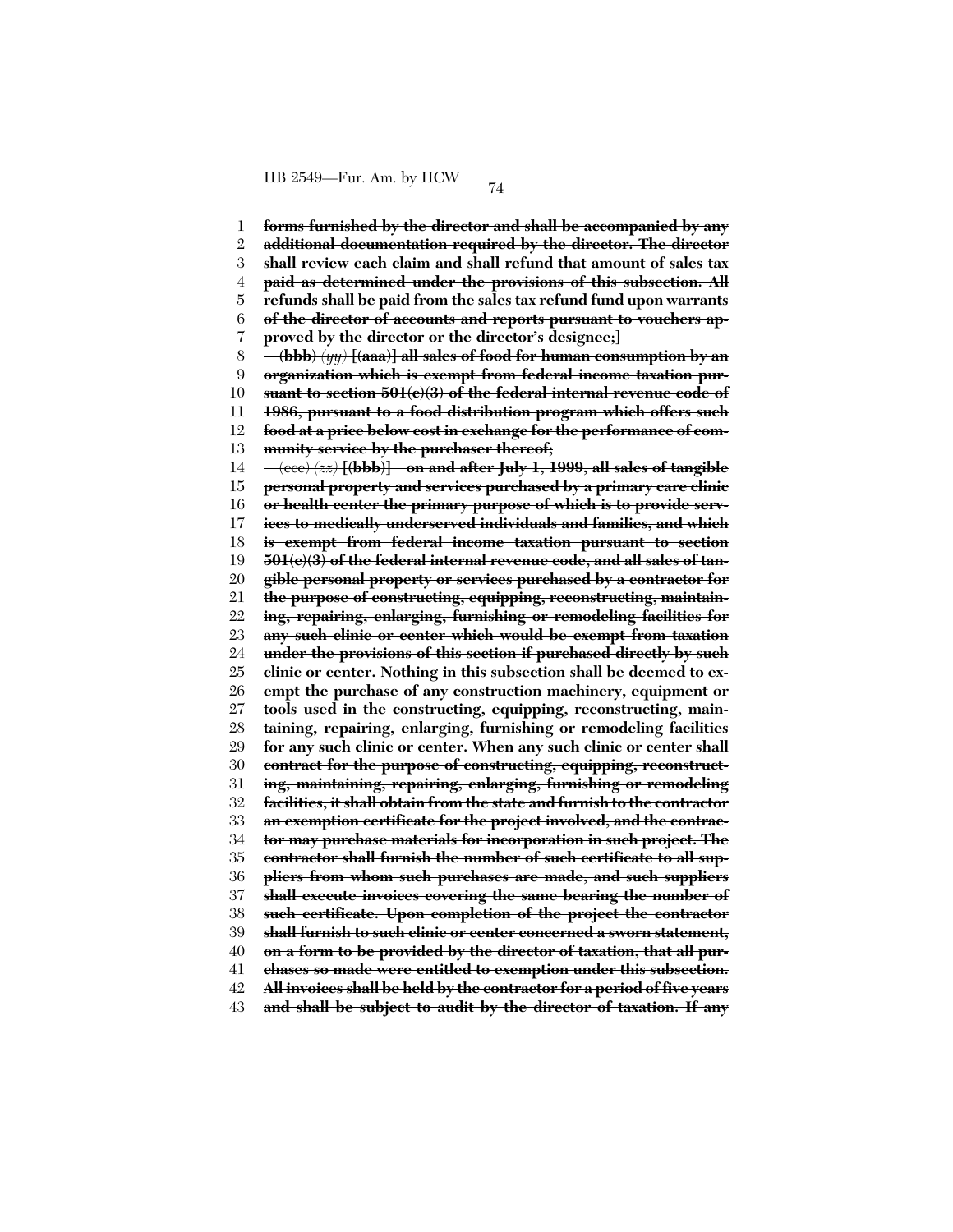1 2 3 4 5 6 7 8  $\mathbf{Q}$ 10 11 12 13 14 15 16 17 18 19 20 21 22 23 24 25 26 27 28 29 30 31 32 33 34 35 36 37 38 39 40 41 **materials purchased under such a certificate are found not to have been incorporated in the building or other project or not to have been returned for credit or the sales or compensating tax otherwise imposed upon such materials which will not be so incorporated in the building or other project reported and paid by such contractor to the director of taxation not later than the 20th day of the month following the close of the month in which it shall be determined that such materials will not be used for the purpose for which such certificate was issued, such clinic or center concerned shall be liable for tax on all materials purchased for the project, and upon payment thereof it may recover the same from the contractor together with reasonable attorney fees. Any contractor or any agent, employee or subcontractor thereof, who shall use or otherwise dispose of any materials purchased under such a certificate for any purpose other than that for which such a certificate is issued without the payment of the sales or compensating tax otherwise imposed upon such materials, shall be guilty of a misdemeanor and, upon conviction therefor, shall be subject to the penalties provided for in subsection (g) of K.S.A. 79-3615, and amendments thereto;** (ddd) *(aaa)* **[(ccc)] on and after January 1, 1999, and before January 1, 2000, all sales of materials and services purchased by any class II or III railroad as classified by the federal surface transportation board for the construction, renovation, repair or replacement of class II or III railroad track and facilities used directly in interstate commerce. In the event any such track or facility for which materials and services were purchased sales tax exempt is not operational for five years succeeding the allowance of such exemption, the total amount of sales tax which would have been payable except for the operation of this subsection shall be recouped in accordance with rules and regulations adopted for such purpose by the secretary of revenue;** (eee) *(bbb)* **[(ddd)] on and after January 1, 1999, and before January 1, 2001, all sales of materials and services purchased for the original construction, reconstruction, repair or replacement of grain storage facilities, including railroad sidings providing access thereto;** (fff) *(ccc)* **[(eee)] all sales of material handling equipment, racking systems and other related machinery and equipment that is used for the handling, movement or storage of tangible personal property in a warehouse or distribution facility in this state; all**

42 **sales of installation, repair and maintenance services performed**

43 **on such machinery and equipment; and all sales of repair and re-**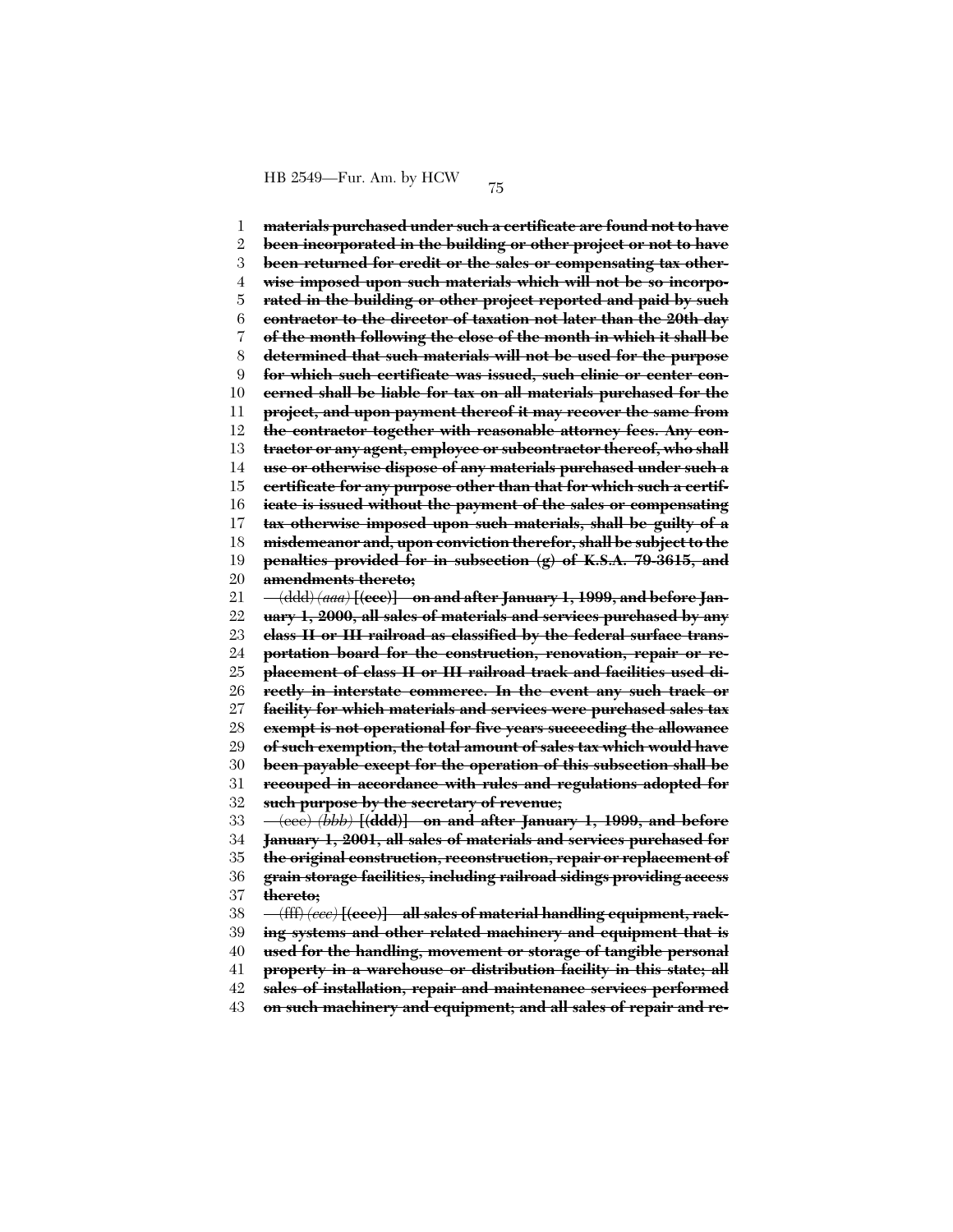1 2 3 4 5 6 7 8 9 10 11 12 13 14 15 16 17 18 19 20 21 22 23 24 25 26 27 28 29 30 31 32 33 34 35 36 37 38 39 40 41 42 **placement parts for such machinery and equipment. For purposes of this subsection, a warehouse or distribution facility means a single, fixed location that consists of buildings or structures in a contiguous area where storage or distribution operations are conducted that are separate and apart from the business' retail operations, if any, and which do not otherwise qualify for exemption as occurring at a manufacturing or processing plant or facility. Material handling and storage equipment shall include aeration, dust control, cleaning, handling and other such equipment that is used in a public grain warehouse or other commercial grain storage facility, whether used for grain handling, grain storage, grain refining or processing, or other grain treatment operation;** (ggg) *(ddd)* **[(fff)] all sales of tangible personal property and services purchased by or on behalf of the Kansas Academy of Science which is exempt from federal income taxation pursuant to section 501(c)(3) of the federal internal revenue code of 1986, and used solely by such academy for the preparation, publication and dissemination of education materials;** (hhh) *(eee)* **[(ggg)] all sales of tangible personal property and services purchased by or on behalf of all domestic violence shelters that are member agencies of the Kansas coalition against sexual and domestic violence;** (iii) *(fff)* **[(hhh)] all sales of personal property and services purchased by an organization which is exempt from federal income taxation pursuant to section 501(c)(3) of the federal internal revenue code of 1986, and which such personal property and services are used by any such organization in the collection, storage and distribution of food products to nonprofit organizations which distribute such food products to persons pursuant to a food distribution program on a charitable basis without fee or charge, and all sales of tangible personal property or services purchased by a contractor for the purpose of constructing, equipping, reconstructing, maintaining, repairing, enlarging, furnishing or remodeling facilities used for the collection and storage of such food products for any such organization which is exempt from federal income taxation pursuant to section 501(c)(3) of the federal internal revenue code of 1986, which would be exempt from taxation under the provisions of this section if purchased directly by such organization. Nothing in this subsection shall be deemed to exempt the purchase of any construction machinery, equipment or tools used in the constructing, equipping, reconstructing, maintaining, repairing, enlarging, furnishing or remodeling facilities for any such**

43 **organization. When any such organization shall contract for the**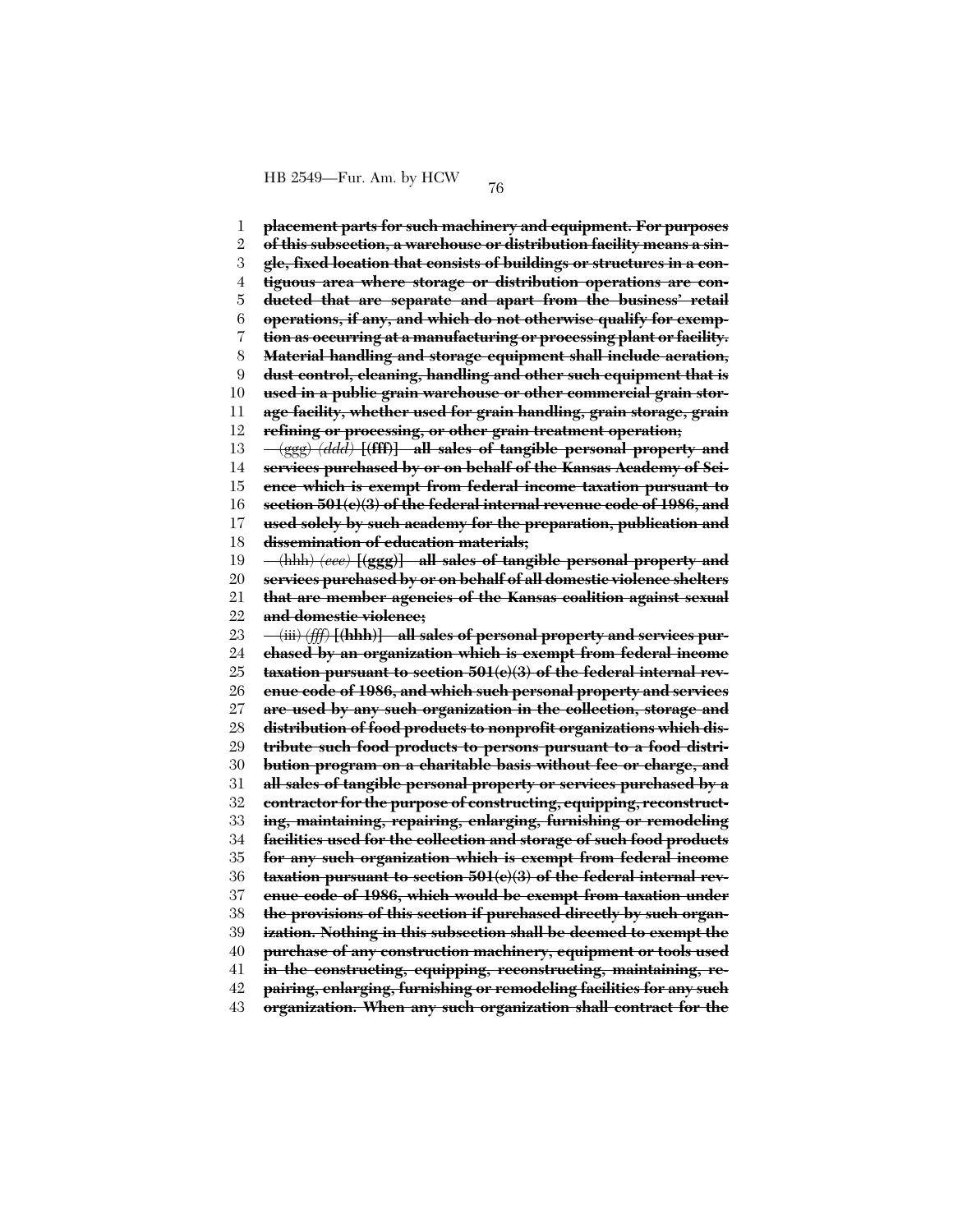1 2 3 4 5 6 7 8 9 10 11 12 13 14 15 16 17 18 19 20 21 22 23 24 25 26 27 28 29 30 31 32 33 34 35 36 37 38 39 40 41 42 43 **purpose of constructing, equipping, reconstructing, maintaining, repairing, enlarging, furnishing or remodeling facilities, it shall obtain from the state and furnish to the contractor an exemption certificate for the project involved, and the contractor may purchase materials for incorporation in such project. The contractor shall furnish the number of such certificate to all suppliers from whom such purchases are made, and such suppliers shall execute invoices covering the same bearing the number of such certificate. Upon completion of the project the contractor shall furnish to such organization concerned a sworn statement, on a form to be provided by the director of taxation, that all purchases so made were entitled to exemption under this subsection. All invoices shall be held by the contractor for a period of five years and shall be subject to audit by the director of taxation. If any materials purchased under such a certificate are found not to have been incorporated in such facilities or not to have been returned for credit or the sales or compensating tax otherwise imposed upon such materials which will not be so incorporated in such facilities reported and paid by such contractor to the director of taxation not later than the 20th day of the month following the close of the month in which it shall be determined that such materials will not be used for the purpose for which such certificate was issued, such organization concerned shall be liable for tax on all materials purchased for the project, and upon payment thereof it may recover the same from the contractor together with reasonable attorney fees. Any contractor or any agent, employee or subcontractor thereof, who shall use or otherwise dispose of any materials purchased under such a certificate for any purpose other than that for which such a certificate is issued without the payment of the sales or compensating tax otherwise imposed upon such materials, shall be guilty of a misdemeanor and, upon conviction therefor, shall be subject to the penalties provided for in subsection (g) of K.S.A. 79-3615, and amendments thereto. Sales tax paid on and after July 1, 2005, but prior to the effective date of this act upon the gross receipts received from any sale exempted by the amendatory provisions of this subsection shall be refunded. Each claim for a sales tax refund shall be verified and submitted to the director of taxation upon forms furnished by the director and shall be accompanied by any additional documentation required by the director. The director shall review each claim and shall refund that amount of sales tax paid as determined under the provisions of this subsection. All refunds shall be paid from the sales tax refund fund upon warrants of the director of accounts and reports pursuant to vouchers ap-**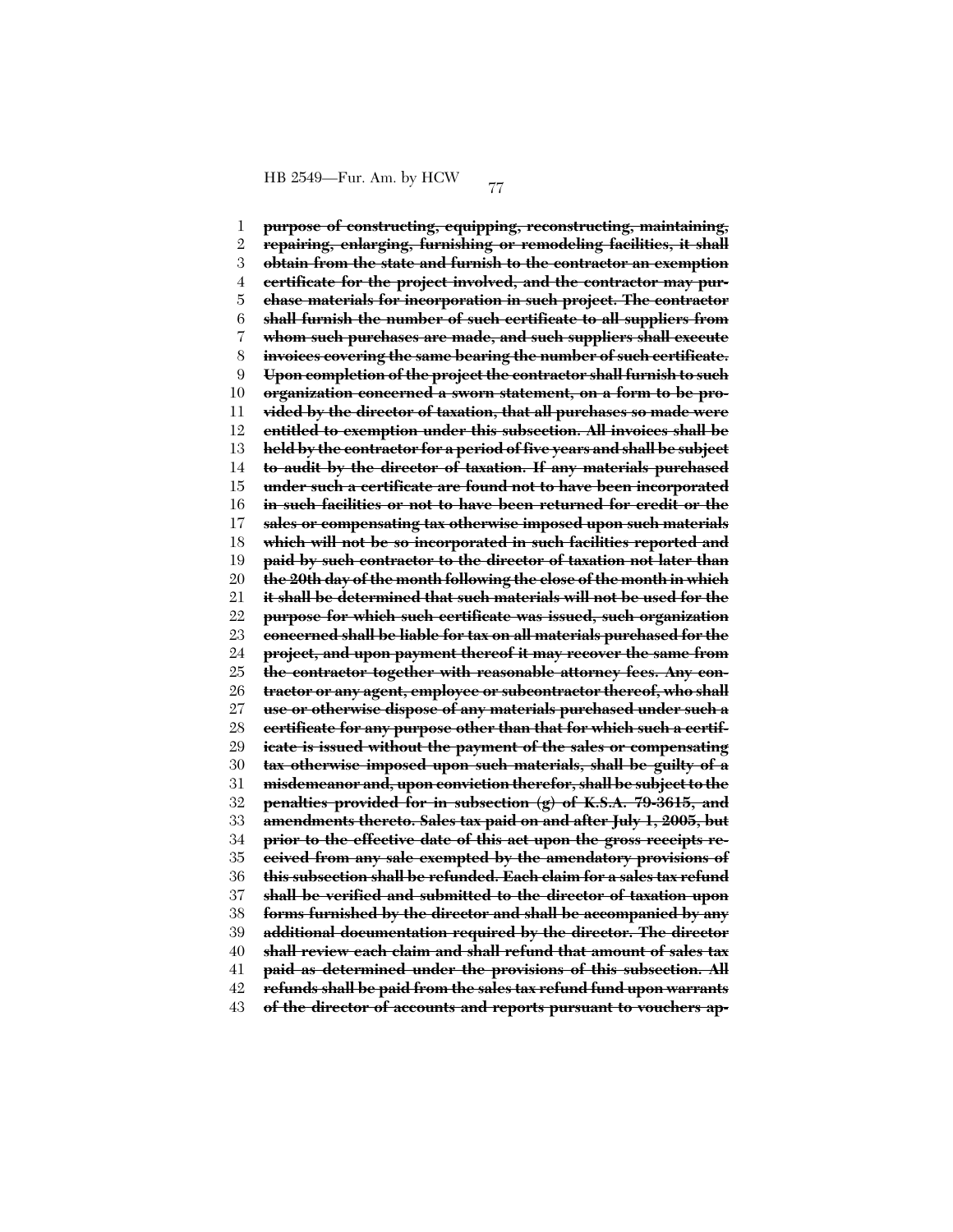1 2 3 4 5 6 7 8 9 10 11 12 13 14 15 16 17 18 19 20 21 22 23 24 25 26 27 28 29 30 31 32 33 34 35 36 37 38 39 40 41 42 **proved by the director or the director's designee;** (jjj) *(ggg)* **[(iii)] all sales of dietary supplements dispensed pursuant to a prescription order by a licensed practitioner or a midlevel practitioner as defined by K.S.A. 65-1626, and amendments thereto. As used in this subsection, ''dietary supplement'' means any product, other than tobacco, intended to supplement the diet that: (1) Contains one or more of the following dietary ingredients: A vitamin, a mineral, an herb or other botanical, an amino acid, a dietary substance for use by humans to supplement the diet by increasing the total dietary intake or a concentrate, metabolite, constituent, extract or combination of any such ingredient; (2) is intended for ingestion in tablet, capsule, powder, softgel, gelcap or liquid form, or if not intended for ingestion, in such a form, is not represented as conventional food and is not represented for use as a sole item of a meal or of the diet; and (3) is required to be labeled as a dietary supplement, identifiable by the supplemental facts box found on the label and as required pursuant to 21 C.F.R.§ 101.36;** (lll) *(hhh)* **[(jjj)] all sales of tangible personal property and services purchased by special olympics Kansas, inc. for the purpose of providing year-round sports training and athletic competition in a variety of olympic-type sports for individuals with intellectual disabilities by giving them continuing opportunities to develop physical fitness, demonstrate courage, experience joy and participate in a sharing of gifts, skills and friendship with their families, other special olympics athletes and the community, and activities provided or sponsored by such organization, and all sales of tangible personal property by or on behalf of any such organization;** (mmm) *(iii)* **[(lll)] all sales of tangible personal property purchased by or on behalf of the Marillac Center, Inc., which is exempt from federal income taxation pursuant to section 501(c)(3) of the federal internal revenue code, for the purpose of providing psycho-social-biological and special education services to children, and all sales of any such property by or on behalf of such organization for such purpose;** (nnn) *(jjj)* **[(mmm)] all sales of tangible personal property and services purchased by the West Sedgwick County-Sunrise Rotary Club and Sunrise Charitable Fund for the purpose of constructing a boundless playground which is an integrated, barrier free and developmentally advantageous play environment for children of all abilities and disabilities;** (ooo) *(lll)* **[(nnn)] all sales of tangible personal property by** or on

43 behalf of a public library serving the general public and supported in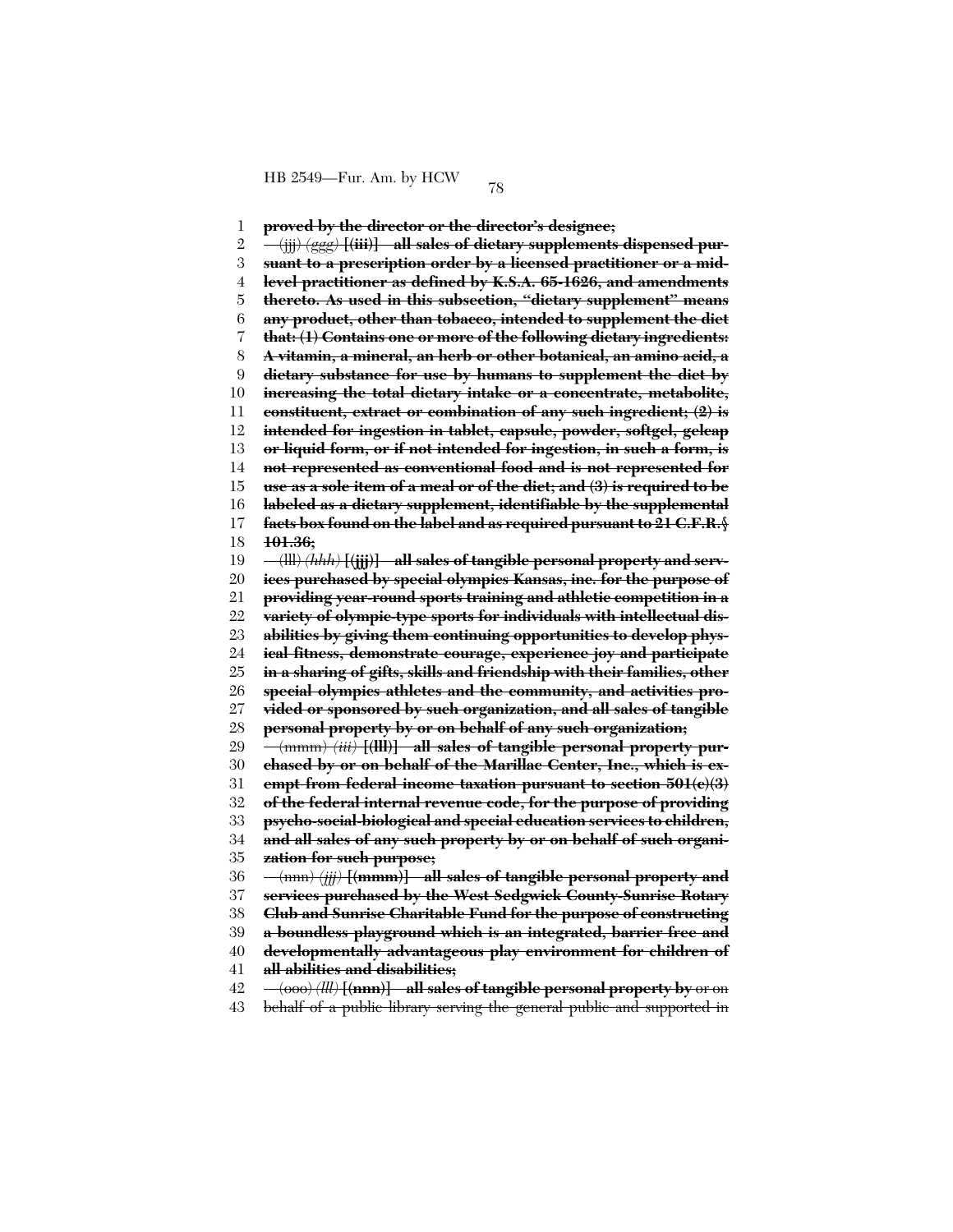1 2 3 4 5 6 7 8 9 10 11 12 13 14 15 16 17 18 19 20 21 22 23 24 25 26 27 28 29 30 31 32 33 34 35 36 37 38 39 40 41 42 43 whole or in part with tax money or **a not-for-profit organization whose purpose is to raise funds for or provide services or other benefits to any** such **public library** *serving the general public and supported in whole or in part with tax money***;** (ppp) *(mmm)* **[(ooo)] all sales of tangible personal property and services purchased by or on behalf of a homeless shelter which is exempt from federal income taxation pursuant to section 501(c)(3) of the federal income tax code of 1986, and used by any such homeless shelter to provide emergency and transitional housing for individuals and families experiencing homelessness, and all sales of any such property by or on behalf of any such homeless shelter for any such purpose;** (qqq) *(nnn)* **[(ppp)] all sales of tangible personal property and services purchased by TLC for children and families, inc., hereinafter referred to as TLC, which is exempt from federal income taxation pursuant to section 501(c)(3) of the federal internal revenue code of 1986, and which such property and services are used for the purpose of providing emergency shelter and treatment for abused and neglected children as well as meeting additional critical needs for children, juveniles and family, and all sales of any such property by or on behalf of TLC for any such purpose; and all sales of tangible personal property or services purchased by a contractor for the purpose of constructing, maintaining, repairing, enlarging, furnishing or remodeling facilities for the operation of services for TLC for any such purpose which would be exempt from taxation under the provisions of this section if purchased directly by TLC. Nothing in this subsection shall be deemed to exempt the purchase of any construction machinery, equipment or tools used in the constructing, maintaining, repairing, enlarging, furnishing or remodeling such facilities for TLC. When TLC contracts for the purpose of constructing, maintaining, repairing, enlarging, furnishing or remodeling such facilities, it shall obtain from the state and furnish to the contractor an exemption certificate for the project involved, and the contractor may purchase materials for incorporation in such project. The contractor shall furnish the number of such certificate to all suppliers from whom such purchases are made, and such suppliers shall execute invoices covering the same bearing the number of such certificate. Upon completion of the project the contractor shall furnish to TLC a sworn statement, on a form to be provided by the director of taxation, that all purchases so made were entitled to exemption under this subsection. All invoices shall be held by the contractor for a period of five years and shall be subject to audit by the director of**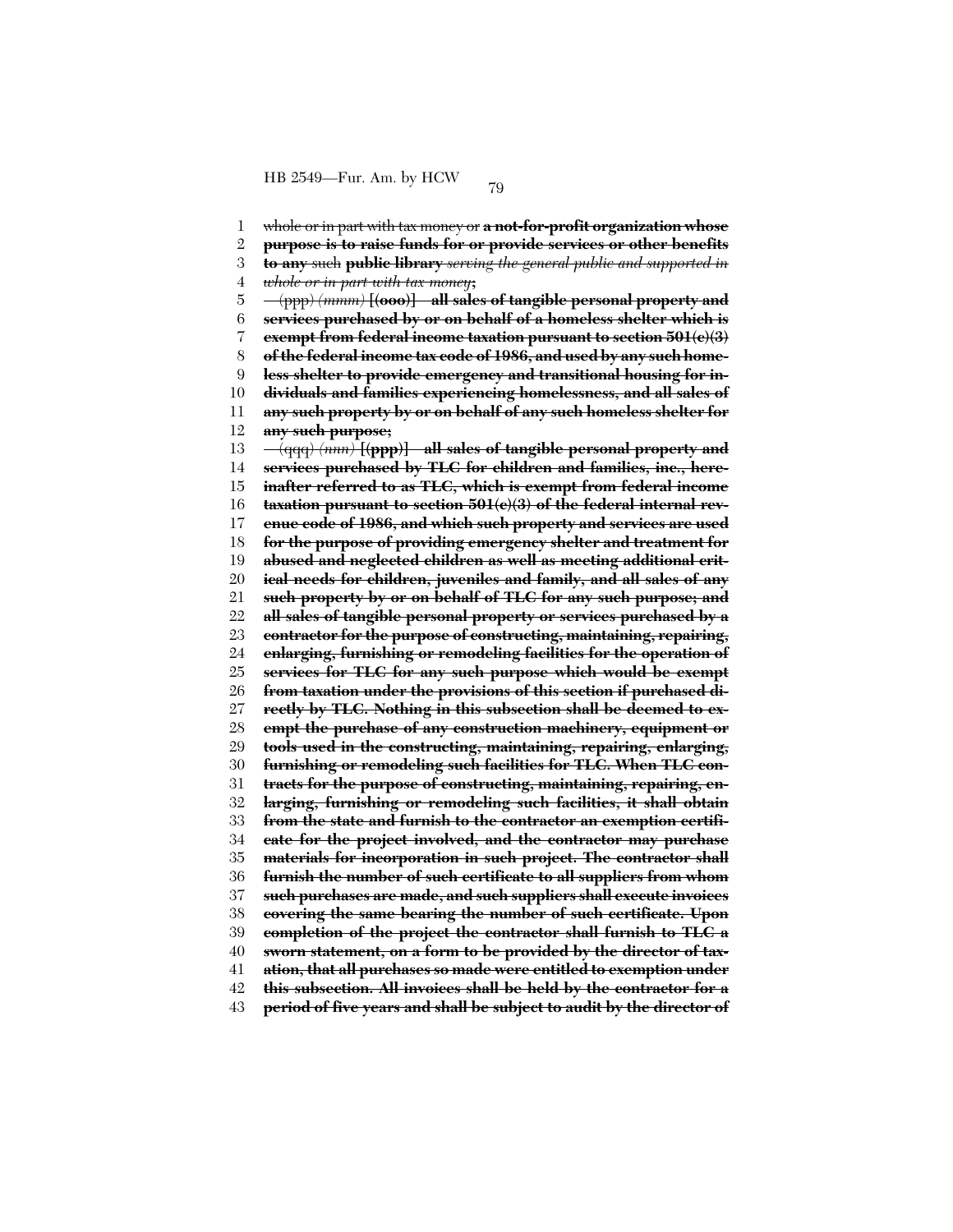1 2 3 4 5 6 7 8 9 10 11 12 13 14 15 16 17 18 19 20 21 22 23 24 25 26 27 28 29 30 31 32 33 34 35 36 37 38 39 40 41 42 43 **taxation. If any materials purchased under such a certificate are found not to have been incorporated in the building or other project or not to have been returned for credit or the sales or compensating tax otherwise imposed upon such materials which will not be so incorporated in the building or other project reported and paid by such contractor to the director of taxation not later than the 20th day of the month following the close of the month in which it shall be determined that such materials will not be used for the purpose for which such certificate was issued, TLC shall be liable for tax on all materials purchased for the project, and upon payment thereof it may recover the same from the contractor together with reasonable attorney fees. Any contractor or any agent, employee or subcontractor thereof, who shall use or otherwise dispose of any materials purchased under such a certificate for any purpose other than that for which such a certificate is issued without the payment of the sales or compensating tax otherwise imposed upon such materials, shall be guilty of a misdemeanor and, upon conviction therefor, shall be subject to the penalties provided for in subsection (g) of K.S.A. 79-3615, and amendments thereto;** (rrr) all sales of tangible personal property and services purchased by any county law library maintained pursuant to law and sales of tangible personal property and services purchased by an organization which would have been exempt from taxation under the provisions of this subsection if purchased directly by the county law library for the purpose of providing legal resources to attorneys, judges, students and the general public, and all sales of any such property by or on behalf of any such county law library; (sss) *(ooo)* **[(qqq)] all sales of tangible personal property and services purchased by catholic charities or youthville, hereinafter referred to as charitable family providers, which is exempt from federal income taxation pursuant to section 501(c)(3) of the federal internal revenue code of 1986, and which such property and services are used for the purpose of providing emergency shelter and treatment for abused and neglected children as well as meeting additional critical needs for children, juveniles and family, and all sales of any such property by or on behalf of charitable family providers for any such purpose; and all sales of tangible personal property or services purchased by a contractor for the purpose of constructing, maintaining, repairing, enlarging, furnishing or remodeling facilities for the operation of services for charitable family providers for any such purpose which would be exempt from taxation under the provisions of this section if purchased directly by charitable family providers. Nothing in this subsection shall be**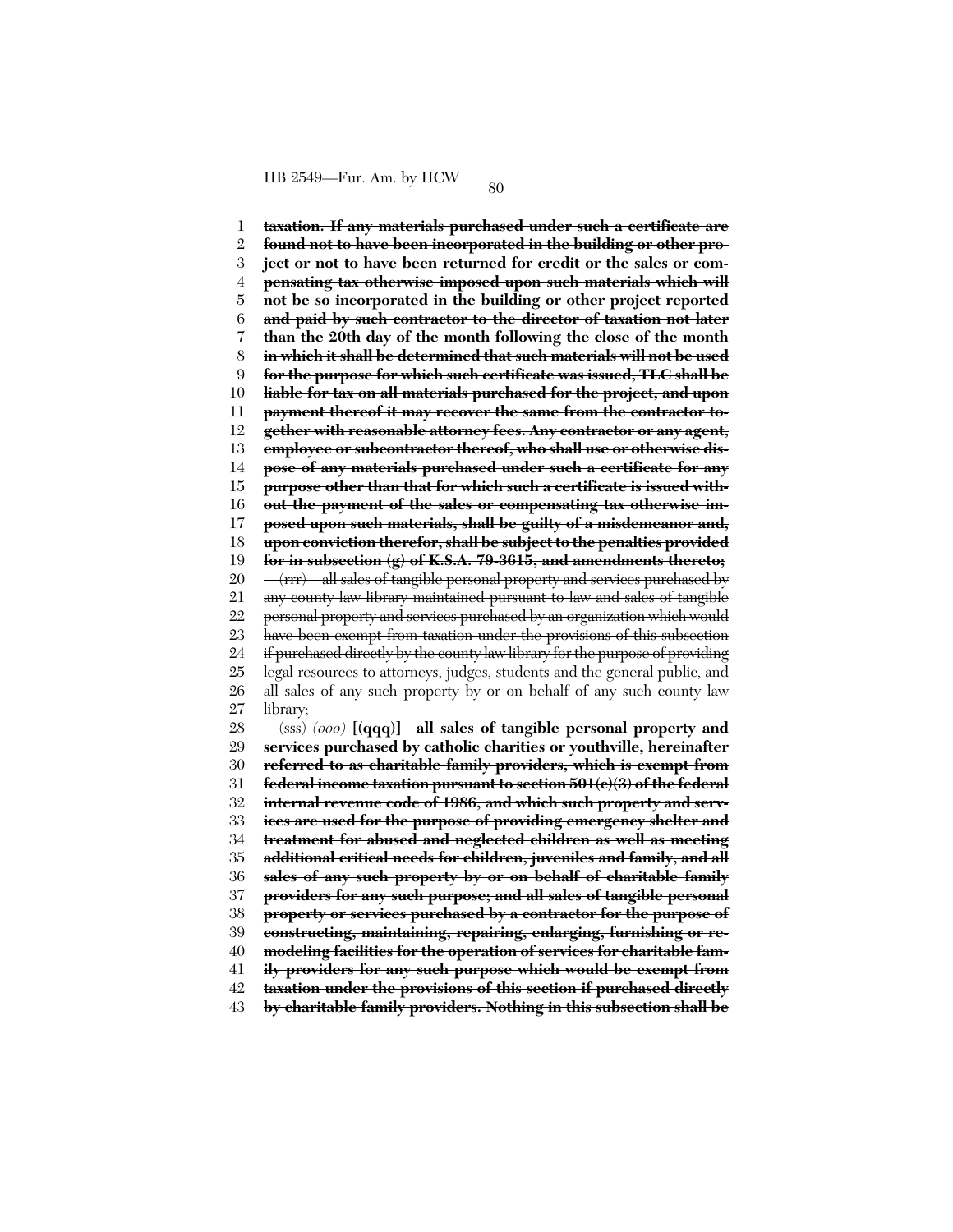1 2 3 4 5 6 7 8 9 10 11 12 13 14 15 16 17 18 19 20 21 22 23 24 25 26 27 28 29 30 31 32 33 34 35 36 37 38 39 40 41 **deemed to exempt the purchase of any construction machinery, equipment or tools used in the constructing, maintaining, repairing, enlarging, furnishing or remodeling such facilities for charitable family providers. When charitable family providers contracts for the purpose of constructing, maintaining, repairing, enlarging, furnishing or remodeling such facilities, it shall obtain from the state and furnish to the contractor an exemption certificate for the project involved, and the contractor may purchase materials for incorporation in such project. The contractor shall furnish the number of such certificate to all suppliers from whom such purchases are made, and such suppliers shall execute invoices covering the same bearing the number of such certificate. Upon completion of the project the contractor shall furnish to charitable family providers a sworn statement, on a form to be provided by the director of taxation, that all purchases so made were entitled to exemption under this subsection. All invoices shall be held by the contractor for a period of five years and shall be subject to audit by the director of taxation. If any materials purchased under such a certificate are found not to have been incorporated in the building or other project or not to have been returned for credit or the sales or compensating tax otherwise imposed upon such materials which will not be so incorporated in the building or other project reported and paid by such contractor to the director of taxation not later than the 20th day of the month following the close of the month in which it shall be determined that such materials will not be used for the purpose for which such certificate was issued, charitable family providers shall be liable for tax on all materials purchased for the project, and upon payment thereof it may recover the same from the contractor together with reasonable attorney fees. Any contractor or any agent, employee or subcontractor thereof, who shall use or otherwise dispose of any materials purchased under such a certificate for any purpose other than that for which such a certificate is issued without the payment of the sales or compensating tax otherwise imposed upon such materials, shall be guilty of a misdemeanor and, upon conviction therefor, shall be subject to the penalties provided for in subsection (g) of K.S.A. 79-3615, and amendments thereto;** (ttt) *(ppp)* **[(rrr)] all sales of tangible personal property or services purchased by a contractor for a project for the purpose of restoring, constructing, equipping, reconstructing, maintaining, repairing, enlarging, furnishing or remodeling a home or facility**

42 **owned by a nonprofit museum which has been granted an exemp-**

43 **tion pursuant to subsection (qq), which such home or facility is**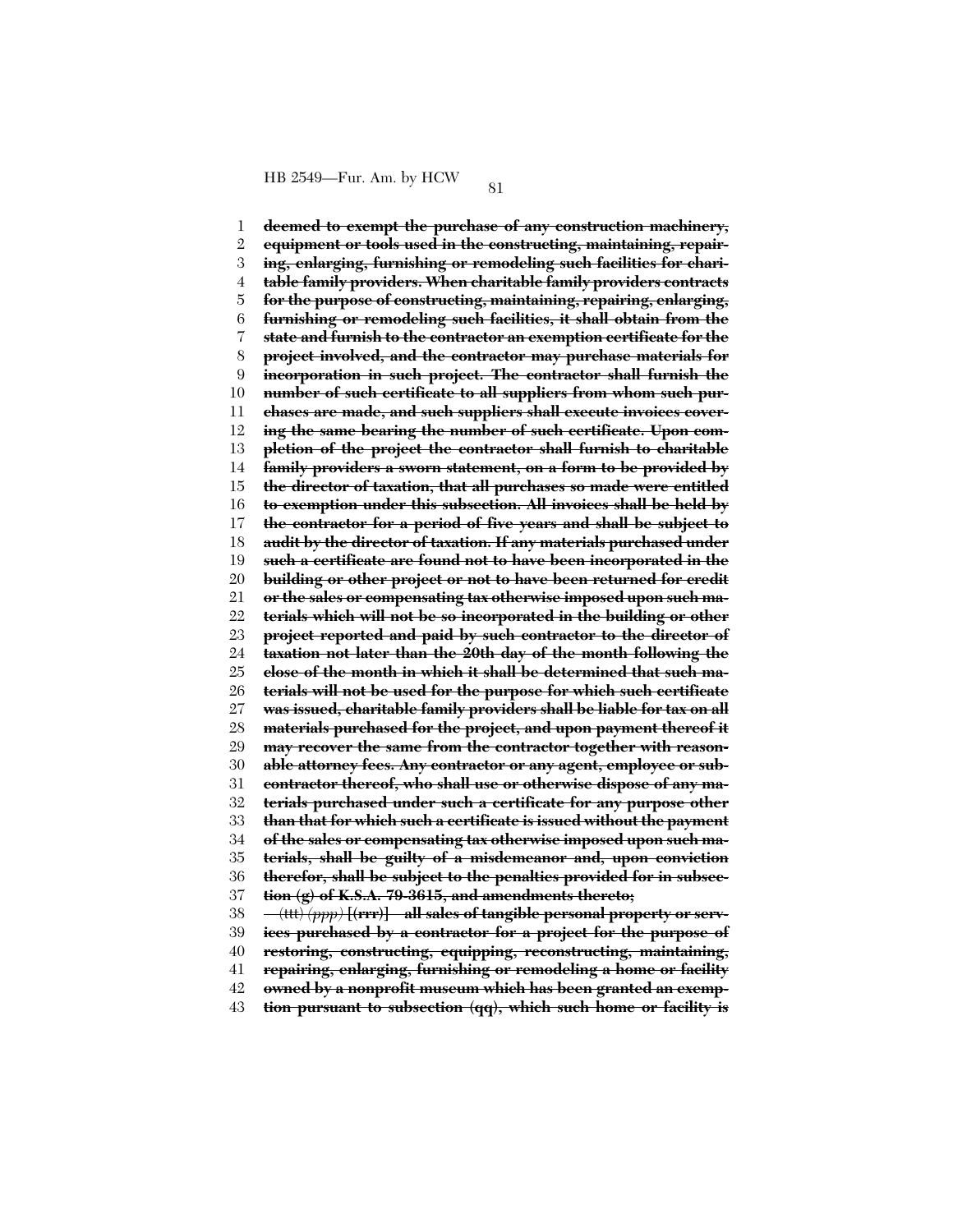1 2 3 4 5 6 7 8 9 10 11 12 13 14 15 16 17 18 19 20 21 22 23 24 25 26 27 28 29 30 31 32 33 34 35 36 37 38 39 40 41 42 43 **located in a city which has been designated as a qualified hometown pursuant to the provisions of K.S.A. 75-5071 et seq., and amendments thereto, and which such project is related to the purposes of K.S.A. 75-5071 et seq., and amendments thereto, and which would be exempt from taxation under the provisions of this section if purchased directly by such nonprofit museum. Nothing in this subsection shall be deemed to exempt the purchase of any construction machinery, equipment or tools used in the restoring, constructing, equipping, reconstructing, maintaining, repairing, enlarging, furnishing or remodeling a home or facility for any such nonprofit museum. When any such nonprofit museum shall contract for the purpose of restoring, constructing, equipping, reconstructing, maintaining, repairing, enlarging, furnishing or remodeling a home or facility, it shall obtain from the state and furnish to the contractor an exemption certificate for the project involved, and the contractor may purchase materials for incorporation in such project. The contractor shall furnish the number of such certificates to all suppliers from whom such purchases are made, and such suppliers shall execute invoices covering the same bearing the number of such certificate. Upon completion of the project, the contractor shall furnish to such nonprofit museum a sworn statement on a form to be provided by the director of taxation that all purchases so made were entitled to exemption under this subsection. All invoices shall be held by the contractor for a period of five years and shall be subject to audit by the director of taxation. If any materials purchased under such a certificate are found not to have been incorporated in the building or other project or not to have been returned for credit or the sales or compensating tax otherwise imposed upon such materials which will not be so incorporated in a home or facility or other project reported and paid by such contractor to the director of taxation not later than the 20th day of the month following the close of the month in which it shall be determined that such materials will not be used for the purpose for which such certificate was issued, such nonprofit museum shall be liable for tax on all materials purchased for the project, and upon payment thereof it may recover the same from the contractor together with reasonable attorney fees. Any contractor or any agent, employee or subcontractor thereof, who shall use or otherwise dispose of any materials purchased under such a certificate for any purpose other than that for which such a certificate is issued without the payment of the sales or compensating tax otherwise imposed upon such materials, shall be guilty of a misdemeanor and, upon conviction therefor, shall be subject to the**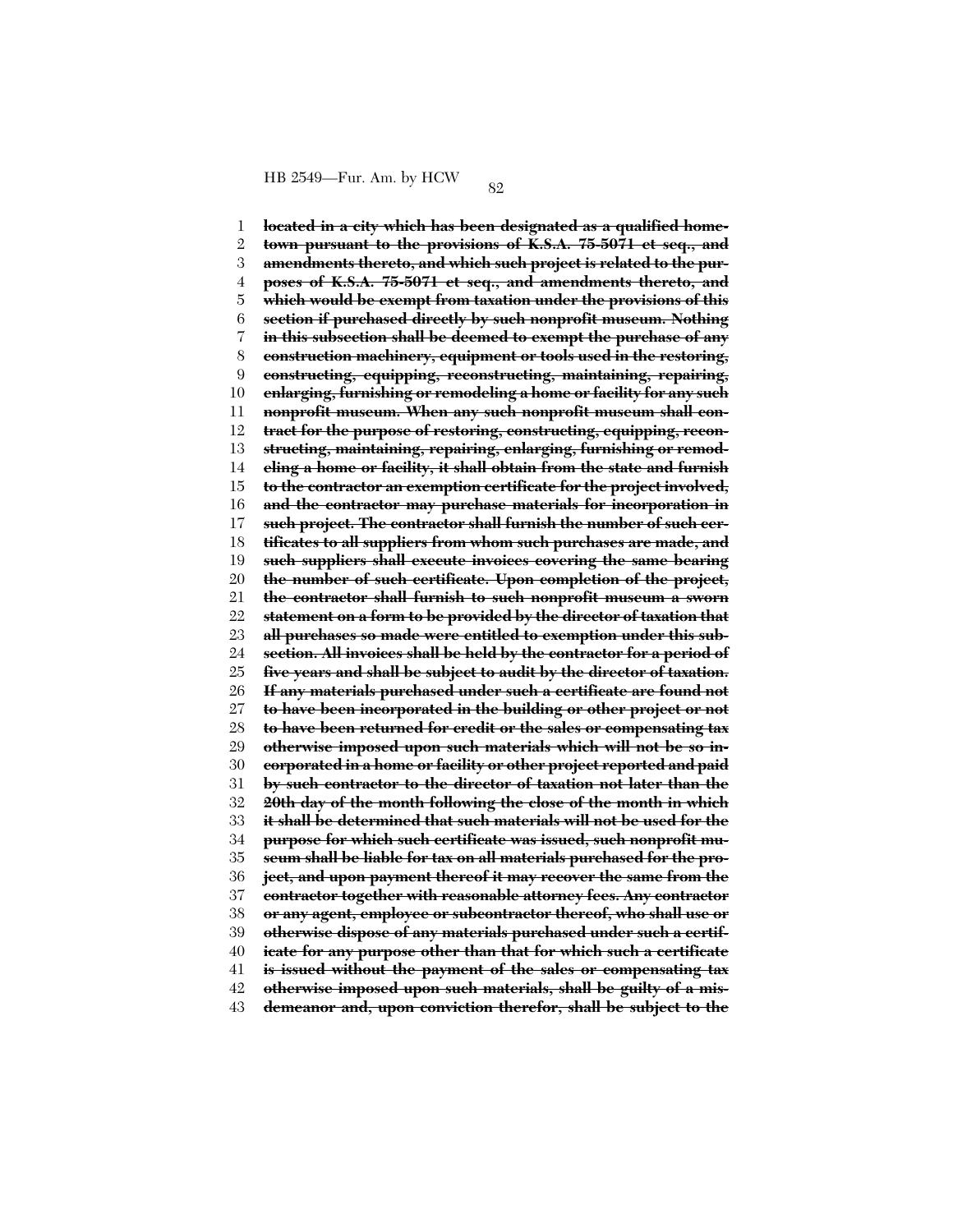1 2 3 4 5 6 7 8 9 10 11 12 13 14 15 16 17 18 19 20 21 22 23 24 25 26 27 28 29 30 31 32 33 34 35 36 37 38 39 40 41 42 43 **penalties provided for in subsection (g) of K.S.A. 79-3615, and amendments thereto;** (uuu) *(qqq)* **[(sss)] all sales of tangible personal property and services purchased by Kansas children's service league, hereinafter referred to as KCSL, which is exempt from federal income taxation pursuant to section 501(c)(3) of the federal internal revenue code of 1986, and which such property and services are used for the purpose of providing for the prevention and treatment of child abuse and maltreatment as well as meeting additional critical needs for children, juveniles and family, and all sales of any such property by or on behalf of KCSL for any such purpose; and all sales of tangible personal property or services purchased by a contractor for the purpose of constructing, maintaining, repairing, enlarging, furnishing or remodeling facilities for the operation of services for KCSL for any such purpose which would be exempt from taxation under the provisions of this section if purchased directly by KCSL. Nothing in this subsection shall be deemed to exempt the purchase of any construction machinery, equipment or tools used in the constructing, maintaining, repairing, enlarging, furnishing or remodeling such facilities for KCSL. When KCSL contracts for the purpose of constructing, maintaining, repairing, enlarging, furnishing or remodeling such facilities, it shall obtain from the state and furnish to the contractor an exemption certificate for the project involved, and the contractor may purchase materials for incorporation in such project. The contractor shall furnish the number of such certificate to all suppliers from whom such purchases are made, and such suppliers shall execute invoices covering the same bearing the number of such certificate. Upon completion of the project the contractor shall furnish to KCSL a sworn statement, on a form to be provided by the director of taxation, that all purchases so made were entitled to exemption under this subsection. All invoices shall be held by the contractor for a period of five years and shall be subject to audit by the director of taxation. If any materials purchased under such a certificate are found not to have been incorporated in the building or other project or not to have been returned for credit or the sales or compensating tax otherwise imposed upon such materials which will not be so incorporated in the building or other project reported and paid by such contractor to the director of taxation not later than the 20th day of the month following the close of the month in which it shall be determined that such materials will not be used for the purpose for which such certificate was issued, KCSL shall be liable for tax on all materials purchased for the project, and**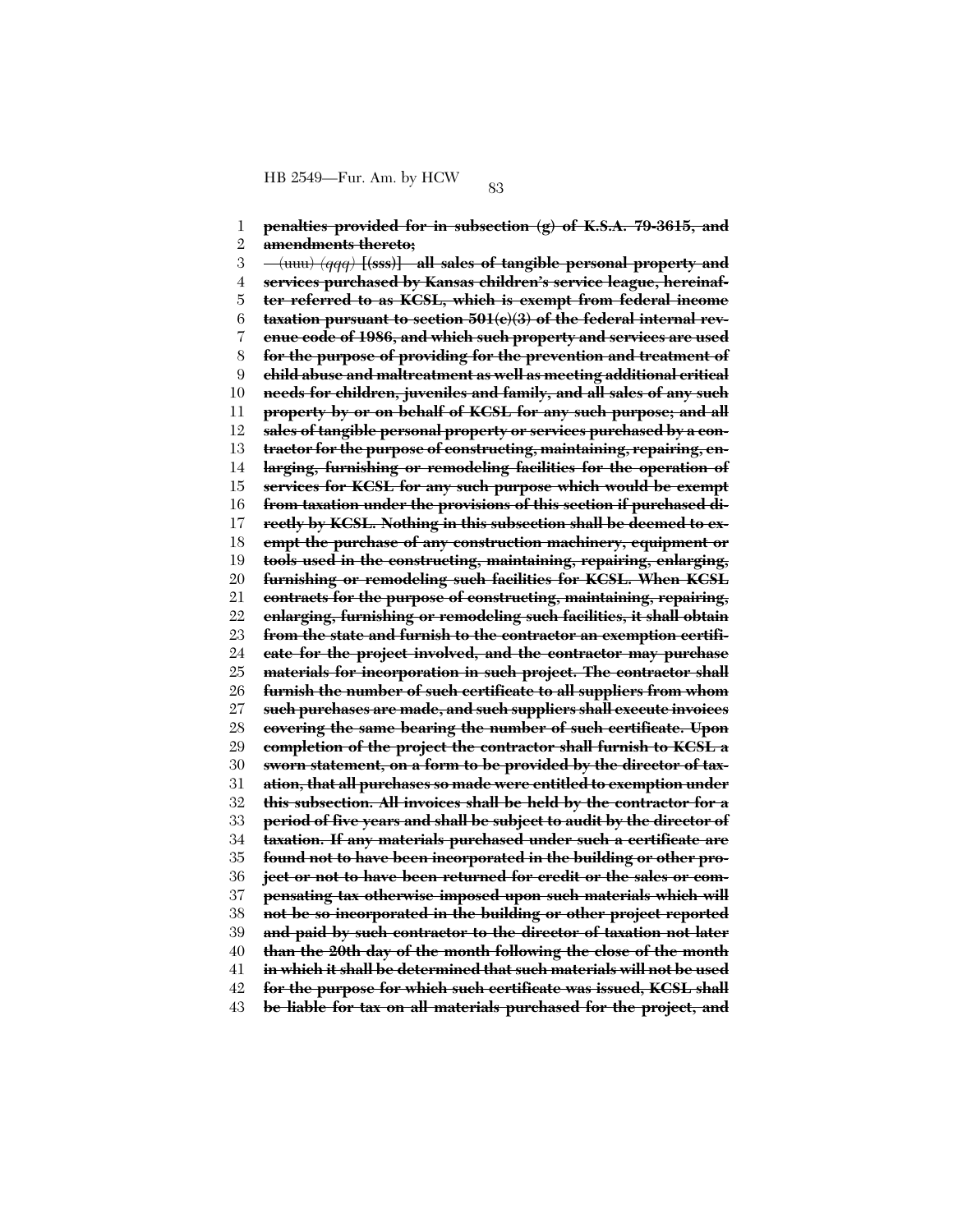1 2 3 4 5 6 7 8 9 10 11 12 13 14 15 16 17 18 19 20 21 22 23 24 25 26 27 28 29 30 31 32 33 34 35 36 37 38 39 40 41 42 **upon payment thereof it may recover the same from the contractor together with reasonable attorney fees. Any contractor or any agent, employee or subcontractor thereof, who shall use or otherwise dispose of any materials purchased under such a certificate for any purpose other than that for which such a certificate is issued without the payment of the sales or compensating tax otherwise imposed upon such materials, shall be guilty of a misdemeanor and, upon conviction therefor, shall be subject to the penalties provided for in subsection (g) of K.S.A. 79-3615, and amendments thereto;** (vvv) *(rrr)* **[(ttt)] all sales of tangible personal property or services, including the renting and leasing of tangible personal property or services, purchased by Jazz in the Woods, Inc., a Kansas corporation which is exempt from federal income taxation pursuant to section 501(c)(3) of the federal internal revenue code, for the purpose of providing Jazz in the Woods, an event benefiting children-in-need and other nonprofit charities assisting such children, and all sales of any such property by or on behalf of such organization for such purpose;** (www) *(sss)* **[(uuu)] all sales of tangible personal property purchased by or on behalf of the Frontenac Education Foundation, which is exempt from federal income taxation pursuant to section 501(c)(3) of the federal internal revenue code, for the purpose of providing education support for students, and all sales of any such property by or on behalf of such organization for such purpose;** (xxx) *(ttt)* **[(vvv)] all sales of personal property and services purchased by the booth theatre foundation, inc., an organization which is exempt from federal income taxation pursuant to section 501(c)(3) of the federal internal revenue code of 1986, and which such personal property and services are used by any such organization in the constructing, equipping, reconstructing, maintaining, repairing, enlarging, furnishing or remodeling of the booth theatre, and all sales of tangible personal property or services purchased by a contractor for the purpose of constructing, equipping, reconstructing, maintaining, repairing, enlarging, furnishing or remodeling the booth theatre for such organization, which would be exempt from taxation under the provisions of this section if purchased directly by such organization. Nothing in this subsection shall be deemed to exempt the purchase of any construction machinery, equipment or tools used in the constructing, equipping, reconstructing, maintaining, repairing, enlarging, furnishing or remodeling facilities for any such organization. When any such**

43 **organization shall contract for the purpose of constructing, equip-**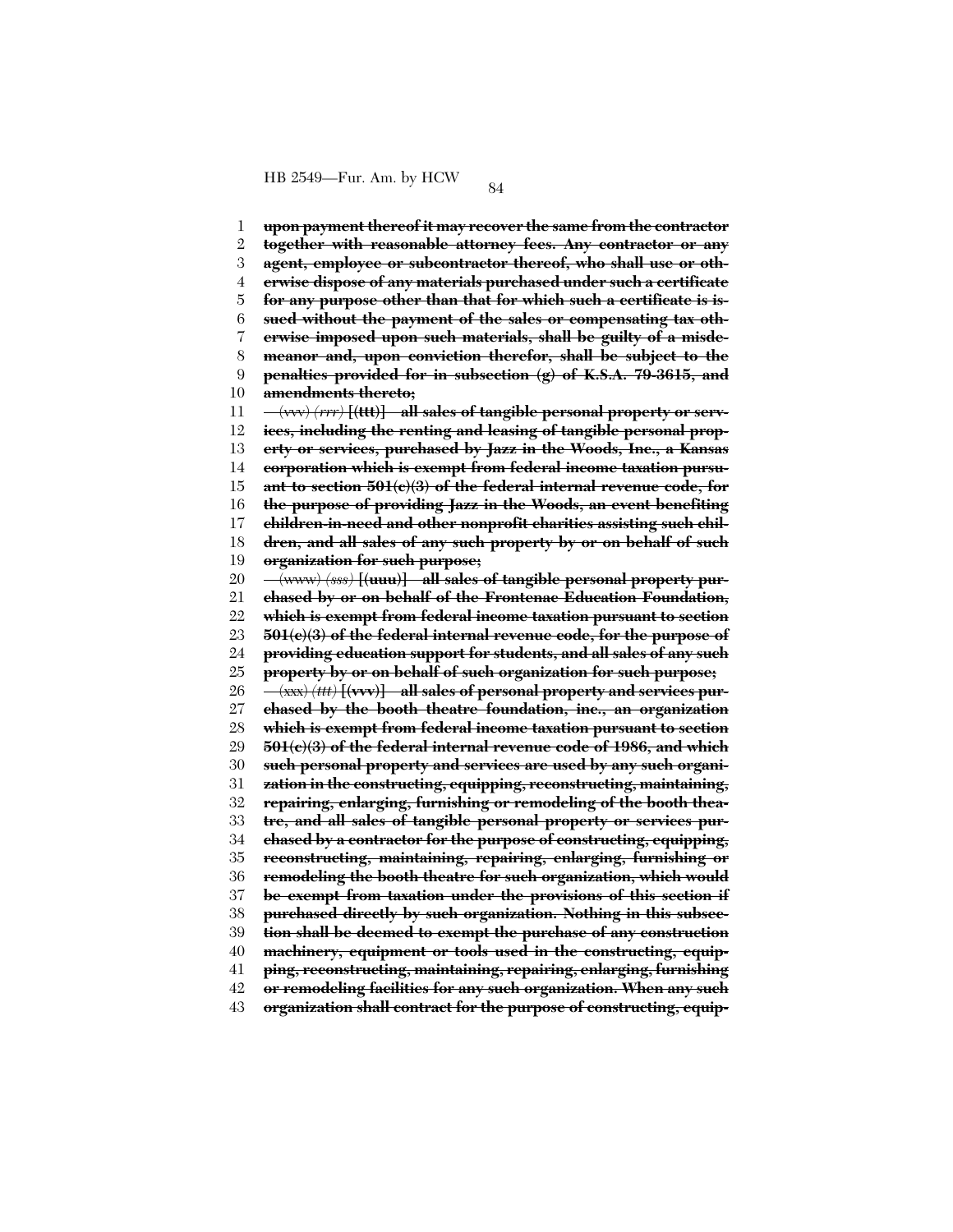1 2 3 4 5 6 7 8 9 10 11 12 13 14 15 16 17 18 19 20 21 22 23 24 25 26 27 28 29 30 31 32 33 34 35 36 37 38 39 40 41 42 43 **ping, reconstructing, maintaining, repairing, enlarging, furnishing or remodeling facilities, it shall obtain from the state and furnish to the contractor an exemption certificate for the project involved, and the contractor may purchase materials for incorporation in such project. The contractor shall furnish the number of such certificate to all suppliers from whom such purchases are made, and such suppliers shall execute invoices covering the same bearing the number of such certificate. Upon completion of the project the contractor shall furnish to such organization concerned a sworn statement, on a form to be provided by the director of taxation, that all purchases so made were entitled to exemption under this subsection. All invoices shall be held by the contractor for a period of five years and shall be subject to audit by the director of taxation. If any materials purchased under such a certificate are found not to have been incorporated in such facilities or not to have been returned for credit or the sales or compensating tax otherwise imposed upon such materials which will not be so incorporated in such facilities reported and paid by such contractor to the director of taxation not later than the 20th day of the month following the close of the month in which it shall be determined that such materials will not be used for the purpose for which such certificate was issued, such organization concerned shall be liable for tax on all materials purchased for the project, and upon payment thereof it may recover the same from the contractor together with reasonable attorney fees. Any contractor or any agent, employee or subcontractor thereof, who shall use or otherwise dispose of any materials purchased under such a certificate for any purpose other than that for which such a certificate is issued without the payment of the sales or compensating tax otherwise imposed upon such materials, shall be guilty of a misdemeanor and, upon conviction therefor, shall be subject to the penalties provided for in subsection (g) of K.S.A. 79-3615, and amendments thereto. Sales tax paid on and after January 1, 2007, but prior to the effective date of this act upon the gross receipts received from any sale which would have been exempted by the provisions of this subsection had such sale occurred after the effective date of this act shall be refunded. Each claim for a sales tax refund shall be verified and submitted to the director of taxation upon forms furnished by the director and shall be accompanied by any additional documentation required by the director. The director shall review each claim and shall refund that amount of sales tax paid as determined under the provisions of this subsection. All refunds shall be paid from the sales tax refund fund upon warrants of the director of accounts**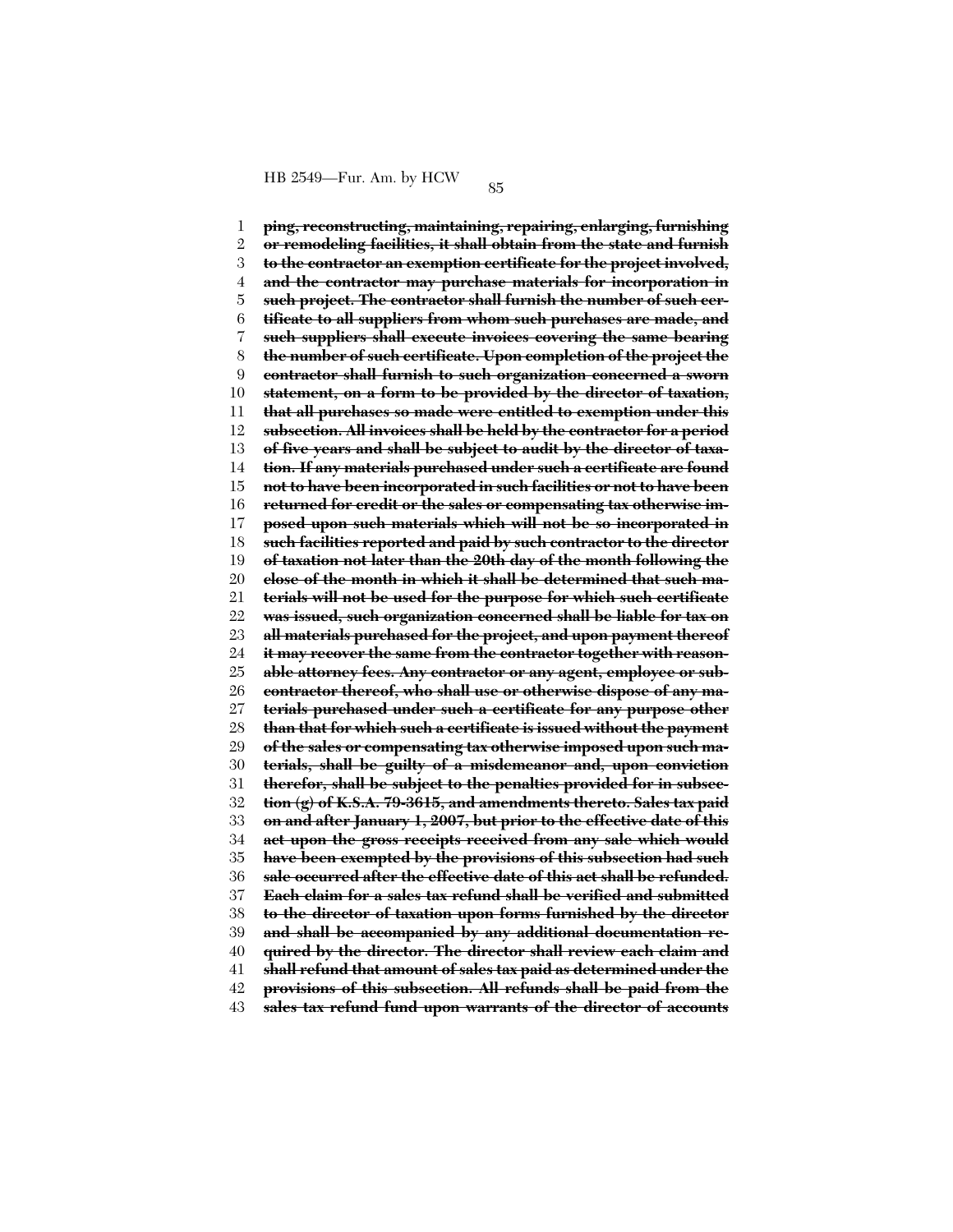1 2 3 4 5 6 7 8 9 10 11 12 13 14 15 16 17 18 19 20 21 22 23 24 25 26 27 28 29 30 31 32 33 34 35 36 37 38 39 40 41 42 43 **and reports pursuant to vouchers approved by the director or the director's designee;** (yyy) *(uuu)* **[(www)] all sales of tangible personal property and services purchased by TLC charities foundation, inc., hereinafter referred to as TLC charities, which is exempt from federal income taxation pursuant to section 501(c)(3) of the federal internal revenue code of 1986, and which such property and services are used for the purpose of encouraging private philanthropy to further the vision, values, and goals of TLC for children and families, inc.; and all sales of such property and services by or on behalf of TLC charities for any such purpose and all sales of tangible personal property or services purchased by a contractor for the purpose of constructing, maintaining, repairing, enlarging, furnishing or remodeling facilities for the operation of services for TLC charities for any such purpose which would be exempt from taxation under the provisions of this section if purchased directly by TLC charities. Nothing in this subsection shall be deemed to exempt the purchase of any construction machinery, equipment or tools used in the constructing, maintaining, repairing, enlarging, furnishing or remodeling such facilities for TLC charities. When TLC charities contracts for the purpose of constructing, maintaining, repairing, enlarging, furnishing or remodeling such facilities, it shall obtain from the state and furnish to the contractor an exemption certificate for the project involved, and the contractor may purchase materials for incorporation in such project. The contractor shall furnish the number of such certificate to all suppliers from whom such purchases are made, and such suppliers shall execute invoices covering the same bearing the number of such certificate. Upon completion of the project the contractor shall furnish to TLC charities a sworn statement, on a form to be provided by the director of taxation, that all purchases so made were entitled to exemption under this subsection. All invoices shall be held by the contractor for a period of five years and shall be subject to audit by the director of taxation. If any materials purchased under such a certificate are found not to have been incorporated in the building or other project or not to have been returned for credit or the sales or compensating tax otherwise imposed upon such materials which will not be incorporated into the building or other project reported and paid by such contractor to the director of taxation not later than the 20th day of the month following the close of the month in which it shall be determined that such materials will not be used for the purpose for which such certificate was issued, TLC charities shall be liable for tax on all materials purchased for the project,**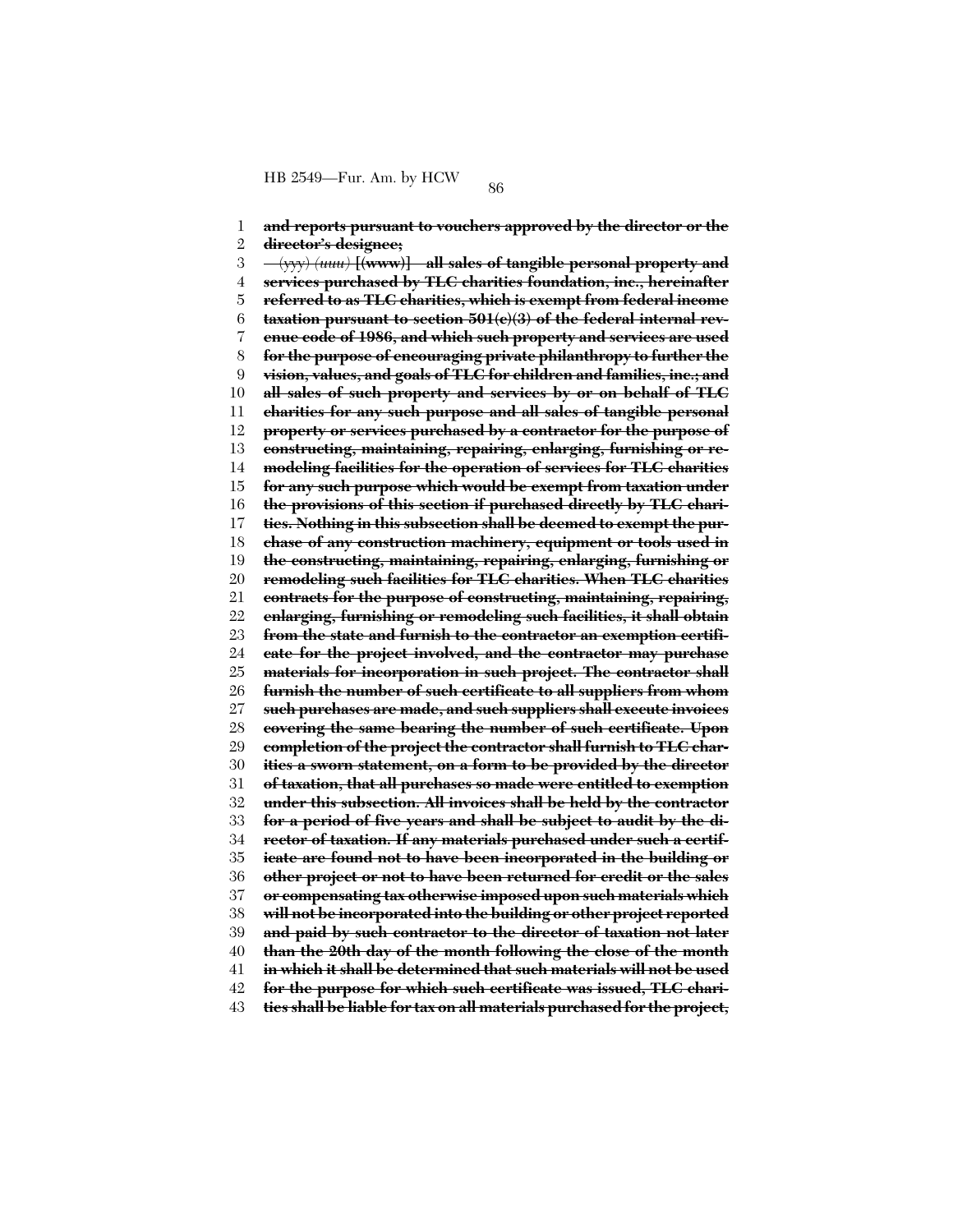1 2 3 4 5 6 7 8 9 10 11 12 13 14 15 16 17 18 19 20 21 22 23 24 25 26 27 28 29 30 31 32 33 34 35 36 37 38 39 40 41 42 43 **and upon payment thereof it may recover the same from the contractor together with reasonable attorney fees. Any contractor or any agent, employee or subcontractor thereof, who shall use or otherwise dispose of any materials purchased under such a certificate for any purpose other than that for which such a certificate is issued without the payment of the sales or compensating tax otherwise imposed upon such materials, shall be guilty of a misdemeanor and, upon conviction therefor, shall be subject to the penalties provided for in subsection (g) of K.S.A. 79-3615, and amendments thereto;** (zzz) *(vvv)* **[(xxx)] all sales of tangible personal property purchased by the rotary club of shawnee foundation which is exempt from federal income taxation pursuant to section 501(c)(3) of the federal internal revenue code of 1986, as amended, used for the purpose of providing contributions to community service organizations and scholarships;** (aaaa) *(www)* **[(yyy)] all sales of personal property and services purchased by or on behalf of victory in the valley, inc., which is exempt from federal income taxation pursuant to section 501(c)(3) of the federal internal revenue code, for the purpose of providing a cancer support group and services for persons with cancer, and all sales of any such property by or on behalf of any such organization for any such purpose;** (bbbb) *(xxx)* **[(zzz)] all sales of entry or participation fees, charges or tickets by Guadalupe health foundation, which is exempt from federal income taxation pursuant to section 501(c)(3) of the federal internal revenue code, for such organization's annual fundraising event which purpose is to provide health care services for uninsured workers;** (cccc) *(yyy)* **[(aaaa)] all sales of tangible personal property or services purchased by or on behalf of wayside waifs, inc., which is exempt from federal income taxation pursuant to section 501(c)(3) of the federal internal revenue code, for the purpose of providing such organization's annual fundraiser, an event whose purpose is to support the care of homeless and abandoned animals, animal adoption efforts, education programs for children and efforts to reduce animal over-population and animal welfare services, and all sales of any such property, including entry or participation fees or charges, by or on behalf of such organization for such purpose;** (dddd) *(zzz)* **[(bbbb)] all sales of tangible personal property or services purchased by or on behalf of Goodwill Industries or Easter Seals of Kansas, Inc., both of which are exempt from federal income taxation pursuant to section 501(c)(3) of the federal inter-**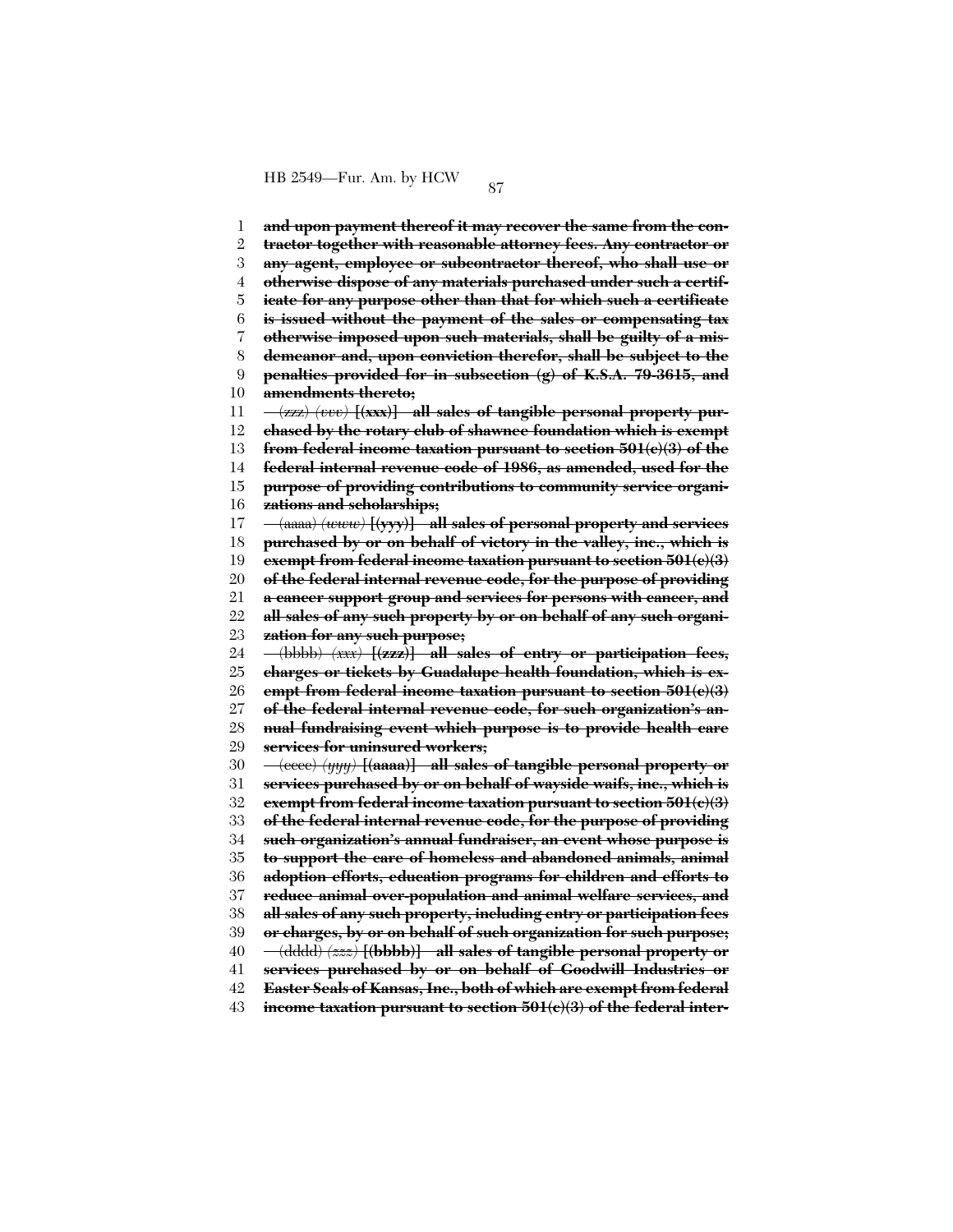1 2 3 4 5 6 7 8 9 10 11 12 13 14 15 16 17 18 19 20 21 22 23 24 25 26 27 28 29 30 31 32 33 34 35 36 37 38 39 40 41 42 43 **nal revenue code, for the purpose of providing education, training and employment opportunities for people with disabilities and other barriers to employment;** (eeee) *(aaaa)* **[(cccc)] all sales of tangible personal property or services purchased by or on behalf of All American Beef Battalion, Inc., which is exempt from federal income taxation pursuant to section 501(c)(3) of the federal internal revenue code, for the purpose of educating, promoting and participating as a contact group through the beef cattle industry in order to carry out such projects that provide support and morale to members of the United States armed forces and military services; and** (ffff) *(bbbb)* **[(dddd)] all sales of tangible personal property and services purchased by sheltered living, inc., which is exempt from federal income taxation pursuant to section 501(c)(3) of the federal internal revenue code of 1986, and which such property and services are used for the purpose of providing residential and day services for people with developmental disabilities or mental retardation, or both, and all sales of any such property by or on behalf of sheltered living, inc. for any such purpose; and all sales of tangible personal property or services purchased by a contractor for the purpose of rehabilitating, constructing, maintaining, repairing, enlarging, furnishing or remodeling homes and facilities for sheltered living, inc. for any such purpose which would be exempt from taxation under the provisions of this section if purchased directly by sheltered living, inc. Nothing in this subsection shall be deemed to exempt the purchase of any construction machinery, equipment or tools used in the constructing, maintaining, repairing, enlarging, furnishing or remodeling such homes and facilities for sheltered living, inc. When sheltered living, inc. contracts for the purpose of rehabilitating, constructing, maintaining, repairing, enlarging, furnishing or remodeling such homes and facilities, it shall obtain from the state and furnish to the contractor an exemption certificate for the project involved, and the contractor may purchase materials for incorporation in such project. The contractor shall furnish the number of such certificate to all suppliers from whom such purchases are made, and such suppliers shall execute invoices covering the same bearing the number of such certificate. Upon completion of the project the contractor shall furnish to sheltered living, inc. a sworn statement, on a form to be provided by the director of taxation, that all purchases so made were entitled to exemption under this subsection. All invoices shall be held by the contractor for a period of five years and shall be subject to audit by the director of taxation. If any materials pur-**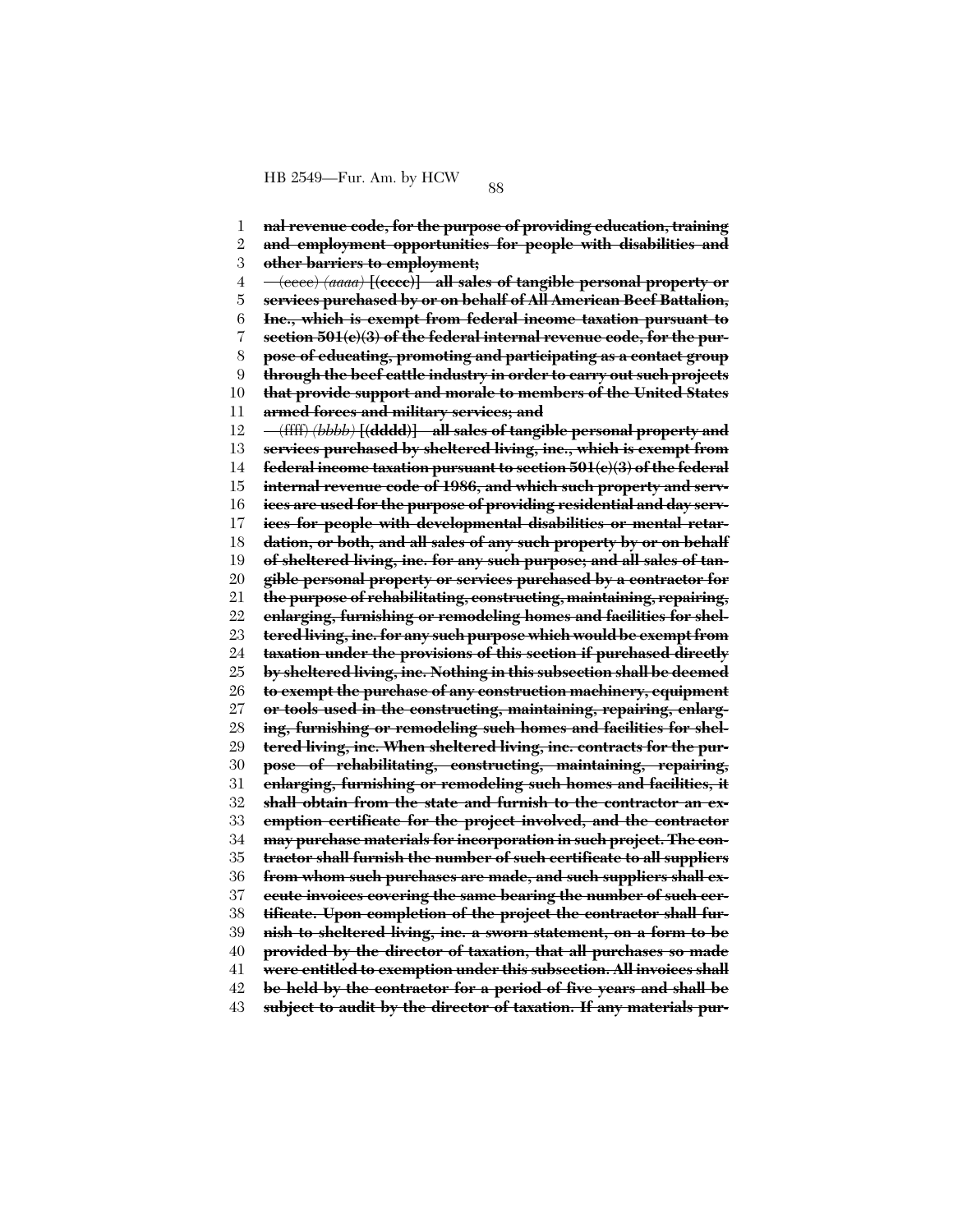1 2 3 4 5 6 7 8 9 10 11 12 13 14 15 16 17 18 19  $20$ 21 22 23 24 25 26 27 28 29 30 31 32 33 34 35 36 37 38 39 40 41 42 43 **chased under such a certificate are found not to have been incorporated in the building or other project or not to have been returned for credit or the sales or compensating tax otherwise imposed upon such materials which will not be so incorporated in the building or other project reported and paid by such contractor to the director of taxation not later than the 20th day of the month following the close of the month in which it shall be determined that such materials will not be used for the purpose for which such certificate was issued, sheltered living, inc. shall be liable for tax on all materials purchased for the project, and upon payment thereof it may recover the same from the contractor together with reasonable attorney fees. Any contractor or any agent, employee or subcontractor thereof, who shall use or otherwise dispose of any materials purchased under such a certificate for any purpose other than that for which such a certificate is issued without the payment of the sales or compensating tax otherwise imposed upon such materials, shall be guilty of a misdemeanor and, upon conviction therefor, shall be subject to the penalties provided for in subsection (g) of K.S.A. 79-3615, and amendments thereto. [New Sec. 3. As used in sections 3 through 8, and amendments thereto, the following words and phrases shall mean: [(a) ''API gravity'' means gravity, weight per unit volume, of oils as measured by the American petroleum institute, or API, scale whereby API gravity equals 141.5. [(b) ''First purchaser'' means the first person purchasing crude oil directly from the operator or producer. [(c) ''Hauler'' means any common carrier, as defined in K.S.A. 2009 Supp. 66-105, and amendments thereto, or any other person, responsible for the transportation of crude oil to a refinery. [(d) ''Light crude'' means crude oil with a low specific gravity and high API gravity due to the presence of a high proportion of light hydrocarbon fractions. [(e) ''Market rate'' means the listed daily spot price on the New York mercantile exchange, or NYMEX, for one barrel of 40 light gravity sweet crude oil. [(f) ''Operator'' means the person responsible for the actual physical operation of the crude oil producing property. [(g) ''Producer'' means any interest owner in the crude oil producing property including a royalty interest owner. [(h) ''Refinery'' has the meaning provided by K.S.A. 2009 Supp. 79-32,217, and amendments thereto. [(i) ''Specific gravity'' means the ratio of the density of a substance at 60 degrees Fahrenheit to the density of water at the same**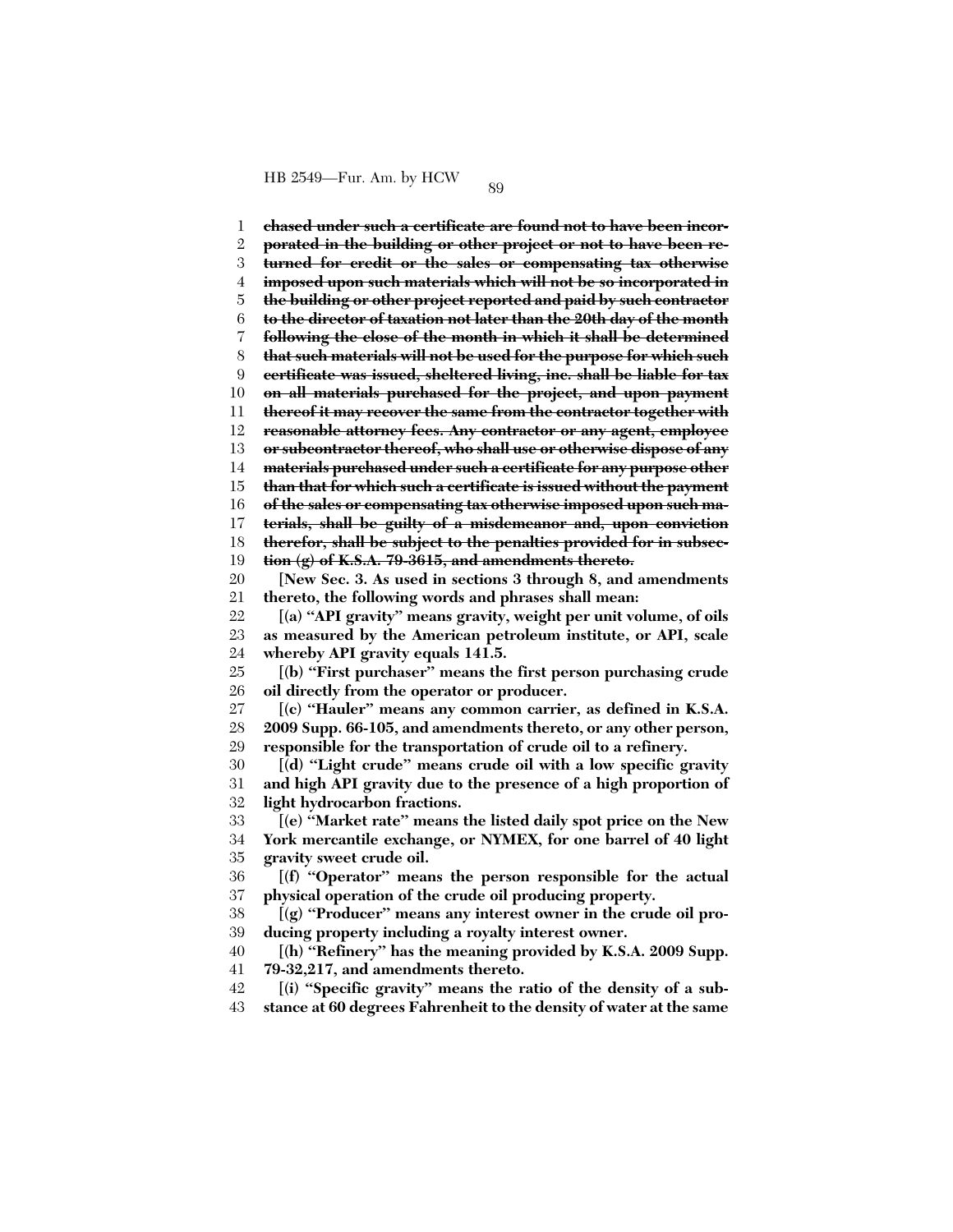1 **temperature, where specific gravity equals negative 131.5.**

2 3 4 **[(j) ''Spot price'' means the one-time market case transaction, where a commodity is purchased on-the-spot at current market rates.**

5 6 7 8 9 10 11 12 13 14 15 16 17 18 19 20 21 22 **[New Sec. 4. Any refinery required to purchase crude oil produced in Kansas, if available, to be eligible to receive an income tax credit under K.S.A. 2009 Supp. 79-32,218, and amendments thereto, the accelerated depreciation deduction provided under K.S.A. 2009 Supp. 79-32,221, and amendments thereto, or the environmental compliance income tax credit provided under K.S.A. 2009 Supp. 79-32,222, and amendments thereto, shall have the right to reject any crude oil which is not of merchantable quality or is altered or contaminated by foreign substances or for other quality purposes as stated in the terms and conditions of any contract or division order between any such refinery and producer. Refineries shall provide written or electronic information detailing the requirements haulers must meet prior to delivering crude oil to the refinery, as well as written or electronic notice of all API gravity, specific gravity, basic sediments and water or any other standards that crude oil must meet to be delivered to the refinery. Each refinery shall post the relative amounts of different types of crude oil that the refinery generally purchases.**

23 24 25 26 27 28 **[New Sec. 5. A first purchaser of crude oil shall disclose to the operator or producer a detailed statement of the reason for any deduction of the purchase price below the market rate for such crude oil. Any such deduction of the purchase price paid for crude oil shall be based on an industry standard such as API gravity, specific gravity, temperature or basic sediments and water.**

29 30 31 32 33 34 35 36 37 38 **[Sec. 6. K.S.A. 2009 Supp. 79-32,218 is hereby amended to read as follows: 79-32,218. (a) For taxable years commencing after December 31,** 2005 *2009***, and before January 1, 2011, any taxpayer who is awarded a tax credit under this act by the secretary of commerce and complies with the conditions set forth in this act and the agreement entered into by the secretary and the taxpayer under this act shall be allowed a credit against the taxpayer's tax liability under the Kansas income tax act as provided in subsection (b). Expenditures used to qualify for this credit shall not be used to qualify for any other type of Kansas income tax credit.**

39 40 41 42 43 **[(b) The amount of the credit to which a taxpayer is entitled shall be equal to the sum of: (1) An amount equal to 10% of the taxpayer's qualified investment for the first \$250,000,000 invested and (2) an amount equal to 5% of the amount of the taxpayer's qualified investment that exceeds \$250,000,000. Such credit shall**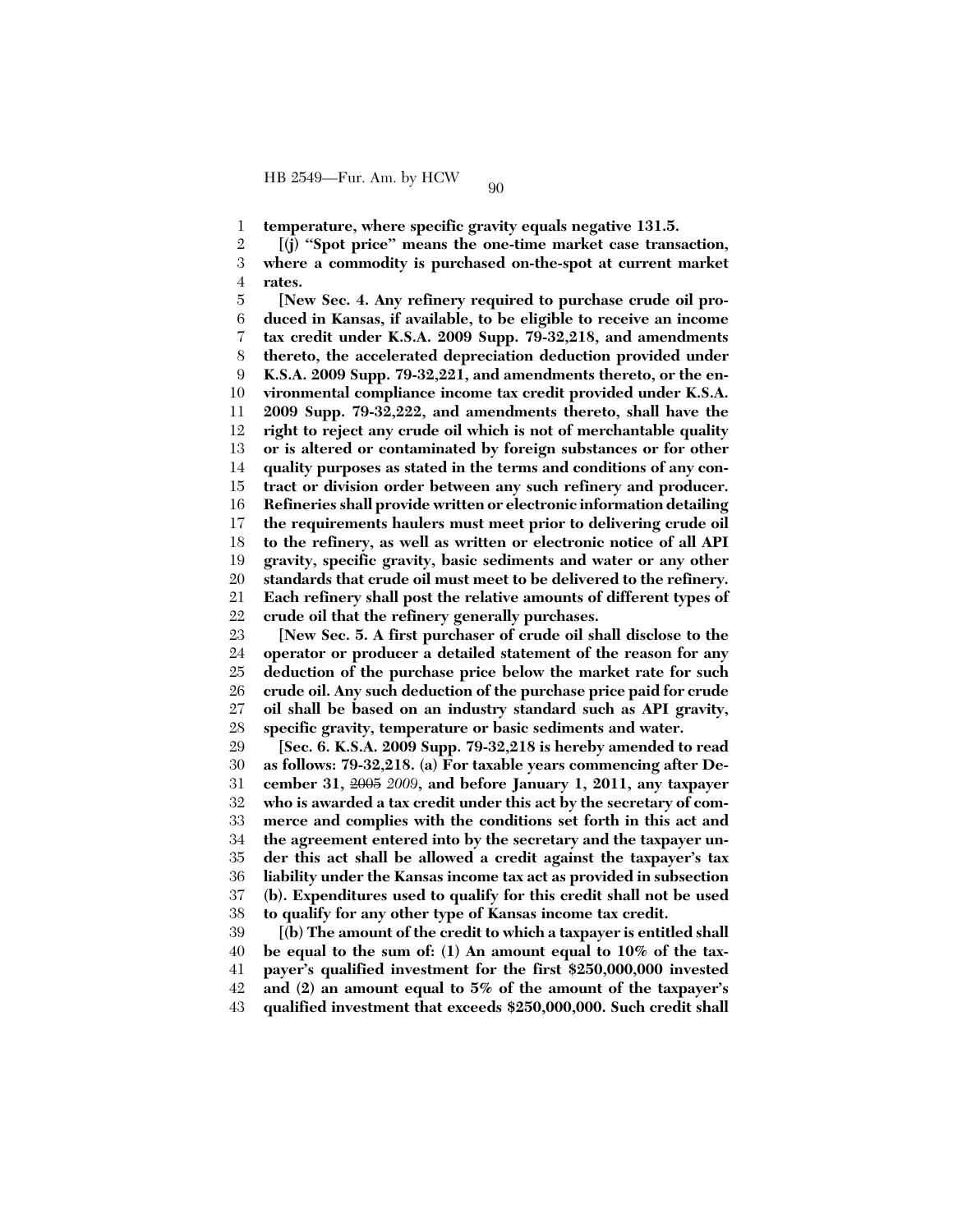1 **be taken in 10 equal, annual installments, beginning with the year**

2 3 4 **in which the taxpayer places into service the new refinery, the expansion of an existing refinery or the restoration of production of a refinery as provided in this section.**

5 6 7 8 9 10 11 12 13 14 **[(c) If the amount of an annual installment of a tax credit allowed under this section exceeds the taxpayer's income tax liability for the taxable year in which the annual installment is allowed, the amount thereof which exceeds such tax liability may be carried over for deduction from the taxpayer's income tax liability in the next succeeding taxable year or years until the total amount of the annual installment of the tax credit has been deducted from tax liability, except that no such tax credit shall be carried over for deduction after the 14th taxable year succeeding the taxable year in which the first annual installment is allowed.**

15 16 17 18 19 20 21 22 23 24 25 26 27 28 29 30 31 **[(d) (1) Before making a qualified investment, a taxpayer shall apply to the secretary of commerce to enter into an agreement for a tax credit under this act. The secretary shall prescribe the form of the application. After receipt of such application, the secretary may enter into an agreement with the applicant for a credit under this act if the secretary determines that the taxpayer's proposed investment satisfies the requirements of this act. The secretary shall enter into an agreement with an applicant which is awarded a credit under this act. The agreement shall include: (A) A detailed description of the refinery project that is the subject of the agreement, (B) the first taxable year for which the credit may be claimed, (C) the maximum amount of tax credit that will be allowed for each taxable year** and*,* **(D) a requirement that the taxpayer shall maintain operation of the new, expanded or restored refinery for at least 10 years during the term that the tax credit is available***, and (E) documentation that the refinery has purchased crude oil produced in Kansas, if available, pursuant to section 4, and amendments thereto***.**

32 33 34 35 36 37 38 39 40 41 42 43 **[(2) A taxpayer must comply with the terms of the agreement described in subsection (d)(1) to receive an annual installment of the tax credit awarded under this act. The secretary of commerce, in accordance with rules and regulations of the secretary, shall annually determine whether the taxpayer is in compliance with the agreement. Such determination of compliance shall include, but not be limited to, operation of the new, expanded or restored refinery** *and the purchase of available crude oil produced in Kansas* **during the tax years when any installments of tax credits are claimed by the taxpayer. If the secretary determines that the taxpayer is in compliance, the secretary shall issue a certificate of compliance to the taxpayer. If the secretary determines that the taxpayer is not**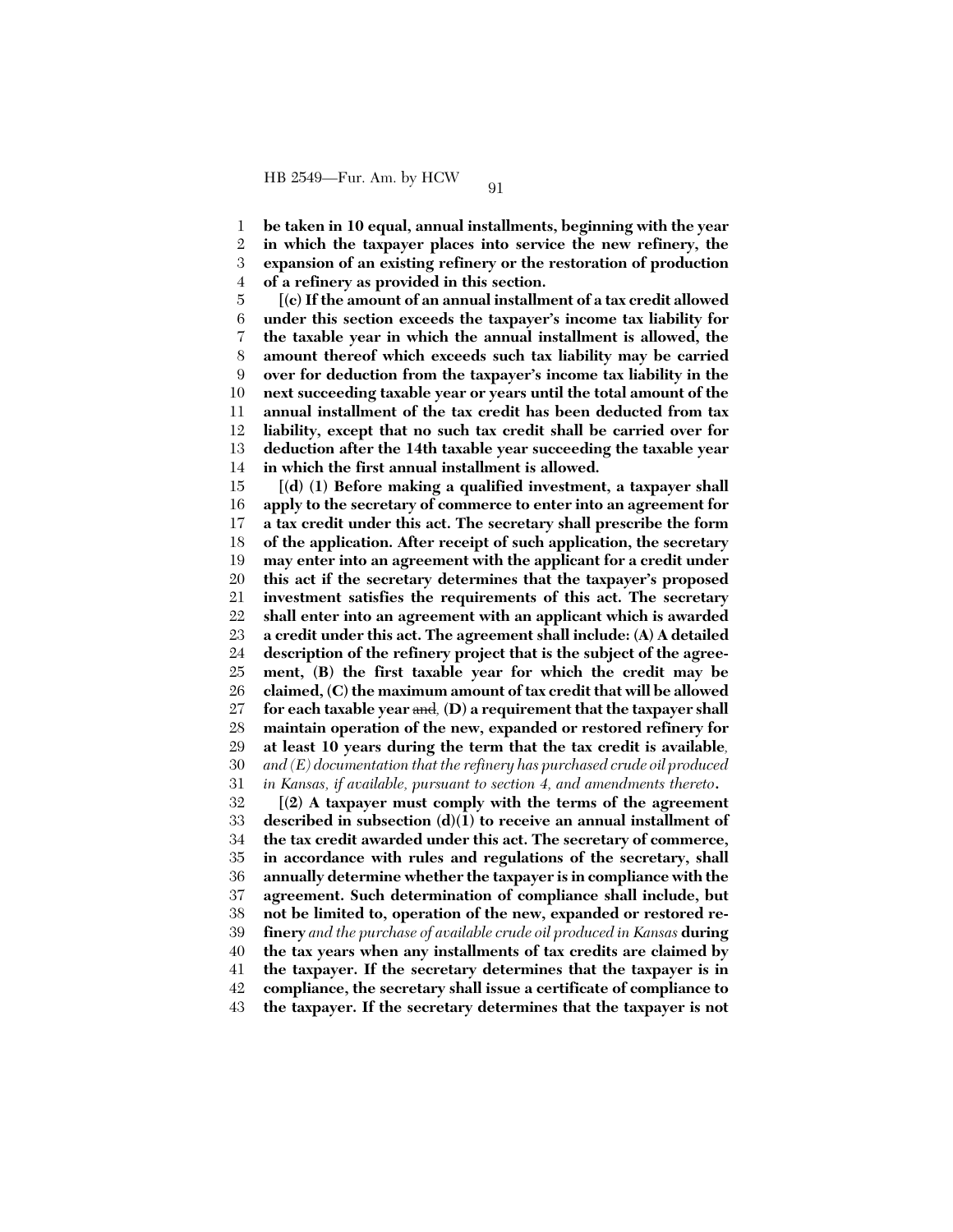1 **in compliance with the agreement, the secretary shall notify the**

2 3 **taxpayer and the secretary of revenue of such determination of noncompliance, and any tax credits claimed pursuant to this sec-**

4 **tion for any tax year shall be forfeited.**

5 6 **[(3) The secretary of commerce may adopt rules and regulations to administer the provisions of this subsection.**

7 8 9 10 11 12 13 14 15 16 17 18 19 20 21 22 23 24 **[Sec. 7. K.S.A. 2009 Supp. 79-32,221 is hereby amended to read as follows: 79-32,221. (a) In addition to the income tax credit allowable pursuant to K.S.A. 2009 Supp. 79-32,217 through 79- 32,220, and amendments thereto, a taxpayer shall be entitled to a deduction from Kansas adjusted gross income with respect to the amortization of the amortizable costs of a new refinery, an expansion of an existing refinery or restoration of production of a refinery which has been out of production for five or more years based upon a period of 10 years** *if the refinery purchases crude oil produced in Kansas, if available, pursuant to section 4, and amendments thereto***. Such amortization deduction shall be an amount equal to 55% of the amortizable costs of such new refinery, such expansion of an existing refinery or such restoration of production of a refinery for the first taxable year in which such refinery, such expansion of an existing refinery or such restoration of production of a refinery is in production and 5% of the amortizable costs of such new refinery, such expansion of an existing refinery or such restoration of production of a refinery for each of the next nine taxable years.**

25 26 27 28 29 **[(b) The election of the taxpayer to claim the deduction allowed by subsection (a) shall be made by filing a statement of such election with the secretary of revenue in the manner and form and within the time prescribed by rules and regulations adopted by the secretary.**

30 31 **[(c) The provisions of this section shall apply to all taxable years commencing after December 31,** 2005 *2009***.**

32 33 34 **[(d) The secretary of revenue shall adopt such rules and regulations as deemed necessary to carry out the provisions of this section.**

35 36 **[(e) As used in this section, terms have the meanings provided by K.S.A. 2009 Supp. 79-32,217, and amendments thereto.**

37 38 **[Sec. 8. K.S.A. 2009 Supp. 79-32,222 is hereby amended to read as follows: 79-32,222. (a) As used in this section:**

39 40 **[(1) ''Refinery'' has the meaning provided by K.S.A. 2009 Supp. 79-32,217, and amendments thereto.**

41 **[(2) ''Qualified expenditures'' means expenditures which the sec-**

42 **retary of health and environment certifies to the director of taxa-**

43 **tion are required for an existing refinery to comply with environ-**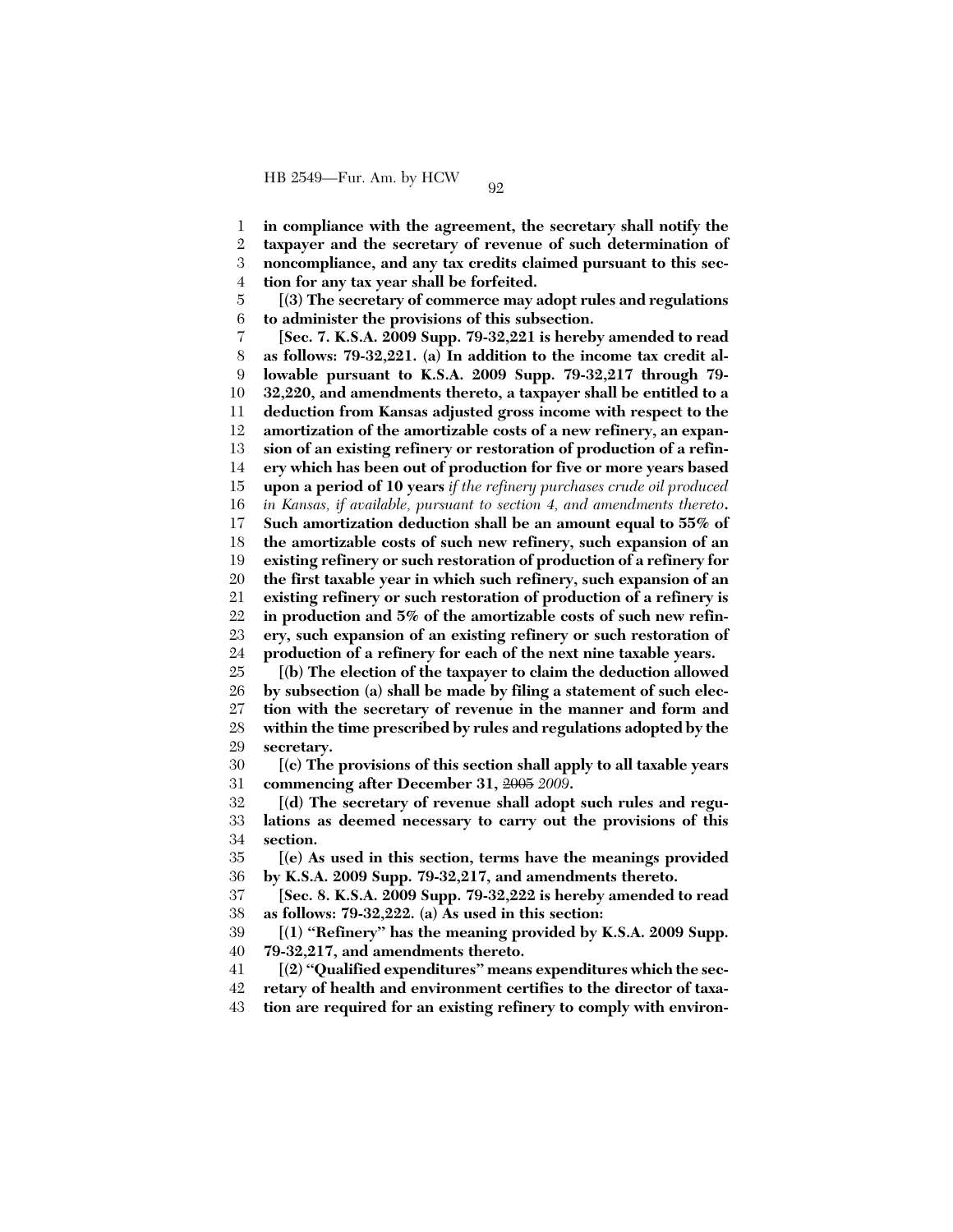1 2 3 **mental standards or requirements established pursuant to federal statute or regulation, or state statute or rules and regulation, adopted after December 31, 2006.**

4 5 6 7 8 9 10 11 12 13 14 15 16 **[(b) There shall be allowed as a credit against the tax liability of a taxpayer imposed under the Kansas income tax act an amount equal to the taxpayer's qualified expenditures. The tax credit allowed by this subsection shall be deducted from the taxpayer's income tax liability for the taxable year in which the expenditures are made by the taxpayer. If the amount of such tax credit exceeds the taxpayer's income tax liability for such taxable year, the taxpayer may carry over the amount thereof that exceeds such tax liability for deduction from the taxpayer's income tax liability in the next succeeding taxable year or years until the total amount of the tax credit has been deducted from tax liability, except that no such tax credit shall be carried over for deduction after the fourth taxable year succeeding the year in which the costs are incurred.**

17 18 19 20 21 22 23 24 25 26 27 28 29 30 31 32 33 34 35 36 37 38 **[(c) (1) To qualify the expenditures of the tax credit allowed by this section, a taxpayer shall apply to the secretary of health and environment for a certification that the costs were incurred to comply with environmental standards or requirements as specified in subsection (a). The secretary shall prescribe the form of the application, which shall include, but not be limited to, the following information: (A) A detailed description of the refinery project that is the subject of the expenditure; (B) a citation to the applicable federal or state statutes, regulations or rules and regulations which require the environmental compliance; (C) a detailed accounting of the costs incurred for the environmental compliance;** *(D) documentation that the refinery purchased crude oil produced in Kansas, if available, pursuant to section 4, and amendments thereto, during all tax years for which the tax credit is sought;* **and** (D) *(E)* **a certification by a responsible official that, based on information and belief formed after reasonable inquiry, the statements and information in the application are true, accurate and complete. [(2) If the secretary of health and environment determines that the expenditures were incurred to comply with environmental standards or requirements as specified in subsection (a)** *and the refinery has purchased crude oil produced in Kansas, if available***, the secretary shall issue a certificate of compliance to the director of**

39 **taxation.**

40 41 42 43 **[(3) The secretary of health and environment may adopt rules and regulations to administer the provisions of this subsection, including rules and regulations to fix, charge and collect an application fee to cover all or any part of the department of health and**